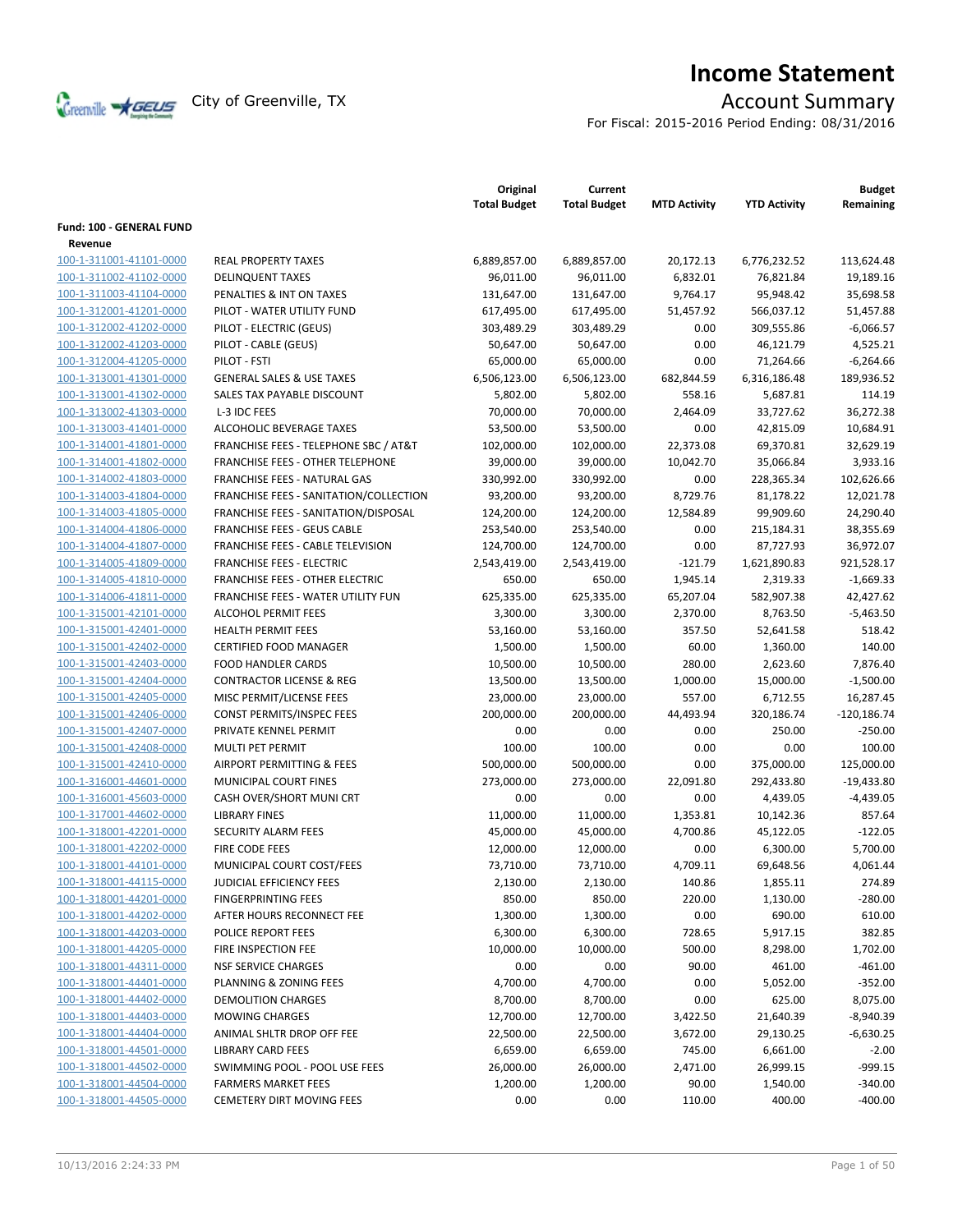|                                           |                                                    | Original<br><b>Total Budget</b> | Current<br><b>Total Budget</b> | <b>MTD Activity</b>      | <b>YTD Activity</b>        | <b>Budget</b><br>Remaining |
|-------------------------------------------|----------------------------------------------------|---------------------------------|--------------------------------|--------------------------|----------------------------|----------------------------|
| 100-1-319001-44102-0000                   | SALE OF CITY PUBLICATIONS                          | 1,850.00                        | 1,850.00                       | 0.00                     | 1,200.00                   | 650.00                     |
| 100-1-319001-44503-0000                   | SWIMMING POOL - SWIMMING LESSONS                   | 6,500.00                        | 6,500.00                       | $-3,360.00$              | 829.63                     | 5,670.37                   |
| 100-1-319001-44506-0000                   | <b>LIBRARY COPY MACHINE</b>                        | 8,200.00                        | 8,200.00                       | 518.37                   | 4,189.21                   | 4,010.79                   |
| 100-1-319001-45302-0000                   | <b>CEMETERY LOTS SALES</b>                         | 0.00                            | 0.00                           | 25.00                    | 125.00                     | $-125.00$                  |
| 100-1-319001-45304-0000                   | <b>PROPERTY SALES</b>                              | 0.00                            | 0.00                           | 0.00                     | 2,280.00                   | $-2,280.00$                |
| 100-1-319001-45305-0000                   | <b>AUCTION PROCEEDS</b>                            | 1,500.00                        | 1,500.00                       | 6,174.38                 | 6,174.38                   | $-4,674.38$                |
| 100-1-319001-45401-0000                   | <b>INTEREST REVENUES</b>                           | 28,500.00                       | 28,500.00                      | 3,611.40                 | 23,362.27                  | 5,137.73                   |
| 100-1-319001-45501-0000                   | <b>LIBRARY MTG ROOM RENTAL</b>                     | 600.00                          | 600.00                         | 25.00                    | 370.00                     | 230.00                     |
| 100-1-319001-45503-0000                   | <b>PAVILION RENTALS</b>                            | 5,500.00                        | 5,500.00                       | 601.88                   | 5,486.85                   | 13.15                      |
| 100-1-319001-45601-0000                   | MISCELLANEOUS REVENUES                             | 35,000.00                       | 35,000.00                      | 1,678.19                 | 27,466.54                  | 7,533.46                   |
| 100-1-319001-45602-0000                   | PRIOR YEAR REIMBURSEMENTS                          | 10,000.00                       | 10,000.00                      | 0.00                     | 0.00                       | 10,000.00                  |
| 100-1-319001-45604-0000                   | OTHER REVENUE / OVER/SHORT                         | 0.00                            | 0.00                           | $-534.24$                | 6,382.96                   | $-6,382.96$                |
| 100-1-322001-43001-0000                   | <b>GISD OFFICER REIMB</b>                          | 190,485.00                      | 190,485.00                     | 0.00                     | 151,440.00                 | 39,045.00                  |
| 100-1-322001-43002-0000                   | ANIMAL SHELTER CONTRIB                             | 100,000.00                      | 100,000.00                     | 0.00                     | 100,000.00                 | 0.00                       |
| 100-1-322001-43003-0000                   | HUNT CO CONTRIB - FIRE                             | 28,800.00                       | 28,800.00                      | 2,400.00                 | 26,400.00                  | 2,400.00                   |
| 100-1-322001-43004-0000                   | HUNT CO MEM HOSP REIM                              | 21,000.00                       | 21,000.00                      | 3,733.34                 | 20,533.37                  | 466.63                     |
| 100-1-323001-46008-0000                   | <b>XFR - TOURISM FUND</b>                          | 45,000.00                       | 45,000.00                      | 3,750.00                 | 41,250.00                  | 3,750.00                   |
| 100-1-324001-46506-0000                   | <b>CA - RECREATION FUND</b>                        | 7,073.00                        | 7,073.00                       | 589.42                   | 6,483.62                   | 589.38                     |
| 100-1-324001-46509-0000                   | <b>CA - VENUE MGMT FUND</b>                        | 14,811.00                       | 14,811.00                      | 1,234.25                 | 13,576.75                  | 1,234.25                   |
| 100-1-324001-46537-0000                   | CA - MAIL MACHINE LEASE                            | 3,132.00                        | 3,132.00                       | 261.00                   | 2,871.00                   | 261.00                     |
| 100-1-324001-46614-0000                   | CA - SANITATION FUND COLLECTION                    | 23,643.00                       | 23,643.00                      | 2,189.25                 | 24,081.75                  | $-438.75$                  |
| 100-1-324001-46650-0000                   | CA - UTILITY FUND TO GENERAL GOVERNME              | 366,088.00                      | 366,088.00                     | 30,507.33                | 335,580.63                 | 30,507.37                  |
| 100-1-324001-46651-0000                   | CA - UTILITY FUND TO PUBLIC WORKS                  | 141,596.00                      | 141,596.00                     | 11,799.67                | 129,796.37                 | 11,799.63                  |
| 100-1-324001-46801-0000                   | <b>CA - SPENCE FUND</b>                            | 600.00                          | 600.00                         | 50.00                    | 550.00                     | 50.00                      |
| 100-1-324009-46901-0000                   | <b>CA - ELECTRIC UTILITY</b>                       | 310,741.00                      | 310,741.00                     | 25,895.09                | 284,845.99                 | 25,895.01                  |
| 100-1-324009-46906-0000                   | <b>CA - CABLE UTILITY</b><br><b>Revenue Total:</b> | 59,458.00<br>21,759,493.29      | 59,458.00<br>21,759,493.29     | 4,954.83<br>1,085,122.08 | 54,503.13<br>19,955,122.09 | 4,954.87<br>1,804,371.20   |
|                                           |                                                    |                                 |                                |                          |                            |                            |
| <b>Expense</b><br>100-1-411000-52001-0000 | <b>OFFICE SUPPLIES</b>                             | 80.00                           | 80.00                          | 0.00                     | 14.99                      | 65.01                      |
| 100-1-411000-52005-0000                   | PRINTED MATERIALS                                  | 108.00                          | 108.00                         | 0.00                     | 24.00                      | 84.00                      |
| 100-1-411000-52103-0000                   | <b>MEETING SUPPLIES</b>                            | 1,800.00                        | 1,800.00                       | 29.08                    | 626.01                     | 1,173.99                   |
| 100-1-411000-54001-0000                   | <b>TELEPHONE CHARGES</b>                           | 4,352.00                        | 4,352.00                       | 259.91                   | 3,020.66                   | 1,331.34                   |
| 100-1-411000-54201-0000                   | MEMBERSHIPS & SUBSCRIPTIONS                        | 6,899.00                        | 6,899.00                       | 0.00                     | 6,741.40                   | 157.60                     |
| 100-1-411000-54204-0000                   | <b>PUBLIC RELATIONS</b>                            | 600.00                          | 600.00                         | 0.00                     | 0.00                       | 600.00                     |
| 100-1-411000-54213-0000                   | PLAQUES AND AWARDS                                 | 650.00                          | 650.00                         | 0.00                     | 133.12                     | 516.88                     |
| 100-1-411000-54214-0000                   | <b>TRAVEL &amp; TRAINING</b>                       | 14,700.00                       | 14,700.00                      | 2,524.41                 | 2,742.68                   | 11,957.32                  |
| 100-1-411400-51001-0000                   | <b>REGULAR SALARIES</b>                            | 72,877.00                       | 72,877.00                      | 5,736.48                 | 70,256.64                  | 2,620.36                   |
| 100-1-411400-51021-0000                   | LONGEVITY                                          | 1,134.00                        | 1,134.00                       | 0.00                     | 1,128.00                   | 6.00                       |
| 100-1-411400-51116-0000                   | CAR ALLOWANCE                                      | 4,200.00                        | 4,200.00                       | 323.08                   | 4,038.50                   | 161.50                     |
| 100-1-411400-51117-0000                   | CELL PHONE ALLOWANCE                               | 696.00                          | 696.00                         | 53.54                    | 669.25                     | 26.75                      |
| 100-1-411400-51201-0000                   | <b>FICA</b>                                        | 4,892.00                        | 4,892.00                       | 367.48                   | 6,035.23                   | $-1,143.23$                |
| 100-1-411400-51202-0000                   | MEDICARE                                           | 1,144.00                        | 1,144.00                       | 85.94                    | 1,411.51                   | $-267.51$                  |
| 100-1-411400-51203-0000                   | <b>HEALTH INSURANCE</b>                            | 9,600.00                        | 9,600.00                       | 800.00                   | 8,800.00                   | 800.00                     |
| 100-1-411400-51204-0000                   | <b>WORKERS COMPENSATION</b>                        | 205.00                          | 205.00                         | 17.08                    | 187.88                     | 17.12                      |
| 100-1-411400-51205-0000                   | <b>STATE UNEMPLOYMENT</b>                          | 173.00                          | 173.00                         | 0.00                     | 134.67                     | 38.33                      |
| 100-1-411400-51301-0000                   | <b>TMRS</b>                                        | 8,358.00                        | 8,358.00                       | 643.10                   | 10,599.18                  | $-2,241.18$                |
| 100-1-411400-51401-0000                   | <b>CONTRA - SALARIES</b>                           | 0.00                            | 0.00                           | 0.00                     | $-244.29$                  | 244.29                     |
| 100-1-411400-52001-0000                   | <b>OFFICE SUPPLIES</b>                             | 200.00                          | 200.00                         | 27.95                    | 172.57                     | 27.43                      |
| 100-1-411400-52002-0000                   | POSTAGE / FREIGHT                                  | 180.00                          | 180.00                         | 11.69                    | 216.49                     | $-36.49$                   |
| 100-1-411400-52005-0000                   | PRINTED MATERIALS                                  | 150.00                          | 150.00                         | 0.00                     | 150.00                     | 0.00                       |
| 100-1-411400-54001-0000                   | <b>TELEPHONE CHARGES</b>                           | 2,220.00                        | 2,220.00                       | 34.99                    | 1,107.85                   | 1,112.15                   |
| 100-1-411400-54101-0000                   | PROFESSIONAL SERVICES                              | 875.00                          | 1,323.65                       | 0.00                     | 1,323.65                   | 0.00                       |
| 100-1-411400-54201-0000                   | MEMBERSHIPS & SUBSCRIPTIONS                        | 125.00                          | 125.00                         | 0.00                     | 125.00                     | 0.00                       |
| 100-1-411400-54206-0000                   | <b>ELECTION EXPENSE</b>                            | 10,440.00                       | 9,991.35                       | 0.00                     | 7,055.99                   | 2,935.36                   |
| 100-1-411400-54212-0000                   | <b>PRINTING</b>                                    | 4,000.00                        | 4,000.00                       | 0.00                     | 3,976.00                   | 24.00                      |
| 100-1-411400-54214-0000                   | <b>TRAVEL &amp; TRAINING</b>                       | 1,000.00                        | 1,000.00                       | 0.00                     | 437.70                     | 562.30                     |
| 100-1-412100-51001-0000                   | <b>REGULAR SALARIES</b>                            | 168,347.00                      | 168,347.00                     | 12,116.46                | 144,953.47                 | 23,393.53                  |
| 100-1-412100-51020-0000                   | <b>OVERTIME</b>                                    | 6,268.00                        | 6,268.00                       | 117.50                   | 3,784.55                   | 2,483.45                   |
| 100-1-412100-51021-0000                   | LONGEVITY                                          | 4,218.00                        | 4,218.00                       | 0.00                     | 4,182.00                   | 36.00                      |
|                                           |                                                    |                                 |                                |                          |                            |                            |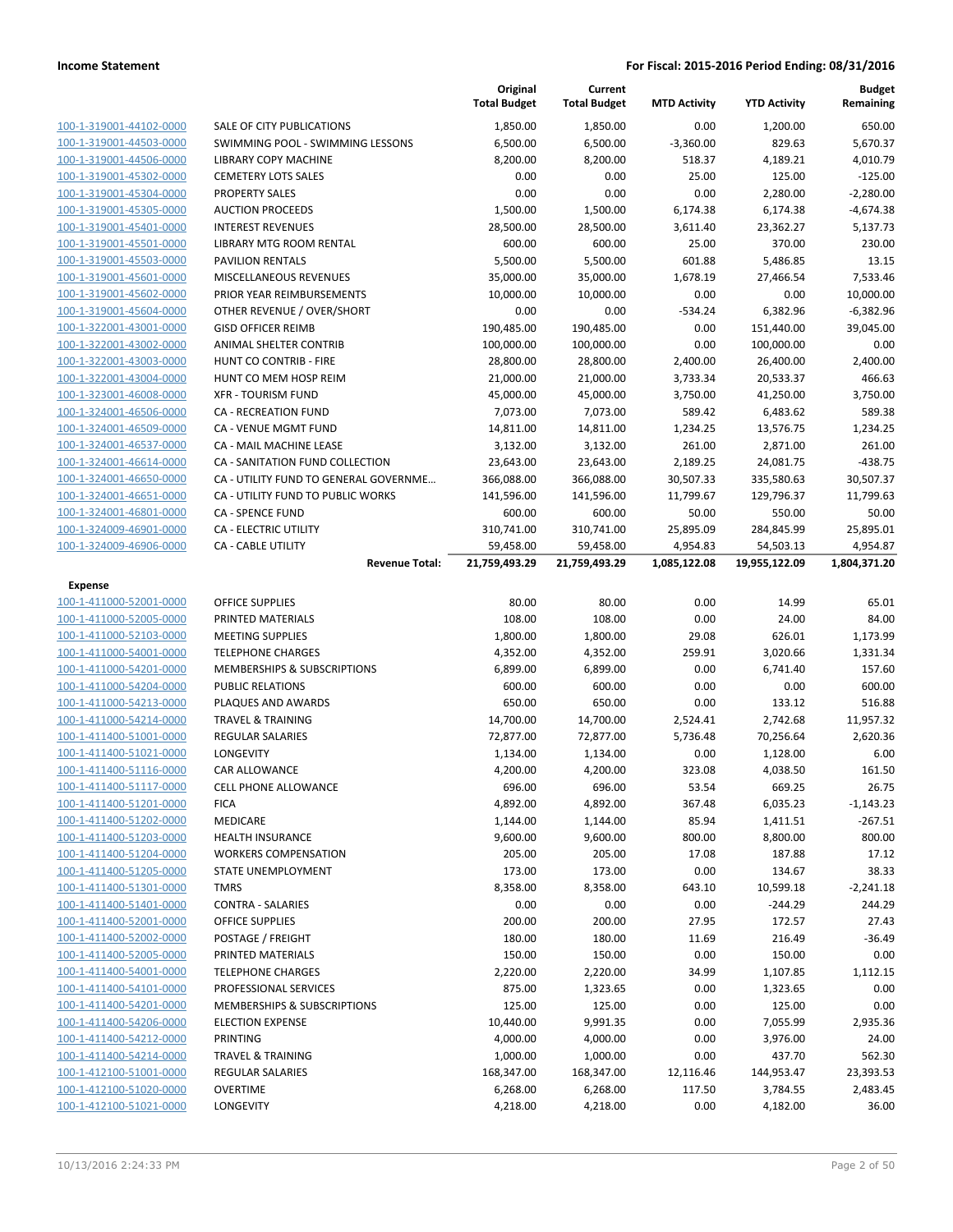| 100-1-412100-51101-0000                                   |
|-----------------------------------------------------------|
| 100-1-412100-51201-0000                                   |
| 100-1-412100-51202-0000                                   |
| 100-1-412100-51203-0000                                   |
| 100-1-412100-51204-0000                                   |
| 100-1-412100-51205-0000<br>100-1-412100-51301-0000        |
| 100-1-412100-52001-0000                                   |
| 100-1-412100-52002-0000                                   |
| 100-1-412100-52005-0000                                   |
| 100-1-412100-52102-0000                                   |
| 100-1-412100-52110-0000                                   |
| 100-1-412100-53201-0000                                   |
| 100-1-412100-54001-0000                                   |
| <u>100-1-412100-54101-0000</u>                            |
| 100-1-412100-54201-0000                                   |
| 100-1-412100-54207-0000                                   |
| 100-1-412100-54214-0000                                   |
| 100-1-413200-51001-0000                                   |
| 100-1-413200-51020-0000                                   |
| 100-1-413200-51021-0000                                   |
| 100-1-413200-51101-0000                                   |
| 100-1-413200-51116-0000                                   |
| 100-1-413200-51117-0000<br>100-1-413200-51201-0000        |
| 100-1-413200-51202-0000                                   |
| 100-1-413200-51203-0000                                   |
| 100-1-413200-51204-0000                                   |
| 100-1-413200-51205-0000                                   |
| 100-1-413200-51301-0000                                   |
| 100-1-413200-52001-0000                                   |
| 100-1-413200-52002-0000                                   |
| 100-1-413200-52102-0000                                   |
| 100-1-413200-52103-0000                                   |
| 100-1-413200-52201-0000                                   |
| 100-1-413200-54001-0000                                   |
| 100-1-413200-54101-0000                                   |
| 100-1-413200-54201-0000                                   |
| 100-1-413200-54205-0000                                   |
| 100-1-413200-54212-0000                                   |
| 100-1-413200-54214-0000                                   |
| <u>100-1-415100-51001-0000</u>                            |
| 100-1-415100-51020-0000<br><u>100-1-415100-51021-0000</u> |
| <u>100-1-415100-51116-0000</u>                            |
| <u>100-1-415100-51117-0000</u>                            |
| 100-1-415100-51201-0000                                   |
| 100-1-415100-51202-0000                                   |
| <u>100-1-415100-51203-0000</u>                            |
| <u>100-1-415100-51204-0000</u>                            |
| <u>100-1-415100-51205-0000</u>                            |
| 100-1-415100-51301-0000                                   |
| 100-1-415100-51401-0000                                   |
| <u>100-1-415100-52001-0000</u>                            |
| <u>100-1-415100-52002-0000</u>                            |
| <u>100-1-415100-52005-0000</u>                            |
| <u>100-1-415100-54001-0000</u>                            |
| 100-1-415100-54110-0000                                   |
| 100-1-415100-54201-0000                                   |

|                                                    |                                     | Original<br><b>Total Budget</b> | Current<br><b>Total Budget</b> | <b>MTD Activity</b> | <b>YTD Activity</b>   | <b>Budget</b><br>Remaining |
|----------------------------------------------------|-------------------------------------|---------------------------------|--------------------------------|---------------------|-----------------------|----------------------------|
| 100-1-412100-51101-0000                            | <b>CERTIFICATION PAY</b>            | 2,400.00                        | 2,400.00                       | 230.78              | 2,769.36              | $-369.36$                  |
| 100-1-412100-51201-0000                            | <b>FICA</b>                         | 11,236.00                       | 11,236.00                      | 735.39              | 9,287.77              | 1,948.23                   |
| 100-1-412100-51202-0000                            | MEDICARE                            | 2,628.00                        | 2,628.00                       | 171.99              | 2,172.14              | 455.86                     |
| 100-1-412100-51203-0000                            | <b>HEALTH INSURANCE</b>             | 38,400.00                       | 38,400.00                      | 3,200.00            | 35,200.00             | 3,200.00                   |
| 100-1-412100-51204-0000                            | <b>WORKERS COMPENSATION</b>         | 470.00                          | 470.00                         | 39.17               | 430.87                | 39.13                      |
| 100-1-412100-51205-0000                            | STATE UNEMPLOYMENT                  | 992.00                          | 992.00                         | 0.00                | 893.37                | 98.63                      |
| 100-1-412100-51301-0000                            | <b>TMRS</b>                         | 18,485.00                       | 18,485.00                      | 1,165.92            | 14,583.08             | 3,901.92                   |
| 100-1-412100-52001-0000                            | <b>OFFICE SUPPLIES</b>              | 800.00                          | 800.00                         | 0.00                | 920.91                | $-120.91$                  |
| 100-1-412100-52002-0000                            | POSTAGE / FREIGHT                   | 3,000.00                        | 3,000.00                       | 382.86              | 2,718.96              | 281.04                     |
| 100-1-412100-52005-0000                            | PRINTED MATERIALS                   | 1,400.00                        | 1,400.00                       | 0.00                | 838.58                | 561.42                     |
| 100-1-412100-52102-0000                            | <b>BOOKS / REF SUPPLIES</b>         | 150.00                          | 150.00                         | 0.00                | 119.93                | 30.07                      |
| 100-1-412100-52110-0000                            | <b>TICKET WRITER SUPPLIES</b>       | 8,485.00                        | 8,485.00                       | 0.00                | 0.00                  | 8,485.00                   |
| 100-1-412100-53201-0000                            | FURNITURE & OFFICE EQUIPMENT        | 3,100.00                        | 3,100.00                       | 1,493.24            | 2,544.77              | 555.23                     |
| 100-1-412100-54001-0000                            | <b>TELEPHONE CHARGES</b>            | 12,000.00                       | 12,000.00                      | 669.98              | 5,642.28              | 6,357.72                   |
| 100-1-412100-54101-0000                            | PROFESSIONAL SERVICES               | 22,500.00                       | 22,500.00                      | 2,395.80            | 25,482.36             | $-2,982.36$                |
| 100-1-412100-54201-0000                            | MEMBERSHIPS & SUBSCRIPTIONS         | 400.00                          | 400.00                         | 0.00                | 302.29                | 97.71                      |
| 100-1-412100-54207-0000                            | COURT COSTS, JURY, WIT FEES         | 360.00                          | 360.00                         | 0.00                | 36.00                 | 324.00                     |
| 100-1-412100-54214-0000                            | <b>TRAVEL &amp; TRAINING</b>        | 5,350.00                        | 5,350.00                       | 379.32              | 5,265.53              | 84.47                      |
| 100-1-413200-51001-0000                            | REGULAR SALARIES                    | 200,122.00                      | 200,122.00                     | 16,083.04           | 180,777.16            | 19,344.84                  |
| 100-1-413200-51020-0000                            | <b>OVERTIME</b>                     | 0.00                            | 0.00                           | 24.01               | 72.03                 | $-72.03$                   |
| 100-1-413200-51021-0000                            | LONGEVITY                           | 2,010.00                        | 2,010.00                       | 0.00                | 1,998.00              | 12.00                      |
| 100-1-413200-51101-0000                            | <b>CERTIFICATION PAY</b>            | 1,200.00                        | 1,200.00                       | 92.30               | 1,107.60              | 92.40                      |
| 100-1-413200-51116-0000                            | CAR ALLOWANCE                       | 7,380.00                        | 7,380.00                       | 567.70              | 6,812.40              | 567.60                     |
| 100-1-413200-51117-0000                            | <b>CELL PHONE ALLOWANCE</b>         | 420.00                          | 420.00                         | 0.00                | 32.30                 | 387.70                     |
| 100-1-413200-51201-0000                            | <b>FICA</b>                         | 8,746.00                        | 8,746.00                       | 955.90              | 8,582.85              | 163.15                     |
| 100-1-413200-51202-0000                            | MEDICARE                            | 3,061.00                        | 3,061.00                       | 238.83              | 2,742.71              | 318.29                     |
| 100-1-413200-51203-0000                            | <b>HEALTH INSURANCE</b>             | 19,200.00                       | 19,200.00                      | 1,600.00            | 17,600.00             | 1,600.00                   |
| 100-1-413200-51204-0000                            | <b>WORKERS COMPENSATION</b>         | 547.00                          | 547.00                         | 45.58               | 501.38                | 45.62                      |
| 100-1-413200-51205-0000                            | STATE UNEMPLOYMENT                  | 345.00                          | 345.00                         | 0.00                | 667.25                | $-322.25$                  |
| 100-1-413200-51301-0000                            | <b>TMRS</b>                         | 22,364.00                       | 22,364.00                      | 1,763.89            | 19,876.44             | 2,487.56                   |
| 100-1-413200-52001-0000                            | <b>OFFICE SUPPLIES</b>              | 550.00                          | 550.00                         | 29.29               | 377.65                | 172.35                     |
| 100-1-413200-52002-0000                            | POSTAGE / FREIGHT                   | 300.00                          | 300.00                         | 4.04                | 95.97                 | 204.03                     |
| 100-1-413200-52102-0000                            | <b>BOOKS / REF SUPPLIES</b>         | 100.00                          | 100.00                         | 0.00                | 0.00                  | 100.00                     |
| 100-1-413200-52103-0000                            | <b>MEETING SUPPLIES</b>             | 775.00                          | 775.00                         | 25.93               | 278.83                | 496.17                     |
| 100-1-413200-52201-0000                            | MINOR TOOLS & EQUIPMENT             | 125.00                          | 125.00                         | 0.00                | 124.62                | 0.38                       |
| 100-1-413200-54001-0000                            | <b>TELEPHONE CHARGES</b>            | 4,750.00                        | 4,750.00                       | 195.47              | 5,103.93              | $-353.93$                  |
| 100-1-413200-54101-0000                            | PROFESSIONAL SERVICES               | 0.00                            | 0.00                           | 0.00                | 92.00                 | $-92.00$                   |
| 100-1-413200-54201-0000<br>100-1-413200-54205-0000 | MEMBERSHIPS & SUBSCRIPTIONS         | 3,057.00                        | 3,057.00                       | 0.00                | 886.24                | 2,170.76                   |
|                                                    | <b>BUSINESS MEALS</b>               | 1,000.00                        | 1,000.00                       | 0.00                | 240.57                | 759.43                     |
| 100-1-413200-54212-0000                            | PRINTING                            | 1,500.00                        | 1,500.00                       | 0.00                | 207.00                | 1,293.00                   |
| 100-1-413200-54214-0000                            | TRAVEL & TRAINING                   | 6,740.00                        | 6,740.00<br>306,570.00         | 582.55              | 3,815.87              | 2,924.13                   |
| 100-1-415100-51001-0000                            | REGULAR SALARIES<br><b>OVERTIME</b> | 306,570.00                      |                                | 14,955.52           | 203,211.57            | 103,358.43                 |
| 100-1-415100-51020-0000<br>100-1-415100-51021-0000 | LONGEVITY                           | 708.00                          | 708.00                         | 204.88              | 1,385.29              | $-677.29$                  |
| 100-1-415100-51116-0000                            | CAR ALLOWANCE                       | 3,870.00                        | 3,870.00                       | 0.00                | 3,294.00              | 576.00                     |
| 100-1-415100-51117-0000                            | CELL PHONE ALLOWANCE                | 4,200.00                        | 4,200.00                       | 184.62<br>32.30     | 1,846.20<br>507.60    | 2,353.80                   |
| 100-1-415100-51201-0000                            | <b>FICA</b>                         | 1,920.00<br>19,671.00           | 1,920.00                       | 886.91              |                       | 1,412.40                   |
| 100-1-415100-51202-0000                            | MEDICARE                            | 4,600.00                        | 19,671.00<br>4,600.00          | 207.42              | 12,245.73<br>2,863.90 | 7,425.27<br>1,736.10       |
| 100-1-415100-51203-0000                            | <b>HEALTH INSURANCE</b>             | 67,200.00                       | 67,200.00                      | 5,600.00            | 61,600.00             | 5,600.00                   |
| 100-1-415100-51204-0000                            | <b>WORKERS COMPENSATION</b>         | 822.00                          | 822.00                         | 68.50               | 753.50                | 68.50                      |
| 100-1-415100-51205-0000                            | STATE UNEMPLOYMENT                  | 1,209.00                        | 1,209.00                       | 0.00                | 810.90                | 398.10                     |
| 100-1-415100-51301-0000                            | <b>TMRS</b>                         | 33,607.00                       | 33,607.00                      | 1,617.71            | 22,353.73             | 11,253.27                  |
| 100-1-415100-51401-0000                            | <b>CONTRA - SALARIES</b>            | $-24,861.00$                    | $-24,861.00$                   | 0.00                | $-538.68$             | $-24,322.32$               |
| 100-1-415100-52001-0000                            | <b>OFFICE SUPPLIES</b>              | 1,950.00                        | 1,950.00                       | 309.48              | 1,664.08              | 285.92                     |
| 100-1-415100-52002-0000                            | POSTAGE / FREIGHT                   | 5,000.00                        | 5,000.00                       | 398.45              | 3,999.36              | 1,000.64                   |
| 100-1-415100-52005-0000                            | PRINTED MATERIALS                   | 158.00                          | 158.00                         | 0.00                | 72.00                 | 86.00                      |
| 100-1-415100-54001-0000                            | <b>TELEPHONE CHARGES</b>            | 4,428.00                        | 4,428.00                       | 37.99               | 1,743.52              | 2,684.48                   |
| 100-1-415100-54110-0000                            | <b>AUDIT</b>                        | 53,150.00                       | 53,150.00                      | 0.00                | 63,400.00             | $-10,250.00$               |
| 100-1-415100-54201-0000                            | MEMBERSHIPS & SUBSCRIPTIONS         | 2,390.00                        | 2,390.00                       | 0.00                | 1,991.29              | 398.71                     |
|                                                    |                                     |                                 |                                |                     |                       |                            |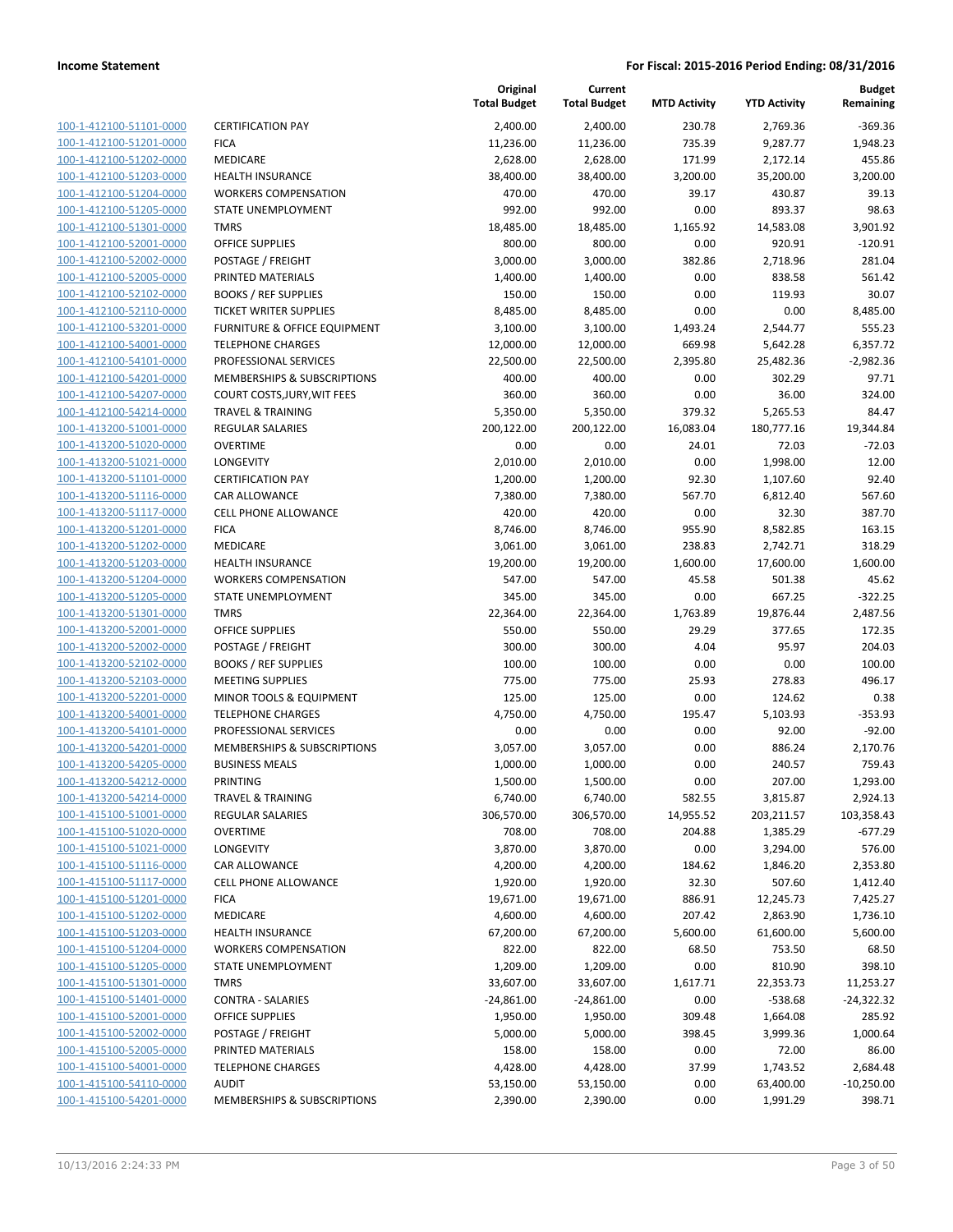| 100-1-415100-54211-0000        |
|--------------------------------|
| 100-1-415100-54212-0000        |
| 100-1-415100-54214-0000        |
| 100-1-415150-54401-0000        |
| 100-1-415150-54402-0000        |
| 100-1-415300-54106-0000        |
| 100-1-415500-51001-0000        |
| 100-1-415500-51020-0000        |
| 100-1-415500-51021-0000        |
| 100-1-415500-51102-0000        |
| 100-1-415500-51116-0000        |
| 100-1-415500-51117-0000        |
| 100-1-415500-51201-0000        |
| 100-1-415500-51202-0000        |
| 100-1-415500-51203-0000        |
| 100-1-415500-51204-0000        |
|                                |
| 100-1-415500-51205-0000        |
| 100-1-415500-51301-0000        |
| 100-1-415500-52001-0000        |
| 100-1-415500-52002-0000        |
| 100-1-415500-52303-0000        |
| 100-1-415500-52401-0000        |
| 100-1-415500-54001-0000        |
| 100-1-415500-54102-0000        |
| 100-1-415500-54103-0000        |
| 100-1-415500-54107-0000        |
| 100-1-415500-54118-0000        |
| 100-1-415500-54119-0000        |
| 100-1-415500-54201-0000        |
| 100-1-415500-54213-0000        |
| 100-1-415500-54214-0000        |
| 100-1-421100-51001-0000        |
| 100-1-421100-51020-0000        |
| 100-1-421100-51021-0000        |
|                                |
| 100-1-421100-51101-0000        |
| 100-1-421100-51115-0000        |
| 100-1-421100-51117-0000        |
| 100-1-421100-51201-0000        |
| 100-1-421100-51202-0000        |
| 100-1-421100-51203-0000        |
| 100-1-421100-51204-0000        |
| 100-1-421100-51205-0000        |
| <u>100-1-421100-51301-0000</u> |
| <u>100-1-421100-52001-0000</u> |
| <u>100-1-421100-52002-0000</u> |
| 100-1-421100-52004-0000        |
| 100-1-421100-52005-0000        |
| <u>100-1-421100-52102-0000</u> |
| <u>100-1-421100-52103-0000</u> |
| <u>100-1-421100-52104-0000</u> |
| 100-1-421100-52201-0000        |
|                                |
| 100-1-421100-52203-0000        |
| 100-1-421100-52302-0000        |
| <u>100-1-421100-52305-0000</u> |
| <u>100-1-421100-53202-0000</u> |
| <u>100-1-421100-53205-0000</u> |
| 100-1-421100-54001-0000        |
| <u>100-1-421100-54002-0000</u> |
| <u>100-1-421100-54201-0000</u> |

|                         |                              | Original<br><b>Total Budget</b> | Current<br><b>Total Budget</b> | <b>MTD Activity</b> | <b>YTD Activity</b> | <b>Budget</b><br>Remaining |
|-------------------------|------------------------------|---------------------------------|--------------------------------|---------------------|---------------------|----------------------------|
| 100-1-415100-54211-0000 | ADVERTISING                  | 25,000.00                       | 25,000.00                      | 0.00                | 24,952.40           | 47.60                      |
| 100-1-415100-54212-0000 | <b>PRINTING</b>              | 2,966.00                        | 2,966.00                       | 0.00                | 0.00                | 2,966.00                   |
| 100-1-415100-54214-0000 | <b>TRAVEL &amp; TRAINING</b> | 6,000.00                        | 6,000.00                       | 0.00                | 3,572.47            | 2,427.53                   |
| 100-1-415150-54401-0000 | <b>APPRAISER</b>             | 203,000.00                      | 203,000.00                     | 0.00                | 160,854.27          | 42,145.73                  |
| 100-1-415150-54402-0000 | <b>COLLECTOR</b>             | 15,350.00                       | 15,350.00                      | 0.00                | 15,266.25           | 83.75                      |
| 100-1-415300-54106-0000 | <b>ATTORNEY FEES</b>         | 217,500.00                      | 217,500.00                     | 67.50               | 134,590.80          | 82,909.20                  |
| 100-1-415500-51001-0000 | REGULAR SALARIES             | 155,207.00                      | 155,207.00                     | 10,760.64           | 142,570.13          | 12,636.87                  |
| 100-1-415500-51020-0000 | <b>OVERTIME</b>              | 2,372.00                        | 2,372.00                       | 0.00                | 389.73              | 1,982.27                   |
| 100-1-415500-51021-0000 | LONGEVITY                    | 2,886.00                        | 2,886.00                       | 0.00                | 2,676.00            | 210.00                     |
| 100-1-415500-51102-0000 | <b>BILINGUAL PAY</b>         | 600.00                          | 600.00                         | 23.08               | 530.84              | 69.16                      |
| 100-1-415500-51116-0000 | CAR ALLOWANCE                | 4,200.00                        | 4,200.00                       | 323.08              | 3,876.96            | 323.04                     |
| 100-1-415500-51117-0000 | <b>CELL PHONE ALLOWANCE</b>  | 960.00                          | 960.00                         | 73.84               | 886.08              | 73.92                      |
| 100-1-415500-51201-0000 | <b>FICA</b>                  | 10,306.00                       | 10,306.00                      | 965.82              | 9,301.41            | 1,004.59                   |
| 100-1-415500-51202-0000 | <b>MEDICARE</b>              | 2,410.00                        | 2,410.00                       | 225.88              | 2,175.31            | 234.69                     |
| 100-1-415500-51203-0000 | <b>HEALTH INSURANCE</b>      | 28,800.00                       | 28,800.00                      | 2,400.00            | 26,400.00           | 2,400.00                   |
| 100-1-415500-51204-0000 | <b>WORKERS COMPENSATION</b>  | 431.00                          | 431.00                         | 35.92               | 395.12              | 35.88                      |
| 100-1-415500-51205-0000 | STATE UNEMPLOYMENT           | 518.00                          | 518.00                         | 0.00                | 404.63              | 113.37                     |
| 100-1-415500-51301-0000 | <b>TMRS</b>                  | 17,607.00                       | 17,607.00                      | 1,675.54            | 16,519.54           | 1,087.46                   |
| 100-1-415500-52001-0000 | <b>OFFICE SUPPLIES</b>       | 2,000.00                        | 2,000.00                       | 17.98               | 851.96              | 1,148.04                   |
| 100-1-415500-52002-0000 | POSTAGE / FREIGHT            | 750.00                          | 750.00                         | 11.84               | 406.35              | 343.65                     |
| 100-1-415500-52303-0000 | <b>TRAINING SUPPLIES</b>     | 500.00                          | 500.00                         | 0.00                | 0.00                | 500.00                     |
| 100-1-415500-52401-0000 | RECREATIONAL SUPPLIES        | 2,800.00                        | 2,800.00                       | 0.00                | 95.00               | 2,705.00                   |
| 100-1-415500-54001-0000 | <b>TELEPHONE CHARGES</b>     |                                 |                                | 32.93               |                     |                            |
| 100-1-415500-54102-0000 |                              | 2,500.00                        | 2,500.00                       |                     | 1,119.50            | 1,380.50<br>79.99          |
| 100-1-415500-54103-0000 | <b>MVR CHECKS</b>            | 200.00                          | 200.00                         | 11.84<br>0.00       | 120.01<br>0.00      | 300.00                     |
| 100-1-415500-54107-0000 | CONSULTING<br><b>MEDICAL</b> | 300.00                          | 300.00                         |                     |                     |                            |
|                         |                              | 8,500.00                        | 8,500.00                       | 725.00              | 6,859.00            | 1,641.00                   |
| 100-1-415500-54118-0000 | <b>MEDICAL - POLICE</b>      | 0.00                            | 0.00                           | 175.00              | 666.00              | $-666.00$                  |
| 100-1-415500-54119-0000 | <b>MEDICAL - FIRE</b>        | 0.00                            | 0.00                           | 0.00                | 25.00               | $-25.00$                   |
| 100-1-415500-54201-0000 | MEMBERSHIPS & SUBSCRIPTIONS  | 3,547.00                        | 3,547.00                       | 211.61              | 2,047.24            | 1,499.76                   |
| 100-1-415500-54213-0000 | PLAQUES AND AWARDS           | 8,270.00                        | 8,270.00                       | 0.00                | 4,776.11            | 3,493.89                   |
| 100-1-415500-54214-0000 | <b>TRAVEL &amp; TRAINING</b> | 3,550.00                        | 3,550.00                       | 0.00                | 3,523.18            | 26.82                      |
| 100-1-421100-51001-0000 | REGULAR SALARIES             | 252,138.00                      | 252,138.00                     | 19,426.01           | 233,224.42          | 18,913.58                  |
| 100-1-421100-51020-0000 | <b>OVERTIME</b>              | 2,444.00                        | 2,444.00                       | 1,165.07            | 1,825.42            | 618.58                     |
| 100-1-421100-51021-0000 | LONGEVITY                    | 3,192.00                        | 3,192.00                       | 0.00                | 3,180.00            | 12.00                      |
| 100-1-421100-51101-0000 | <b>CERTIFICATION PAY</b>     | 3,000.00                        | 3,000.00                       | 230.76              | 2,769.12            | 230.88                     |
| 100-1-421100-51115-0000 | <b>CLOTHING ALLOWANCE</b>    | 600.00                          | 600.00                         | 0.00                | 600.00              | 0.00                       |
| 100-1-421100-51117-0000 | <b>CELL PHONE ALLOWANCE</b>  | 960.00                          | 960.00                         | 120.00              | 1,440.00            | $-480.00$                  |
| 100-1-421100-51201-0000 | <b>FICA</b>                  | 16,265.00                       | 16,265.00                      | 1,225.99            | 14,265.19           | 1,999.81                   |
| 100-1-421100-51202-0000 | MEDICARE                     | 3,804.00                        | 3,804.00                       | 286.73              | 3,336.23            | 467.77                     |
| 100-1-421100-51203-0000 | <b>HEALTH INSURANCE</b>      | 38,400.00                       | 38,400.00                      | 3,200.00            | 35,200.00           | 3,200.00                   |
| 100-1-421100-51204-0000 | <b>WORKERS COMPENSATION</b>  | 4,257.00                        | 4,257.00                       | 354.75              | 3,902.25            | 354.75                     |
| 100-1-421100-51205-0000 | STATE UNEMPLOYMENT           | 691.00                          | 691.00                         | 0.00                | 539.30              | 151.70                     |
| 100-1-421100-51301-0000 | <b>TMRS</b>                  | 27,788.00                       | 27,788.00                      | 2,203.09            | 25,778.39           | 2,009.61                   |
| 100-1-421100-52001-0000 | <b>OFFICE SUPPLIES</b>       | 1,402.92                        | 1,402.92                       | 142.48              | 1,069.26            | 333.66                     |
| 100-1-421100-52002-0000 | POSTAGE / FREIGHT            | 240.00                          | 240.00                         | 2.30                | 197.73              | 42.27                      |
| 100-1-421100-52004-0000 | <b>COMPUTER SUPPLIES</b>     | 335.04                          | 335.04                         | 0.00                | 29.99               | 305.05                     |
| 100-1-421100-52005-0000 | PRINTED MATERIALS            | 210.00                          | 210.00                         | 0.00                | 24.00               | 186.00                     |
| 100-1-421100-52102-0000 | <b>BOOKS / REF SUPPLIES</b>  | 396.00                          | 396.00                         | 0.00                | 135.42              | 260.58                     |
| 100-1-421100-52103-0000 | <b>MEETING SUPPLIES</b>      | 2,445.00                        | 2,157.39                       | 63.36               | 1,425.88            | 731.51                     |
| 100-1-421100-52104-0000 | <b>WEARING APPAREL</b>       | 300.00                          | 550.00                         | 0.00                | 663.38              | $-113.38$                  |
| 100-1-421100-52201-0000 | MINOR TOOLS & EQUIPMENT      | 632.00                          | 632.00                         | 0.00                | 134.90              | 497.10                     |
| 100-1-421100-52203-0000 | <b>MOTOR VEHICLE FUEL</b>    | 3,945.00                        | 3,945.00                       | 330.28              | 2,904.12            | 1,040.88                   |
| 100-1-421100-52302-0000 | <b>MEDICAL SUPPLIES</b>      | 228.00                          | 228.00                         | 0.00                | 456.08              | $-228.08$                  |
| 100-1-421100-52305-0000 | PUBLIC EDUCATION             | 7,800.00                        | 7,800.00                       | 643.85              | 5,124.87            | 2,675.13                   |
| 100-1-421100-53202-0000 | MACHINE, TOOLS & IMPLMNTS    | 150.00                          | 150.00                         | 0.00                | 0.00                | 150.00                     |
| 100-1-421100-53205-0000 | <b>MOTOR VEHICLES</b>        | 2,500.00                        | 2,500.00                       | 4.25                | 2,402.78            | 97.22                      |
| 100-1-421100-54001-0000 | <b>TELEPHONE CHARGES</b>     | 8,000.00                        | 8,000.00                       | 2,868.61            | 26,112.94           | $-18,112.94$               |
| 100-1-421100-54002-0000 | UTILITY CHARGES              | 78,032.11                       | 78,032.11                      | 8,263.81            | 75,981.43           | 2,050.68                   |
| 100-1-421100-54201-0000 | MEMBERSHIPS & SUBSCRIPTIONS  | 2,479.00                        | 2,766.61                       | 53.00               | 2,819.61            | $-53.00$                   |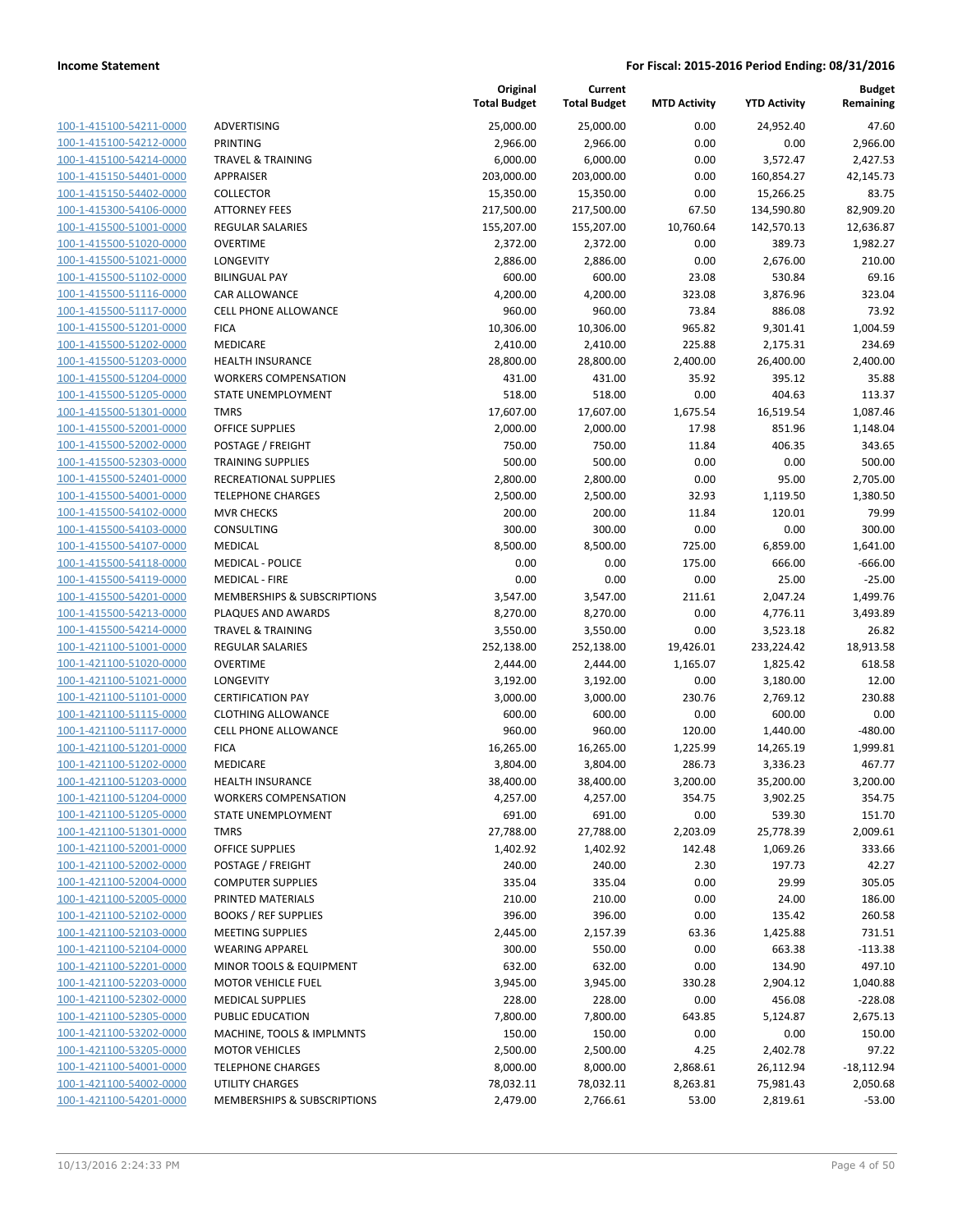| 100-1-421100-54205-0000        |
|--------------------------------|
| 100-1-421100-54212-0000        |
| 100-1-421100-54213-0000        |
| 100-1-421100-54214-0000        |
| 100-1-421210-51001-0000        |
| 100-1-421210-51020-0000        |
|                                |
| 100-1-421210-51021-0000        |
| 100-1-421210-51101-0000        |
| 100-1-421210-51115-0000        |
| 100-1-421210-51117-0000        |
| 100-1-421210-51201-0000        |
| 100-1-421210-51202-0000        |
| 100-1-421210-51203-0000        |
| 100-1-421210-51204-0000        |
| 100-1-421210-51205-0000        |
| 100-1-421210-51301-0000        |
|                                |
| 100-1-421210-51401-0000        |
| 100-1-421210-52001-0000        |
| 100-1-421210-52002-0000        |
| 100-1-421210-52004-0000        |
| 100-1-421210-52005-0000        |
| 100-1-421210-52102-0000        |
| 100-1-421210-52104-0000        |
| 100-1-421210-52201-0000        |
| 100-1-421210-52203-0000        |
| 100-1-421210-53203-0000        |
|                                |
| 100-1-421210-53205-0000        |
| 100-1-421210-54001-0000        |
| 100-1-421210-54101-0000        |
| 100-1-421210-54201-0000        |
| <u>100-1-421210-54208-0000</u> |
| 100-1-421210-54214-0000        |
| 100-1-421210-54215-0000        |
| 100-1-421210-54216-0000        |
| 100-1-421230-51001-0000        |
| 100-1-421230-51020-0000        |
|                                |
| 100-1-421230-51021-0000        |
| 100-1-421230-51101-0000        |
| 100-1-421230-51102-0000        |
| 100-1-421230-51115-0000        |
| 100-1-421230-51117-0000        |
| <u>100-1-421230-51201-0000</u> |
| <u>100-1-421230-51202-0000</u> |
| 100-1-421230-51203-0000        |
| 100-1-421230-51204-0000        |
| 100-1-421230-51205-0000        |
|                                |
| 100-1-421230-51301-0000        |
| 100-1-421230-51401-0000        |
| 100-1-421230-52001-0000        |
| 100-1-421230-52002-0000        |
| 100-1-421230-52004-0000        |
| 100-1-421230-52005-0000        |
| <u>100-1-421230-52102-0000</u> |
| <u>100-1-421230-52104-0000</u> |
| 100-1-421230-52108-0000        |
| 100-1-421230-52109-0000        |
| 100-1-421230-52111-0000        |
|                                |
| <u>100-1-421230-52201-0000</u> |
| <u>100-1-421230-52203-0000</u> |

|                         |                                    | Original<br><b>Total Budget</b> | Current<br><b>Total Budget</b> | <b>MTD Activity</b> | <b>YTD Activity</b> | <b>Budget</b><br>Remaining |
|-------------------------|------------------------------------|---------------------------------|--------------------------------|---------------------|---------------------|----------------------------|
| 100-1-421100-54205-0000 | <b>BUSINESS MEALS</b>              | 200.00                          | 150.00                         | 0.00                | 66.30               | 83.70                      |
| 100-1-421100-54212-0000 | <b>PRINTING</b>                    | 200.00                          | 200.00                         | 0.00                | 0.00                | 200.00                     |
| 100-1-421100-54213-0000 | PLAQUES AND AWARDS                 | 200.00                          | 0.00                           | 0.00                | 0.00                | 0.00                       |
| 100-1-421100-54214-0000 | <b>TRAVEL &amp; TRAINING</b>       | 8,275.00                        | 8,275.00                       | 217.96              | 6,537.88            | 1,737.12                   |
| 100-1-421210-51001-0000 | <b>REGULAR SALARIES</b>            | 713,726.00                      | 713,726.00                     | 49,545.11           | 558,898.00          | 154,828.00                 |
| 100-1-421210-51020-0000 | <b>OVERTIME</b>                    | 40,281.00                       | 40,281.00                      | 4,045.71            | 44,287.37           | $-4,006.37$                |
| 100-1-421210-51021-0000 | LONGEVITY                          | 14,286.00                       | 14,286.00                      | 138.46              | 13,378.25           | 907.75                     |
| 100-1-421210-51101-0000 | <b>CERTIFICATION PAY</b>           | 15,600.00                       | 15,600.00                      | 1,292.28            | 14,538.15           | 1,061.85                   |
| 100-1-421210-51115-0000 | <b>CLOTHING ALLOWANCE</b>          | 6,000.00                        | 6,000.00                       | 300.00              | 5,100.00            | 900.00                     |
| 100-1-421210-51117-0000 | <b>CELL PHONE ALLOWANCE</b>        | 4,800.00                        | 4,800.00                       | 332.32              | 4,103.12            | 696.88                     |
| 100-1-421210-51201-0000 | <b>FICA</b>                        | 49,271.00                       | 49,271.00                      | 3,249.10            | 42,550.79           | 6,720.21                   |
| 100-1-421210-51202-0000 | MEDICARE                           | 11,523.00                       | 11,523.00                      | 759.87              | 9,951.37            | 1,571.63                   |
| 100-1-421210-51203-0000 | <b>HEALTH INSURANCE</b>            | 105,600.00                      | 105,600.00                     | 8,800.00            | 96,800.00           | 8,800.00                   |
| 100-1-421210-51204-0000 | <b>WORKERS COMPENSATION</b>        | 17,577.00                       | 17,577.00                      | 1,464.75            | 16,112.25           | 1,464.75                   |
| 100-1-421210-51205-0000 | STATE UNEMPLOYMENT                 | 1,900.00                        | 1,900.00                       | 0.00                | 1,263.46            | 636.54                     |
| 100-1-421210-51301-0000 | TMRS                               | 84,178.00                       | 84,178.00                      | 5,854.77            | 76,511.27           | 7,666.73                   |
| 100-1-421210-51401-0000 | <b>CONTRA - SALARIES</b>           | 0.00                            | 0.00                           | 0.00                | $-8,538.93$         | 8,538.93                   |
| 100-1-421210-52001-0000 | <b>OFFICE SUPPLIES</b>             | 1,955.00                        | 855.00                         | 0.00                | 212.50              | 642.50                     |
| 100-1-421210-52002-0000 | POSTAGE / FREIGHT                  | 150.00                          | 150.00                         | 0.00                | 213.13              | $-63.13$                   |
| 100-1-421210-52004-0000 | <b>COMPUTER SUPPLIES</b>           | 1,087.00                        | 2,187.00                       | 0.00                | 1,469.94            | 717.06                     |
| 100-1-421210-52005-0000 | PRINTED MATERIALS                  | 100.00                          | 100.00                         | 0.00                | 120.00              | $-20.00$                   |
| 100-1-421210-52102-0000 | <b>BOOKS / REF SUPPLIES</b>        | 120.00                          | 120.00                         | 0.00                | 0.00                | 120.00                     |
| 100-1-421210-52104-0000 | <b>WEARING APPAREL</b>             | 180.00                          | 180.00                         | 0.00                | 0.00                | 180.00                     |
| 100-1-421210-52201-0000 | MINOR TOOLS & EQUIPMENT            | 900.00                          | 1,900.00                       | 46.83               | 267.79              | 1,632.21                   |
| 100-1-421210-52203-0000 | <b>MOTOR VEHICLE FUEL</b>          | 10,427.00                       | 10,427.00                      | 450.66              | 6,899.64            | 3,527.36                   |
| 100-1-421210-53203-0000 | <b>INSTRUMENTS &amp; APPARATUS</b> | 150.00                          | 150.00                         | 0.00                | 0.00                | 150.00                     |
| 100-1-421210-53205-0000 | <b>MOTOR VEHICLES</b>              | 3,000.00                        | 3,000.00                       | 13.89               | 1,533.05            | 1,466.95                   |
| 100-1-421210-54001-0000 | <b>TELEPHONE CHARGES</b>           | 16,200.00                       | 16,200.00                      | 3,571.61            | 34,423.53           | $-18,223.53$               |
| 100-1-421210-54101-0000 | PROFESSIONAL SERVICES              | 400.00                          | 400.00                         | 0.00                | 0.00                | 400.00                     |
| 100-1-421210-54201-0000 | MEMBERSHIPS & SUBSCRIPTIONS        | 4,302.00                        | 4,302.00                       | 0.00                | 3,233.66            | 1,068.34                   |
| 100-1-421210-54208-0000 | <b>LABORATORY WORK</b>             | 8,475.00                        | 8,475.00                       | 165.75              | 1,544.75            | 6,930.25                   |
| 100-1-421210-54214-0000 | <b>TRAVEL &amp; TRAINING</b>       | 7,350.00                        | 6,180.00                       | 603.00              | 4,792.08            | 1,387.92                   |
| 100-1-421210-54215-0000 | <b>EVIDENCE PURCHASES</b>          | 2,000.00                        | 1,000.00                       | 1,000.00            | 1,000.00            | 0.00                       |
| 100-1-421210-54216-0000 | <b>INFORMANT EXPENSES</b>          | 1,000.00                        | 1,000.00                       | 1,000.00            | 1,000.00            | 0.00                       |
| 100-1-421230-51001-0000 | REGULAR SALARIES                   | 2,702,480.00                    | 2,702,480.00                   | 197,193.19          | 2,409,089.29        | 293,390.71                 |
| 100-1-421230-51020-0000 | <b>OVERTIME</b>                    | 193,007.00                      | 193,007.00                     | 7,950.64            | 220,343.04          | $-27,336.04$               |
| 100-1-421230-51021-0000 | LONGEVITY                          | 35,139.00                       | 35,139.00                      | 896.00              | 32,506.43           | 2,632.57                   |
| 100-1-421230-51101-0000 | <b>CERTIFICATION PAY</b>           | 48,600.00                       | 48,600.00                      | 3,738.41            | 45,437.60           | 3,162.40                   |
| 100-1-421230-51102-0000 | <b>BILINGUAL PAY</b>               | 0.00                            | 0.00                           | 92.32               | 969.36              | $-969.36$                  |
| 100-1-421230-51115-0000 | <b>CLOTHING ALLOWANCE</b>          | 600.00                          | 600.00                         | 0.00                | 600.00              | 0.00                       |
| 100-1-421230-51117-0000 | <b>CELL PHONE ALLOWANCE</b>        | 2,880.00                        | 2,880.00                       | 147.68              | 1,933.72            | 946.28                     |
| 100-1-421230-51201-0000 | <b>FICA</b>                        | 183,880.00                      | 183,880.00                     | 13,289.22           | 162,863.93          | 21,016.07                  |
| 100-1-421230-51202-0000 | MEDICARE                           | 43,249.00                       | 43,249.00                      | 3,107.96            | 38,089.15           | 5,159.85                   |
| 100-1-421230-51203-0000 | <b>HEALTH INSURANCE</b>            | 403,200.00                      | 403,200.00                     | 33,600.00           | 369,600.00          | 33,600.00                  |
| 100-1-421230-51204-0000 | <b>WORKERS COMPENSATION</b>        | 65,643.00                       | 65,643.00                      | 5,470.25            | 60,172.75           | 5,470.25                   |
| 100-1-421230-51205-0000 | STATE UNEMPLOYMENT                 | 7,253.00                        | 7,253.00                       | 0.00                | 6,607.40            | 645.60                     |
| 100-1-421230-51301-0000 | <b>TMRS</b>                        | 316,101.00                      | 316,101.00                     | 23,664.15           | 291,271.47          | 24,829.53                  |
| 100-1-421230-51401-0000 | <b>CONTRA - SALARIES</b>           | $-108,670.00$                   | $-108,670.00$                  | $-362.73$           | $-16,616.54$        | $-92,053.46$               |
| 100-1-421230-52001-0000 | <b>OFFICE SUPPLIES</b>             | 1,200.00                        | 1,200.00                       | 154.69              | 727.29              | 472.71                     |
| 100-1-421230-52002-0000 | POSTAGE / FREIGHT                  | 390.00                          | 390.00                         | 121.67              | 354.76              | 35.24                      |
| 100-1-421230-52004-0000 | <b>COMPUTER SUPPLIES</b>           | 400.00                          | 400.00                         | 0.00                | 0.00                | 400.00                     |
| 100-1-421230-52005-0000 | PRINTED MATERIALS                  | 1,000.00                        | 1,000.00                       | 0.00                | 435.35              | 564.65                     |
| 100-1-421230-52102-0000 | <b>BOOKS / REF SUPPLIES</b>        | 500.00                          | 500.00                         | 0.00                | 0.00                | 500.00                     |
| 100-1-421230-52104-0000 | <b>WEARING APPAREL</b>             | 19,000.00                       | 19,000.00                      | 13,129.48           | 20,393.72           | $-1,393.72$                |
| 100-1-421230-52108-0000 | <b>MENAGERIE SUPPLIES</b>          | 475.00                          | 475.00                         | 0.00                | 334.66              | 140.34                     |
| 100-1-421230-52109-0000 | <b>SUPPORT OF PRISONERS</b>        | 2,400.00                        | 2,400.00                       | 226.97              | 1,454.97            | 945.03                     |
| 100-1-421230-52111-0000 | AMMUNITION                         | 15,166.89                       | 15,166.89                      | 3,166.87            | 10,785.67           | 4,381.22                   |
| 100-1-421230-52201-0000 | MINOR TOOLS & EQUIPMENT            | 22,948.00                       | 22,638.56                      | 777.06              | 21,148.78           | 1,489.78                   |
| 100-1-421230-52203-0000 | <b>MOTOR VEHICLE FUEL</b>          | 155,256.00                      | 109,896.00                     | 8,407.20            | 66,291.73           | 43,604.27                  |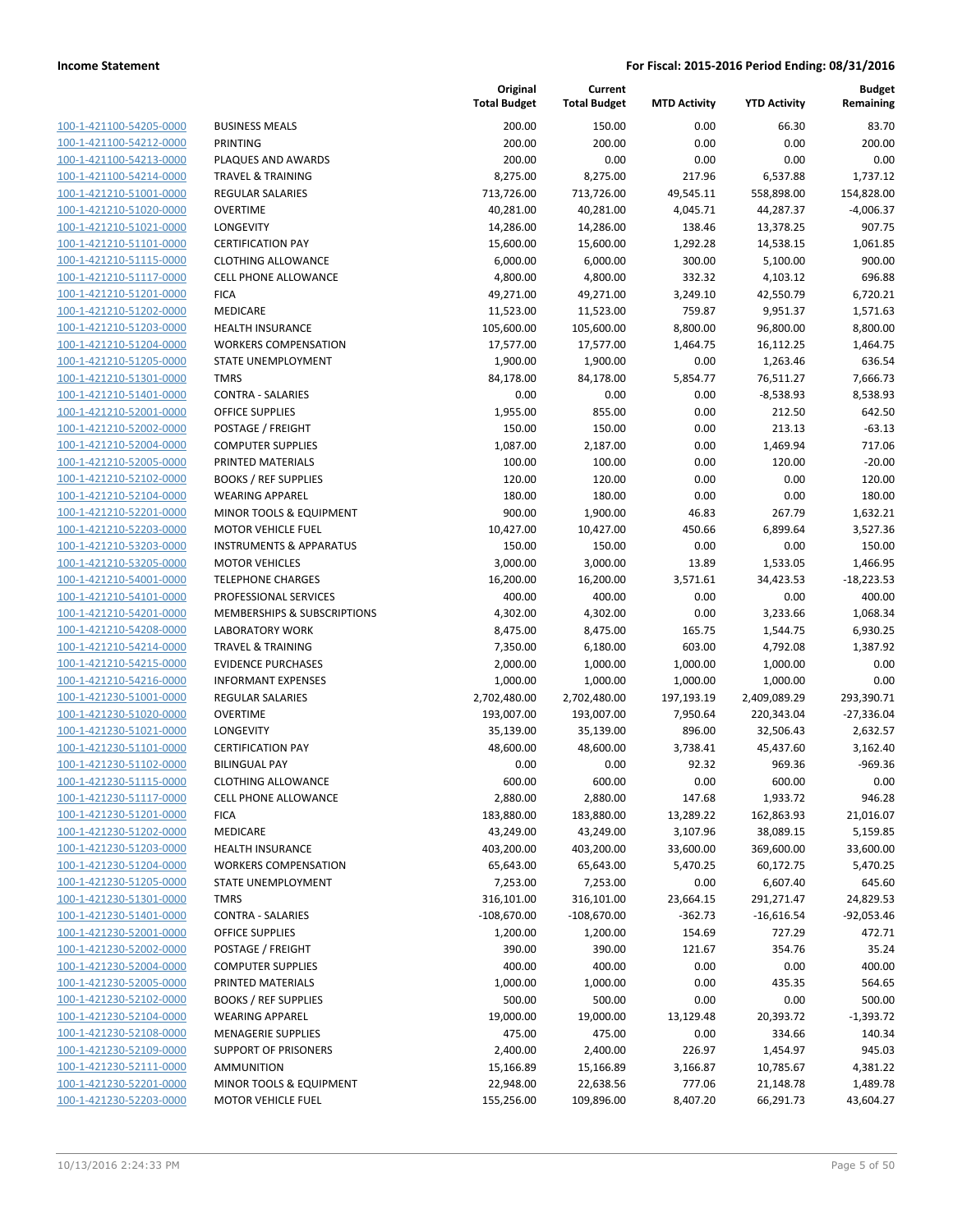| 100-1-421230-52303-0000        |
|--------------------------------|
| 100-1-421230-53202-0000        |
| 100-1-421230-53205-0000        |
| <u>100-1-421230-54001-0000</u> |
|                                |
| 100-1-421230-54108-0000        |
| 100-1-421230-54201-0000        |
| 100-1-421230-54214-0000        |
| <u>100-1-421240-51001-0000</u> |
| <u>100-1-421240-51020-0000</u> |
| 100-1-421240-51021-0000        |
| 100-1-421240-51101-0000        |
| 100-1-421240-51102-0000        |
|                                |
| 100-1-421240-51117-0000        |
| <u>100-1-421240-51201-0000</u> |
| 100-1-421240-51202-0000        |
| 100-1-421240-51203-0000        |
| 100-1-421240-51204-0000        |
| <u>100-1-421240-51205-0000</u> |
| <u>100-1-421240-51301-0000</u> |
| 100-1-421240-51302-0000        |
| 100-1-421240-51401-0000        |
|                                |
| 100-1-421240-52001-0000        |
| <u>100-1-421240-52002-0000</u> |
| <u>100-1-421240-52004-0000</u> |
| 100-1-421240-52005-0000        |
| 100-1-421240-52102-0000        |
| 100-1-421240-52104-0000        |
| <u>100-1-421240-52201-0000</u> |
| <u>100-1-421240-52203-0000</u> |
| 100-1-421240-52303-0000        |
|                                |
| 100-1-421240-53202-0000        |
| 100-1-421240-53205-0000        |
| <u>100-1-421240-53207-0000</u> |
| <u>100-1-421240-54001-0000</u> |
| 100-1-421240-54101-0000        |
| 100-1-421240-54201-0000        |
| 100-1-421240-54212-0000        |
| 100-1-421240-54214-0000        |
|                                |
| <u>100-1-421240-55231-0000</u> |
| 100-1-421600-52104-0000        |
| 100-1-421600-52111-0000        |
| 100-1-421600-52201-0000        |
| <u>100-1-421600-52206-0000</u> |
| 100-1-421600-53202-0000        |
| <u>100-1-421600-54201-0000</u> |
| 100-1-421600-54214-0000        |
| 100-1-421600-55201-0000        |
|                                |
| <u>100-1-422100-51001-0000</u> |
| 100-1-422100-51020-0000        |
| <u>100-1-422100-51021-0000</u> |
| 100-1-422100-51101-0000        |
| 100-1-422100-51116-0000        |
| <u>100-1-422100-51117-0000</u> |
| 100-1-422100-51201-0000        |
| <u>100-1-422100-51202-0000</u> |
| <u>100-1-422100-51203-0000</u> |
| 100-1-422100-51204-0000        |
|                                |
| <u>100-1-422100-51205-0000</u> |
| <u>100-1-422100-51301-0000</u> |

|                         |                                        | Original<br><b>Total Budget</b> | Current<br><b>Total Budget</b> | <b>MTD Activity</b> | <b>YTD Activity</b> | <b>Budget</b><br>Remaining |
|-------------------------|----------------------------------------|---------------------------------|--------------------------------|---------------------|---------------------|----------------------------|
| 100-1-421230-52303-0000 | <b>TRAINING SUPPLIES</b>               | 97.00                           | 97.00                          | 0.00                | 24.44               | 72.56                      |
| 100-1-421230-53202-0000 | MACHINE, TOOLS & IMPLMNTS              | 1,500.00                        | 1,500.00                       | 0.00                | 100.01              | 1,399.99                   |
| 100-1-421230-53205-0000 | <b>MOTOR VEHICLES</b>                  | 67,790.00                       | 67,790.00                      | 2,603.82            | 25,889.28           | 41,900.72                  |
| 100-1-421230-54001-0000 | <b>TELEPHONE CHARGES</b>               | 38,000.00                       | 38,000.00                      | 6,324.95            | 53,031.83           | $-15,031.83$               |
| 100-1-421230-54108-0000 | <b>VETERINARY SERVICES</b>             | 970.00                          | 970.00                         | 198.00              | 560.00              | 410.00                     |
| 100-1-421230-54201-0000 | <b>MEMBERSHIPS &amp; SUBSCRIPTIONS</b> | 180.00                          | 180.00                         | 30.00               | 80.00               | 100.00                     |
| 100-1-421230-54214-0000 | <b>TRAVEL &amp; TRAINING</b>           | 4,050.00                        | 4,420.00                       | 0.00                | 1,154.74            | 3,265.26                   |
| 100-1-421240-51001-0000 | REGULAR SALARIES                       | 711,488.00                      | 711,488.00                     | 50,343.25           | 640,328.06          | 71,159.94                  |
| 100-1-421240-51020-0000 | <b>OVERTIME</b>                        | 40,156.00                       | 40,156.00                      | 1,215.79            | 43,361.73           | $-3,205.73$                |
| 100-1-421240-51021-0000 | <b>LONGEVITY</b>                       | 9,090.00                        | 9,090.00                       | 132.92              | 8,762.03            | 327.97                     |
| 100-1-421240-51101-0000 | <b>CERTIFICATION PAY</b>               | 10,200.00                       | 10,200.00                      | 1,176.89            | 13,038.13           | $-2,838.13$                |
| 100-1-421240-51102-0000 | <b>BILINGUAL PAY</b>                   | 1,200.00                        | 1,200.00                       | 115.40              | 1,384.80            | $-184.80$                  |
| 100-1-421240-51117-0000 | <b>CELL PHONE ALLOWANCE</b>            | 1,920.00                        | 1,920.00                       | 147.68              | 1,772.16            | 147.84                     |
| 100-1-421240-51201-0000 | <b>FICA</b>                            | 29,646.00                       | 29,646.00                      | 1,560.76            | 18,277.01           | 11,368.99                  |
| 100-1-421240-51202-0000 | MEDICARE                               | 11,224.00                       | 11,224.00                      | 809.95              | 9,993.09            | 1,230.91                   |
| 100-1-421240-51203-0000 | HEALTH INSURANCE                       | 172,800.00                      | 172,800.00                     | 14,400.00           | 158,400.00          | 14,400.00                  |
| 100-1-421240-51204-0000 | <b>WORKERS COMPENSATION</b>            | 3,851.00                        | 3,851.00                       | 320.92              | 3,530.12            | 320.88                     |
| 100-1-421240-51205-0000 | STATE UNEMPLOYMENT                     | 3,108.00                        | 3,108.00                       | 4.09                | 3,100.67            | 7.33                       |
| 100-1-421240-51301-0000 | <b>TMRS</b>                            | 32,765.00                       | 32,765.00                      | 2,836.99            | 33,827.95           | $-1,062.95$                |
| 100-1-421240-51302-0000 | <b>FR&amp;R RETIREMENT</b>             | 74,044.00                       | 74,044.00                      | 5,001.71            | 64,273.01           | 9,770.99                   |
| 100-1-421240-51401-0000 | <b>CONTRA - SALARIES</b>               | 0.00                            | 0.00                           | 0.00                | $-996.11$           | 996.11                     |
| 100-1-421240-52001-0000 | <b>OFFICE SUPPLIES</b>                 | 2,247.00                        | 2,247.00                       | 15.32               | 2,240.55            | 6.45                       |
| 100-1-421240-52002-0000 | POSTAGE / FREIGHT                      | 2,500.00                        | 2,500.00                       | 115.61              | 2,726.93            | $-226.93$                  |
| 100-1-421240-52004-0000 | <b>COMPUTER SUPPLIES</b>               | 500.00                          | 500.00                         | 0.00                | 441.38              | 58.62                      |
| 100-1-421240-52005-0000 | PRINTED MATERIALS                      | 533.50                          | 533.50                         | 125.85              | 371.86              | 161.64                     |
| 100-1-421240-52102-0000 | REFERENCE SUPPLIES                     | 538.35                          | 538.35                         | 0.00                | 39.44               | 498.91                     |
| 100-1-421240-52104-0000 | <b>WEARING APPAREL</b>                 | 1,800.00                        | 1,800.00                       | 0.00                | 1,113.00            | 687.00                     |
| 100-1-421240-52201-0000 | MINOR TOOLS & EQUIPMENT                | 2,220.00                        | 1,910.56                       | 485.91              | 934.76              | 975.80                     |
| 100-1-421240-52203-0000 | <b>MOTOR VEHICLE FUEL</b>              | 664.00                          | 664.00                         | 57.74               | 496.98              | 167.02                     |
| 100-1-421240-52303-0000 | <b>TRAINING SUPPLIES</b>               | 970.00                          | 970.00                         | 0.00                | 134.33              | 835.67                     |
| 100-1-421240-53202-0000 | MACHINE, TOOLS & IMPLMNTS              | 194.00                          | 194.00                         | 0.00                | 0.00                | 194.00                     |
| 100-1-421240-53205-0000 | <b>MOTOR VEHICLES</b>                  | 840.00                          | 840.00                         | 0.00                | 8.62                | 831.38                     |
| 100-1-421240-53207-0000 | RADIO/COMMUNICATIONS                   | 40,078.00                       | 40,078.00                      | 0.00                | 32,596.00           | 7,482.00                   |
| 100-1-421240-54001-0000 | <b>TELEPHONE CHARGES</b>               | 20,672.00                       | 20,672.00                      | 3,579.62            | 32,590.73           | $-11,918.73$               |
| 100-1-421240-54101-0000 | PROFESSIONAL SERVICES                  | 8,520.00                        | 8,520.00                       | 0.00                | 10,727.89           | $-2,207.89$                |
| 100-1-421240-54201-0000 | MEMBERSHIPS & SUBSCRIPTIONS            | 1,140.00                        | 1,140.00                       | 100.00              | 1,025.00            | 115.00                     |
| 100-1-421240-54212-0000 | <b>PRINTING</b>                        | 485.00                          | 485.00                         | 0.00                | 470.00              | 15.00                      |
| 100-1-421240-54214-0000 | <b>TRAVEL &amp; TRAINING</b>           | 19,769.00                       | 20,569.00                      | 400.00              | 18,251.90           | 2,317.10                   |
| 100-1-421240-55231-0000 | <b>LESS LETHAL PROGRAM</b>             | 0.00                            | 45,360.00                      | 45,342.23           | 45,342.23           | 17.77                      |
| 100-1-421600-52104-0000 | <b>WEARING APPAREL</b>                 | 3,060.00                        | 3,060.00                       | 945.00              | 2,409.44            | 650.56                     |
| 100-1-421600-52111-0000 | <b>AMMUNITION</b>                      | 6,500.00                        | 6,500.00                       | 0.00                | 5,470.67            | 1,029.33                   |
| 100-1-421600-52201-0000 | MINOR TOOLS & EQUIPMENT                | 5,100.00                        | 5,718.88                       | 0.00                | 5,718.88            | 0.00                       |
| 100-1-421600-52206-0000 | SPECIAL OPS EQUIPMENT                  | 5,810.00                        | 5,810.00                       | 557.65              | 2,905.30            | 2,904.70                   |
| 100-1-421600-53202-0000 | MACHINE, TOOLS & IMPLMNTS              | 1,324.95                        | 1,324.95                       | 0.00                | 1,317.93            | 7.02                       |
| 100-1-421600-54201-0000 | MEMBERSHIPS & SUBSCRIPTIONS            | 440.00                          | 440.00                         | 0.00                | 200.00              | 240.00                     |
| 100-1-421600-54214-0000 | <b>TRAVEL &amp; TRAINING</b>           | 6,400.00                        | 6,400.00                       | 2,023.95            | 6,275.00            | 125.00                     |
| 100-1-421600-55201-0000 | <b>EQUIPMENT PURCHASES</b>             | 2,350.00                        | 2,350.00                       | 0.00                | 0.00                | 2,350.00                   |
| 100-1-422100-51001-0000 | REGULAR SALARIES                       | 238,147.00                      | 238,147.00                     | 17,734.41           | 189,224.71          | 48,922.29                  |
| 100-1-422100-51020-0000 | <b>OVERTIME</b>                        | 1,297.00                        | 1,297.00                       | 0.00                | 0.00                | 1,297.00                   |
| 100-1-422100-51021-0000 | LONGEVITY                              | 3,690.00                        | 3,690.00                       | 88.62               | 2,491.41            | 1,198.59                   |
| 100-1-422100-51101-0000 | <b>CERTIFICATION PAY</b>               | 4,800.00                        | 4,800.00                       | 295.40              | 3,323.20            | 1,476.80                   |
| 100-1-422100-51116-0000 | CAR ALLOWANCE                          | 7,800.00                        | 7,800.00                       | 276.92              | 4,938.44            | 2,861.56                   |
| 100-1-422100-51117-0000 | CELL PHONE ALLOWANCE                   | 1,920.00                        | 1,920.00                       | 73.84               | 1,255.28            | 664.72                     |
| 100-1-422100-51201-0000 | <b>FICA</b>                            | 2,947.00                        | 2,947.00                       | 184.20              | 2,317.89            | 629.11                     |
| 100-1-422100-51202-0000 | MEDICARE                               | 3,736.00                        | 3,736.00                       | 259.62              | 3,849.08            | $-113.08$                  |
| 100-1-422100-51203-0000 | <b>HEALTH INSURANCE</b>                | 28,800.00                       | 28,800.00                      | 2,400.00            | 26,400.00           | 2,400.00                   |
| 100-1-422100-51204-0000 | <b>WORKERS COMPENSATION</b>            | 4,035.00                        | 4,035.00                       | 336.25              | 3,698.75            | 336.25                     |
| 100-1-422100-51205-0000 | STATE UNEMPLOYMENT                     | 518.00                          | 518.00                         | 0.00                | 404.63              | 113.37                     |
| 100-1-422100-51301-0000 | <b>TMRS</b>                            | 5,036.00                        | 5,036.00                       | 367.51              | 4,533.71            | 502.29                     |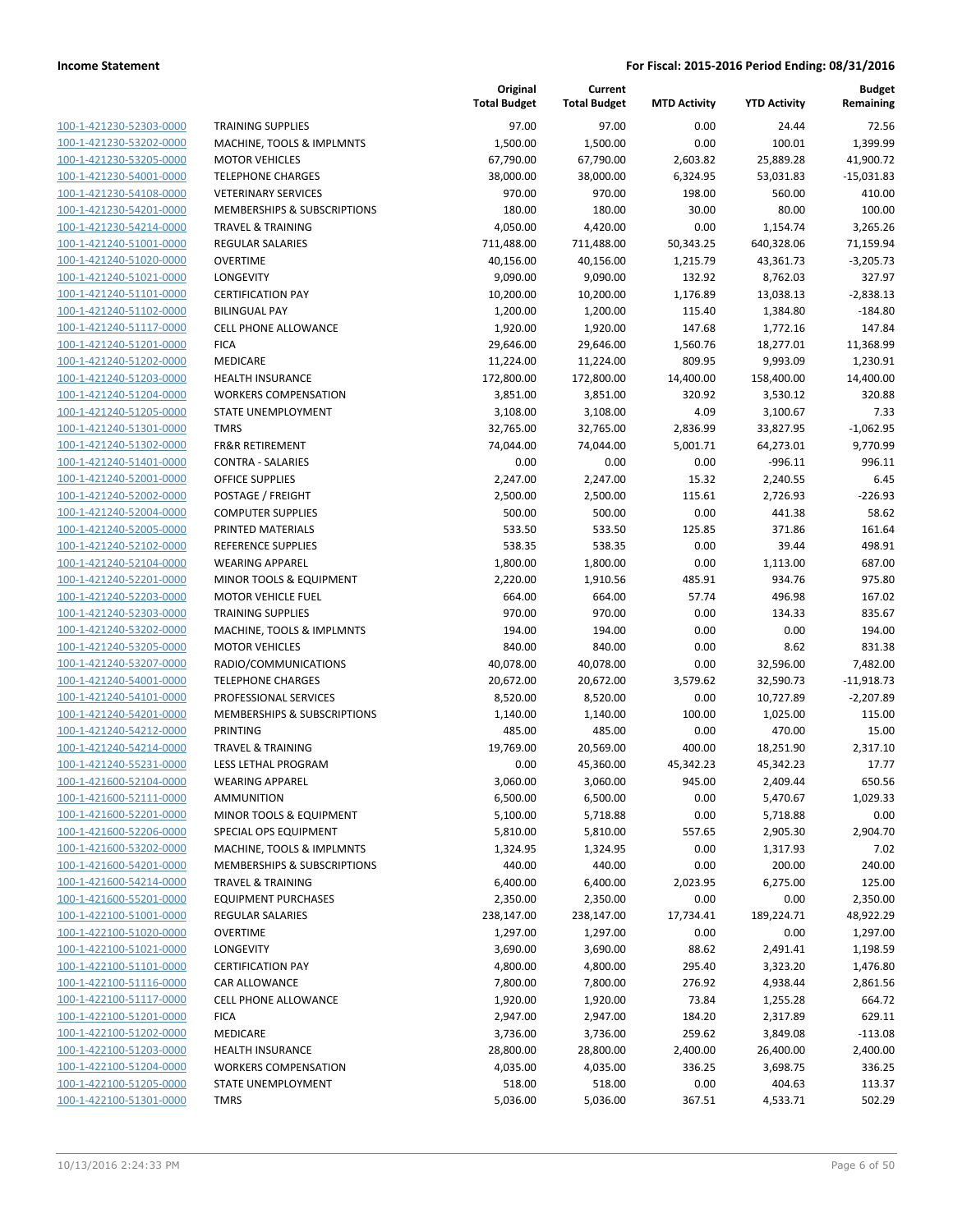100-1-422100-51302-0000 100-1-422100-51401-0000 100-1-422100-52001-0000 100-1-422100-52002-0000 100-1-422100-52102-0000 100-1-422100-52103-0000 100-1-422100-52104-0000 100-1-422100-52201-0000 100-1-422100-53207-0000 100-1-422100-54001-0000 100-1-422100-54002-0000 100-1-422100-54101-0000 100-1-422100-54201-0000 100-1-422100-54214-0000 100-1-422200-51001-0000 100-1-422200-51020-0000 100-1-422200-51021-0000 100-1-422200-51101-0000 100-1-422200-51102-0000 100-1-422200-51117-0000 100-1-422200-51202-0000 100-1-422200-51203-0000 100-1-422200-51204-0000 100-1-422200-51205-0000 100-1-422200-51302-0000 100-1-422200-51401-0000 100-1-422200-52001-0000 100-1-422200-52101-0000 100-1-422200-52104-0000 100-1-422200-52201-0000 100-1-422200-52203-0000 100-1-422200-52205-0000 100-1-422200-52207-0000 100-1-422200-52306-0000 100-1-422200-53202-0000 100-1-422200-53205-0000 100-1-422200-53208-0000 100-1-422200-53213-0000 100-1-422200-53402-0000 100-1-422200-54001-0000 100-1-422200-54002-0000 100-1-422200-54109-0000 100-1-422200-54214-0000 100-1-422200-54908-0000 100-1-422200-55203-0000 100-1-422200-55207-0000 100-1-422300-51001-0000 100-1-422300-51020-0000 100-1-422300-51021-0000 100-1-422300-51101-0000 100-1-422300-51117-0000 100-1-422300-51201-0000 100-1-422300-51202-0000 100-1-422300-51203-0000 100-1-422300-51204-0000 100-1-422300-51205-0000 100-1-422300-51302-0000 100-1-422300-51401-0000 100-1-422300-52002-0000

|                                                    | Original<br><b>Total Budget</b> | Current<br><b>Total Budget</b> | <b>MTD Activity</b> | <b>YTD Activity</b> | <b>Budget</b><br>Remaining |
|----------------------------------------------------|---------------------------------|--------------------------------|---------------------|---------------------|----------------------------|
|                                                    |                                 |                                |                     |                     |                            |
| <b>FR&amp;R RETIREMENT</b>                         | 34,249.00                       | 34,249.00                      | 2,441.06            | 25,834.82           | 8,414.18                   |
| <b>CONTRA - SALARIES</b><br><b>OFFICE SUPPLIES</b> | 0.00                            | 0.00                           | 0.00                | $-106.25$           | 106.25                     |
|                                                    | 1,610.00                        | 1,610.00                       | 127.19<br>1.53      | 923.50<br>50.53     | 686.50<br>199.47           |
| POSTAGE / FREIGHT<br>REFERENCE SUPPLIES            | 250.00<br>1,000.00              | 250.00<br>1,000.00             | 0.00                | 123.44              | 876.56                     |
| <b>MEETING SUPPLIES</b>                            | 916.00                          | 916.00                         | 0.00                | 1,076.75            | $-160.75$                  |
| <b>WEARING APPAREL</b>                             | 1,028.00                        | 1,028.00                       | 0.00                | 364.17              | 663.83                     |
| MINOR TOOLS & EQUIPMENT                            | 0.00                            | 0.00                           | 0.00                | 192.09              | $-192.09$                  |
| RADIO/COMMUNICATIONS                               | 5,250.00                        | 5,250.00                       | 0.00                | 4,208.80            | 1,041.20                   |
| <b>TELEPHONE CHARGES</b>                           | 5,300.00                        | 5,300.00                       | 265.95              | 3,499.28            | 1,800.72                   |
| <b>UTILITY CHARGES</b>                             | 5,960.02                        | 5,960.02                       | 600.56              | 4,045.08            | 1,914.94                   |
| PROFESSIONAL SERVICES                              | 5,200.00                        | 5,200.00                       | 0.00                | 0.00                | 5,200.00                   |
| MEMBERSHIPS & SUBSCRIPTIONS                        | 7,175.00                        | 7,175.00                       | 49.99               | 5,642.13            | 1,532.87                   |
| <b>TRAVEL &amp; TRAINING</b>                       | 6,980.00                        | 6,980.00                       | 0.00                | 4,533.37            | 2,446.63                   |
| <b>REGULAR SALARIES</b>                            | 2,698,398.00                    | 2,698,398.00                   | 213,975.60          | 2,583,700.35        | 114,697.65                 |
| <b>OVERTIME</b>                                    | 330,458.00                      | 330,458.00                     | 23,390.52           | 274,334.34          | 56,123.66                  |
| <b>LONGEVITY</b>                                   | 36,084.00                       | 36,084.00                      | 368.00              | 36,251.67           | $-167.67$                  |
| <b>CERTIFICATION PAY</b>                           | 57,600.00                       | 57,600.00                      | 4,726.26            | 56,309.07           | 1,290.93                   |
| <b>BILINGUAL PAY</b>                               | 600.00                          | 600.00                         | 46.16               | 553.92              | 46.08                      |
| CELL PHONE ALLOWANCE                               | 2,688.00                        | 2,688.00                       | 152.28              | 1,520.51            | 1,167.49                   |
| <b>MEDICARE</b>                                    | 45,324.00                       | 45,324.00                      | 3,598.77            | 42,743.78           | 2,580.22                   |
| <b>HEALTH INSURANCE</b>                            | 460,800.00                      | 460,800.00                     | 38,400.00           | 422,400.00          | 38,400.00                  |
| <b>WORKERS COMPENSATION</b>                        | 58,155.00                       | 58,155.00                      | 4,846.25            | 53,308.75           | 4,846.25                   |
| STATE UNEMPLOYMENT                                 | 8,289.00                        | 8,289.00                       | 0.00                | 6,693.77            | 1,595.23                   |
| <b>FR&amp;R RETIREMENT</b>                         | 509,510.00                      | 509,510.00                     | 39,553.37           | 481,285.04          | 28,224.96                  |
| <b>CONTRA - SALARIES</b>                           | 0.00                            | 0.00                           | 0.00                | $-4,095.60$         | 4,095.60                   |
| <b>OFFICE SUPPLIES</b>                             | 998.00                          | 998.00                         | 0.00                | 996.86              | 1.14                       |
| <b>JANITORIAL SUPPLIES</b>                         | 5,800.00                        | 5,800.00                       | 518.01              | 4,875.56            | 924.44                     |
| <b>WEARING APPAREL</b>                             | 19,600.00                       | 19,600.00                      | 499.42              | 10,131.50           | 9,468.50                   |
| MINOR TOOLS & EQUIPMENT                            | 14,420.00                       | 14,420.00                      | 266.45              | 6,708.84            | 7,711.16                   |
| <b>MOTOR VEHICLE FUEL</b>                          | 35,000.00                       | 35,000.00                      | 2,424.64            | 17,845.88           | 17,154.12                  |
| FIRST RESPONDER SUPPLIES                           | 19,400.00                       | 19,400.00                      | 2,678.51            | 17,058.52           | 2,341.48                   |
| <b>BUNKER GEAR</b>                                 | 33,750.00                       | 33,750.00                      | 1,781.23            | 37,750.89           | $-4,000.89$                |
| <b>HAZMAT SUPPLIES</b>                             | 6,400.00                        | 6,400.00                       | 0.00                | 0.00                | 6,400.00                   |
| MACHINE, TOOLS & IMPLMNTS                          | 2,150.00                        | 2,150.00                       | 0.00                | 394.12              | 1,755.88                   |
| <b>MOTOR VEHICLES</b>                              | 25,000.00                       | 25,000.00                      | 2,590.89            | 50,872.94           | $-25,872.94$               |
| FIRE HOSE/NOZZLES                                  | 5,200.00                        | 5,200.00                       | 0.00                | 0.00                | 5,200.00                   |
| <b>SCBA MAINTENANCE</b>                            | 4,000.00                        | 4,000.00                       | 0.00                | 2,007.00            | 1,993.00                   |
| <b>BUILDING MAINTENANCE</b>                        | 1,500.00                        | 1,500.00                       | 718.01              | 718.01              | 781.99                     |
| TELEPHONE CHARGES                                  | 8,250.00                        | 8,250.00                       | 32.93               | 3,113.44            | 5,136.56                   |
| <b>UTILITY CHARGES</b>                             | 60,000.00                       | 60,000.00                      | 3,771.76            | 41,567.54           | 18,432.46                  |
| INSPECTIONS/TESTING                                | 9,400.00                        | 9,400.00                       | 4,198.80            | 9,856.52            | $-456.52$                  |
| <b>TRAVEL &amp; TRAINING</b>                       | 23,500.00                       | 23,500.00                      | 308.25              | 17,181.79           | 6,318.21                   |
| LEASE PURCHASE PAYMENTS                            | 65,037.00                       | 65,037.00                      | 0.00                | 54,197.20           | 10,839.80                  |
| <b>FURNITURE/OFFICE EQUIP</b>                      | 0.00                            | 0.00                           | 0.00                | 428.67              | $-428.67$                  |
| RADIO COMMUNICATION EQUIP                          | 5,200.00                        | 5,200.00                       | 0.00                | 2,688.00            | 2,512.00                   |
| <b>REGULAR SALARIES</b>                            | 79,032.00                       | 79,032.00                      | 6,862.48            | 86,782.10           | $-7,750.10$                |
| <b>OVERTIME</b>                                    | 5,643.00                        | 5,643.00                       | 0.00                | 23,547.18           | $-17,904.18$               |
| LONGEVITY                                          | 1,200.00                        | 1,200.00                       | 0.00                | 1,194.00            | 6.00                       |
| <b>CERTIFICATION PAY</b>                           | 1,920.00                        | 1,920.00                       | 147.70              | 1,772.40            | 147.60                     |
| CELL PHONE ALLOWANCE                               | 432.00                          | 432.00                         | 46.16               | 553.92              | $-121.92$                  |
| <b>FICA</b>                                        | 5,470.00                        | 5,470.00                       | 0.00                | 0.00                | 5,470.00                   |
| MEDICARE                                           | 1,279.00                        | 1,279.00                       | 100.72              | 1,632.15            | $-353.15$                  |
| <b>HEALTH INSURANCE</b>                            | 9,600.00                        | 9,600.00                       | 800.00              | 8,800.00            | 800.00                     |
| <b>WORKERS COMPENSATION</b>                        | 1,641.00                        | 1,641.00                       | 136.75              | 1,504.25            | 136.75                     |
| STATE UNEMPLOYMENT                                 | 173.00                          | 173.00                         | 0.00                | 134.83              | 38.17                      |
| FR&R RETIREMENT                                    | 14,381.00                       | 14,381.00                      | 1,150.18            | 18,557.48           | $-4,176.48$                |
| <b>CONTRA - SALARIES</b>                           | 0.00                            | 0.00                           | $-424.62$           | $-2,972.34$         | 2,972.34                   |
| POSTAGE / FREIGHT                                  | 50.00                           | 50.00                          | 0.00                | 13.27               | 36.73                      |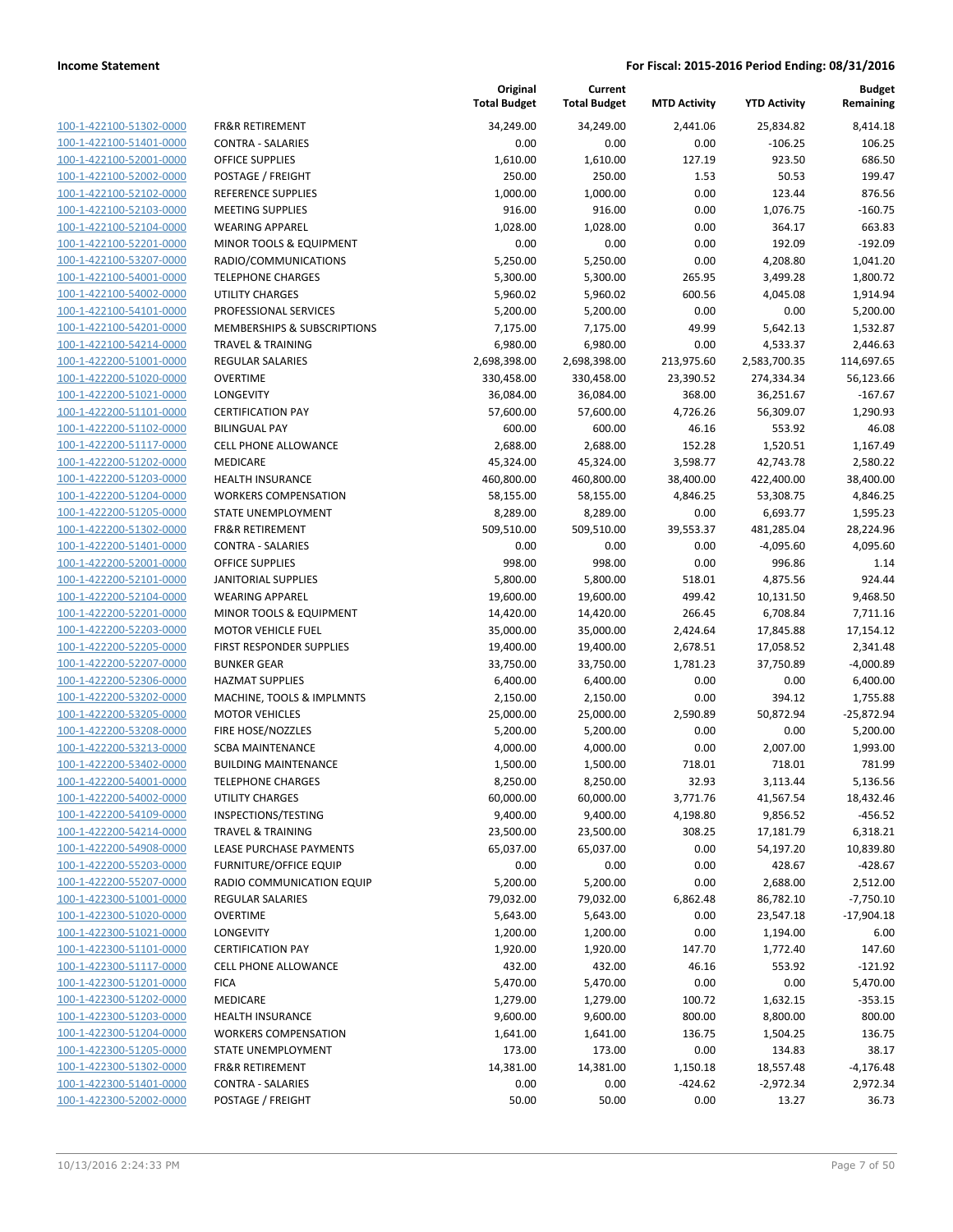| 100-1-422300-52005-0000        |
|--------------------------------|
| 100-1-422300-52104-0000        |
| 100-1-422300-52201-0000        |
| <u>100-1-422300-52203-0000</u> |
| 100-1-422300-52304-0000        |
| 100-1-422300-53205-0000        |
| 100-1-422300-54001-0000        |
| 100-1-422300-54201-0000        |
| 100-1-422300-54208-0000        |
| 100-1-422300-54210-0000        |
| 100-1-422300-54214-0000        |
| 100-1-422300-54217-0000        |
| 100-1-422400-53209-0000        |
|                                |
| <u>100-1-422400-54001-0000</u> |
| 100-1-431100-51001-0000        |
| 100-1-431100-51020-0000        |
| 100-1-431100-51021-0000        |
| 100-1-431100-51116-0000        |
| 100-1-431100-51201-0000        |
| 100-1-431100-51202-0000        |
| 100-1-431100-51203-0000        |
| 100-1-431100-51204-0000        |
| 100-1-431100-51205-0000        |
| 100-1-431100-51301-0000        |
| 100-1-431100-52001-0000        |
| 100-1-431100-52002-0000        |
| 100-1-431100-52103-0000        |
| 100-1-431100-52203-0000        |
| 100-1-431100-53201-0000        |
| 100-1-431100-53205-0000        |
| 100-1-431100-53207-0000        |
| 100-1-431100-54001-0000        |
| 100-1-431100-54002-0000        |
|                                |
| <u>100-1-431100-54101-0000</u> |
| 100-1-431100-54201-0000        |
| 100-1-431100-54214-0000        |
| 100-1-431200-51001-0000        |
| 100-1-431200-51020-0000        |
| 100-1-431200-51021-0000        |
| 100-1-431200-51117-0000        |
| 100-1-431200-51201-0000        |
| 100-1-431200-51202-0000        |
| <u>100-1-431200-51203-0000</u> |
| 100-1-431200-51204-0000        |
| 100-1-431200-51205-0000        |
| 100-1-431200-51301-0000        |
| 100-1-431200-51401-0000        |
| <u>100-1-431200-52001-0000</u> |
| <u>100-1-431200-52002-0000</u> |
| 100-1-431200-52103-0000        |
| 100-1-431200-52104-0000        |
| 100-1-431200-52106-0000        |
| <u>100-1-431200-52107-0000</u> |
|                                |
| <u>100-1-431200-52201-0000</u> |
| <u>100-1-431200-52203-0000</u> |
| 100-1-431200-52302-0000        |
| 100-1-431200-52303-0000        |
| <u>100-1-431200-53202-0000</u> |
| <u>100-1-431200-53205-0000</u> |
|                                |

|                                                    |                                               | Original<br><b>Total Budget</b> | Current<br><b>Total Budget</b> | <b>MTD Activity</b> | <b>YTD Activity</b> | <b>Budget</b><br>Remaining |
|----------------------------------------------------|-----------------------------------------------|---------------------------------|--------------------------------|---------------------|---------------------|----------------------------|
| 100-1-422300-52005-0000                            | PRINTED MATERIALS                             | 400.00                          | 400.00                         | 48.00               | 371.50              | 28.50                      |
| 100-1-422300-52104-0000                            | <b>WEARING APPAREL</b>                        | 481.00                          | 481.00                         | 0.00                | 160.95              | 320.05                     |
| 100-1-422300-52201-0000                            | MINOR TOOLS & EQUIPMENT                       | 3,142.00                        | 3,142.00                       | 399.95              | 2,500.51            | 641.49                     |
| 100-1-422300-52203-0000                            | <b>MOTOR VEHICLE FUEL</b>                     | 1,450.00                        | 1,450.00                       | 50.02               | 1,425.79            | 24.21                      |
| 100-1-422300-52304-0000                            | FIRE PREVENTION SUPPLIES                      | 11,910.00                       | 11,910.00                      | 4,270.40            | 10,156.98           | 1,753.02                   |
| 100-1-422300-53205-0000                            | <b>MOTOR VEHICLES</b>                         | 600.00                          | 600.00                         | 4.30                | 251.61              | 348.39                     |
| 100-1-422300-54001-0000                            | <b>TELEPHONE CHARGES</b>                      | 1,000.00                        | 1,000.00                       | 0.00                | 148.47              | 851.53                     |
| 100-1-422300-54201-0000                            | MEMBERSHIPS & SUBSCRIPTIONS                   | 1,445.00                        | 1,445.00                       | 0.00                | 1,536.15            | $-91.15$                   |
| 100-1-422300-54208-0000                            | <b>LABORATORY WORK</b>                        | 600.00                          | 600.00                         | 0.00                | 0.00                | 600.00                     |
| 100-1-422300-54210-0000                            | PHOTO PROCESSING                              | 200.00                          | 200.00                         | 0.00                | 0.00                | 200.00                     |
| 100-1-422300-54214-0000                            | <b>TRAVEL &amp; TRAINING</b>                  | 2,200.00                        | 2,200.00                       | 0.00                | 232.93              | 1,967.07                   |
| 100-1-422300-54217-0000                            | <b>AWARDS PROGRAM</b>                         | 320.00                          | 320.00                         | 0.00                | 0.00                | 320.00                     |
| 100-1-422400-53209-0000                            | HARDWARE/SOFTWARE                             | 10,000.00                       | 10,000.00                      | 0.00                | 10,000.00           | 0.00                       |
| 100-1-422400-54001-0000                            | <b>TELEPHONE CHARGES</b>                      | 4,630.00                        | 4,630.00                       | 150.74              | 2,493.59            | 2,136.41                   |
| 100-1-431100-51001-0000                            | <b>REGULAR SALARIES</b>                       | 131,720.00                      | 131,720.00                     | 9,161.90            | 114,614.06          | 17,105.94                  |
| 100-1-431100-51020-0000                            | <b>OVERTIME</b>                               | 578.00                          | 578.00                         | 0.00                | 233.69              | 344.31                     |
| 100-1-431100-51021-0000                            | <b>LONGEVITY</b>                              | 1,524.00                        | 1,524.00                       | 0.00                | 1,518.00            | 6.00                       |
| 100-1-431100-51116-0000                            | CAR ALLOWANCE                                 | 4,200.00                        | 4,200.00                       | 323.08              | 3,876.96            | 323.04                     |
| 100-1-431100-51201-0000                            | <b>FICA</b>                                   | 9,256.00                        | 9,256.00                       | 584.02              | 7,732.13            | 1,523.87                   |
| 100-1-431100-51202-0000                            | MEDICARE                                      | 2,001.00                        | 2,001.00                       | 136.59              | 1,808.32            | 192.68                     |
| 100-1-431100-51203-0000                            | <b>HEALTH INSURANCE</b>                       | 19,200.00                       | 19,200.00                      | 1,600.00            | 17,600.00           | 1.600.00                   |
| 100-1-431100-51204-0000                            | <b>WORKERS COMPENSATION</b>                   | 358.00                          | 358.00                         | 29.83               | 328.13              | 29.87                      |
| 100-1-431100-51205-0000                            | STATE UNEMPLOYMENT                            | 345.00                          | 345.00                         | 0.00                | 340.81              | 4.19                       |
| 100-1-431100-51301-0000                            | <b>TMRS</b>                                   | 14,620.00                       | 14,620.00                      | 997.82              | 13,329.97           | 1,290.03                   |
| 100-1-431100-52001-0000                            | <b>OFFICE SUPPLIES</b>                        | 600.00                          | 469.59                         | 0.00                | 492.01              | $-22.42$                   |
| 100-1-431100-52002-0000                            | POSTAGE / FREIGHT                             | 200.00                          | 200.00                         | 0.00                | 181.82              | 18.18                      |
| 100-1-431100-52103-0000                            | <b>MEETING SUPPLIES</b>                       | 0.00                            | 0.00                           | 0.00                | 130.41              | $-130.41$                  |
| 100-1-431100-52203-0000                            | <b>MOTOR VEHICLE FUEL</b>                     | 500.00                          | 500.00                         | 27.04               | 174.43              | 325.57                     |
| 100-1-431100-53201-0000                            | FURNITURE & OFFICE EQUIPMENT                  | 150.00                          | 0.00                           | 0.00                | 0.00                | 0.00                       |
| 100-1-431100-53205-0000<br>100-1-431100-53207-0000 | <b>MOTOR VEHICLES</b><br>RADIO/COMMUNICATIONS | 400.00<br>1,000.00              | 400.00<br>1,000.00             | 0.00<br>0.00        | 155.39<br>100.00    | 244.61<br>900.00           |
| 100-1-431100-54001-0000                            | <b>TELEPHONE CHARGES</b>                      | 5,000.00                        | 5,000.00                       | 35.00               | 1,599.52            | 3,400.48                   |
| 100-1-431100-54002-0000                            | <b>UTILITY CHARGES</b>                        | 2,500.00                        | 2,500.00                       | 9.97                | 467.01              | 2,032.99                   |
| 100-1-431100-54101-0000                            | PROFESSIONAL SERVICES                         | 1,000.00                        | 943.92                         | 0.00                | 0.00                | 943.92                     |
| 100-1-431100-54201-0000                            | MEMBERSHIPS & SUBSCRIPTIONS                   | 600.00                          | 600.00                         | 0.00                | 397.02              | 202.98                     |
| 100-1-431100-54214-0000                            | <b>TRAVEL &amp; TRAINING</b>                  | 1,500.00                        | 1,836.49                       | 0.00                | 1,902.03            | $-65.54$                   |
| 100-1-431200-51001-0000                            | <b>REGULAR SALARIES</b>                       | 337,515.00                      | 337,515.00                     | 24,778.93           | 274,166.39          | 63,348.61                  |
| 100-1-431200-51020-0000                            | <b>OVERTIME</b>                               | 27,852.00                       | 27,852.00                      | 875.12              | 10,521.87           | 17,330.13                  |
| 100-1-431200-51021-0000                            | LONGEVITY                                     | 5,964.00                        | 5,964.00                       | 0.00                | 6,390.00            | $-426.00$                  |
| 100-1-431200-51117-0000                            | CELL PHONE ALLOWANCE                          | 864.00                          | 864.00                         | 66.44               | 791.47              | 72.53                      |
| 100-1-431200-51201-0000                            | <b>FICA</b>                                   | 23,076.00                       | 23,076.00                      | 1,550.69            | 17,227.21           | 5,848.79                   |
| 100-1-431200-51202-0000                            | MEDICARE                                      | 5,397.00                        | 5,397.00                       | 362.66              | 4,028.95            | 1,368.05                   |
| 100-1-431200-51203-0000                            | <b>HEALTH INSURANCE</b>                       | 105,600.00                      | 105,600.00                     | 8,800.00            | 96,800.00           | 8,800.00                   |
| 100-1-431200-51204-0000                            | <b>WORKERS COMPENSATION</b>                   | 20,025.00                       | 20,025.00                      | 1,668.75            | 18,356.25           | 1,668.75                   |
| 100-1-431200-51205-0000                            | STATE UNEMPLOYMENT                            | 1,900.00                        | 1,900.00                       | 37.52               | 1,586.07            | 313.93                     |
| 100-1-431200-51301-0000                            | <b>TMRS</b>                                   | 39,425.00                       | 39,425.00                      | 2,806.33            | 31,368.09           | 8,056.91                   |
| 100-1-431200-51401-0000                            | <b>CONTRA - SALARIES</b>                      | 0.00                            | 0.00                           | $-157.50$           | $-3,898.69$         | 3,898.69                   |
| 100-1-431200-52001-0000                            | <b>OFFICE SUPPLIES</b>                        | 350.00                          | 350.00                         | 0.00                | 0.00                | 350.00                     |
| 100-1-431200-52002-0000                            | POSTAGE / FREIGHT                             | 20.00                           | 20.00                          | 0.00                | 0.00                | 20.00                      |
| 100-1-431200-52103-0000                            | <b>MEETING SUPPLIES</b>                       | 200.00                          | 200.00                         | 0.00                | 167.00              | 33.00                      |
| 100-1-431200-52104-0000                            | <b>WEARING APPAREL</b>                        | 10,000.00                       | 10,000.00                      | 1,478.99            | 9,597.93            | 402.07                     |
| 100-1-431200-52106-0000                            | <b>CHEMICAL SUPPLIES</b>                      | 2,000.00                        | 2,000.00                       | 359.63              | 560.63              | 1,439.37                   |
| 100-1-431200-52107-0000                            | <b>BOTANICAL SUPPLIES</b>                     | 252.00                          | 252.00                         | 0.00                | 0.00                | 252.00                     |
| 100-1-431200-52201-0000                            | MINOR TOOLS & EQUIPMENT                       | 6,000.00                        | 6,000.00                       | 136.66              | 2,588.78            | 3,411.22                   |
| 100-1-431200-52203-0000                            | MOTOR VEHICLE FUEL                            | 43,000.00                       | 43,000.00                      | 2,868.74            | 23,731.21           | 19,268.79                  |
| 100-1-431200-52302-0000                            | <b>MEDICAL SUPPLIES</b>                       | 150.00                          | 150.00                         | 0.00                | 124.78              | 25.22                      |
| 100-1-431200-52303-0000                            | <b>TRAINING SUPPLIES</b>                      | 200.00                          | 200.00                         | 0.00                | 111.00              | 89.00                      |
| 100-1-431200-53202-0000<br>100-1-431200-53205-0000 | MACHINE, TOOLS & IMPLMNTS                     | 3,000.00                        | 3,000.00                       | 0.00                | 1,340.73            | 1,659.27                   |
|                                                    | <b>MOTOR VEHICLES</b>                         | 45,000.00                       | 45,000.00                      | 815.47              | 26,927.25           | 18,072.75                  |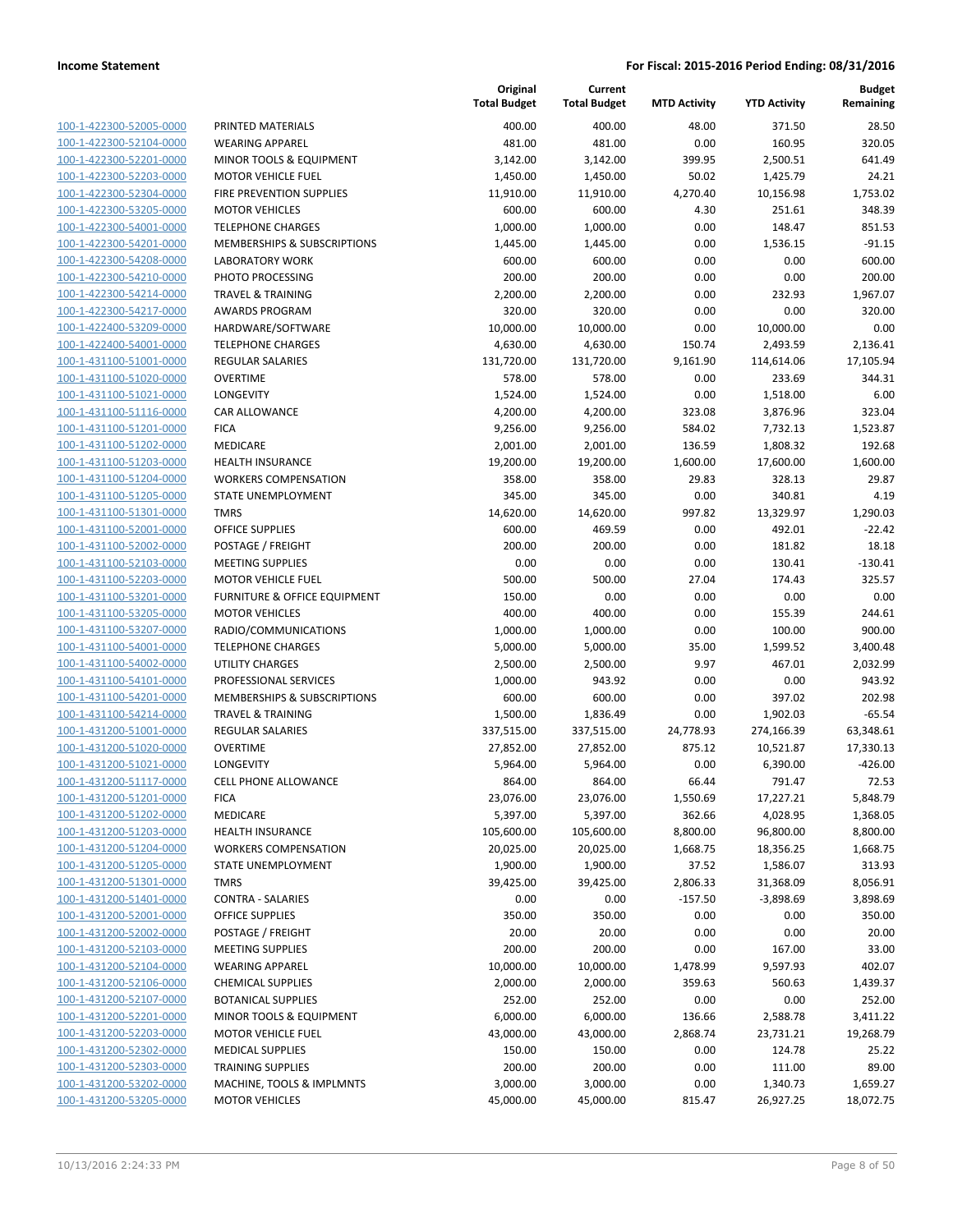|                                                    |                                                    | Original<br><b>Total Budget</b> | Current<br><b>Total Budget</b> | <b>MTD Activity</b> | <b>YTD Activity</b> | <b>Budget</b><br>Remaining |
|----------------------------------------------------|----------------------------------------------------|---------------------------------|--------------------------------|---------------------|---------------------|----------------------------|
| 100-1-431200-53207-0000                            | RADIO/COMMUNICATIONS                               | 1,700.00                        | 1,700.00                       | 0.00                | 180.00              | 1,520.00                   |
| 100-1-431200-53301-0000                            | SIDEWALKS, CURBS, & GUTTERS                        | 12,000.00                       | 12,000.00                      | 1,510.25            | 4,442.70            | 7,557.30                   |
| 100-1-431200-53303-0000                            | MAINT - STREET /ALLEY/APRN/RNWY                    | 111,000.00                      | 96,215.00                      | 8,650.00            | 46,041.33           | 50,173.67                  |
| 100-1-431200-53305-0000                            | <b>BRIDGES &amp; CULVERTS</b>                      | 5,500.00                        | 5,500.00                       | 2,187.11            | 2,187.11            | 3,312.89                   |
| 100-1-431200-53308-0000                            | <b>STORM SEWERS</b>                                | 4,000.00                        | 4,000.00                       | 0.00                | 858.88              | 3,141.12                   |
| 100-1-431200-54001-0000                            | <b>TELEPHONE CHARGES</b>                           | 1,975.00                        | 1,975.00                       | 20.00               | 1,224.09            | 750.91                     |
| 100-1-431200-54002-0000                            | <b>UTILITY CHARGES</b>                             | 8,700.00                        | 8,700.00                       | 318.07              | 5,328.12            | 3,371.88                   |
| 100-1-431200-54201-0000                            | <b>MEMBERSHIPS &amp; SUBSCRIPTIONS</b>             | 300.00                          | 300.00                         | 0.00                | 235.00              | 65.00                      |
| 100-1-431200-54214-0000                            | <b>TRAVEL &amp; TRAINING</b>                       | 100.00                          | 100.00                         | 0.00                | 71.00               | 29.00                      |
| 100-1-431200-55201-0000                            | <b>EQUIPMENT PURCHASES</b>                         | 0.00                            | 14,785.00                      | 0.00                | 0.00                | 14,785.00                  |
| 100-1-431200-55207-0000                            | RADIO COMMUNICATION EQUIP                          | 1,500.00                        | 1,500.00                       | 0.00                | 0.00                | 1,500.00                   |
| 100-1-431600-51001-0000                            | <b>REGULAR SALARIES</b>                            | 66,154.00                       | 66,154.00                      | 5,088.48            | 61,275.55           | 4,878.45                   |
| 100-1-431600-51020-0000                            | <b>OVERTIME</b>                                    | 2,415.00                        | 2,415.00                       | 321.33              | 3,562.95            | $-1,147.95$                |
| 100-1-431600-51021-0000                            | LONGEVITY                                          | 1,896.00                        | 1,896.00                       | 0.00                | 1,884.00            | 12.00                      |
| 100-1-431600-51101-0000                            | <b>CERTIFICATION PAY</b>                           | 600.00                          | 600.00                         | 46.16               | 553.92              | 46.08                      |
| 100-1-431600-51201-0000                            | <b>FICA</b>                                        | 4,406.00                        | 4,406.00                       | 333.58              | 4,108.45            | 297.55                     |
| 100-1-431600-51202-0000                            | MEDICARE                                           | 1,030.00                        | 1,030.00                       | 78.01               | 960.88              | 69.12                      |
| 100-1-431600-51203-0000                            | <b>HEALTH INSURANCE</b>                            | 19,200.00                       | 19,200.00                      | 1,600.00            | 17,600.00           | 1,600.00                   |
| 100-1-431600-51204-0000                            | <b>WORKERS COMPENSATION</b>                        | 4,314.00                        | 4,314.00                       | 359.50              | 3,954.50            | 359.50                     |
| 100-1-431600-51205-0000                            | STATE UNEMPLOYMENT                                 | 345.00                          | 345.00                         | 0.00                | 269.80              | 75.20                      |
| 100-1-431600-51301-0000                            | <b>TMRS</b>                                        | 7,528.00                        | 7,528.00                       | 573.96              | 7,138.60            | 389.40                     |
| 100-1-431600-52001-0000<br>100-1-431600-52104-0000 | <b>OFFICE SUPPLIES</b>                             | 200.00                          | 200.00                         | 0.00                | 67.99               | 132.01                     |
| 100-1-431600-52106-0000                            | <b>WEARING APPAREL</b><br><b>CHEMICAL SUPPLIES</b> | 1,800.00                        | 1,800.00                       | 290.14              | 3,341.68<br>27.43   | $-1,541.68$                |
| 100-1-431600-52201-0000                            | MINOR TOOLS & EQUIPMENT                            | 300.00<br>2,000.00              | 300.00<br>2,000.00             | 0.00<br>26.97       | 823.17              | 272.57<br>1,176.83         |
| 100-1-431600-52203-0000                            | <b>MOTOR VEHICLE FUEL</b>                          | 5,400.00                        | 5,400.00                       | 1,056.87            | 3,188.10            | 2,211.90                   |
| 100-1-431600-53202-0000                            | MACHINE, TOOLS & IMPLMNTS                          | 400.00                          | 400.00                         | 61.98               | 118.93              | 281.07                     |
| 100-1-431600-53205-0000                            | <b>MOTOR VEHICLES</b>                              | 2,628.00                        | 2,628.00                       | 10.00               | 2,434.74            | 193.26                     |
| 100-1-431600-53207-0000                            | RADIO/COMMUNICATIONS                               | 500.00                          | 500.00                         | 0.00                | 0.00                | 500.00                     |
| 100-1-431600-53303-0000                            | MAINT - STREET /ALLEY/APRN/RNWY                    | 22,000.00                       | 22,000.00                      | 79.05               | 15,820.27           | 6,179.73                   |
| 100-1-431600-54001-0000                            | <b>TELEPHONE CHARGES</b>                           | 1,350.00                        | 1,350.00                       | 15.00               | 698.16              | 651.84                     |
| 100-1-431600-54002-0000                            | UTILITY CHARGES                                    | 323,436.00                      | 323,436.00                     | 25,330.20           | 281,805.69          | 41,630.31                  |
| 100-1-431600-54214-0000                            | <b>TRAVEL &amp; TRAINING</b>                       | 100.00                          | 100.00                         | 0.00                | 0.00                | 100.00                     |
| 100-1-431600-55201-0000                            | <b>EQUIPMENT PURCHASES</b>                         | 1,100.00                        | 1,100.00                       | 0.00                | 0.00                | 1,100.00                   |
| 100-1-431700-51001-0000                            | REGULAR SALARIES                                   | 101,973.00                      | 101,973.00                     | 7,844.64            | 94,135.72           | 7,837.28                   |
| 100-1-431700-51020-0000                            | <b>OVERTIME</b>                                    | 319.00                          | 319.00                         | 0.00                | 0.00                | 319.00                     |
| 100-1-431700-51021-0000                            | LONGEVITY                                          | 1,242.00                        | 1,242.00                       | 0.00                | 1,230.00            | 12.00                      |
| 100-1-431700-51117-0000                            | <b>CELL PHONE ALLOWANCE</b>                        | 432.00                          | 432.00                         | 32.30               | 387.60              | 44.40                      |
| 100-1-431700-51201-0000                            | <b>FICA</b>                                        | 6,446.00                        | 6,446.00                       | 451.60              | 5,532.35            | 913.65                     |
| 100-1-431700-51202-0000                            | MEDICARE                                           | 1,508.00                        | 1,508.00                       | 105.62              | 1,293.88            | 214.12                     |
| 100-1-431700-51203-0000                            | <b>HEALTH INSURANCE</b>                            | 19,200.00                       | 19,200.00                      | 1,600.00            | 17,600.00           | 1,600.00                   |
| 100-1-431700-51204-0000                            | <b>WORKERS COMPENSATION</b>                        | 611.00                          | 611.00                         | 50.92               | 560.12              | 50.88                      |
| 100-1-431700-51205-0000                            | STATE UNEMPLOYMENT                                 | 345.00                          | 345.00                         | 0.00                | 269.80              | 75.20                      |
| 100-1-431700-51301-0000                            | <b>TMRS</b>                                        | 11,013.00                       | 11,013.00                      | 828.66              | 10,156.82           | 856.18                     |
| 100-1-431700-52001-0000                            | <b>OFFICE SUPPLIES</b>                             | 800.00                          | 2,421.88                       | 0.00                | 2,421.88            | 0.00                       |
| 100-1-431700-52002-0000                            | POSTAGE / FREIGHT                                  | 100.00                          | 100.00                         | 0.00                | 0.00                | 100.00                     |
| 100-1-431700-52104-0000                            | <b>WEARING APPAREL</b>                             | 800.00                          | 800.00                         | 0.00                | 369.71              | 430.29                     |
| 100-1-431700-52201-0000                            | MINOR TOOLS & EQUIPMENT                            | 500.00                          | 300.00                         | 59.80               | 119.65              | 180.35                     |
| 100-1-431700-52203-0000                            | <b>MOTOR VEHICLE FUEL</b>                          | 4,000.00                        | 4,000.00                       | 242.82              | 1,697.73            | 2,302.27                   |
| 100-1-431700-52303-0000                            | <b>TRAINING SUPPLIES</b>                           | 100.00                          | 78.12                          | 0.00                | 72.75               | 5.37                       |
| 100-1-431700-53201-0000                            | <b>FURNITURE &amp; OFFICE EQUIPMENT</b>            | 800.00                          | 300.00                         | 0.00                | 0.00                | 300.00                     |
| 100-1-431700-53205-0000                            | <b>MOTOR VEHICLES</b>                              | 1,100.00                        | 1,100.00                       | 46.00               | 1,000.94            | 99.06                      |
| 100-1-431700-53207-0000                            | RADIO/COMMUNICATIONS                               | 100.00                          | 100.00                         | 0.00                | 0.00                | 100.00                     |
| 100-1-431700-54001-0000                            | <b>TELEPHONE CHARGES</b>                           | 1,440.00                        | 1,440.00                       | 20.00               | 913.13              | 526.87                     |
| 100-1-431700-54002-0000                            | UTILITY CHARGES                                    | 1,100.00                        | 1,100.00                       | 9.96                | 467.02              | 632.98                     |
| 100-1-431700-54201-0000                            | MEMBERSHIPS & SUBSCRIPTIONS                        | 600.00                          | 410.00                         | 408.00              | 408.00              | 2.00                       |
| 100-1-431700-54212-0000                            | <b>PRINTING</b>                                    | 200.00                          | 200.00                         | 0.00                | 24.00               | 176.00                     |
| 100-1-431700-54214-0000                            | <b>TRAVEL &amp; TRAINING</b>                       | 1,300.00                        | 790.00                         | 0.00                | 36.00               | 754.00                     |
| 100-1-431700-54410-0000                            | PERMITS/FEES                                       | 200.00                          | 0.00                           | 0.00                | 0.00                | 0.00                       |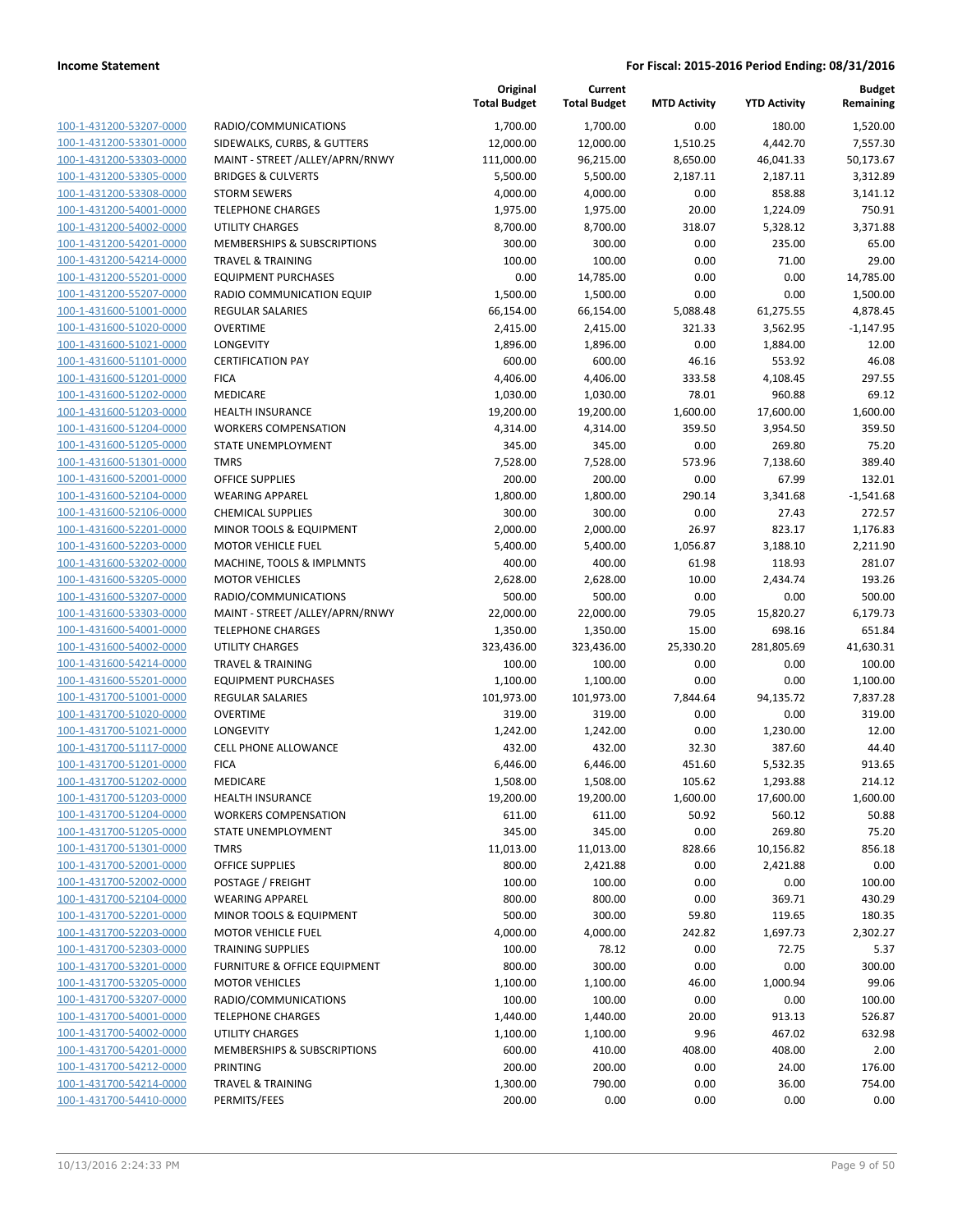| 100-1-441100-51001-0000        |
|--------------------------------|
| 100-1-441100-51020-0000        |
| 100-1-441100-51021-0000        |
| 100-1-441100-51102-0000        |
| 100-1-441100-51201-0000        |
| 100-1-441100-51202-0000        |
| 100-1-441100-51203-0000        |
| 100-1-441100-51204-0000        |
| <u>100-1-441100-51205-0000</u> |
| 100-1-441100-51301-0000        |
| 100-1-441100-51401-0000        |
| 100-1-441100-52001-0000        |
| 100-1-441100-52002-0000        |
| 100-1-441100-52005-0000        |
| 100-1-441100-53207-0000        |
| 100-1-441100-54001-0000        |
| 100-1-441100-54002-0000        |
| 100-1-441200-51001-0000        |
| <u>100-1-441200-51021-0000</u> |
| 100-1-441200-51101-0000        |
| 100-1-441200-51117-0000        |
| 100-1-441200-51201-0000        |
| 100-1-441200-51202-0000        |
| <u>100-1-441200-51203-0000</u> |
| 100-1-441200-51204-0000        |
| 100-1-441200-51205-0000        |
| 100-1-441200-51301-0000        |
| 100-1-441200-52102-0000        |
| 100-1-441200-52104-0000        |
| 100-1-441200-54214-0000        |
| 100-1-441300-51001-0000        |
| 100-1-441300-51021-0000        |
| 100-1-441300-51101-0000        |
| 100-1-441300-51117-0000        |
| 100-1-441300-51201-0000        |
| 100-1-441300-51202-0000        |
| 100-1-441300-51203-0000        |
| 100-1-441300-51204-0000        |
| 100-1-441300-51205-0000        |
| 100-1-441300-51301-0000        |
| 100-1-441300-52002-0000        |
| <u>100-1-441300-52005-0000</u> |
| 100-1-441300-52102-0000        |
| 100-1-441300-52104-0000        |
| <u>100-1-441300-52201-0000</u> |
| <u>100-1-441300-52203-0000</u> |
| 100-1-441300-53205-0000        |
| 100-1-441300-53207-0000        |
| 100-1-441300-54001-0000        |
|                                |
| <u>100-1-441300-54002-0000</u> |
| 100-1-441300-54201-0000        |
| 100-1-441300-54212-0000        |
| 100-1-441300-54214-0000        |
| 100-1-441300-54410-0000        |
| <u>100-1-443200-51001-0000</u> |
| 100-1-443200-51020-0000        |
| 100-1-443200-51021-0000        |
| 100-1-443200-51117-0000        |
| <u>100-1-443200-51201-0000</u> |

|                                                    |                                                        | Original<br><b>Total Budget</b> | Current<br><b>Total Budget</b> | <b>MTD Activity</b> | <b>YTD Activity</b> | <b>Budget</b><br>Remaining |
|----------------------------------------------------|--------------------------------------------------------|---------------------------------|--------------------------------|---------------------|---------------------|----------------------------|
| 100-1-441100-51001-0000                            | <b>REGULAR SALARIES</b>                                | 115,901.00                      | 115,901.00                     | 4,492.16            | 53,938.52           | 61,962.48                  |
| 100-1-441100-51020-0000                            | <b>OVERTIME</b>                                        | 0.00                            | 0.00                           | 49.33               | 483.75              | $-483.75$                  |
| 100-1-441100-51021-0000                            | LONGEVITY                                              | 330.00                          | 330.00                         | 0.00                | 252.00              | 78.00                      |
| 100-1-441100-51102-0000                            | <b>BILINGUAL PAY</b>                                   | 600.00                          | 600.00                         | 92.32               | 1,107.84            | $-507.84$                  |
| 100-1-441100-51201-0000                            | <b>FICA</b>                                            | 7,244.00                        | 7,244.00                       | 267.26              | 3,241.30            | 4,002.70                   |
| 100-1-441100-51202-0000                            | MEDICARE                                               | 1,694.00                        | 1,694.00                       | 62.50               | 758.03              | 935.97                     |
| 100-1-441100-51203-0000                            | <b>HEALTH INSURANCE</b>                                | 28,800.00                       | 28,800.00                      | 2,400.00            | 26,400.00           | 2,400.00                   |
| 100-1-441100-51204-0000                            | <b>WORKERS COMPENSATION</b>                            | 303.00                          | 303.00                         | 25.25               | 277.75              | 25.25                      |
| 100-1-441100-51205-0000                            | STATE UNEMPLOYMENT                                     | 518.00                          | 518.00                         | 0.00                | 269.80              | 248.20                     |
| 100-1-441100-51301-0000                            | <b>TMRS</b>                                            | 12,375.00                       | 12,375.00                      | 487.49              | 5,916.10            | 6,458.90                   |
| 100-1-441100-51401-0000                            | <b>CONTRA - SALARIES</b>                               | $-67,642.00$                    | $-67,642.00$                   | 0.00                | 0.00                | $-67,642.00$               |
| 100-1-441100-52001-0000                            | <b>OFFICE SUPPLIES</b>                                 | 4,255.02                        | 4,255.02                       | 60.95               | 420.41              | 3,834.61                   |
| 100-1-441100-52002-0000                            | POSTAGE / FREIGHT                                      | 500.00                          | 500.00                         | 14.42               | 418.13              | 81.87                      |
| 100-1-441100-52005-0000                            | PRINTED MATERIALS                                      | 284.88                          | 284.88                         | 0.00                | 165.55              | 119.33                     |
| 100-1-441100-53207-0000                            | RADIO/COMMUNICATIONS                                   | 228.00                          | 228.00                         | 0.00                | 0.00                | 228.00                     |
| 100-1-441100-54001-0000                            | <b>TELEPHONE CHARGES</b>                               | 1,265.00                        | 1,265.00                       | 0.00                | 493.81              | 771.19                     |
| 100-1-441100-54002-0000                            | UTILITY CHARGES                                        | 1,160.00                        | 1,160.00                       | 9.97                | 467.02              | 692.98                     |
| 100-1-441200-51001-0000                            | <b>REGULAR SALARIES</b>                                | 41,008.00                       | 41,008.00                      | 3,155.04            | 37,860.48           | 3,147.52                   |
| 100-1-441200-51021-0000                            | LONGEVITY                                              | 78.00                           | 78.00                          | 0.00                | 78.00               | 0.00                       |
| 100-1-441200-51101-0000                            | <b>CERTIFICATION PAY</b>                               | 1,200.00                        | 1,200.00                       | 0.00                | 0.00                | 1,200.00                   |
| 100-1-441200-51117-0000<br>100-1-441200-51201-0000 | <b>CELL PHONE ALLOWANCE</b>                            | 432.00                          | 432.00                         | 0.00                | 0.00                | 432.00                     |
|                                                    | <b>FICA</b>                                            | 2,648.00                        | 2,648.00                       | 195.62              | 2,352.28            | 295.72                     |
| 100-1-441200-51202-0000<br>100-1-441200-51203-0000 | MEDICARE                                               | 619.00                          | 619.00                         | 45.74               | 550.01              | 68.99                      |
| 100-1-441200-51204-0000                            | <b>HEALTH INSURANCE</b><br><b>WORKERS COMPENSATION</b> | 9,600.00<br>251.00              | 9,600.00<br>251.00             | 800.00<br>20.92     | 8,800.00<br>230.12  | 800.00<br>20.88            |
| 100-1-441200-51205-0000                            | STATE UNEMPLOYMENT                                     | 173.00                          | 173.00                         | 0.00                | 134.98              | 38.02                      |
| 100-1-441200-51301-0000                            | <b>TMRS</b>                                            | 4,525.00                        | 4,525.00                       | 331.92              | 4,023.46            | 501.54                     |
| 100-1-441200-52102-0000                            | <b>BOOKS / REF SUPPLIES</b>                            | 500.00                          | 500.00                         | 0.00                | 0.00                | 500.00                     |
| 100-1-441200-52104-0000                            | <b>WEARING APPAREL</b>                                 | 500.04                          | 500.04                         | 0.00                | 0.00                | 500.04                     |
| 100-1-441200-54214-0000                            | <b>TRAVEL &amp; TRAINING</b>                           | 260.00                          | 260.00                         | 0.00                | 85.00               | 175.00                     |
| 100-1-441300-51001-0000                            | REGULAR SALARIES                                       | 238,121.00                      | 238,121.00                     | 18,336.65           | 220,354.67          | 17,766.33                  |
| 100-1-441300-51021-0000                            | LONGEVITY                                              | 1,410.00                        | 1,410.00                       | 0.00                | 1,386.00            | 24.00                      |
| 100-1-441300-51101-0000                            | <b>CERTIFICATION PAY</b>                               | 2,400.00                        | 2,400.00                       | 138.46              | 1,661.52            | 738.48                     |
| 100-1-441300-51117-0000                            | <b>CELL PHONE ALLOWANCE</b>                            | 1,824.00                        | 1,824.00                       | 98.74               | 1,184.88            | 639.12                     |
| 100-1-441300-51201-0000                            | <b>FICA</b>                                            | 15,113.00                       | 15,113.00                      | 1,127.52            | 13,653.77           | 1,459.23                   |
| 100-1-441300-51202-0000                            | MEDICARE                                               | 3,534.00                        | 3,534.00                       | 263.70              | 3,193.27            | 340.73                     |
| 100-1-441300-51203-0000                            | <b>HEALTH INSURANCE</b>                                | 48,000.00                       | 48,000.00                      | 4,000.00            | 44,000.00           | 4,000.00                   |
| 100-1-441300-51204-0000                            | <b>WORKERS COMPENSATION</b>                            | 1,479.00                        | 1,479.00                       | 123.25              | 1,355.75            | 123.25                     |
| 100-1-441300-51205-0000                            | STATE UNEMPLOYMENT                                     | 863.00                          | 863.00                         | 0.00                | 674.28              | 188.72                     |
| 100-1-441300-51301-0000                            | TMRS                                                   | 25,820.00                       | 25,820.00                      | 1,953.94            | 23,819.85           | 2,000.15                   |
| 100-1-441300-52002-0000                            | POSTAGE / FREIGHT                                      | 6,000.00                        | 6,000.00                       | 305.18              | 4,180.05            | 1,819.95                   |
| 100-1-441300-52005-0000                            | PRINTED MATERIALS                                      | 400.00                          | 400.00                         | 0.00                | 303.05              | 96.95                      |
| 100-1-441300-52102-0000                            | <b>BOOKS / REF SUPPLIES</b>                            | 1,500.00                        | 1,500.00                       | 0.00                | 0.00                | 1,500.00                   |
| 100-1-441300-52104-0000                            | <b>WEARING APPAREL</b>                                 | 2,000.00                        | 2,000.00                       | 0.00                | 1,068.77            | 931.23                     |
| 100-1-441300-52201-0000                            | MINOR TOOLS & EQUIPMENT                                | 500.00                          | 500.00                         | 0.00                | 29.97               | 470.03                     |
| 100-1-441300-52203-0000                            | <b>MOTOR VEHICLE FUEL</b>                              | 6,117.00                        | 6,117.00                       | 394.25              | 3,609.01            | 2,507.99                   |
| 100-1-441300-53205-0000                            | <b>MOTOR VEHICLES</b>                                  | 2,500.00                        | 2,500.00                       | 102.66              | 822.68              | 1,677.32                   |
| 100-1-441300-53207-0000                            | RADIO/COMMUNICATIONS                                   | 114.00                          | 114.00                         | 0.00                | 0.00                | 114.00                     |
| 100-1-441300-54001-0000                            | <b>TELEPHONE CHARGES</b>                               | 7,200.00                        | 7,200.00                       | 302.94              | 8,270.21            | $-1,070.21$                |
| 100-1-441300-54002-0000                            | <b>UTILITY CHARGES</b>                                 | 1,135.44                        | 1,135.44                       | 9.96                | 467.00              | 668.44                     |
| 100-1-441300-54201-0000                            | <b>MEMBERSHIPS &amp; SUBSCRIPTIONS</b>                 | 1,000.00                        | 1,000.00                       | 0.00                | 304.50              | 695.50                     |
| 100-1-441300-54212-0000                            | PRINTING                                               | 24.00                           | 24.00                          | 0.00                | 0.00                | 24.00                      |
| 100-1-441300-54214-0000                            | <b>TRAVEL &amp; TRAINING</b>                           | 5,075.00                        | 5,075.00                       | 0.00                | 779.03              | 4,295.97                   |
| 100-1-441300-54410-0000                            | PERMITS/FEES                                           | 15,002.00                       | 15,002.00                      | 4,524.00            | 14,308.50           | 693.50                     |
| 100-1-443200-51001-0000                            | REGULAR SALARIES                                       | 135,355.00                      | 135,355.00                     | 10,437.99           | 125,312.54          | 10,042.46                  |
| 100-1-443200-51020-0000                            | <b>OVERTIME</b>                                        | 5,995.00                        | 5,995.00                       | 659.57              | 7,013.32            | $-1,018.32$                |
| 100-1-443200-51021-0000                            | LONGEVITY                                              | 4,692.00                        | 4,692.00                       | 0.00                | 4,668.00            | 24.00                      |
| 100-1-443200-51117-0000                            | CELL PHONE ALLOWANCE                                   | 432.00                          | 432.00                         | 33.22               | 398.64              | 33.36                      |
| 100-1-443200-51201-0000                            | <b>FICA</b>                                            | 9,081.00                        | 9,081.00                       | 609.10              | 7,707.52            | 1,373.48                   |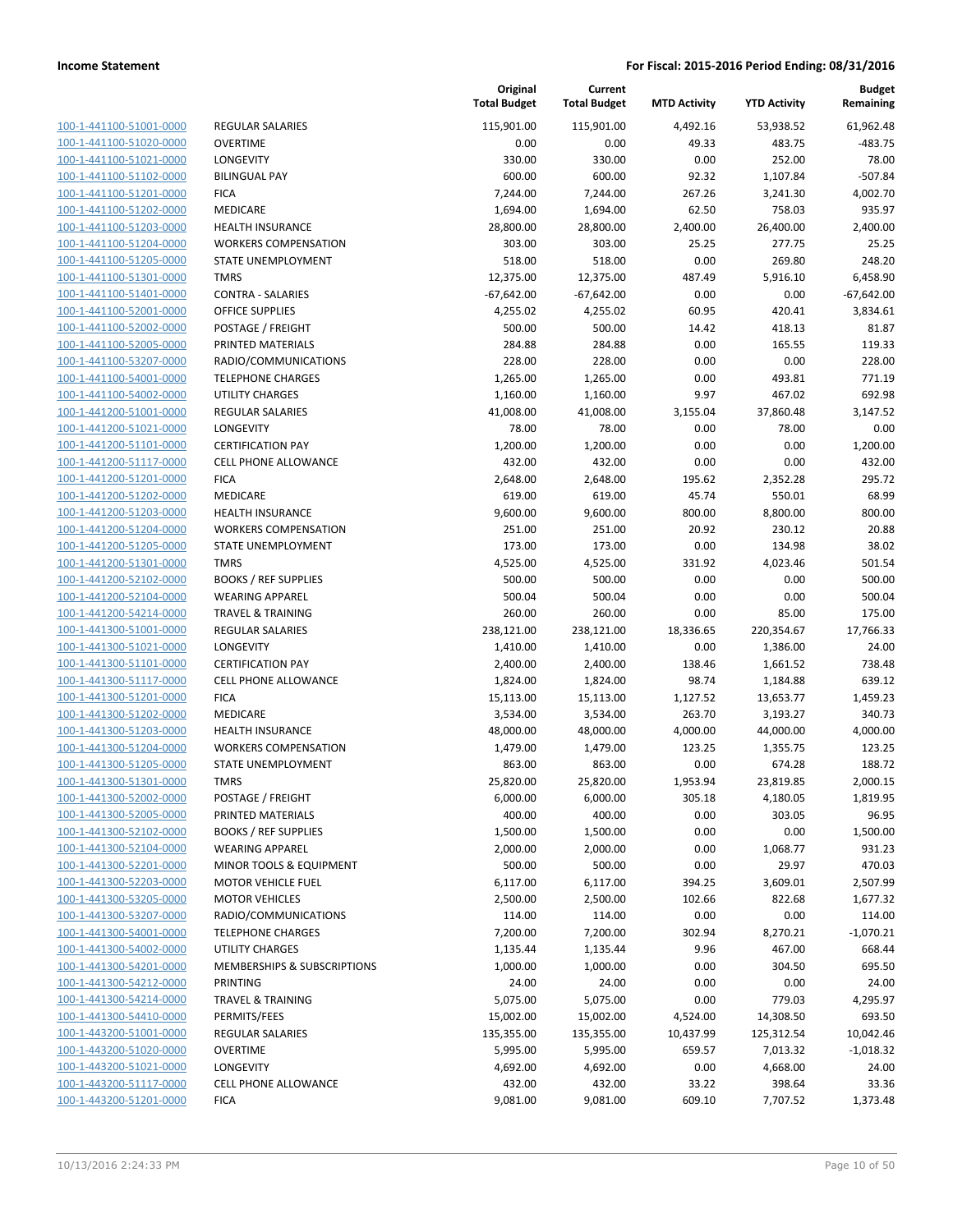| 100-1-443200-51202-0000        | MEDICAI            |
|--------------------------------|--------------------|
| 100-1-443200-51203-0000        | <b>HEALTH</b>      |
| 100-1-443200-51204-0000        | <b>WORKER</b>      |
| 100-1-443200-51205-0000        | <b>STATE UI</b>    |
| 100-1-443200-51301-0000        | TMRS               |
| 100-1-443200-52001-0000        | <b>OFFICE S</b>    |
| 100-1-443200-52002-0000        | POSTAGI            |
| 100-1-443200-52101-0000        | <b>JANITOR</b>     |
| 100-1-443200-52104-0000        | <b>WEARIN</b>      |
| 100-1-443200-52106-0000        | <b>CHEMICA</b>     |
| 100-1-443200-52108-0000        | MENAGE             |
| 100-1-443200-52201-0000        | <b>MINOR T</b>     |
| 100-1-443200-52203-0000        | MOTOR <sup>'</sup> |
| 100-1-443200-53202-0000        | <b>MACHIN</b>      |
| 100-1-443200-53205-0000        | MOTOR <sup>'</sup> |
| 100-1-443200-53207-0000        | RADIO/C            |
| 100-1-443200-54001-0000        | <b>TELEPHO</b>     |
| 100-1-443200-54002-0000        | UTILITY (          |
| 100-1-443200-54107-0000        | <b>MEDICAL</b>     |
| 100-1-443200-54108-0000        | <b>VETERIN.</b>    |
| 100-1-443200-54201-0000        | <b>MEMBEF</b>      |
| 100-1-443200-54214-0000        | TRAVEL &           |
| 100-1-451100-51001-0000        | <b>REGULAR</b>     |
| 100-1-451100-51020-0000        | OVERTIN            |
| 100-1-451100-51021-0000        | LONGEVI            |
| 100-1-451100-51101-0000        | <b>CERTIFIC</b>    |
| 100-1-451100-51116-0000        | <b>CAR ALLO</b>    |
| 100-1-451100-51117-0000        | <b>CELL PHO</b>    |
| 100-1-451100-51201-0000        | <b>FICA</b>        |
| 100-1-451100-51202-0000        | <b>MEDICAR</b>     |
| 100-1-451100-51203-0000        | <b>HEALTH</b>      |
| 100-1-451100-51204-0000        | <b>WORKER</b>      |
| 100-1-451100-51205-0000        | <b>STATE UI</b>    |
| 100-1-451100-51301-0000        | TMRS               |
| 100-1-451100-51401-0000        | <b>CONTRA</b>      |
| 100-1-451100-52001-0000        | OFFICE S           |
| 100-1-451100-52002-0000        | POSTAGI            |
| 100-1-451100-52101-0000        | <b>JANITOR</b>     |
| 100-1-451100-52104-0000        | <b>WEARIN</b>      |
| 100-1-451100-52106-0000        | <b>CHEMICA</b>     |
| 100-1-451100-52107-0000        | <b>BOTANIC</b>     |
| 100-1-451100-52201-0000        | MINOR T            |
| 100-1-451100-52203-0000        | MOTOR <sup>'</sup> |
| 100-1-451100-52401-0000        | <b>RECREAT</b>     |
| 100-1-451100-53202-0000        | <b>MACHIN</b>      |
| 100-1-451100-53205-0000        | MOTOR <sup>'</sup> |
| 100-1-451100-53207-0000        | RADIO/C            |
| 100-1-451100-53402-0000        | <b>BUILDING</b>    |
| 100-1-451100-53707-0000        | MAINT-             |
| 100-1-451100-53708-0000        | ATHLETI            |
| 100-1-451100-53709-0000        | SWIMMI             |
| 100-1-451100-53710-0000        | PARK IM            |
| 100-1-451100-54001-0000        | <b>TELEPHO</b>     |
| 100-1-451100-54002-0000        | UTILITY (          |
| 100-1-451100-54101-0000        | <b>PROFESS</b>     |
| 100-1-451100-54201-0000        | <b>MEMBEF</b>      |
| 100-1-451100-54211-0000        | ADVERTI            |
| <u>100-1-451100-54212-0000</u> | PRINTING           |
| 100-1-451100-54214-0000        | TRAVEL 8           |
|                                |                    |

|                         |                              | Original<br><b>Total Budget</b> | Current<br><b>Total Budget</b> | <b>MTD Activity</b> | <b>YTD Activity</b> | <b>Budget</b><br>Remaining |
|-------------------------|------------------------------|---------------------------------|--------------------------------|---------------------|---------------------|----------------------------|
| 100-1-443200-51202-0000 | MEDICARE                     | 2,124.00                        | 2,124.00                       | 142.45              | 1,802.56            | 321.44                     |
| 100-1-443200-51203-0000 | HEALTH INSURANCE             | 38,400.00                       | 38,400.00                      | 3,200.00            | 35,200.00           | 3,200.00                   |
| 100-1-443200-51204-0000 | <b>WORKERS COMPENSATION</b>  | 3,822.00                        | 3,822.00                       | 318.50              | 3,503.50            | 318.50                     |
| 100-1-443200-51205-0000 | STATE UNEMPLOYMENT           | 691.00                          | 691.00                         | 0.00                | 539.00              | 152.00                     |
| 100-1-443200-51301-0000 | <b>TMRS</b>                  | 15,515.00                       | 15,515.00                      | 1,170.95            | 14,579.90           | 935.10                     |
| 100-1-443200-52001-0000 | <b>OFFICE SUPPLIES</b>       | 1,000.00                        | 1,000.00                       | 0.00                | 866.06              | 133.94                     |
| 100-1-443200-52002-0000 | POSTAGE / FREIGHT            | 20.00                           | 20.00                          | 0.00                | 7.92                | 12.08                      |
| 100-1-443200-52101-0000 | <b>JANITORIAL SUPPLIES</b>   | 800.00                          | 800.00                         | 174.21              | 1,140.55            | $-340.55$                  |
| 100-1-443200-52104-0000 | <b>WEARING APPAREL</b>       | 1,900.00                        | 1,900.00                       | 0.00                | 549.20              | 1,350.80                   |
| 100-1-443200-52106-0000 | <b>CHEMICAL SUPPLIES</b>     | 9,500.00                        | 9,500.00                       | 547.49              | 13,126.05           | $-3,626.05$                |
| 100-1-443200-52108-0000 | <b>MENAGERIE SUPPLIES</b>    | 7,500.00                        | 7,500.00                       | 436.36              | 5,197.41            | 2,302.59                   |
| 100-1-443200-52201-0000 | MINOR TOOLS & EQUIPMENT      | 750.00                          | 750.00                         | 0.00                | 930.15              | $-180.15$                  |
| 100-1-443200-52203-0000 | <b>MOTOR VEHICLE FUEL</b>    | 8,560.00                        | 8,560.00                       | 467.04              | 4,120.00            | 4,440.00                   |
| 100-1-443200-53202-0000 | MACHINE, TOOLS & IMPLMNTS    | 1,500.00                        | 1,500.00                       | 0.00                | 0.00                | 1,500.00                   |
| 100-1-443200-53205-0000 | <b>MOTOR VEHICLES</b>        | 2,500.00                        | 2,500.00                       | 75.70               | 423.99              | 2,076.01                   |
| 100-1-443200-53207-0000 | RADIO/COMMUNICATIONS         | 500.00                          | 500.00                         | 0.00                | 0.00                | 500.00                     |
| 100-1-443200-54001-0000 | <b>TELEPHONE CHARGES</b>     | 2,400.00                        | 2,400.00                       | 0.00                | 797.81              | 1,602.19                   |
| 100-1-443200-54002-0000 | <b>UTILITY CHARGES</b>       | 32,000.00                       | 32,000.00                      | 2,668.61            | 25,344.61           | 6,655.39                   |
| 100-1-443200-54107-0000 | <b>MEDICAL</b>               | 3,000.00                        | 3,000.00                       | 22.16               | 1,436.75            | 1,563.25                   |
| 100-1-443200-54108-0000 | <b>VETERINARY SERVICES</b>   | $-6,000.00$                     | $-6,000.00$                    | $-1,207.00$         | $-10,140.50$        | 4,140.50                   |
| 100-1-443200-54201-0000 | MEMBERSHIPS & SUBSCRIPTIONS  | 200.00                          | 200.00                         | 0.00                | 0.00                | 200.00                     |
| 100-1-443200-54214-0000 | <b>TRAVEL &amp; TRAINING</b> | 500.00                          | 500.00                         | 0.00                | 210.00              | 290.00                     |
| 100-1-451100-51001-0000 | REGULAR SALARIES             | 527,283.00                      | 527,283.00                     | 38,452.22           | 431,468.80          | 95,814.20                  |
| 100-1-451100-51020-0000 | <b>OVERTIME</b>              | 18,116.00                       | 18,116.00                      | 1,651.00            | 15,342.57           | 2,773.43                   |
| 100-1-451100-51021-0000 | LONGEVITY                    | 5,418.00                        | 5,418.00                       | 0.00                | 4,992.00            | 426.00                     |
| 100-1-451100-51101-0000 | <b>CERTIFICATION PAY</b>     | 1,200.00                        | 1,200.00                       | 92.32               | 1,107.84            | 92.16                      |
| 100-1-451100-51116-0000 | CAR ALLOWANCE                | 1,800.00                        | 1,800.00                       | 184.62              | 2,215.44            | $-415.44$                  |
| 100-1-451100-51117-0000 | <b>CELL PHONE ALLOWANCE</b>  | 1,476.00                        | 1,476.00                       | 102.46              | 1,707.27            | $-231.27$                  |
| 100-1-451100-51201-0000 | <b>FICA</b>                  | 34,428.00                       | 34,428.00                      | 2,518.88            | 28,118.85           | 6,309.15                   |
| 100-1-451100-51202-0000 | MEDICARE                     | 8,052.00                        | 8,052.00                       | 589.09              | 6,576.20            | 1,475.80                   |
| 100-1-451100-51203-0000 | <b>HEALTH INSURANCE</b>      | 124,800.00                      | 124,800.00                     | 10,400.00           | 114,400.00          | 10,400.00                  |
| 100-1-451100-51204-0000 | <b>WORKERS COMPENSATION</b>  | 11,870.00                       | 11,870.00                      | 989.17              | 10,880.87           | 989.13                     |
| 100-1-451100-51205-0000 | STATE UNEMPLOYMENT           | 3,726.00                        | 3,726.00                       | 149.17              | 4,078.37            | $-352.37$                  |
| 100-1-451100-51301-0000 | <b>TMRS</b>                  | 58,267.00                       | 58,267.00                      | 3,779.69            | 44,481.47           | 13,785.53                  |
| 100-1-451100-51401-0000 | <b>CONTRA - SALARIES</b>     | 0.00                            | 0.00                           | 0.00                | $-154.56$           | 154.56                     |
| 100-1-451100-52001-0000 | <b>OFFICE SUPPLIES</b>       | 500.00                          | 1,500.00                       | 41.39               | 598.72              | 901.28                     |
| 100-1-451100-52002-0000 | POSTAGE / FREIGHT            | 50.00                           | 294.00                         | 38.27               | 122.88              | 171.12                     |
| 100-1-451100-52101-0000 | <b>JANITORIAL SUPPLIES</b>   | 5,178.00                        | 5,178.00                       | 269.79              | 4,222.01            | 955.99                     |
| 100-1-451100-52104-0000 | <b>WEARING APPAREL</b>       | 9,430.00                        | 9,430.00                       | 765.08              | 8,057.51            | 1,372.49                   |
| 100-1-451100-52106-0000 | <b>CHEMICAL SUPPLIES</b>     | 8,800.00                        | 10,500.00                      | 647.96              | 9,121.82            | 1,378.18                   |
| 100-1-451100-52107-0000 | <b>BOTANICAL SUPPLIES</b>    | 12,000.00                       | 12,000.00                      | 1,873.92            | 7,699.97            | 4,300.03                   |
| 100-1-451100-52201-0000 | MINOR TOOLS & EQUIPMENT      | 9,575.00                        | 11,575.00                      | 35.98               | 8,616.27            | 2,958.73                   |
| 100-1-451100-52203-0000 | <b>MOTOR VEHICLE FUEL</b>    | 45,800.00                       | 26,200.00                      | 2,577.41            | 16,560.57           | 9,639.43                   |
| 100-1-451100-52401-0000 | <b>RECREATIONAL SUPPLIES</b> | 2,000.00                        | 5,000.00                       | 138.24              | 1,493.89            | 3,506.11                   |
| 100-1-451100-53202-0000 | MACHINE, TOOLS & IMPLMNTS    | 8,985.00                        | 4,985.00                       | 448.68              | 4,214.45            | 770.55                     |
| 100-1-451100-53205-0000 | <b>MOTOR VEHICLES</b>        | 18,000.00                       | 15,500.00                      | 1,168.92            | 13,359.53           | 2,140.47                   |
| 100-1-451100-53207-0000 | RADIO/COMMUNICATIONS         | 1,250.00                        | 1,206.00                       | 0.00                | 1,206.00            | 0.00                       |
| 100-1-451100-53402-0000 | <b>BUILDING MAINTENANCE</b>  | 850.00                          | 4,350.00                       | 0.00                | 769.10              | 3,580.90                   |
| 100-1-451100-53707-0000 | <b>MAINT - GROUNDS</b>       | 8,000.00                        | 15,500.00                      | 3,564.10            | 15,147.70           | 352.30                     |
| 100-1-451100-53708-0000 | <b>ATHLETIC FIELDS</b>       | 14,500.00                       | 17,000.00                      | 0.00                | 13,646.70           | 3,353.30                   |
| 100-1-451100-53709-0000 | SWIMMING POOL                | 2,000.00                        | 7,700.00                       | 67.96               | 7,658.05            | 41.95                      |
| 100-1-451100-53710-0000 | PARK IMPROVEMENTS            | 5,750.00                        | 10,495.54                      | 0.00                | 8,295.54            | 2,200.00                   |
| 100-1-451100-54001-0000 | <b>TELEPHONE CHARGES</b>     | 10,000.00                       | 4,254.46                       | 164.66              | 3,411.16            | 843.30                     |
| 100-1-451100-54002-0000 | <b>UTILITY CHARGES</b>       | 151,966.30                      | 151,966.30                     | 15,799.15           | 133,965.54          | 18,000.76                  |
| 100-1-451100-54101-0000 | PROFESSIONAL SERVICES        | 60,965.00                       | 60,965.00                      | 18,312.30           | 60,741.30           | 223.70                     |
| 100-1-451100-54201-0000 | MEMBERSHIPS & SUBSCRIPTIONS  | 1,510.00                        | 1,510.00                       | 0.00                | 565.10              | 944.90                     |
| 100-1-451100-54211-0000 | ADVERTISING                  | 4,000.00                        | 4,000.00                       | 214.26              | 3,149.97            | 850.03                     |
| 100-1-451100-54212-0000 | PRINTING                     | 50.00                           | 50.00                          | 0.00                | 0.00                | 50.00                      |
| 100-1-451100-54214-0000 | <b>TRAVEL &amp; TRAINING</b> | 2,500.00                        | 3,000.00                       | 0.00                | 2,361.87            | 638.13                     |
|                         |                              |                                 |                                |                     |                     |                            |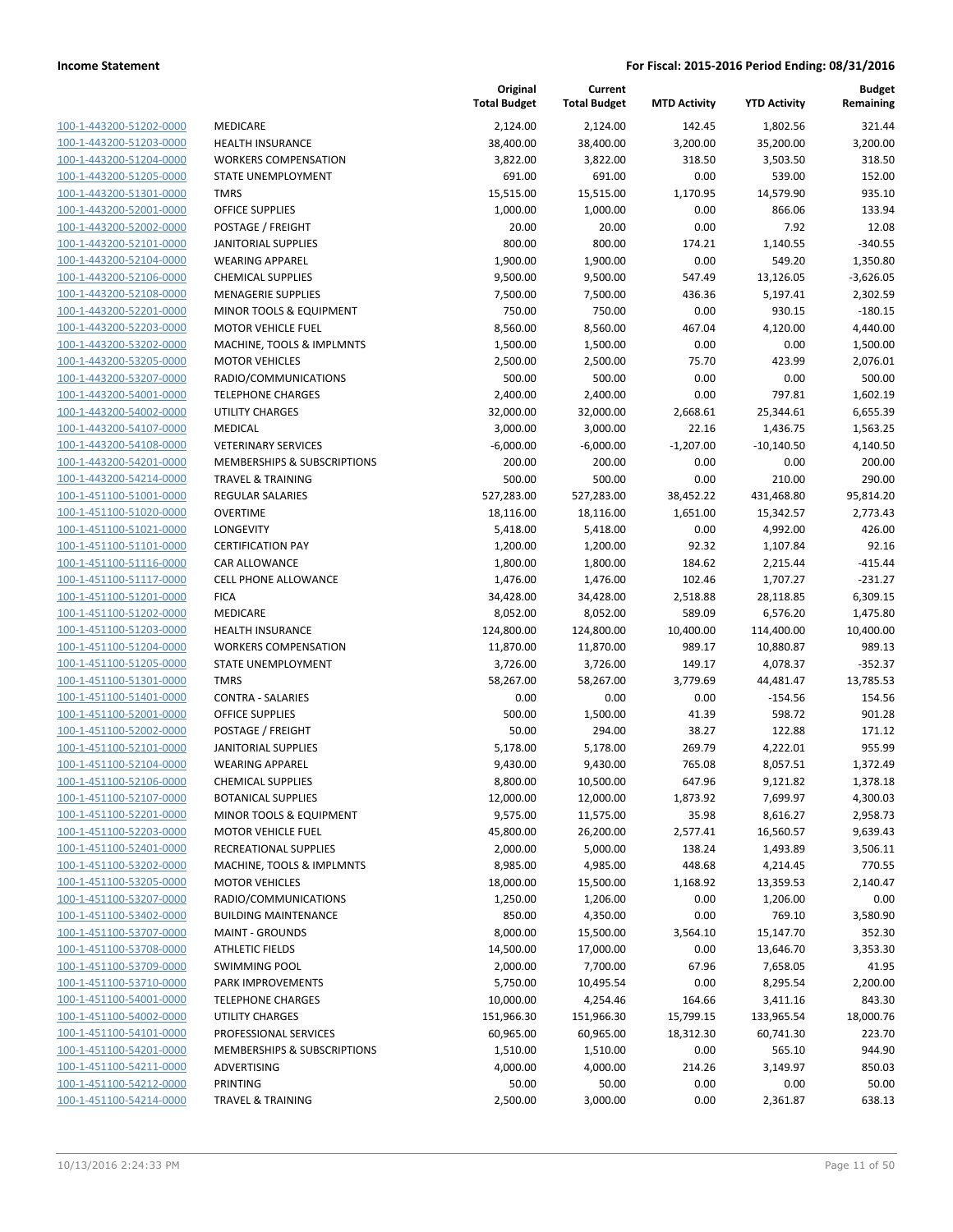|                         |                                    | Original<br><b>Total Budget</b> | Current<br><b>Total Budget</b> | <b>MTD Activity</b> | <b>YTD Activity</b> | <b>Budget</b><br>Remaining |
|-------------------------|------------------------------------|---------------------------------|--------------------------------|---------------------|---------------------|----------------------------|
| 100-1-451100-54301-0000 | <b>SPECIAL EVENTS</b>              | 27,600.00                       | 27,100.00                      | $-232.39$           | 27,081.20           | 18.80                      |
| 100-1-451100-54409-0000 | <b>CEMETERY MAINTENANCE</b>        | 72,000.00                       | 72,000.00                      | 5,500.00            | 60,500.00           | 11,500.00                  |
| 100-1-451100-55206-0000 | MACHINE, TOOLS, & IMPLMNT          | 0.00                            | 0.00                           | 0.00                | 60,709.76           | $-60,709.76$               |
| 100-1-455100-51001-0000 | REGULAR SALARIES                   | 307,982.00                      | 307,982.00                     | 23,833.00           | 282,549.92          | 25,432.08                  |
| 100-1-455100-51020-0000 | <b>OVERTIME</b>                    | 0.00                            | 0.00                           | 0.00                | 101.27              | $-101.27$                  |
| 100-1-455100-51021-0000 | LONGEVITY                          | 2,466.00                        | 2,466.00                       | 0.00                | 1,848.00            | 618.00                     |
| 100-1-455100-51116-0000 | CAR ALLOWANCE                      | 3,600.00                        | 3,600.00                       | 276.92              | 3,323.04            | 276.96                     |
| 100-1-455100-51117-0000 | <b>CELL PHONE ALLOWANCE</b>        | 480.00                          | 480.00                         | 33.22               | 398.64              | 81.36                      |
| 100-1-455100-51201-0000 | <b>FICA</b>                        | 19,501.00                       | 19,501.00                      | 1,434.91            | 17,573.91           | 1,927.09                   |
| 100-1-455100-51202-0000 | MEDICARE                           | 4,561.00                        | 4,561.00                       | 335.59              | 4,110.06            | 450.94                     |
| 100-1-455100-51203-0000 | <b>HEALTH INSURANCE</b>            | 48,000.00                       | 48,000.00                      | 4,000.00            | 44,000.00           | 4,000.00                   |
| 100-1-455100-51204-0000 | <b>WORKERS COMPENSATION</b>        | 831.00                          | 831.00                         | 69.25               | 761.75              | 69.25                      |
| 100-1-455100-51205-0000 | STATE UNEMPLOYMENT                 | 2,028.00                        | 2,028.00                       | 117.16              | 2,863.03            | $-835.03$                  |
| 100-1-455100-51301-0000 | <b>TMRS</b>                        | 27,287.00                       | 27,287.00                      | 2,066.84            | 24,990.77           | 2,296.23                   |
| 100-1-455100-51401-0000 | <b>CONTRA - SALARIES</b>           | 0.00                            | 0.00                           | 0.00                | $-228.33$           | 228.33                     |
| 100-1-455100-52001-0000 | <b>OFFICE SUPPLIES</b>             | 5,000.00                        | 5,000.00                       | 39.05               | 3,969.87            | 1,030.13                   |
| 100-1-455100-52002-0000 | POSTAGE / FREIGHT                  | 1,300.00                        | 1,300.00                       | 0.00                | 174.73              | 1,125.27                   |
| 100-1-455100-52004-0000 | <b>COMPUTER SUPPLIES</b>           | 500.00                          | 500.00                         | 0.00                | 0.00                | 500.00                     |
| 100-1-455100-52005-0000 | PRINTED MATERIALS                  | 600.00                          | 600.00                         | 0.00                | 24.00               | 576.00                     |
| 100-1-455100-52402-0000 | <b>BASIC PROGRAM EXPENSE</b>       | 8,500.00                        | 8,500.00                       | 15.96               | 2,014.85            | 6,485.15                   |
| 100-1-455100-53201-0000 | FURNITURE & OFFICE EQUIPMENT       | 1,500.00                        | 1,500.00                       | 200.00              | 200.00              | 1,300.00                   |
| 100-1-455100-54001-0000 | <b>TELEPHONE CHARGES</b>           | 5,325.00                        | 5,325.00                       | 65.86               | 2,817.32            | 2,507.68                   |
| 100-1-455100-54002-0000 | <b>UTILITY CHARGES</b>             | 47,800.00                       | 47,800.00                      | 4,536.67            | 40,729.57           | 7,070.43                   |
| 100-1-455100-54201-0000 | MEMBERSHIPS & SUBSCRIPTIONS        | 14,395.00                       | 14,395.00                      | 0.00                | 13,876.16           | 518.84                     |
| 100-1-455100-54202-0000 | <b>LIBRARY PERIODICALS</b>         | 2,600.00                        | 2,600.00                       | 0.00                | 2,481.28            | 118.72                     |
| 100-1-455100-54214-0000 | <b>TRAVEL &amp; TRAINING</b>       | 2,500.00                        | 2,500.00                       | 0.00                | 2,005.92            | 494.08                     |
| 100-1-455100-55203-0000 | <b>FURNITURE/OFFICE EQUIP</b>      | 1,000.00                        | 1,000.00                       | 0.00                | 0.00                | 1,000.00                   |
| 100-1-455100-55211-0000 | <b>BOOKS</b>                       | 44,625.00                       | 44,625.00                      | 1,057.83            | 30,080.69           | 14,544.31                  |
| 100-1-456100-51001-0000 | <b>REGULAR SALARIES</b>            | 52,940.00                       | 52,940.00                      | 4,074.72            | 48,896.65           | 4,043.35                   |
| 100-1-456100-51021-0000 | LONGEVITY                          | 1,152.00                        | 1,152.00                       | 0.00                | 1,146.00            | 6.00                       |
| 100-1-456100-51116-0000 | CAR ALLOWANCE                      | 3,600.00                        | 3,600.00                       | 276.92              | 3,323.04            | 276.96                     |
| 100-1-456100-51117-0000 | <b>CELL PHONE ALLOWANCE</b>        | 432.00                          | 432.00                         | 33.22               | 398.64              | 33.36                      |
| 100-1-456100-51201-0000 | <b>FICA</b>                        | 3,604.00                        | 3,604.00                       | 235.94              | 2,947.62            | 656.38                     |
| 100-1-456100-51202-0000 | <b>MEDICARE</b>                    | 843.00                          | 843.00                         | 55.18               | 689.36              | 153.64                     |
| 100-1-456100-51203-0000 | <b>HEALTH INSURANCE</b>            | 9,600.00                        | 9,600.00                       | 800.00              | 8,800.00            | 800.00                     |
| 100-1-456100-51204-0000 | <b>WORKERS COMPENSATION</b>        | 151.00                          | 151.00                         | 12.58               | 138.38              | 12.62                      |
| 100-1-456100-51205-0000 | STATE UNEMPLOYMENT                 | 173.00                          | 173.00                         | 0.00                | 134.67              | 38.33                      |
| 100-1-456100-51301-0000 | <b>TMRS</b>                        | 6,157.00                        | 6,157.00                       | 461.28              | 5,703.76            | 453.24                     |
| 100-1-456100-52001-0000 | <b>OFFICE SUPPLIES</b>             | 125.00                          | 125.00                         | 0.67                | 46.88               | 78.12                      |
| 100-1-456100-52002-0000 | POSTAGE / FREIGHT                  | 250.00                          | 250.00                         | 26.79               | 102.20              | 147.80                     |
| 100-1-456100-52005-0000 | PRINTED MATERIALS                  | 400.00                          | 131.00                         | 0.00                | 155.38              | $-24.38$                   |
| 100-1-456100-52103-0000 | <b>MEETING SUPPLIES</b>            | 50.00                           | 50.00                          | 0.00                | 50.00               | 0.00                       |
| 100-1-456100-53302-0000 | <b>WALKS &amp; PARKING LOTS</b>    | 0.00                            | 0.00                           | 196.00              | 196.00              | $-196.00$                  |
| 100-1-456100-53402-0000 | <b>MAINTENANCE OF BUILDINGS</b>    | 0.00                            | 369.00                         | 4.89                | 178.20              | 190.80                     |
| 100-1-456100-54001-0000 | <b>TELEPHONE CHARGES</b>           | 400.00                          | 400.00                         | 0.00                | 169.70              | 230.30                     |
| 100-1-456100-54201-0000 | MEMBERSHIPS & SUBSCRIPTIONS        | 1,150.00                        | 1,150.00                       | 0.00                | 850.00              | 300.00                     |
| 100-1-456100-54214-0000 | <b>TRAVEL &amp; TRAINING</b>       | 900.00                          | 800.00                         | 0.00                | 614.74              | 185.26                     |
| 100-1-456100-54301-0000 | <b>SPECIAL EVENTS</b>              | 4,800.00                        | 4,800.00                       | 437.03              | 4,624.61            | 175.39                     |
| 100-1-480000-52003-0000 | <b>COPIER CHARGES</b>              | 57,500.00                       | 57,500.00                      | 5,398.33            | 57,980.74           | $-480.74$                  |
| 100-1-480000-52006-0000 | <b>COPIER PAPER</b>                | 5,600.00                        | 5,600.00                       | 247.25              | 3,197.70            | 2,402.30                   |
| 100-1-480000-54002-0000 | <b>UTILITY CHARGES</b>             | 552.00                          | 552.00                         | 45.30               | 498.19              | 53.81                      |
| 100-1-480000-54105-0000 | <b>MARKETING</b>                   | 7,950.00                        | 7,950.00                       | 0.00                | 7,400.00            | 550.00                     |
| 100-1-480000-54201-0000 | MEMBERSHIPS & SUBSCRIPTIONS        | 8,601.00                        | 8,601.00                       | 0.00                | 6,202.22            | 2,398.78                   |
| 100-1-480000-54904-0000 | POSTAGE METER RENTAL               | 0.00                            | 0.00                           | 229.00              | $-1,176.57$         | 1,176.57                   |
| 100-1-480000-54905-0000 | MAIL MACHINE LEASE INT             | 413.00                          | 413.00                         | 136.77              | 538.14              | $-125.14$                  |
| 100-1-480000-54906-0000 | MAIL MACHINE LEASE PRINC           | 2,096.00                        | 2,096.00                       | 490.23              | 1,970.43            | 125.57                     |
| 100-1-480000-56309-0000 | PAYOUT ARRANGEMENT LOCAL SALES TAX | 69,364.00                       | 69,364.00                      | 5,780.30            | 63,583.30           | 5,780.70                   |
| 100-1-480000-57005-0000 | <b>ACCRUED VAC &amp; SICK PAY</b>  | 157,000.00                      | 157,000.00                     | 33,538.47           | 247,183.31          | $-90,183.31$               |
| 100-1-480000-57007-0000 | <b>COMMUNITY SERVICES</b>          | 43,600.00                       | 43,600.00                      | 0.00                | 25,000.00           | 18,600.00                  |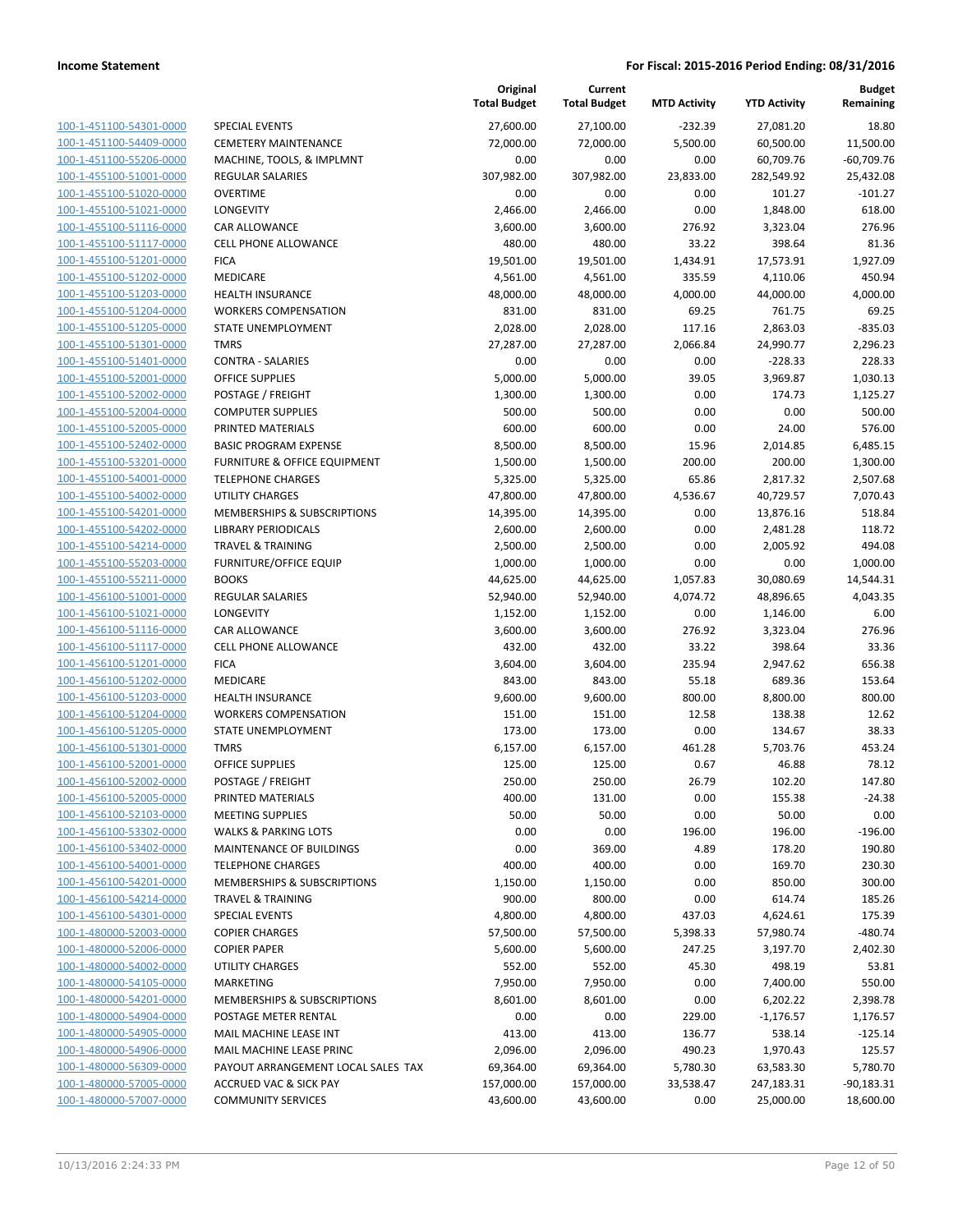|                                                               |                                                                       | Original<br><b>Total Budget</b> | Current<br><b>Total Budget</b> | <b>MTD Activity</b>   | <b>YTD Activity</b>     | <b>Budget</b><br>Remaining |
|---------------------------------------------------------------|-----------------------------------------------------------------------|---------------------------------|--------------------------------|-----------------------|-------------------------|----------------------------|
| 100-1-480000-57008-0000                                       | <b>BANK CHARGES</b>                                                   | 13,486.00                       | 13,486.00                      | 1.758.94              | 17,387.67               | $-3,901.67$                |
| 100-1-480000-57015-0000                                       | <b>CONTINGENCY EXPENSE</b>                                            | 34,634.00                       | 34,634.00                      | 0.00                  | 0.00                    | 34,634.00                  |
| 100-1-491000-58040-0000                                       | <b>XFR - GENERAL CIP</b>                                              | 1,698,000.00                    | 1,855,953.50                   | 141,500.00            | 1,864,453.50            | $-8,500.00$                |
| 100-1-491000-58204-0000                                       | XFR - VEHICLE/EQUIP RPLCMNT                                           | 387,931.00                      | 387,931.00                     | 32,327.58             | 355,603.38              | 32,327.62                  |
| 100-1-495000-58702-0000                                       | CA - GEN GOV TO CENTRAL SERVICE FUND                                  | 3,581.00                        | 3,581.00                       | 298.42                | 3,282.62                | 298.38                     |
| 100-1-495000-58703-0000                                       | CA - PUBLIC WORKS TO CENTRAL SERVICE FU                               | 78,375.00                       | 78,375.00                      | 6,531.24              | 71,843.64               | 6,531.36                   |
| 100-1-495000-58704-0000                                       | CA - PUBLIC SAFETY TO CENTRAL SERVICE FU                              | 205,586.00                      | 205,586.00                     | 17,132.17             | 188,453.87              | 17,132.13                  |
| 100-1-495000-58705-0000                                       | CA - COM DEV TO CENTRAL SERVICE FUND                                  | 33,518.00                       | 33,518.00                      | 2,793.17              | 30,724.87               | 2,793.13                   |
| 100-1-495000-58706-0000                                       | CA - PARKS & REC TO CENTRAL SERVICE FUND                              | 170,772.00                      | 170,772.00                     | 14,231.00             | 156,541.00              | 14,231.00                  |
| 100-1-495000-58712-0000                                       | CA - GEN GOV TO INSURANCE FUND                                        | 2,715.00                        | 2,715.00                       | 226.25                | 2,488.75                | 226.25                     |
| 100-1-495000-58713-0000                                       | CA - PUBLIC WORKS TO INSURANCE FUND                                   | 20,556.00                       | 20,556.00                      | 1,713.00              | 18,843.00               | 1,713.00                   |
| 100-1-495000-58714-0000                                       | CA - PUBLIC SAFETY TO INSURANCE FUND                                  | 111,950.00                      | 111,950.00                     | 9,329.17              | 102,620.87              | 9,329.13                   |
| 100-1-495000-58715-0000                                       | CA - COM DEV TO INSURANCE FUND                                        | 9,417.00                        | 9,417.00                       | 784.75                | 8,632.25                | 784.75                     |
| 100-1-495000-58716-0000                                       | CA - PARKS & REC TO INSURANCE FUND                                    | 31,265.00                       | 31,265.00                      | 2,605.42              | 28,659.62               | 2,605.38                   |
| 100-1-495000-58722-0000                                       | CA - GEN GOVERNMENT TO MIS FUND                                       | 52,071.00                       | 52,071.00                      | 4,339.25              | 47,731.75               | 4,339.25                   |
| 100-1-495000-58723-0000<br>100-1-495000-58724-0000            | CA - PUBLIC WORKS TO MIS FUND                                         | 44,416.00                       | 44,416.00<br>219,205.00        | 3,701.33              | 40,714.63               | 3,701.37                   |
|                                                               | CA - PUBLIC SAFETY TO MIS FUND<br>CA - COM DEV TO MIS FUND            | 219,205.00                      |                                | 18,267.08             | 200,937.88              | 18,267.12                  |
| 100-1-495000-58725-0000<br>100-1-495000-58726-0000            | CA - PARKS & REC TO MIS FUND                                          | 80,998.00<br>131,161.00         | 80,998.00<br>131,161.00        | 6,749.83<br>10,930.08 | 74,248.13<br>120,230.88 | 6,749.87<br>10,930.12      |
|                                                               | <b>Expense Total:</b>                                                 | 22,194,537.46                   | 22,352,490.96                  | 1,724,779.59          | 20,154,745.38           | 2,197,745.58               |
|                                                               |                                                                       |                                 |                                |                       |                         |                            |
|                                                               | Fund: 100 - GENERAL FUND Surplus (Deficit):                           | -435,044.17                     | -592,997.67                    | $-639,657.51$         | -199,623.29             | -393,374.38                |
| Fund: 101 - MUNICIPAL COURT BUILDING SECURITY FEES<br>Revenue |                                                                       |                                 |                                |                       |                         |                            |
| 101-1-318001-44101-0000                                       | MUNICIPAL COURT COST/FEES                                             | 5,744.00                        | 5,744.00                       | 513.95                | 7,160.19                | $-1,416.19$                |
| 101-1-319001-45401-0000                                       | <b>INTEREST REVENUES</b>                                              | 145.00                          | 145.00                         | 25.26                 | 121.34                  | 23.66                      |
|                                                               | <b>Revenue Total:</b>                                                 | 5,889.00                        | 5,889.00                       | 539.21                | 7,281.53                | $-1,392.53$                |
| Expense                                                       |                                                                       |                                 |                                |                       |                         |                            |
| 101-1-480000-57008-0000                                       | <b>BANK CHARGES</b>                                                   | 0.00                            | 0.00                           | 4.88                  | 48.24                   | $-48.24$                   |
|                                                               | <b>Expense Total:</b>                                                 | 0.00                            | 0.00                           | 4.88                  | 48.24                   | $-48.24$                   |
|                                                               | Fund: 101 - MUNICIPAL COURT BUILDING SECURITY FEES Surplus (Deficit): | 5,889.00                        | 5,889.00                       | 534.33                | 7,233.29                | $-1,344.29$                |
| Fund: 102 - MUNICIPAL COURT TECH FUND                         |                                                                       |                                 |                                |                       |                         |                            |
| Revenue                                                       |                                                                       |                                 |                                |                       |                         |                            |
| 102-1-318001-44101-0000                                       | MUNICIPAL COURT COST/FEES                                             | 7,658.00                        | 7,658.00                       | 685.17                | 9,546.78                | $-1,888.78$                |
| 102-1-319001-45401-0000                                       | <b>INTEREST REVENUES</b>                                              | 60.00                           | 60.00                          | 6.04                  | 18.01                   | 41.99                      |
|                                                               | <b>Revenue Total:</b>                                                 | 7,718.00                        | 7,718.00                       | 691.21                | 9,564.79                | $-1,846.79$                |
| Expense                                                       |                                                                       |                                 |                                |                       |                         |                            |
| 102-1-412100-54908-0000                                       | <b>LEASE PURCHASE PAYMENTS</b>                                        | 0.00                            | 0.00                           | 0.00                  | 6,622.44                | $-6,622.44$                |
| 102-1-480000-57008-0000                                       | <b>BANK CHARGES</b>                                                   | 0.00                            | 0.00                           | 1.08                  | 8.25                    | $-8.25$                    |
|                                                               | <b>Expense Total:</b>                                                 | 0.00                            | 0.00                           | 1.08                  | 6,630.69                | -6,630.69                  |
|                                                               | Fund: 102 - MUNICIPAL COURT TECH FUND Surplus (Deficit):              | 7,718.00                        |                                | 690.13                |                         | 4,783.90                   |
|                                                               |                                                                       |                                 | 7,718.00                       |                       | 2,934.10                |                            |
| Fund: 103 - MUNICIPAL COURT CHILD SAFETY FUND<br>Revenue      |                                                                       |                                 |                                |                       |                         |                            |
| 103-1-318001-44101-0000                                       | MUNICIPAL COURT COST/FEES                                             | 1,085.00                        | 1,085.00                       | 4.11                  | 2,610.71                | $-1,525.71$                |
| 103-1-318001-44110-0000                                       | OPTIONAL COUNTY FEE - CHILD SAFETY                                    | 25,500.00                       | 25,500.00                      | 0.00                  | 20,136.80               | 5,363.20                   |
| 103-1-319001-45401-0000                                       | <b>INTEREST REVENUES</b>                                              | 60.00                           | 60.00                          | 6.19                  | 32.29                   | 27.71                      |
|                                                               | <b>Revenue Total:</b>                                                 | 26,645.00                       | 26,645.00                      | 10.30                 | 22,779.80               | 3,865.20                   |
| <b>Expense</b>                                                |                                                                       |                                 |                                |                       |                         |                            |
| 103-1-480000-57007-0000                                       | <b>COMMUNITY SERVICES</b>                                             | 27,000.00                       | 27,000.00                      | 0.00                  | 20,136.80               | 6,863.20                   |
| 103-1-480000-57008-0000                                       | BANK CHARGES                                                          | 12.00                           | 12.00                          | 0.87                  | 13.07                   | $-1.07$                    |
|                                                               | <b>Expense Total:</b>                                                 | 27,012.00                       | 27,012.00                      | 0.87                  | 20,149.87               | 6,862.13                   |
|                                                               | Fund: 103 - MUNICIPAL COURT CHILD SAFETY FUND Surplus (Deficit):      | $-367.00$                       | -367.00                        | 9.43                  | 2,629.93                | -2,996.93                  |
| Fund: 110 - EXCHANGE BUILDING FUND                            |                                                                       |                                 |                                |                       |                         |                            |
| Revenue                                                       |                                                                       |                                 |                                |                       |                         |                            |
| 110-1-321001-45502-0000                                       | <b>EXCHANGE BUILDING LEASES</b>                                       | 575,320.00                      | 575,320.00                     | 0.00                  | 95,539.76               | 479,780.24                 |
|                                                               | <b>Revenue Total:</b>                                                 | 575,320.00                      | 575,320.00                     | 0.00                  | 95,539.76               | 479,780.24                 |
|                                                               |                                                                       |                                 |                                |                       |                         |                            |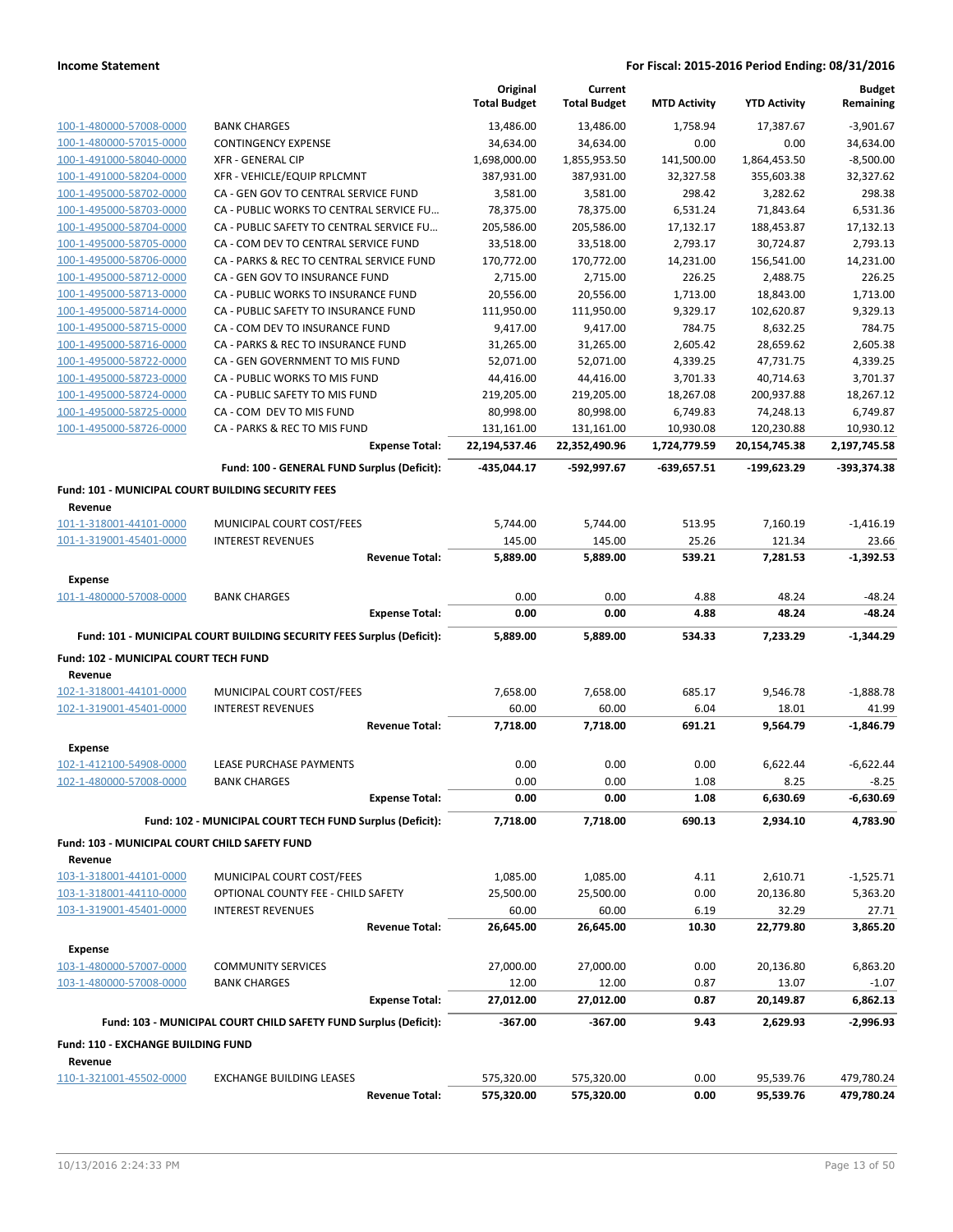|                                                           |                                                           | Original               | Current                |                     |                        | <b>Budget</b>        |
|-----------------------------------------------------------|-----------------------------------------------------------|------------------------|------------------------|---------------------|------------------------|----------------------|
|                                                           |                                                           | <b>Total Budget</b>    | <b>Total Budget</b>    | <b>MTD Activity</b> | <b>YTD Activity</b>    | Remaining            |
| Expense                                                   |                                                           |                        |                        |                     |                        |                      |
| 110-1-463100-51001-0000                                   | <b>REGULAR SALARIES</b>                                   | 46,585.00              | 46,585.00              | 0.00                | 8,394.31               | 38,190.69            |
| 110-1-463100-51020-0000                                   | <b>OVERTIME</b>                                           | 1,339.00               | 1,339.00               | 0.00                | 151.37                 | 1,187.63             |
| 110-1-463100-51021-0000                                   | <b>LONGEVITY</b>                                          | 1,404.00               | 1,404.00               | 0.00                | 477.00                 | 927.00               |
| 110-1-463100-51101-0000                                   | <b>CERTIFICATION PAY</b>                                  | 300.00                 | 300.00                 | 0.00                | 115.40                 | 184.60               |
| 110-1-463100-51201-0000                                   | <b>FICA</b>                                               | 3,077.00               | 3,077.00               | 0.00                | 542.61                 | 2,534.39             |
| 110-1-463100-51202-0000                                   | <b>MEDICARE</b>                                           | 720.00                 | 720.00                 | 0.00                | 126.91                 | 593.09               |
| 110-1-463100-51203-0000                                   | <b>HEALTH INSURANCE</b>                                   | 14,400.00              | 14,400.00              | 1,200.00            | 13,200.00              | 1,200.00             |
| 110-1-463100-51204-0000                                   | <b>WORKERS COMPENSATION</b>                               | 1,421.00               | 1,421.00               | 118.42              | 1,302.62               | 118.38               |
| 110-1-463100-51205-0000                                   | STATE UNEMPLOYMENT                                        | 259.00                 | 259.00                 | 0.00                | 28.16                  | 230.84               |
| 110-1-463100-51301-0000                                   | <b>TMRS</b>                                               | 5,257.00               | 5,257.00               | 0.00                | 982.36                 | 4,274.64             |
| 110-1-463100-52101-0000                                   | <b>JANITORIAL SUPPLIES</b>                                | 5,079.00               | 5,079.00               | 0.00                | 1,392.34               | 3,686.66             |
| 110-1-463100-52104-0000                                   | <b>WEARING APPAREL</b>                                    | 910.00                 | 910.00                 | 0.00                | 247.43                 | 662.57               |
| 110-1-463100-52203-0000                                   | <b>MOTOR VEHICLE FUEL</b>                                 | 1,200.00               | 1,200.00               | 0.00                | 202.60                 | 997.40               |
| 110-1-463100-53205-0000                                   | <b>MOTOR VEHICLES</b>                                     | 527.50                 | 527.50                 | 0.00                | $-18.58$               | 546.08               |
| 110-1-463100-53302-0000                                   | <b>WALKS &amp; PARKING LOTS</b>                           | 900.00                 | 900.00                 | 0.00                | 0.00                   | 900.00               |
| 110-1-463100-53402-0000                                   | <b>BUILDING MAINTENANCE</b>                               | 30,087.68              | 30,087.68              | 0.00                | 18,129.37              | 11,958.31            |
| 110-1-463100-53403-0000                                   | <b>HEATING &amp; COOLING SYSTEMS</b>                      | 8,560.00               | 8,560.00               | 0.00                | 646.78                 | 7,913.22             |
| 110-1-463100-54001-0000                                   | <b>TELEPHONE CHARGES</b>                                  | 3,400.00               | 3,400.00               | 0.00                | 1,466.03               | 1,933.97             |
| 110-1-463100-54002-0000                                   | UTILITY CHARGES                                           | 103,299.96             | 103,299.96             | 0.00                | 21,323.05              | 81,976.91            |
| 110-1-463100-54101-0000                                   | PROFESSIONAL SERVICES                                     | 6,300.00               | 6,300.00               | 0.00                | 0.00                   | 6,300.00             |
| 110-1-463100-54112-0000                                   | <b>ALARM MONITOR SERVICE</b>                              | 50.00                  | 50.00                  | 0.00                | 0.00                   | 50.00                |
| 110-1-463100-54226-0000                                   | <b>INSURANCE EXPENSE</b>                                  | 4,700.00               | 4,700.00               | 0.00                | $-207.36$              | 4,907.36             |
| 110-1-491000-58036-0000                                   | <b>XFR - DEBT SERVICE FUND</b>                            | 358,000.00             | 358,000.00             | 29,833.33           | 328,166.63             | 29,833.37            |
|                                                           | <b>Expense Total:</b>                                     | 597,776.14             | 597,776.14             | 31,151.75           | 396,669.03             | 201,107.11           |
|                                                           | Fund: 110 - EXCHANGE BUILDING FUND Surplus (Deficit):     | -22,456.14             | -22,456.14             | $-31,151.75$        | -301,129.27            | 278,673.13           |
| <b>Fund: 111 - RECREATION ACTIVITIES FUND</b>             |                                                           |                        |                        |                     |                        |                      |
| Revenue                                                   |                                                           |                        |                        |                     |                        |                      |
| 111-1-319010-45306-0000                                   | <b>PARK CONCESSIONS</b>                                   | 40,000.00              | 60,000.00              | 565.18              | 40,318.09              | 19,681.91            |
| 111-1-319011-44507-0000                                   | <b>ADULT RECREATION FEES</b>                              | 29,000.00              | 29,000.00              | 2,055.35            | 18,378.52              | 10,621.48            |
| 111-1-319011-44508-0000                                   | YOUTH RECREATION FEES                                     | 26,000.00              | 26,000.00              | 8,693.63            | 19,403.91              | 6,596.09             |
| 111-1-319012-44509-0000                                   | SPECIAL EVENT FUNDING                                     | 20,500.00              | 20,500.00              | 32.00               | 32,095.50              | $-11,595.50$         |
| 111-1-319012-45504-0000                                   | PARKS & RECREATION / FIELD RENTALS                        | 14,500.00              | 14,500.00              | 0.00                | 10,699.67              | 3,800.33             |
|                                                           | <b>Revenue Total:</b>                                     | 130,000.00             | 150,000.00             | 11,346.16           | 120,895.69             | 29,104.31            |
| <b>Expense</b>                                            |                                                           |                        |                        |                     |                        |                      |
| 111-1-451200-51011-0000                                   | PART TIME TEMPORARY                                       | 0.00                   | 203.61                 | 0.00                | 203.61                 | 0.00                 |
| 111-1-451200-52001-0000                                   | <b>OFFICE SUPPLIES</b>                                    | 0.00                   | 1,200.00               | 0.00                | 178.83                 | 1,021.17             |
| 111-1-451200-52101-0000                                   | <b>JANITORIAL SUPPLIES</b>                                | 1,000.00               | 2,500.00               | 400.92              | 2,239.75               | 260.25               |
|                                                           |                                                           |                        |                        | 2,163.58            |                        |                      |
| <u>111-1-451200-52401-0000</u><br>111-1-451200-52403-0000 | RECREATIONAL SUPPLIES<br><b>RESALE ITEMS</b>              | 21,800.00<br>20,800.00 | 21,800.00<br>31,800.00 | 0.00                | 18,644.47<br>26,430.83 | 3,155.53<br>5,369.17 |
| 111-1-451200-54211-0000                                   |                                                           |                        |                        |                     |                        |                      |
|                                                           | ADVERTISING                                               | 1,500.00               | 596.39                 | 0.00                | 0.00                   | 596.39               |
| 111-1-451200-54301-0000                                   | <b>SPECIAL EVENTS</b>                                     | 30,110.00              | 36,360.00              | 2,145.91            | 36,230.32              | 129.68               |
| 111-1-451200-54302-0000                                   | <b>TEAM REGISTRATION</b>                                  | 2,900.00               | 2,900.00               | 0.00                | 1,913.00               | 987.00               |
| 111-1-451200-54303-0000                                   | OFFICALS/INSTRUCTORS                                      | 30,000.00              | 21,750.00              | 633.00              | 16,475.60              | 5,274.40             |
| 111-1-451200-54304-0000                                   | <b>CONCESSION STD WRKR CONTR</b>                          | 6,500.00               | 10,200.00              | 59.20               | 8,414.28               | 1,785.72             |
| 111-1-480000-52003-0000                                   | <b>COPIER CHARGES</b>                                     | 2,050.00               | 2,050.00               | 63.95               | 918.91                 | 1,131.09             |
| 111-1-480000-57008-0000                                   | <b>BANK CHARGES</b>                                       | 1,430.00               | 1,430.00               | 0.00                | 334.39                 | 1,095.61             |
| 111-1-495000-58501-0000                                   | CA - GENERAL FUND                                         | 7,073.00               | 7,073.00               | 589.42              | 6,483.62               | 589.38               |
| 111-1-495000-58701-0000                                   | CA - CENTRAL SERVICE FUND                                 | 397.00                 | 397.00                 | 33.08               | 363.88                 | 33.12                |
| 111-1-495000-58710-0000                                   | <b>CA - INSURANCE FUND</b>                                | 294.00                 | 294.00                 | 24.50               | 269.50                 | 24.50                |
| 111-1-495000-58720-0000                                   | CA - MIS FUN                                              | 3,095.00               | 3,095.00               | 257.92              | 2,837.12               | 257.88               |
|                                                           | <b>Expense Total:</b>                                     | 128,949.00             | 143,649.00             | 6,371.48            | 121,938.11             | 21,710.89            |
|                                                           | Fund: 111 - RECREATION ACTIVITIES FUND Surplus (Deficit): | 1,051.00               | 6,351.00               | 4,974.68            | $-1,042.42$            | 7,393.42             |
| Fund: 112 - GUN RANGE FUND                                |                                                           |                        |                        |                     |                        |                      |
| Revenue                                                   |                                                           |                        |                        |                     |                        |                      |
| 112-1-319001-45401-0000                                   | <b>INTEREST REVENUES</b>                                  | 72.00                  | 72.00                  | 16.80               | 81.78                  | $-9.78$              |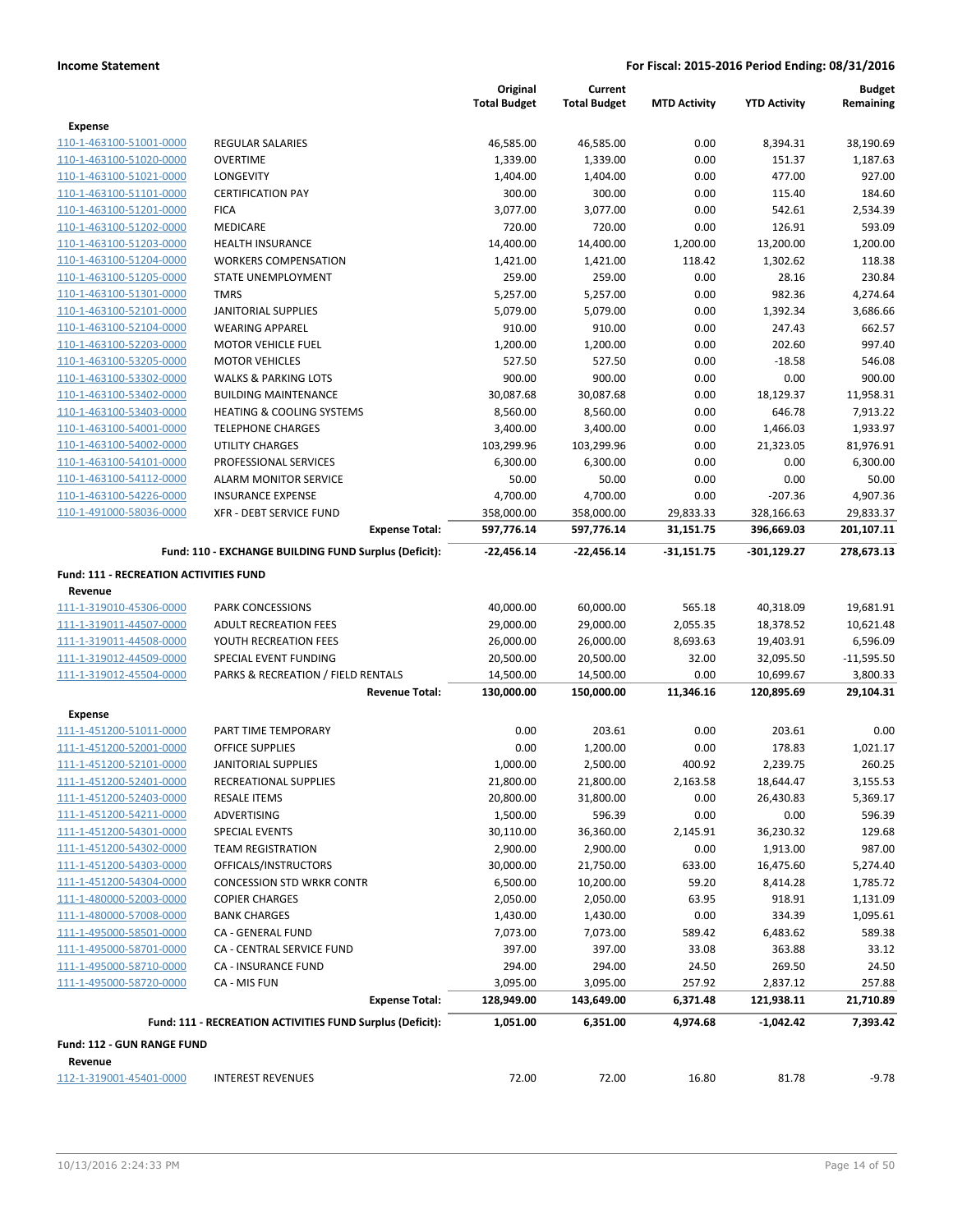|                                                    |                                                                 | Original<br><b>Total Budget</b> | Current<br><b>Total Budget</b> | <b>MTD Activity</b>  | <b>YTD Activity</b>    | <b>Budget</b><br>Remaining |
|----------------------------------------------------|-----------------------------------------------------------------|---------------------------------|--------------------------------|----------------------|------------------------|----------------------------|
| 112-1-319001-45601-0000                            | MISCELLANEOUS REVENUES                                          | 6,500.00                        | 6,500.00                       | 270.00               | 4,220.00               | 2,280.00                   |
|                                                    | <b>Revenue Total:</b>                                           | 6,572.00                        | 6,572.00                       | 286.80               | 4,301.78               | 2,270.22                   |
| <b>Expense</b>                                     |                                                                 |                                 |                                |                      |                        |                            |
| 112-1-421700-52001-0000                            | <b>OFFICE SUPPLIES</b>                                          | 20.00                           | 20.00                          | 0.00                 | 0.00                   | 20.00                      |
| 112-1-421700-53707-0000                            | <b>MAINT - GROUNDS</b>                                          | 10,205.00                       | 10,205.00                      | 0.00                 | 0.00                   | 10,205.00                  |
| 112-1-421700-54501-0000                            | <b>SPECIAL SERVICES</b>                                         | 1,000.00                        | 1,000.00                       | 70.00                | 770.00                 | 230.00                     |
| 112-1-480000-57008-0000                            | <b>BANK CHARGES</b>                                             | 10.00                           | 10.00                          | 3.23                 | 32.19                  | $-22.19$                   |
|                                                    | <b>Expense Total:</b>                                           | 11,235.00                       | 11,235.00                      | 73.23                | 802.19                 | 10,432.81                  |
|                                                    | Fund: 112 - GUN RANGE FUND Surplus (Deficit):                   | -4,663.00                       | -4,663.00                      | 213.57               | 3,499.59               | $-8,162.59$                |
| Fund: 113 - HOTEL / MOTEL OCCUPANCY TAX FUND       |                                                                 |                                 |                                |                      |                        |                            |
| Revenue                                            |                                                                 |                                 |                                |                      |                        |                            |
| 113-1-313005-41402-0000                            | HOTEL/MOTEL OCCUPANCY TAX                                       | 540,000.00                      | 540,000.00                     | 63,440.01            | 541,744.40             | $-1,744.40$                |
| 113-1-319001-45401-0000                            | <b>INTEREST REVENUES</b>                                        | 1,200.00                        | 1,200.00                       | 249.10               | $-1,305.51$            | 2,505.51                   |
|                                                    | <b>Revenue Total:</b>                                           | 541,200.00                      | 541,200.00                     | 63,689.11            | 540,438.89             | 761.11                     |
| Expense                                            |                                                                 |                                 |                                |                      |                        |                            |
| 113-1-458100-51001-0000                            | <b>REGULAR</b>                                                  | 34,600.00                       | 34,600.00                      | 2,652.40             | 31,393.66              | 3,206.34                   |
| 113-1-458100-51020-0000                            | <b>OVERTIME</b>                                                 | 0.00                            | 0.00                           | 0.00                 | 273.85                 | $-273.85$                  |
| 113-1-458100-51116-0000                            | SALARIES / CAR ALLOWANCE                                        | 1,800.00                        | 1,800.00                       | 92.32                | 1,107.72               | 692.28                     |
| 113-1-458100-51117-0000                            | <b>CELL PHONE ALLOWANCE</b>                                     | 348.00                          | 348.00                         | 16.14                | 193.68                 | 154.32                     |
| 113-1-458100-51201-0000                            | <b>FICA</b>                                                     | 2,278.00                        | 2,278.00                       | 165.44               | 1,975.38               | 302.62                     |
| 113-1-458100-51202-0000                            | <b>MEDICARE</b>                                                 | 533.00                          | 533.00                         | 38.70                | 462.05                 | 70.95                      |
| 113-1-458100-51203-0000                            | <b>HEALTH INSURANCE</b>                                         | 9,600.00                        | 9,600.00                       | 800.00               | 8,800.00               | 800.00                     |
| 113-1-458100-51204-0000                            | <b>WORKERS COMPENSATION</b>                                     | 623.00                          | 623.00                         | 51.92                | 571.12                 | 51.88                      |
| 113-1-458100-51205-0000                            | UNEMPLOYMENT                                                    | 173.00                          | 173.00                         | 17.92                | 330.75                 | $-157.75$                  |
| 113-1-458100-51301-0000                            | <b>TMRS</b>                                                     | 3,893.00                        | 3,893.00                       | 280.72               | 3,379.19               | 513.81                     |
| 113-1-458100-52001-0000                            | <b>OFFICE SUPPLIES</b>                                          | 500.00                          | 500.00                         | 17.60                | 59.50                  | 440.50                     |
| 113-1-458100-52002-0000                            | POSTAGE / FREIGHT                                               | 100.00                          | 100.00                         | 0.00                 | 291.55                 | $-191.55$                  |
| 113-1-458100-54101-0000                            | PROFESSIONAL SERVICES                                           | 18,000.00                       | 25,500.00                      | 0.00                 | 1,220.00               | 24,280.00                  |
| 113-1-458100-54105-0000                            | <b>MARKETING</b>                                                | 30,700.00                       | 23,200.00                      | 1,017.17             | 13,173.14              | 10,026.86                  |
| 113-1-458100-54106-0000                            | <b>ATTORNEY FEES</b>                                            | 200.00                          | 200.00                         | 0.00                 | 432.69                 | $-232.69$                  |
| 113-1-458100-54201-0000                            | MEMBERSHIPS & SUBSCRIPTIONS                                     | 1,315.00                        | 1,315.00                       | 0.00                 | 0.00                   | 1,315.00                   |
| 113-1-458100-54211-0000                            | ADVERTISING                                                     | 53,800.00                       | 53,800.00                      | 9,173.16             | 50,594.38              | 3,205.62                   |
| 113-1-458100-54212-0000                            | PRINTING                                                        | 7,200.00                        | 7,200.00                       | 0.00                 | 7,740.17               | $-540.17$                  |
| 113-1-458100-54214-0000                            | TRAVEL/TRAINING EXPENSE                                         | 5,590.00                        | 5,590.00                       | 0.00                 | 0.00                   | 5,590.00                   |
| 113-1-458100-54301-0000                            | SPECIAL EVENTS                                                  | 7,500.00                        | 7,500.00                       | 0.00                 | 15,062.38              | $-7,562.38$                |
| 113-1-458100-54523-0000                            | <b>PROPOSED EVENTS</b>                                          | 115,815.00                      | 115,815.00                     | 1,000.00             | 110,200.00             | 5,615.00                   |
| 113-1-458100-54525-0000                            | <b>SPORTS TOURNAMENTS</b>                                       | 25,000.00                       | 25,000.00                      | $-6,599.98$          | 23,487.26              | 1,512.74                   |
| 113-1-480000-57008-0000<br>113-1-491000-58001-0000 | <b>BANK CHARGES</b>                                             | 160.00                          | 160.00                         | 46.52                | 595.82                 | $-435.82$                  |
| 113-1-491000-58014-0000                            | XFR - GENERAL FUND<br>XFR - VENUE MGMT FUND                     | 45,000.00<br>71,000.00          | 45,000.00                      | 3,750.00             | 41,250.00<br>65,083.37 | 3,750.00                   |
| 113-1-491000-58035-0000                            | <b>XFR - DEBT SERVICE FUND</b>                                  | 35,000.00                       | 71,000.00<br>35,000.00         | 5,916.67<br>2,916.67 | 32,083.37              | 5,916.63<br>2,916.63       |
| 113-1-491000-58040-0000                            | XFR - GENERAL CIP FUND                                          | 71,000.00                       | 71,000.00                      | 5,916.67             | 65,083.37              | 5,916.63                   |
|                                                    | <b>Expense Total:</b>                                           | 541,728.00                      | 541,728.00                     | 27,270.04            | 474,844.40             | 66,883.60                  |
|                                                    |                                                                 |                                 |                                |                      |                        |                            |
|                                                    | Fund: 113 - HOTEL / MOTEL OCCUPANCY TAX FUND Surplus (Deficit): | $-528.00$                       | $-528.00$                      | 36,419.07            | 65,594.49              | -66,122.49                 |
| Fund: 114 - VENUE MANAGEMENT FUND                  |                                                                 |                                 |                                |                      |                        |                            |
| Revenue                                            |                                                                 |                                 |                                |                      |                        |                            |
| 114-1-319001-45601-0000                            | MISCELLANEOUS REVENUES                                          | 500.00                          | 500.00                         | 0.00                 | 0.00                   | 500.00                     |
| 114-1-319010-45306-0000                            | <b>CONCESSIONS</b>                                              | 750.00                          | 750.00                         | 0.00                 | 1,798.97               | $-1,048.97$                |
| 114-1-319030-45506-0000                            | <b>AUDITORIUM RENTALS</b>                                       | 22,000.00                       | 22,000.00                      | 225.00               | 24,143.10              | $-2,143.10$                |
| 114-1-319031-45505-0000                            | <b>CIVIC CENTER RENTALS</b>                                     | 40,643.00                       | 40,643.00                      | 3,916.00             | 35,337.00              | 5,306.00                   |
| 114-1-319032-44509-0000                            | SPECIAL EVENTS/SPONSORS                                         | 60,000.00                       | 60,000.00                      | 30,576.00            | 38,267.25              | 21,732.75                  |
| 114-1-319033-45307-0000                            | <b>TICKET SALES</b>                                             | 70,000.00                       | 70,000.00                      | 4,562.00             | 64,103.00              | 5,897.00                   |
| 114-1-323001-46008-0000                            | <b>XFR - TOURISM FUND</b>                                       | 71,000.00                       | 71,000.00                      | 5,916.67             | 65,083.37              | 5,916.63                   |
|                                                    | <b>Revenue Total:</b>                                           | 264,893.00                      | 264,893.00                     | 45,195.67            | 228,732.69             | 36,160.31                  |
| Expense                                            |                                                                 |                                 |                                |                      |                        |                            |
| 114-1-457100-51001-0000                            | REGULAR SALARIES                                                | 65,131.00                       | 65,131.00                      | 1,709.20             | 23,161.62              | 41,969.38                  |
| 114-1-457100-51020-0000                            | <b>OVERTIME</b>                                                 | 0.00                            | 0.00                           | 0.00                 | 1,668.05               | $-1,668.05$                |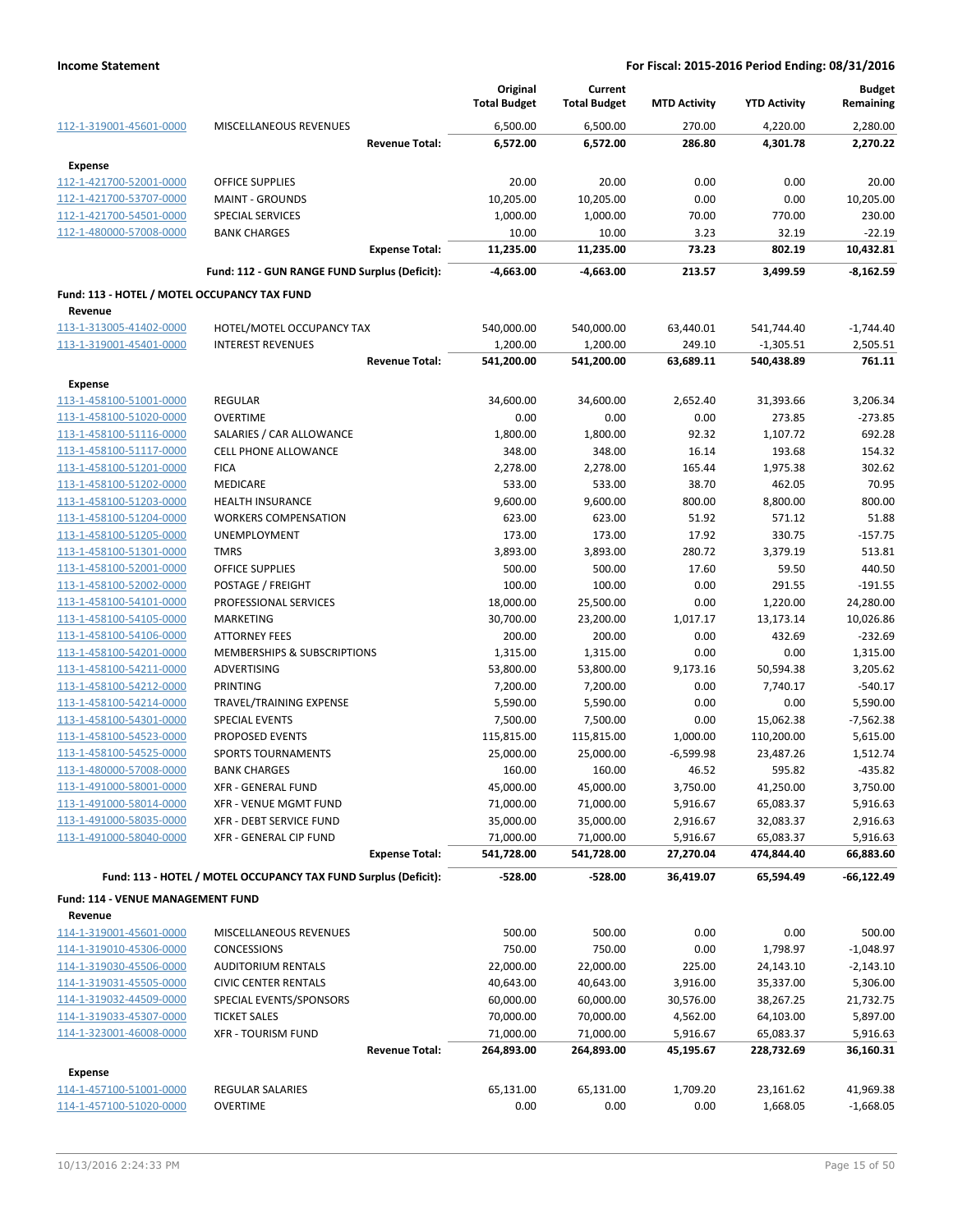|                                                    |                                                                              | Original<br><b>Total Budget</b> | Current<br><b>Total Budget</b> | <b>MTD Activity</b> | <b>YTD Activity</b> | <b>Budget</b><br>Remaining |
|----------------------------------------------------|------------------------------------------------------------------------------|---------------------------------|--------------------------------|---------------------|---------------------|----------------------------|
|                                                    |                                                                              |                                 |                                |                     |                     | 692.28                     |
| 114-1-457100-51116-0000                            | <b>CAR ALLOWANCE</b><br>CELL PHONE ALLOWANCE                                 | 1,800.00<br>348.00              | 1,800.00<br>348.00             | 92.30<br>16.16      | 1,107.72<br>193.92  | 154.08                     |
| 114-1-457100-51117-0000<br>114-1-457100-51201-0000 | <b>FICA</b>                                                                  | 4,171.00                        | 4,171.00                       | 117.98              | 1,675.05            | 2,495.95                   |
| 114-1-457100-51202-0000                            | <b>MEDICARE</b>                                                              | 976.00                          | 976.00                         | 27.60               | 391.77              | 584.23                     |
| 114-1-457100-51203-0000                            | <b>HEALTH INSURANCE</b>                                                      | 4,800.00                        | 4,800.00                       | 400.00              | 4,400.00            | 400.00                     |
| 114-1-457100-51204-0000                            | <b>WORKERS COMPENSATION</b>                                                  | 1,819.00                        | 1,819.00                       | 151.58              | 1,667.38            | 151.62                     |
| 114-1-457100-51205-0000                            | STATE UNEMPLOYMENT                                                           | 173.00                          | 173.00                         | 0.00                | 101.72              | 71.28                      |
| 114-1-457100-51301-0000                            | <b>TMRS</b>                                                                  | 7,127.00                        | 7,127.00                       | 200.92              | 2,832.81            | 4,294.19                   |
| 114-1-457100-52001-0000                            | <b>OFFICE SUPPLIES</b>                                                       | 500.00                          | 500.00                         | 0.00                | 148.24              | 351.76                     |
| 114-1-457100-52002-0000                            | POSTAGE / FREIGHT                                                            | 50.00                           | 50.00                          | 93.55               | 761.34              | $-711.34$                  |
| 114-1-457100-52201-0000                            | MINOR TOOLS & EQUIPMENT                                                      | 2,000.00                        | 2,000.00                       | 805.20              | 2,070.68            | $-70.68$                   |
| 114-1-457100-52403-0000                            | <b>RESALE ITEMS</b>                                                          | 750.00                          | 750.00                         | 0.00                | 1,050.64            | $-300.64$                  |
| 114-1-457100-53702-0000                            | AUDTIORIUM MAINTENANCE                                                       | 6,305.00                        | 6,305.00                       | 0.00                | 6,735.82            | $-430.82$                  |
| 114-1-457100-53704-0000                            | <b>CIVIC CENTER</b>                                                          | 7,760.00                        | 7,760.00                       | 762.95              | 7,557.00            | 203.00                     |
| 114-1-457100-54001-0000                            | <b>TELEPHONE CHARGES</b>                                                     | 400.00                          | 400.00                         | 0.00                | 0.00                | 400.00                     |
| 114-1-457100-54005-0000                            | <b>CIVIC CENTER UTILITY CHARGES</b>                                          | 24,500.00                       | 24,500.00                      | 3,241.46            | 23,776.28           | 723.72                     |
| 114-1-457100-54105-0000                            | MARKETING                                                                    | 15,000.00                       | 15,000.00                      | 1,006.00            | 6,131.68            | 8,868.32                   |
| 114-1-457100-54106-0000                            | <b>ATTORNEY FEES</b>                                                         | 250.00                          | 250.00                         | 0.00                | 2,620.95            | $-2,370.95$                |
| 114-1-457100-54201-0000                            | MEMBERSHIPS & SUBSCRIPTIONS                                                  | 2,500.00                        | 2,500.00                       | 0.00                | 1,945.00            | 555.00                     |
| 114-1-457100-54205-0000                            | <b>BUSINESS MEALS</b>                                                        | 250.00                          | 250.00                         | 0.00                | 15.70               | 234.30                     |
| 114-1-457100-54211-0000                            | <b>ADVERTISING</b>                                                           | 0.00                            | 0.00                           | 0.00                | 2,062.91            | $-2,062.91$                |
| 114-1-457100-54214-0000                            | <b>TRAVEL &amp; TRAINING</b>                                                 | 1,000.00                        | 1,000.00                       | 1,059.12            | 1,460.18            | $-460.18$                  |
| 114-1-457100-54301-0000                            | <b>SPECIAL EVENTS</b>                                                        | 157,000.00                      | 157,000.00                     | 24,750.00           | 114,497.81          | 42,502.19                  |
| 114-1-480000-52003-0000                            | <b>COPIER CHARGES</b>                                                        | 2,050.00                        | 2,050.00                       | 63.95               | 1,422.08            | 627.92                     |
| 114-1-480000-57008-0000                            | <b>BANK CHARGES</b>                                                          | 650.00                          | 650.00                         | 0.00                | 443.98              | 206.02                     |
| 114-1-495000-58501-0000                            | CA - GENERAL FUND                                                            | 14,811.00                       | 14,811.00                      | 1,234.25            | 13,576.75           | 1,234.25                   |
| 114-1-495000-58701-0000                            | CA - CENTRAL SERVICE FUND                                                    | 71,105.00                       | 71,105.00                      | 5,925.42            | 65,179.62           | 5,925.38                   |
| 114-1-495000-58710-0000                            | <b>CA - INSURANCE FUND</b>                                                   | 985.00                          | 985.00                         | 82.08               | 902.88              | 82.12                      |
|                                                    |                                                                              |                                 |                                |                     |                     |                            |
| 114-1-495000-58720-0000                            | CA - MIS FUN                                                                 | 7,239.00                        | 7,239.00                       | 603.25              | 6,635.75            | 603.25                     |
|                                                    | <b>Expense Total:</b>                                                        | 401,450.00                      | 401,450.00                     | 42,342.97           | 296,195.33          | 105,254.67                 |
|                                                    | Fund: 114 - VENUE MANAGEMENT FUND Surplus (Deficit):                         | $-136,557.00$                   | $-136,557.00$                  | 2,852.70            | -67,462.64          | $-69,094.36$               |
| Fund: 116 - ROADWAY IMPACT FEE 1                   |                                                                              |                                 |                                |                     |                     |                            |
| Revenue                                            |                                                                              |                                 |                                |                     |                     |                            |
| 116-1-319001-45401-0000                            | <b>INTEREST REVENUES</b>                                                     | 0.00                            | 0.00                           | 8.44                | 42.92               | $-42.92$                   |
|                                                    | <b>Revenue Total:</b>                                                        | 0.00                            | 0.00                           | 8.44                | 42.92               | $-42.92$                   |
| Expense                                            |                                                                              |                                 |                                |                     |                     |                            |
| 116-1-480000-57008-0000                            | <b>BANK CHARGES</b>                                                          | 0.00                            | 0.00                           | 1.65                | 17.51               | $-17.51$                   |
|                                                    | <b>Expense Total:</b>                                                        | 0.00                            | 0.00                           | 1.65                | 17.51               | $-17.51$                   |
|                                                    |                                                                              |                                 |                                |                     |                     |                            |
|                                                    | Fund: 116 - ROADWAY IMPACT FEE 1 Surplus (Deficit):                          | 0.00                            | 0.00                           | 6.79                | 25.41               | $-25.41$                   |
| Fund: 117 - ROADWAY IMPACT FEE 2                   |                                                                              |                                 |                                |                     |                     |                            |
| Revenue                                            |                                                                              |                                 |                                |                     |                     |                            |
| 117-1-319001-45401-0000                            | <b>INTEREST REVENUES</b>                                                     | 0.00                            | 0.00                           | 0.04                | 0.22                | $-0.22$                    |
|                                                    | <b>Revenue Total:</b>                                                        | 0.00                            | 0.00                           | 0.04                | 0.22                | $-0.22$                    |
| <b>Expense</b>                                     |                                                                              |                                 |                                |                     |                     |                            |
| 117-1-480000-57008-0000                            | <b>BANK CHARGES</b>                                                          | 0.00                            | 0.00                           | 0.00                | 0.07                | $-0.07$                    |
|                                                    | <b>Expense Total:</b>                                                        | 0.00                            | 0.00                           | 0.00                | 0.07                | $-0.07$                    |
|                                                    | Fund: 117 - ROADWAY IMPACT FEE 2 Surplus (Deficit):                          | 0.00                            | 0.00                           | 0.04                | 0.15                | $-0.15$                    |
|                                                    |                                                                              |                                 |                                |                     |                     |                            |
| Fund: 118 - ROADWAY IMPACT FEE 3<br>Revenue        |                                                                              |                                 |                                |                     |                     |                            |
| 118-1-319001-45401-0000                            | <b>INTEREST REVENUES</b>                                                     | 0.00                            | 0.00                           | 0.07                | 0.36                | $-0.36$                    |
|                                                    | <b>Revenue Total:</b>                                                        | 0.00                            | 0.00                           | 0.07                | 0.36                | $-0.36$                    |
|                                                    |                                                                              |                                 |                                |                     |                     |                            |
| Expense                                            |                                                                              |                                 |                                |                     |                     |                            |
| 118-1-480000-57008-0000                            | <b>BANK CHARGES</b>                                                          | 0.00                            | 0.00                           | 0.01                | 0.12                | $-0.12$                    |
|                                                    | <b>Expense Total:</b><br>Fund: 118 - ROADWAY IMPACT FEE 3 Surplus (Deficit): | 0.00<br>0.00                    | 0.00<br>0.00                   | 0.01<br>0.06        | 0.12<br>0.24        | $-0.12$<br>$-0.24$         |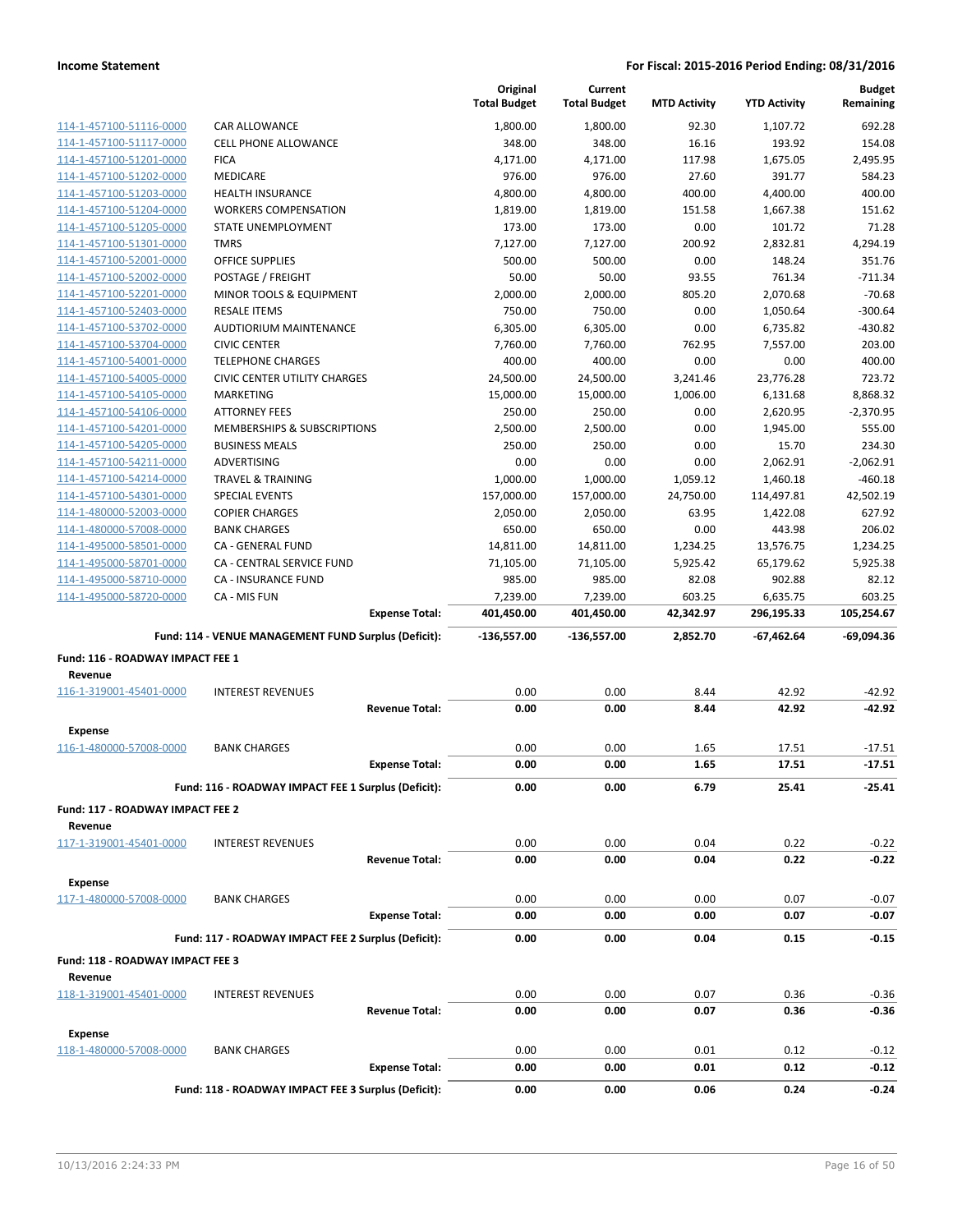| <b>Income Statement</b>                            |                                                                           |                       |                                 | For Fiscal: 2015-2016 Period Ending: 08/31/2016 |                     |                       |                            |  |  |
|----------------------------------------------------|---------------------------------------------------------------------------|-----------------------|---------------------------------|-------------------------------------------------|---------------------|-----------------------|----------------------------|--|--|
|                                                    |                                                                           |                       | Original<br><b>Total Budget</b> | Current<br><b>Total Budget</b>                  | <b>MTD Activity</b> | <b>YTD Activity</b>   | <b>Budget</b><br>Remaining |  |  |
| Fund: 119 - ROADWAY IMPACT FEE 4                   |                                                                           |                       |                                 |                                                 |                     |                       |                            |  |  |
| Revenue                                            |                                                                           |                       |                                 |                                                 |                     |                       |                            |  |  |
| 119-1-319001-45401-0000                            | <b>INTEREST REVENUES</b>                                                  |                       | 0.00                            | 0.00                                            | 0.00                | 0.01                  | $-0.01$                    |  |  |
|                                                    |                                                                           | <b>Revenue Total:</b> | 0.00                            | 0.00                                            | 0.00                | 0.01                  | $-0.01$                    |  |  |
|                                                    | Fund: 119 - ROADWAY IMPACT FEE 4 Total:                                   |                       | 0.00                            | 0.00                                            | 0.00                | 0.01                  | $-0.01$                    |  |  |
|                                                    |                                                                           |                       |                                 |                                                 |                     |                       |                            |  |  |
| Fund: 121 - BROWNSFIELD PETROLEUM EPA GRANT        |                                                                           |                       |                                 |                                                 |                     |                       |                            |  |  |
| Revenue                                            |                                                                           |                       |                                 |                                                 |                     |                       |                            |  |  |
| 121-1-319001-45401-0000                            | <b>INTEREST REVENUES</b>                                                  |                       | 0.00                            | 0.00                                            | 0.00                | $-15.82$              | 15.82                      |  |  |
|                                                    |                                                                           | <b>Revenue Total:</b> | 0.00                            | 0.00                                            | 0.00                | $-15.82$              | 15.82                      |  |  |
|                                                    | Fund: 121 - BROWNSFIELD PETROLEUM EPA GRANT Total:                        |                       | 0.00                            | 0.00                                            | 0.00                | $-15.82$              | 15.82                      |  |  |
|                                                    | <b>Fund: 123 - PTRAIN - POLICE REIMBURSEMENT GRANTS &amp; CONT EDUCAT</b> |                       |                                 |                                                 |                     |                       |                            |  |  |
| Revenue                                            |                                                                           |                       |                                 |                                                 |                     |                       |                            |  |  |
| 123-1-310001-43104-0000                            | <b>GRANTS / LEOSE</b>                                                     |                       | 0.00                            | 0.00                                            | 0.00                | 4,091.59              | $-4,091.59$                |  |  |
| 123-1-310001-43105-0000                            | MISCELLANEOUS / GRANTS                                                    |                       | 0.00                            | 0.00                                            | 0.00                | 4,591.95              | $-4,591.95$                |  |  |
| 123-1-319001-45401-0000                            | <b>INTEREST REVENUES</b>                                                  |                       | 0.00                            | 0.00                                            | 4.43                | 19.14                 | $-19.14$                   |  |  |
|                                                    |                                                                           | <b>Revenue Total:</b> | 0.00                            | 0.00                                            | 4.43                | 8,702.68              | $-8,702.68$                |  |  |
| <b>Expense</b>                                     |                                                                           |                       |                                 |                                                 |                     |                       |                            |  |  |
| 123-1-421230-52104-0000                            | <b>WEARING APPAREL</b>                                                    |                       | 0.00                            | 0.00                                            | 0.00                | 4,591.95              | $-4,591.95$                |  |  |
| 123-1-421230-54214-0000                            | <b>TRAVEL &amp; TRAINING</b>                                              |                       | 0.00                            | 0.00                                            | 0.00                | 5,125.00              | $-5,125.00$                |  |  |
| 123-1-421240-54214-0000                            | <b>TRAVEL &amp; TRAINING</b>                                              |                       | 0.00                            | 0.00                                            | 250.00              | 250.00                | $-250.00$                  |  |  |
| 123-1-480000-57008-0000                            | <b>BANK CHARGES</b>                                                       |                       | 0.00                            | 0.00                                            | 0.88                | 9.85                  | $-9.85$                    |  |  |
|                                                    |                                                                           | <b>Expense Total:</b> | 0.00                            | 0.00                                            | 250.88              | 9,976.80              | $-9,976.80$                |  |  |
|                                                    | Fund: 123 - PTRAIN - POLICE REIMBURSEMENT GRANTS & CONT EDUCAT Sur        |                       | 0.00                            | 0.00                                            | -246.45             | $-1,274.12$           | 1,274.12                   |  |  |
| Fund: 140 - DEBT SERVICE FUND                      |                                                                           |                       |                                 |                                                 |                     |                       |                            |  |  |
| Revenue                                            |                                                                           |                       |                                 |                                                 |                     |                       |                            |  |  |
| 140-1-311001-41101-0000                            | <b>REAL PROPERTY TAXES</b>                                                |                       | 3,821,856.00                    | 3,821,856.00                                    | 11,171.97           | 3,879,156.66          | $-57,300.66$               |  |  |
| 140-1-311002-41102-0000                            | <b>DELINQUENT TAXES</b>                                                   |                       | 37,897.00                       | 37,897.00                                       | 2,556.49            | 29,677.93             | 8,219.07                   |  |  |
| 140-1-319001-45401-0000                            | <b>INTEREST REVENUES</b>                                                  |                       | 4,778.00                        | 4,778.00                                        | 422.67              | 6,903.91              | $-2,125.91$                |  |  |
| 140-1-319001-45601-0000                            | MISCELLANEOUS REVENUES                                                    |                       | 3,000.00                        | 3,000.00                                        | 0.00                | 0.00                  | 3,000.00                   |  |  |
| 140-1-323001-46005-0000                            | XFR - EXCHANGE PROP FUND                                                  |                       | 358,000.00                      | 358,000.00                                      | 29,833.33           | 328,166.63            | 29,833.37                  |  |  |
| 140-1-323001-46008-0000                            | <b>XFR - TOURISM FUND</b>                                                 |                       | 35,000.00                       | 35,000.00                                       | 2,916.67            | 32,083.37             | 2,916.63                   |  |  |
| 140-1-323001-46100-0000                            | <b>XFR - UTILITY FUND</b>                                                 |                       | 1,709,519.00                    | 1,709,519.00                                    | 142,460.00          | 1,567,060.00          | 142,459.00                 |  |  |
| 140-1-323001-46107-0000                            | <b>XFR - AIRPORT FUND</b>                                                 |                       | 52,000.00                       | 52,000.00                                       | 4,333.33            | 47,666.63             | 4,333.37                   |  |  |
| 140-1-323001-46203-0000                            | <b>XFR - MIS FUND</b>                                                     |                       | 80,878.00                       | 80,878.00                                       | 6,739.83            | 74,138.13             | 6,739.87                   |  |  |
|                                                    |                                                                           | <b>Revenue Total:</b> | 6,102,928.00                    | 6,102,928.00                                    | 200,434.29          | 5,964,853.26          | 138,074.74                 |  |  |
| Expense                                            |                                                                           |                       |                                 |                                                 |                     |                       |                            |  |  |
| 140-1-471100-56105-0000                            | 2010 CO - PRINCIPAL                                                       |                       | 110,000.00                      | 110,000.00                                      | 0.00                | 110,000.00            | 0.00                       |  |  |
| 140-1-471100-56106-0000                            | 2013 CO PRINCIPAL                                                         |                       | 215,000.00                      | 215,000.00                                      | 0.00                | 215,000.00            | 0.00                       |  |  |
| 140-1-471100-56304-0000                            | 2006 GO REFUNDING PRINC                                                   |                       | 1,510,000.00                    | 1,510,000.00                                    | 0.00                | 1,510,000.00          | 0.00                       |  |  |
| 140-1-471100-56306-0000                            | 2010 GO REFUND PRINCIPAL                                                  |                       | 555,000.00                      | 555,000.00                                      | 0.00                | 555,000.00            | 0.00                       |  |  |
| 140-1-471100-56308-0000                            | 2011 GO REFUND PRINCIPAL                                                  |                       | 1,025,000.00                    | 1,025,000.00                                    | 0.00                | 1,025,000.00          | 0.00                       |  |  |
| 140-1-471100-56310-0000                            | 2014 GO REFUND PRINCIPAL                                                  |                       | 174,000.00                      | 174,000.00                                      | 0.00                | 174,000.00            | 0.00                       |  |  |
| 140-1-471100-56311-0000                            | 2014 GENERAL OBLIGATIONS PRINCIPAL                                        |                       | 280,000.00                      | 280,000.00                                      | 0.00                | 280,000.00            | 0.00                       |  |  |
| 140-1-471100-56312-0000                            | 2015 GENERAL OBLIGATIONS PRINCIPAL                                        |                       | 356,000.00                      | 356,000.00                                      | 0.00                | 356,000.00            | 0.00                       |  |  |
| 140-1-471200-56205-0000                            | 2010 CO - INTEREST                                                        |                       | 195,413.00                      | 195,413.00                                      | 97,018.75           | 195,412.50            | 0.50                       |  |  |
| 140-1-471200-56206-0000                            | 2013 CO INTEREST                                                          |                       | 34,310.00                       | 34,310.00                                       | 16,198.00           | 34,309.50             | 0.50                       |  |  |
| 140-1-471200-56404-0000                            | 2006 GO REFUNDING INT                                                     |                       | 603,775.00                      | 603,775.00                                      | 281,125.00          | 603,775.00            | 0.00                       |  |  |
| 140-1-471200-56406-0000                            | 2010 GO REFUND INTEREST                                                   |                       | 370,460.00                      | 370,460.00                                      | 180,373.75          | 370,460.00            | 0.00                       |  |  |
| 140-1-471200-56408-0000                            | 2011 GO REFUND INTEREST                                                   |                       | 154,001.00                      | 154,001.00                                      | 73,797.50           | 154,001.25            | $-0.25$                    |  |  |
| 140-1-471200-56409-0000                            | 2014 GENERAL OBLIGATIONS - INTEREST                                       |                       | 124,603.00                      | 124,603.00                                      | 60,412.19           | 124,484.44            | 118.56                     |  |  |
| 140-1-471200-56410-0000                            | 2015 GO - INTEREST                                                        |                       | 246,237.00                      | 246,237.00                                      | 84,712.20           | 246,237.48            | $-0.48$                    |  |  |
| 140-1-471200-56411-0000                            | 2014 GO REFUND INTEREST                                                   |                       | 35,780.00                       | 35,780.00                                       | 17,020.00           | 35,780.00             | 0.00                       |  |  |
| 140-1-475100-56002-0000<br>140-1-475100-56005-0000 | <b>AGENT FEE</b><br>ARBITRAGE                                             |                       | 1,000.00<br>8,500.00            | 1,000.00<br>8,500.00                            | 550.00<br>0.00      | 1,550.00<br>12,270.00 | $-550.00$<br>$-3,770.00$   |  |  |
|                                                    |                                                                           |                       |                                 |                                                 |                     |                       |                            |  |  |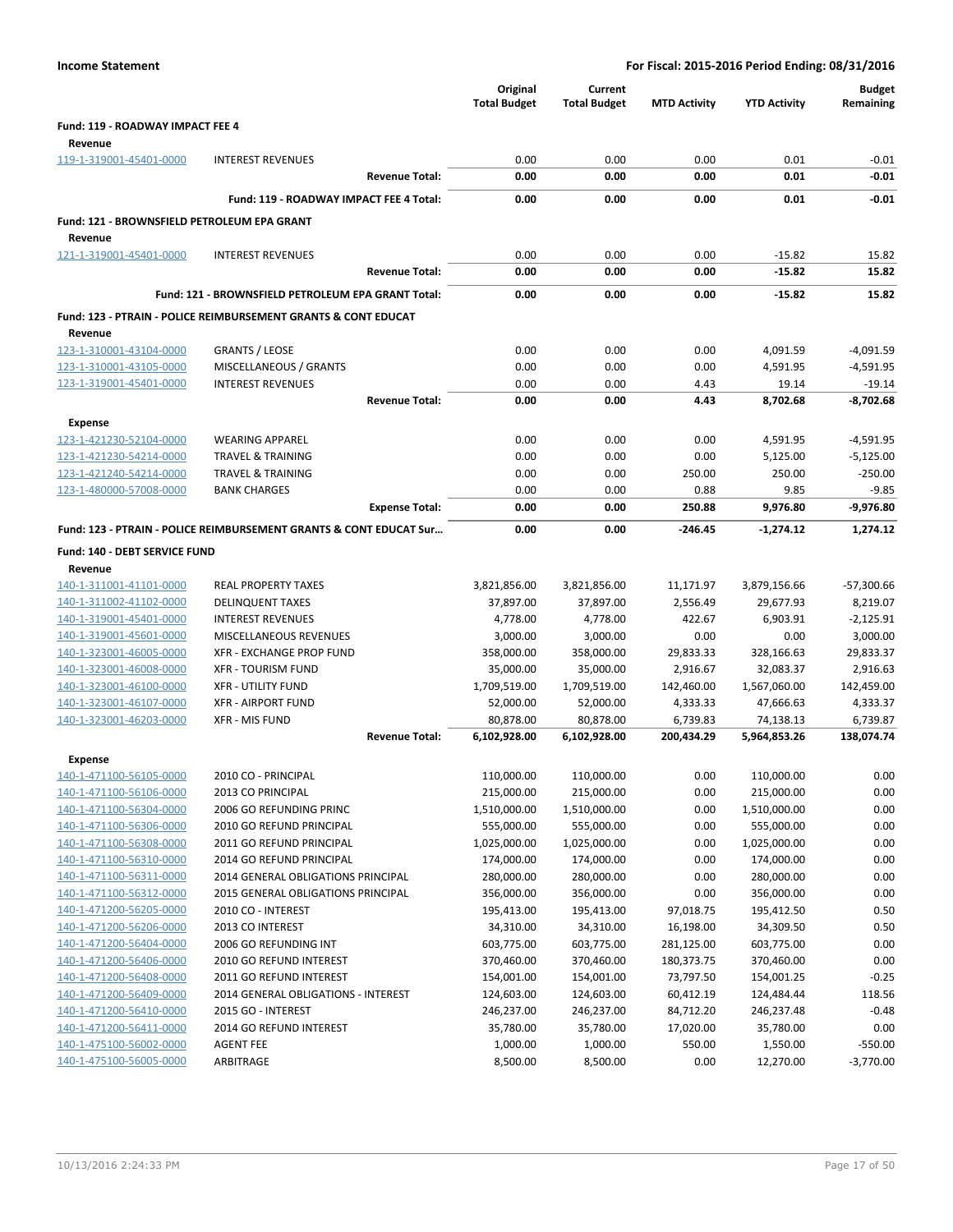|                                                         |                                                                 |                       | Original<br><b>Total Budget</b> | Current<br><b>Total Budget</b> | <b>MTD Activity</b>    | <b>YTD Activity</b>   | <b>Budget</b><br>Remaining  |
|---------------------------------------------------------|-----------------------------------------------------------------|-----------------------|---------------------------------|--------------------------------|------------------------|-----------------------|-----------------------------|
| 140-1-480000-57008-0000                                 | <b>BANK CHARGES</b>                                             |                       | 1.200.00                        | 1,200.00                       | 100.34                 | 1.387.23              | $-187.23$                   |
|                                                         |                                                                 | <b>Expense Total:</b> | 6,000,279.00                    | 6,000,279.00                   | 811,307.73             | 6,004,667.40          | $-4,388.40$                 |
|                                                         | Fund: 140 - DEBT SERVICE FUND Surplus (Deficit):                |                       | 102,649.00                      | 102,649.00                     | $-610,873.44$          | $-39,814.14$          | 142,463.14                  |
| Fund: 160 - GENERAL CAPITAL IMPROVEMENT FUND<br>Revenue |                                                                 |                       |                                 |                                |                        |                       |                             |
| 160-1-310002-45321-0000                                 | SALE OF EXCHANGE BLDG                                           |                       | 0.00                            | 0.00                           | 0.00                   | 2,499,837.00          | $-2,499,837.00$             |
| 160-1-310002-45611-0000                                 | <b>DONATIONS FOR PROJECTS</b>                                   |                       | 0.00                            | 0.00                           | 4,523.00               | 257,109.08            | $-257,109.08$               |
| 160-1-314004-41808-0000                                 | FRANCHISE FEES/CABLE-SICFA                                      |                       | 22,400.00                       | 22,400.00                      | 0.00                   | 17,545.57             | 4,854.43                    |
| 160-1-319001-45401-0000                                 | <b>INTEREST REVENUES</b>                                        |                       | 12,696.00                       | 12,696.00                      | 10,493.05              | 19,729.65             | $-7,033.65$                 |
| 160-1-323001-46001-0000                                 | <b>XFR - GENERAL FUND</b>                                       |                       | 1,698,000.00                    | 1,855,953.50                   | 141,500.00             | 1,865,353.50          | $-9,400.00$                 |
| 160-1-323001-46008-0000                                 | <b>XFR - TOURISM FUND</b>                                       |                       | 71,000.00                       | 71,000.00                      | 5,916.67               | 65,083.37             | 5,916.63                    |
| 160-1-323001-46100-0000                                 | <b>XFR - UTILITY FUND</b>                                       |                       | 0.00                            | 157,953.50                     | 0.00                   | 157,953.50            | 0.00                        |
|                                                         |                                                                 | <b>Revenue Total:</b> | 1,804,096.00                    | 2,120,003.00                   | 162,432.72             | 4,882,611.67          | -2,762,608.67               |
| <b>Expense</b>                                          |                                                                 |                       |                                 |                                |                        |                       |                             |
| 160-1-421210-55201-0000                                 | <b>EQUIPMENT PURCHASES</b>                                      |                       | 0.00                            | 0.00                           | 0.00                   | 404.00                | $-404.00$                   |
| 160-1-421240-55003-0000                                 | <b>BUILDING IMPROVEMENTS</b>                                    |                       | 0.00                            | 0.00                           | 0.00                   | 54,569.74             | $-54,569.74$                |
| 160-1-431200-53304-0000                                 | STREET IMPROV PROGRAM                                           |                       | 1,400,000.00                    | 1,400,000.00                   | 0.00                   | 176,439.35            | 1,223,560.65                |
| 160-1-451100-55012-0000                                 | <b>CWIP / CONSTRUCTION</b>                                      |                       | 80,000.00                       | 80,000.00                      | 0.00                   | 77,888.88             | 2,111.12                    |
| 160-1-455100-55003-0000                                 | <b>BUILDING IMPROVEMENTS</b>                                    |                       | 213,000.00                      | 213,000.00                     | 0.00                   | 53,293.43             | 159,706.57                  |
| 160-1-456100-55204-0000                                 | <b>OLD TOWN GREENVILLE</b>                                      |                       | 8,000.00                        | 8,000.00                       | 0.00                   | 8,000.00              | 0.00                        |
| 160-1-457100-54301-0000                                 | <b>SPECIAL EVENTS</b>                                           |                       | 0.00                            | 0.00                           | 0.00                   | 12,833.33             | $-12,833.33$                |
| 160-1-457100-55203-0000                                 | <b>FURNITURE/OFFICE EQUIP</b>                                   |                       | 0.00                            | 0.00                           | 0.00                   | 353,898.93            | -353,898.93                 |
| 160-1-480000-55002-0000                                 | <b>IMPROVEMENTS</b>                                             |                       | 216,000.00                      | 531,907.00                     | 77,944.50              | 368,468.59            | 163,438.41                  |
| 160-1-480000-55006-0000                                 | <b>AQUISITION</b>                                               |                       | 0.00                            | 0.00                           | 0.00                   | 15,140.00             | $-15,140.00$                |
| 160-1-480000-55007-0000                                 | CWIP / ENG/ARCHITECTS/MGMT                                      |                       | 0.00                            | 0.00                           | 14,150.40              | 15,350.40             | $-15,350.40$                |
| 160-1-480000-55011-0000                                 | <b>CWIP / CONSTRUCTION TESTING</b>                              |                       | 0.00                            | 0.00                           | 0.00                   | 4,800.00              | $-4,800.00$                 |
| 160-1-480000-55012-0000<br>160-1-480000-55201-0000      | <b>CWIP / CONSTRUCTION</b><br><b>EQUIPMENT PURCHASES</b>        |                       | 0.00<br>0.00                    | 0.00<br>0.00                   | 16,437.00<br>0.00      | 72,004.78             | $-72,004.78$                |
| 160-1-480000-57008-0000                                 | <b>BANK CHARGES</b>                                             |                       | 1,600.00                        | 1,600.00                       | 420.36                 | 19,474.00<br>5,072.82 | $-19,474.00$<br>$-3,472.82$ |
| 160-1-491000-58204-0000                                 | VEHICLE/EQUIP REPLACEMENT                                       |                       | 0.00                            | 97,155.00                      | 0.00                   | 97,155.00             | 0.00                        |
|                                                         |                                                                 | <b>Expense Total:</b> | 1,918,600.00                    | 2,331,662.00                   | 108,952.26             | 1,334,793.25          | 996,868.75                  |
|                                                         | Fund: 160 - GENERAL CAPITAL IMPROVEMENT FUND Surplus (Deficit): |                       | $-114,504.00$                   | $-211,659.00$                  | 53,480.46              | 3,547,818.42          | $-3,759,477.42$             |
|                                                         |                                                                 |                       |                                 |                                |                        |                       |                             |
| Fund: 161 - STREET CONSTRUCTION FUND<br>Revenue         |                                                                 |                       |                                 |                                |                        |                       |                             |
| 161-1-319001-45401-0000                                 | <b>INTEREST REVENUES</b>                                        |                       | 0.00                            | 0.00                           | 499.44                 | 3,748.66              | $-3,748.66$                 |
|                                                         |                                                                 | <b>Revenue Total:</b> | 0.00                            | 0.00                           | 499.44                 | 3,748.66              | $-3.748.66$                 |
|                                                         | Fund: 161 - STREET CONSTRUCTION FUND Total:                     |                       | 0.00                            | 0.00                           | 499.44                 | 3,748.66              | $-3,748.66$                 |
|                                                         |                                                                 |                       |                                 |                                |                        |                       |                             |
| Fund: 164 - 2013 CO CAPITAL FUND<br>Revenue             |                                                                 |                       |                                 |                                |                        |                       |                             |
| 164-1-319001-45401-0000                                 | <b>INTEREST REVENUES</b>                                        |                       | 60.00                           | 60.00                          | 13.32                  | 108.45                | $-48.45$                    |
|                                                         |                                                                 | <b>Revenue Total:</b> | 60.00                           | 60.00                          | 13.32                  | 108.45                | -48.45                      |
|                                                         | Fund: 164 - 2013 CO CAPITAL FUND Total:                         |                       | 60.00                           | 60.00                          | 13.32                  | 108.45                | $-48.45$                    |
| Fund: 165 - 2014 GO FUND                                |                                                                 |                       |                                 |                                |                        |                       |                             |
| Revenue<br>165-1-319001-45401-0000                      | <b>INTEREST REVENUES</b>                                        |                       | 14,000.00                       | 14,000.00                      | 1,612.45               | 47,723.46             | $-33,723.46$                |
| 165-1-319001-47201-0000                                 | <b>G OF O BOND PROCEEDS</b>                                     |                       | 3,500,000.00                    | 3,500,000.00                   | 0.00                   | 0.00                  | 3,500,000.00                |
|                                                         |                                                                 | <b>Revenue Total:</b> | 3,514,000.00                    | 3,514,000.00                   | 1,612.45               | 47,723.46             | 3,466,276.54                |
|                                                         |                                                                 |                       |                                 |                                |                        |                       |                             |
| Expense<br>165-1-431200-55007-0000                      | ENG/ARCHITECTS/MGMT                                             |                       | 140,000.00                      | 140,000.00                     |                        | 69,568.98             | 70,431.02                   |
| 165-1-431200-55011-0000                                 | <b>CONSTRUCTION TESTING</b>                                     |                       | 10,000.00                       | 10,000.00                      | 5,159.00<br>446,403.44 | 1,156,312.55          | $-1,146,312.55$             |
| 165-1-431200-55012-0000                                 | <b>CONSTRUCTION</b>                                             |                       | 7,500,000.00                    | 13,555,743.00                  | 336,294.97             | 1,832,171.28          | 11,723,571.72               |
| 165-1-475100-56003-0000                                 | <b>ISSUANCE COSTS</b>                                           |                       | 62,300.00                       | 62,300.00                      | 0.00                   | 0.00                  | 62,300.00                   |
| 165-1-480000-57008-0000                                 | <b>BANK CHARGES</b>                                             |                       | 4,783.00                        | 4,783.00                       | 0.00                   | 0.00                  | 4,783.00                    |
|                                                         |                                                                 | <b>Expense Total:</b> | 7,717,083.00                    | 13,772,826.00                  | 787,857.41             | 3,058,052.81          | 10,714,773.19               |
|                                                         | Fund: 165 - 2014 GO FUND Surplus (Deficit):                     |                       | -4,203,083.00                   | -10,258,826.00                 | -786,244.96            | -3,010,329.35         | -7,248,496.65               |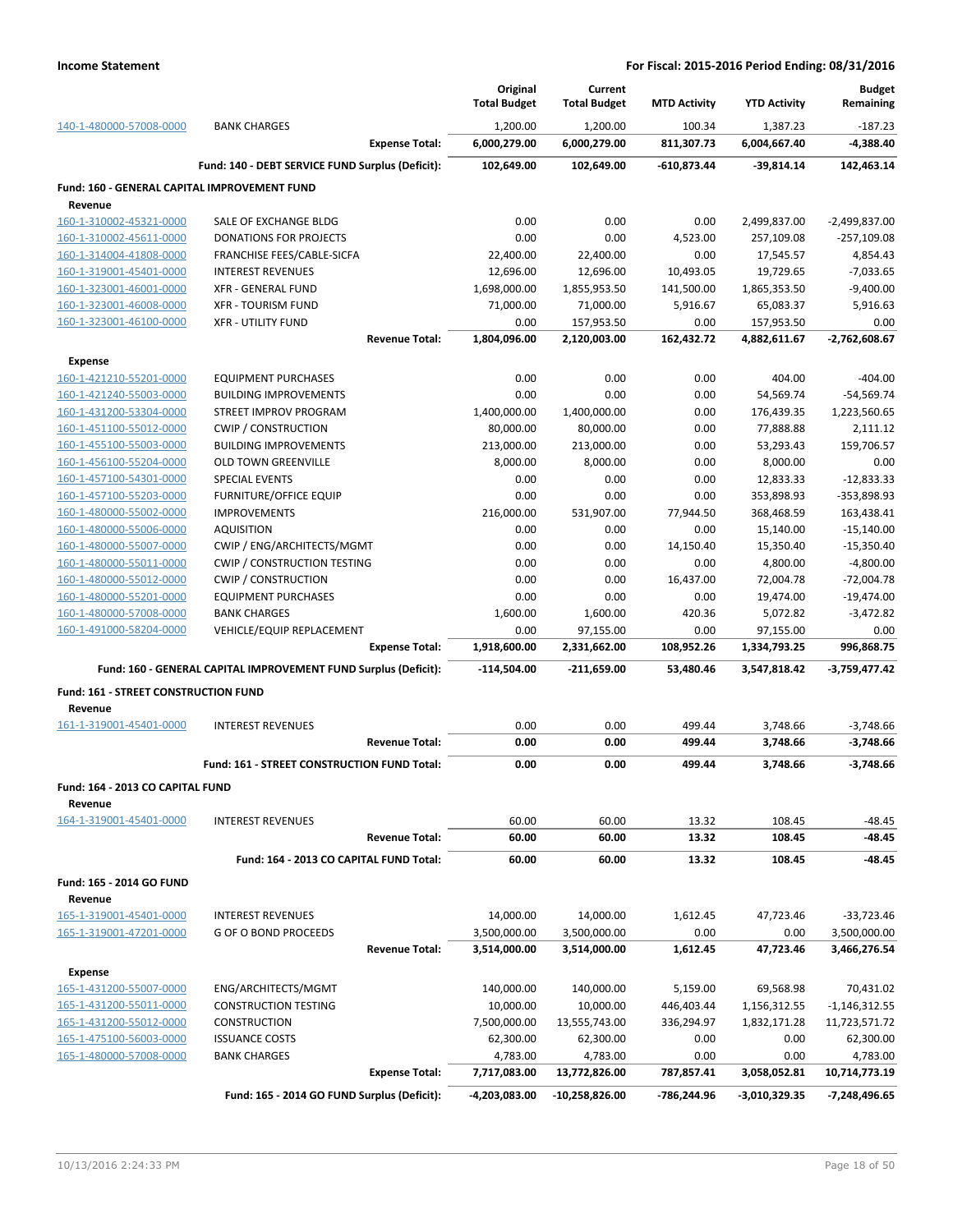|                                                    |                                                               | Original<br><b>Total Budget</b> | Current<br><b>Total Budget</b> | <b>MTD Activity</b> | <b>YTD Activity</b>  | <b>Budget</b><br>Remaining |
|----------------------------------------------------|---------------------------------------------------------------|---------------------------------|--------------------------------|---------------------|----------------------|----------------------------|
| Fund: 171 - MAIN STREET SPECIAL REVENUE            |                                                               |                                 |                                |                     |                      |                            |
| Revenue                                            |                                                               |                                 |                                |                     |                      |                            |
| 171-1-310001-43104-0000                            | <b>GRANT REVENUE - OTHER</b>                                  | 0.00                            | 0.00                           | 0.00                | 25,000.00            | $-25,000.00$               |
|                                                    | <b>Revenue Total:</b>                                         | 0.00                            | 0.00                           | 0.00                | 25,000.00            | $-25,000.00$               |
| Expense                                            |                                                               |                                 |                                |                     |                      |                            |
| 171-1-456100-54501-0000                            | <b>SPECIAL SERVICES</b>                                       | 0.00                            | 0.00                           | 8,455.00            | 17,333.00            | $-17,333.00$               |
|                                                    | <b>Expense Total:</b>                                         | 0.00                            | 0.00                           | 8,455.00            | 17,333.00            | $-17,333.00$               |
|                                                    | Fund: 171 - MAIN STREET SPECIAL REVENUE Surplus (Deficit):    | 0.00                            | 0.00                           | $-8.455.00$         | 7,667.00             | $-7,667.00$                |
|                                                    |                                                               |                                 |                                |                     |                      |                            |
| Fund: 172 - MINOR GRANTS FUND                      |                                                               |                                 |                                |                     |                      |                            |
| Revenue                                            |                                                               |                                 |                                |                     |                      |                            |
| 172-1-310001-43108-0000                            | <b>GRANTS / LIBRARY GRANT</b>                                 | 0.00<br>0.00                    | 0.00<br>0.00                   | 0.00<br>0.00        | 3,000.00<br>670.00   | $-3,000.00$<br>$-670.00$   |
| 172-1-310001-43110-0000<br>172-1-310002-45611-0000 | <b>GRANTS / TEXAS FOREST SERVICE</b><br><b>DONATIONS</b>      | 0.00                            | 0.00                           | 0.00                | 15,000.00            | $-15,000.00$               |
| 172-1-319001-45401-0000                            | <b>INTEREST REVENUES</b>                                      | 0.00                            | 0.00                           | 0.00                | $-3.17$              | 3.17                       |
|                                                    | <b>Revenue Total:</b>                                         | 0.00                            | 0.00                           | 0.00                | 18,666.83            | $-18,666.83$               |
|                                                    |                                                               |                                 |                                |                     |                      |                            |
| Expense<br>172-1-422200-54214-0000                 | <b>TRAVEL &amp; TRAINING</b>                                  | 0.00                            | 0.00                           | 0.00                | 670.00               | $-670.00$                  |
| 172-1-455100-51011-0000                            | PART TIME TEMPORARY                                           | 0.00                            | 0.00                           | 0.00                | 228.33               | $-228.33$                  |
| 172-1-455100-52402-0000                            | <b>BASIC PROGRAM EXPENSE</b>                                  | 0.00                            | 0.00                           | 882.66              | 6,862.03             | $-6,862.03$                |
| 172-1-455100-54101-0000                            | PROFESSIONAL SERVICES                                         | 0.00                            | 0.00                           | 0.00                | 8,696.00             | $-8,696.00$                |
| 172-1-455100-55211-0000                            | DEPARTMENTAL CAPITAL / BOOKS                                  | 0.00                            | 0.00                           | 0.00                | 593.62               | $-593.62$                  |
| 172-1-480000-57008-0000                            | <b>BANK CHARGES</b>                                           | 0.00                            | 0.00                           | 0.00                | 0.97                 | $-0.97$                    |
|                                                    | <b>Expense Total:</b>                                         | 0.00                            | 0.00                           | 882.66              | 17,050.95            | -17,050.95                 |
|                                                    | Fund: 172 - MINOR GRANTS FUND Surplus (Deficit):              | 0.00                            | 0.00                           | -882.66             | 1,615.88             | $-1,615.88$                |
|                                                    |                                                               |                                 |                                |                     |                      |                            |
| Fund: 175 - JUSTICE ASSISTANCE GRANT - JAG         |                                                               |                                 |                                |                     |                      |                            |
| Revenue<br>175-1-310001-43102-0000                 | <b>GRANTS / GRANT REVENUE</b>                                 | 0.00                            | 0.00                           | 0.00                | 7,432.80             | $-7,432.80$                |
|                                                    | <b>Revenue Total:</b>                                         | 0.00                            | 0.00                           | 0.00                | 7,432.80             | -7,432.80                  |
|                                                    |                                                               |                                 |                                |                     |                      |                            |
| Expense                                            |                                                               |                                 |                                |                     |                      |                            |
| 175-1-421230-55201-0000                            | <b>EQUIPMENT PURCHASES</b><br><b>Expense Total:</b>           | 0.00<br>0.00                    | 0.00<br>0.00                   | 0.00<br>0.00        | 7,432.80<br>7,432.80 | $-7,432.80$<br>-7,432.80   |
|                                                    |                                                               |                                 |                                |                     |                      |                            |
|                                                    | Fund: 175 - JUSTICE ASSISTANCE GRANT - JAG Surplus (Deficit): | 0.00                            | 0.00                           | 0.00                | 0.00                 | 0.00                       |
| Fund: 200 - WATER / WASTEWATER FUND                |                                                               |                                 |                                |                     |                      |                            |
| Revenue                                            |                                                               |                                 |                                |                     |                      |                            |
| 200-2-318003-44302-0000                            | WATER REVENUES / SERVICE CHARGES                              | 61,735.00                       | 61,735.00                      | 5,077.45            | 49,863.89            | 11,871.11                  |
| 200-2-318003-44304-0000                            | <b>NEW SERVICES - WATER</b>                                   | 0.00                            | 0.00                           | 750.00              | 29,450.00            | $-29,450.00$               |
| 200-2-318003-44305-0000                            | LATE CHARGES - WATER                                          | 61,871.00                       | 61,871.00                      | 4,870.72            | 43,945.25            | 17,925.75                  |
| 200-2-318003-44312-0000                            | <b>METER TAMPERING</b>                                        | 3,875.00                        | 3,875.00                       | 750.00              | 3,250.00             | 625.00                     |
| 200-2-318003-45103-0000                            | <b>GEUS RAW WATER CONSUMPTN</b>                               | 131,216.00                      | 131,216.00                     | 0.00                | 110,870.66           | 20,345.34                  |
| 200-2-318003-45120-0000<br>200-2-318004-42303-0000 | OTHER RAW WATER SALES<br>WASTE HAULER PERMITS                 | 25,000.00<br>2,600.00           | 25,000.00<br>2,600.00          | 0.00<br>600.00      | 0.00<br>2,700.00     | 25,000.00<br>$-100.00$     |
| 200-2-318004-44307-0000                            | NEW SERVICES - SEWER                                          | 0.00                            | 0.00                           | 0.00                | 3,800.00             | $-3,800.00$                |
| 200-2-318004-44309-0000                            | SEWER REVENUES / SERVICE CHARGES                              | 49,529.00                       | 49,529.00                      | 4,597.62            | 43,465.69            | 6,063.31                   |
| 200-2-318004-44310-0000                            | LATE CHARGES - SEWER                                          | 52,689.00                       | 52,689.00                      | 3,949.87            | 40,686.65            | 12,002.35                  |
| 200-2-318004-45106-0000                            | L-3 COMM COD DISCHARGE                                        | 126,360.00                      | 126,360.00                     | 10,530.00           | 115,830.00           | 10,530.00                  |
| 200-2-318004-45201-0000                            | SEWER REV/ SEWER HAULER FEES                                  | 425,000.00                      | 425,000.00                     | 28,172.50           | 339,207.00           | 85,793.00                  |
| 200-2-319003-45101-0000                            | WATER REVENUES / METERED SALES                                | 5,912,000.00                    | 5,912,000.00                   | 724,816.94          | 5,825,733.78         | 86,266.22                  |
| 200-2-319004-45104-0000                            | SEWER COLLECTION FEES                                         | 5,622,312.00                    | 5,622,312.00                   | 494,931.55          | 5,005,959.74         | 616,352.26                 |
| 200-2-319004-45105-0000                            | SEWER REVENUES / EPA REVENUE                                  | 0.00                            | 0.00                           | 61.59               | 682.02               | $-682.02$                  |
| 200-2-320003-45305-0000                            | <b>AUCTION PROCEEDS</b>                                       | 0.00                            | 0.00                           | 20,112.39           | 20,112.39            | $-20,112.39$               |
| 200-2-320003-45401-0000                            | <b>INTEREST REVENUES</b>                                      | 32,500.00                       | 32,500.00                      | 3,454.05            | 18,777.00            | 13,723.00                  |
| 200-2-320003-45601-0000                            | MISCELLANEOUS REVENUES                                        | 0.00                            | 0.00                           | 0.00                | 3,563.69             | $-3,563.69$                |
| 200-2-320003-45602-0000                            | REIMBURSEMENTS / PRIOR YEAR REIMB                             | 0.00                            | 0.00                           | 0.00                | 249.76               | $-249.76$                  |
|                                                    | <b>Revenue Total:</b>                                         | 12,506,687.00                   | 12,506,687.00                  | 1,302,674.68        | 11,658,147.52        | 848,539.48                 |
| <b>Expense</b>                                     |                                                               |                                 |                                |                     |                      |                            |
| 200-2-436100-51001-0000                            | <b>REGULAR SALARIES</b>                                       | 69,032.00                       | 69,032.00                      | 5,309.92            | 65,541.40            | 3,490.60                   |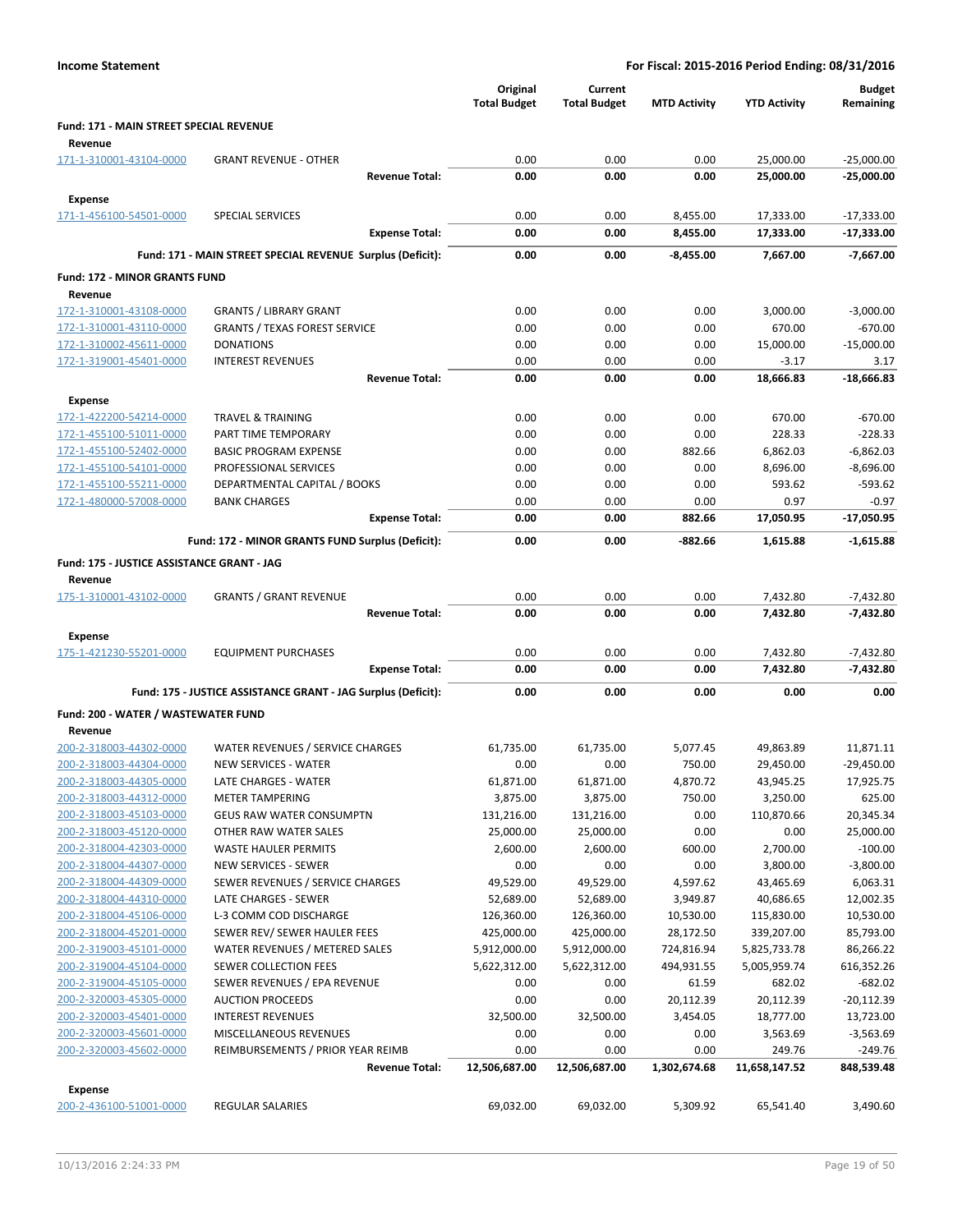| <u>200-2-436100-51020-0000</u> |
|--------------------------------|
| 200-2-436100-51021-0000        |
| 200-2-436100-51101-0000        |
| 200-2-436100-51117-0000        |
| 200-2-436100-51201-0000        |
| 200-2-436100-51202-0000        |
| 200-2-436100-51203-0000        |
| 200-2-436100-51204-0000        |
| 200-2-436100-51205-0000        |
| 200-2-436100-51301-0000        |
| <u>200-2-436100-52001-0000</u> |
| 200-2-436100-52002-0000        |
| 200-2-436100-52305-0000        |
| 200-2-436100-53402-0000        |
|                                |
| 200-2-436100-54001-0000        |
| 200-2-436100-54002-0000        |
| 200-2-436100-54101-0000        |
| 200-2-436100-54106-0000        |
| 200-2-436100-54201-0000        |
| 200-2-436100-54214-0000        |
| <u>200-2-436200-51001-0000</u> |
| 200-2-436200-51020-0000        |
| 200-2-436200-51021-0000        |
| 200-2-436200-51101-0000        |
| 200-2-436200-51117-0000        |
| 200-2-436200-51201-0000        |
| 200-2-436200-51202-0000        |
| 200-2-436200-51203-0000        |
| 200-2-436200-51204-0000        |
| 200-2-436200-51205-0000        |
| 200-2-436200-51301-0000        |
| 200-2-436200-52001-0000        |
| 200-2-436200-52002-0000        |
| 200-2-436200-52101-0000        |
| 200-2-436200-52102-0000        |
|                                |
| 200-2-436200-52104-0000        |
| 200-2-436200-52105-0000        |
| 200-2-436200-52106-0000        |
| 200-2-436200-52201-0000        |
| 200-2-436200-52202-0000        |
| 200-2-436200-52203-0000        |
| 200-2-436200-52301-0000        |
| 200-2-436200-53201-0000        |
| 200-2-436200-53202-0000        |
| <u>200-2-436200-53203-0000</u> |
| <u>200-2-436200-53205-0000</u> |
| 200-2-436200-53207-0000        |
| 200-2-436200-53310-0000        |
| 200-2-436200-53312-0000        |
| 200-2-436200-53402-0000        |
| <u>200-2-436200-53403-0000</u> |
| 200-2-436200-53404-0000        |
| 200-2-436200-53605-0000        |
| 200-2-436200-53606-0000        |
| <u>200-2-436200-54001-0000</u> |
| <u>200-2-436200-54002-0000</u> |
| 200-2-436200-54201-0000        |
|                                |
| 200-2-436200-54208-0000        |
| 200-2-436200-54212-0000        |

| VERTIME                                        |
|------------------------------------------------|
| ONGEVITY                                       |
| ERTIFICATION PAY                               |
| ELL PHONE ALLOWANCE                            |
| ICA                                            |
| <b>IEDICARE</b>                                |
| <b>EALTH INSURANCE</b>                         |
| /ORKERS COMPENSATION                           |
| TATE UNEMPLOYMENT                              |
| MRS                                            |
| <b>FFICE SUPPLIES</b>                          |
| OSTAGE / FREIGHT                               |
| UBLIC EDUCATION                                |
| UILDING MAINTENANCE                            |
| ELEPHONE CHARGES                               |
| <b>TILITY CHARGES</b>                          |
| ROFESSIONAL SERVICES                           |
| <b>TTORNEY FEES</b>                            |
| <b>IEMBERSHIPS &amp; SUBSCRIPTIONS</b>         |
| RAVEL & TRAINING                               |
| EGULAR SALARIES                                |
| VERTIME                                        |
| ONGEVITY                                       |
| ERTIFICATION PAY                               |
| ELL PHONE ALLOWANCE                            |
| <b>ICA</b>                                     |
| 1EDICARE                                       |
| <b>EALTH INSURANCE</b><br>/ORKERS COMPENSATION |
| TATE UNEMPLOYMENT                              |
| MRS                                            |
| <b>FFICE SUPPLIES</b>                          |
| OSTAGE / FREIGHT                               |
| <b><i>NITORIAL SUPPLIES</i></b>                |
| OOKS / REF SUPPLIES                            |
| /EARING APPAREL                                |
| <b>ABORATORY</b>                               |
| <b>HEMICAL SUPPLIES</b>                        |
| 1INOR TOOLS & EQUIPMENT                        |
| 1ECHANICAL SUPPLIES                            |
| 1OTOR VEHICLE FUEL                             |
| <b>AFETY SUPPLIES</b>                          |
| URNITURE & OFFICE EQUIPMENT                    |
| <b>IACHINE, TOOLS &amp; IMPLMNTS</b>           |
| <b>ISTRUMENTS &amp; APPARATUS</b>              |
| <b>IOTOR VEHICLES</b>                          |
| ADIO/COMMUNICATIONS                            |
| ESVRS/STRG TANKS/ST PIPE                       |
| <b>/ATER LINE EASEMENTS</b>                    |
| UILDING MAINTENANCE                            |
| <b>EATING &amp; COOLING SYSTEMS</b>            |
| TRUCTURES / EXTERIOR STRUCTURES                |
| TRUCTURES / FILTRATION PLANT                   |
| <b>1AINT - GROUNDS</b>                         |
| ELEPHONE CHARGES                               |
| <b>TILITY CHARGES</b>                          |
| <b>IEMBERSHIPS &amp; SUBSCRIPTIONS</b>         |
| <b>A DOD ATODY MODY</b>                        |

|                                                    |                                                             | Original<br><b>Total Budget</b> | Current<br><b>Total Budget</b> | <b>MTD Activity</b> | <b>YTD Activity</b>  | <b>Budget</b><br>Remaining |
|----------------------------------------------------|-------------------------------------------------------------|---------------------------------|--------------------------------|---------------------|----------------------|----------------------------|
| 200-2-436100-51020-0000                            | <b>OVERTIME</b>                                             | 282.00                          | 282.00                         | 115.18              | 518.30               | $-236.30$                  |
| 200-2-436100-51021-0000                            | LONGEVITY                                                   | 672.00                          | 672.00                         | 0.00                | 660.00               | 12.00                      |
| 200-2-436100-51101-0000                            | <b>CERTIFICATION PAY</b>                                    | 0.00                            | 0.00                           | 0.00                | 23.08                | $-23.08$                   |
| 200-2-436100-51117-0000                            | <b>CELL PHONE ALLOWANCE</b>                                 | 432.00                          | 432.00                         | 33.22               | 415.26               | 16.74                      |
| 200-2-436100-51201-0000                            | <b>FICA</b>                                                 | 4,366.00                        | 4,366.00                       | 335.67              | 4,124.86             | 241.14                     |
| 200-2-436100-51202-0000                            | MEDICARE                                                    | 1,021.00                        | 1,021.00                       | 78.51               | 964.72               | 56.28                      |
| 200-2-436100-51203-0000                            | <b>HEALTH INSURANCE</b>                                     | 19,200.00                       | 19,200.00                      | 1,600.00            | 17,600.00            | 1,600.00                   |
| 200-2-436100-51204-0000                            | <b>WORKERS COMPENSATION</b>                                 | 315.00                          | 315.00                         | 26.25               | 288.75               | 26.25                      |
| 200-2-436100-51205-0000                            | <b>STATE UNEMPLOYMENT</b>                                   | 345.00                          | 345.00                         | 0.00                | 269.50               | 75.50                      |
| 200-2-436100-51301-0000                            | <b>TMRS</b>                                                 | 7,459.00                        | 7,459.00                       | 574.22              | 7,121.22             | 337.78                     |
| 200-2-436100-52001-0000                            | <b>OFFICE SUPPLIES</b>                                      | 500.00                          | 500.00                         | 0.00                | 158.43               | 341.57                     |
| 200-2-436100-52002-0000                            | POSTAGE / FREIGHT                                           | 7,500.00                        | 7,500.00                       | 0.00                | 5,039.80             | 2,460.20                   |
| 200-2-436100-52305-0000                            | PUBLIC EDUCATION                                            | 3,400.00                        | 3,400.00                       | 0.00                | 2,549.50             | 850.50                     |
| 200-2-436100-53402-0000                            | <b>BUILDING MAINTENANCE</b>                                 | 500.00                          | 500.00                         | 280.02              | 2,337.09             | $-1,837.09$                |
| 200-2-436100-54001-0000                            | <b>TELEPHONE CHARGES</b>                                    | 4,000.08                        | 4,000.08                       | 0.00                | 373.25               | 3,626.83                   |
| 200-2-436100-54002-0000                            | <b>UTILITY CHARGES</b>                                      | 26,821.00                       | 26,821.00                      | 2,081.44            | 21,634.25            | 5,186.75                   |
| 200-2-436100-54101-0000                            | PROFESSIONAL SERVICES                                       | 2,000.00                        | 2,000.00                       | 0.00                | 0.00                 | 2,000.00                   |
| 200-2-436100-54106-0000                            | <b>ATTORNEY FEES</b>                                        | 3,400.00                        | 3,400.00                       | 0.00                | 2,642.40             | 757.60                     |
| 200-2-436100-54201-0000                            | MEMBERSHIPS & SUBSCRIPTIONS                                 | 350.00                          | 350.00                         | 0.00                | 0.00                 | 350.00                     |
| 200-2-436100-54214-0000                            | <b>TRAVEL &amp; TRAINING</b>                                | 500.00                          | 500.00                         | 0.00                | 0.00                 | 500.00                     |
| 200-2-436200-51001-0000                            | REGULAR SALARIES                                            | 293,372.00                      | 293,372.00                     | 23,501.92           | 276,759.52           | 16,612.48                  |
| 200-2-436200-51020-0000                            | <b>OVERTIME</b>                                             | 13,301.00                       | 13,301.00                      | 429.40              | 15,284.04            | $-1,983.04$                |
| 200-2-436200-51021-0000                            | LONGEVITY                                                   | 3,306.00                        | 3,306.00                       | 0.00                | 3,402.00             | $-96.00$                   |
| 200-2-436200-51101-0000                            | <b>CERTIFICATION PAY</b>                                    | 2,400.00                        | 2,400.00                       | 184.62              | 2,215.44             | 184.56                     |
| 200-2-436200-51117-0000                            | <b>CELL PHONE ALLOWANCE</b>                                 | 432.00                          | 432.00                         | 33.22               | 398.64               | 33.36                      |
| 200-2-436200-51201-0000                            | <b>FICA</b>                                                 | 19,394.00                       | 19,394.00                      | 1,413.08            | 17,521.74            | 1,872.26                   |
| 200-2-436200-51202-0000                            | MEDICARE                                                    | 4,536.00                        | 4,536.00                       | 330.48              | 4,097.83             | 438.17                     |
| 200-2-436200-51203-0000                            | <b>HEALTH INSURANCE</b>                                     | 76,800.00                       | 76,800.00                      | 6,400.00            | 70,400.00            | 6,400.00                   |
| 200-2-436200-51204-0000                            | <b>WORKERS COMPENSATION</b>                                 | 9,045.00                        | 9,045.00                       | 753.75              | 8,291.25             | 753.75                     |
| 200-2-436200-51205-0000                            | STATE UNEMPLOYMENT                                          | 1,525.00                        | 1,525.00                       | 15.74               | 1,268.14             | 256.86                     |
| 200-2-436200-51301-0000                            | <b>TMRS</b>                                                 | 32,343.00                       | 32,343.00                      | 2,453.30            | 31,136.64            | 1,206.36                   |
| 200-2-436200-52001-0000                            | <b>OFFICE SUPPLIES</b>                                      | 450.00                          | 450.00                         | 0.00                | 546.17               | $-96.17$                   |
| 200-2-436200-52002-0000                            | POSTAGE / FREIGHT                                           | 2,300.00                        | 2,300.00                       | 6.07                | 2,334.64             | $-34.64$                   |
| 200-2-436200-52101-0000                            | <b>JANITORIAL SUPPLIES</b>                                  | 2,000.00                        | 2,000.00                       | 649.44              | 3,518.32             | $-1,518.32$                |
| 200-2-436200-52102-0000                            | <b>BOOKS / REF SUPPLIES</b>                                 | 100.00                          | 100.00                         | 0.00                | 0.00                 | 100.00                     |
| 200-2-436200-52104-0000                            | <b>WEARING APPAREL</b>                                      | 4,847.00                        | 4,847.00                       | 571.04              | 4,981.74             | $-134.74$                  |
| 200-2-436200-52105-0000                            | <b>LABORATORY</b>                                           | 14,433.00                       | 14,433.00                      | 992.18              | 12,452.95            | 1,980.05                   |
| 200-2-436200-52106-0000                            | <b>CHEMICAL SUPPLIES</b>                                    | 296,400.00                      | 296,400.00                     | 30,399.68           | 197,480.31           | 98,919.69                  |
| 200-2-436200-52201-0000                            | <b>MINOR TOOLS &amp; EQUIPMENT</b>                          | 2,570.00                        | 2,570.00                       | 247.26              | 1,831.58             | 738.42                     |
| 200-2-436200-52202-0000                            | MECHANICAL SUPPLIES                                         | 1,461.00                        | 1,461.00                       | 87.60               | 1,322.31             | 138.69                     |
| 200-2-436200-52203-0000                            | <b>MOTOR VEHICLE FUEL</b>                                   | 10,854.00                       | 10,854.00                      | 845.95              | 4,356.70             | 6,497.30                   |
| 200-2-436200-52301-0000                            | <b>SAFETY SUPPLIES</b>                                      | 1,500.00                        | 1,500.00                       | 0.00                | 140.50               | 1,359.50                   |
| 200-2-436200-53201-0000                            | FURNITURE & OFFICE EQUIPMENT                                | 250.00                          | 250.00                         | 0.00                | 199.76               | 50.24                      |
| 200-2-436200-53202-0000<br>200-2-436200-53203-0000 | MACHINE, TOOLS & IMPLMNTS                                   | 2,136.00                        | 2,136.00                       | 0.00                | 2,026.49             | 109.51                     |
| 200-2-436200-53205-0000                            | <b>INSTRUMENTS &amp; APPARATUS</b><br><b>MOTOR VEHICLES</b> | 3,498.00                        | 3,498.00                       | 381.97<br>334.28    | 1,928.55<br>1,762.30 | 1,569.45<br>1,437.70       |
|                                                    | RADIO/COMMUNICATIONS                                        | 3,200.00                        | 3,200.00                       | 0.00                |                      | 900.00                     |
| 200-2-436200-53207-0000<br>200-2-436200-53310-0000 |                                                             | 900.00<br>20,070.00             | 900.00                         |                     | 0.00                 |                            |
| 200-2-436200-53312-0000                            | RESVRS/STRG TANKS/ST PIPE<br><b>WATER LINE EASEMENTS</b>    | 50,000.00                       | 20,070.00<br>50,000.00         | 0.00<br>0.00        | 9,044.51<br>0.00     | 11,025.49<br>50,000.00     |
| 200-2-436200-53402-0000                            | <b>BUILDING MAINTENANCE</b>                                 | 1,400.00                        | 1,400.00                       | 34.95               | 2,079.42             | $-679.42$                  |
| 200-2-436200-53403-0000                            | HEATING & COOLING SYSTEMS                                   | 3,700.00                        | 3,700.00                       | 0.00                | 318.99               | 3,381.01                   |
| 200-2-436200-53404-0000                            | STRUCTURES / EXTERIOR STRUCTURES                            | 430.00                          | 430.00                         | 0.00                | 192.95               | 237.05                     |
| 200-2-436200-53605-0000                            | STRUCTURES / FILTRATION PLANT                               | 35,006.00                       | 35,006.00                      | 2,236.76            | 40,983.16            | $-5,977.16$                |
| 200-2-436200-53606-0000                            | <b>MAINT - GROUNDS</b>                                      | 300.00                          | 300.00                         | 0.00                | 27.99                | 272.01                     |
| 200-2-436200-54001-0000                            | <b>TELEPHONE CHARGES</b>                                    | 13,150.00                       | 13,150.00                      | 1,269.66            | 14,266.20            | $-1,116.20$                |
| 200-2-436200-54002-0000                            | UTILITY CHARGES                                             | 391,551.00                      | 391,551.00                     | 20,255.27           | 246,685.19           | 144,865.81                 |
| 200-2-436200-54201-0000                            | MEMBERSHIPS & SUBSCRIPTIONS                                 | 1,700.00                        | 1,700.00                       | 0.00                | 629.97               | 1,070.03                   |
| 200-2-436200-54208-0000                            | <b>LABORATORY WORK</b>                                      | 20,591.00                       | 20,591.00                      | 937.25              | 10,749.44            | 9,841.56                   |
| 200-2-436200-54212-0000                            | PRINTING                                                    | 800.00                          | 800.00                         | 639.00              | 639.00               | 161.00                     |
|                                                    |                                                             |                                 |                                |                     |                      |                            |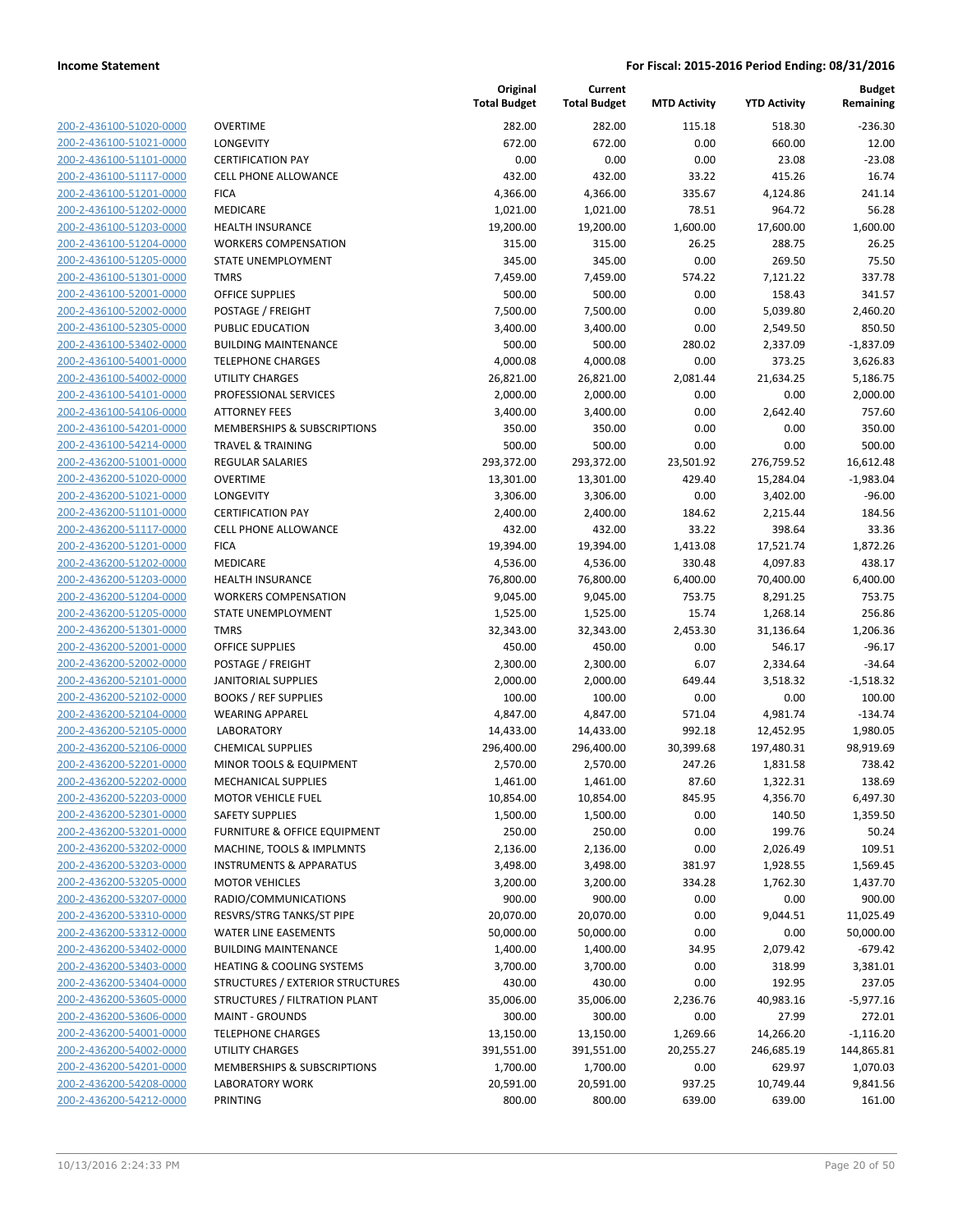| 200-2-436200-54214-0000        |
|--------------------------------|
| 200-2-436200-54219-0000        |
| 200-2-436200-54410-0000        |
| 200-2-436300-51001-0000        |
| 200-2-436300-51020-0000        |
| 200-2-436300-51021-0000        |
| 200-2-436300-51101-0000        |
| 200-2-436300-51117-0000        |
| 200-2-436300-51201-0000        |
| 200-2-436300-51202-0000        |
| 200-2-436300-51203-0000        |
| 200-2-436300-51204-0000        |
| 200-2-436300-51205-0000        |
| 200-2-436300-51301-0000        |
|                                |
| 200-2-436300-51401-0000        |
| 200-2-436300-52001-0000        |
| 200-2-436300-52002-0000        |
| 200-2-436300-52005-0000        |
| <u>200-2-436300-52101-0000</u> |
| 200-2-436300-52103-0000        |
| 200-2-436300-52104-0000        |
| 200-2-436300-52106-0000        |
| 200-2-436300-52201-0000        |
| 200-2-436300-52203-0000        |
| 200-2-436300-52303-0000        |
| 200-2-436300-53201-0000        |
| 200-2-436300-53202-0000        |
| 200-2-436300-53205-0000        |
| 200-2-436300-53207-0000        |
| 200-2-436300-53210-0000        |
| 200-2-436300-53211-0000        |
| 200-2-436300-53306-0000        |
| 200-2-436300-54001-0000        |
| 200-2-436300-54214-0000        |
|                                |
| 200-2-436300-55201-0000        |
| 200-2-437200-51001-0000        |
| 200-2-437200-51020-0000        |
| 200-2-437200-51021-0000        |
| 200-2-437200-51101-0000        |
| 200-2-437200-51117-0000        |
| 200-2-437200-51201-0000        |
| <u>200-2-437200-51202-0000</u> |
| 200-2-437200-51203-0000        |
| 200-2-437200-51204-0000        |
| 200-2-437200-51205-0000        |
| <u>200-2-437200-51301-0000</u> |
| 200-2-437200-51401-0000        |
| 200-2-437200-52001-0000        |
| 200-2-437200-52103-0000        |
| 200-2-437200-52104-0000        |
| 200-2-437200-52106-0000        |
| 200-2-437200-52107-0000        |
| 200-2-437200-52201-0000        |
|                                |
| 200-2-437200-52203-0000        |
| <u>200-2-437200-52303-0000</u> |
| <u>200-2-437200-53202-0000</u> |
| 200-2-437200-53205-0000        |
| 200-2-437200-53207-0000        |
| 200-2-437200-53309-0000        |

| <b>TRAVEL &amp; TRAINING</b>                          |
|-------------------------------------------------------|
| SABINE RIVER AUTHORITY                                |
| PERMITS/FEES                                          |
| <b>REGULAR SALARIES</b>                               |
| <b>OVERTIME</b>                                       |
| LONGEVITY                                             |
| <b>CERTIFICATION PAY</b>                              |
| <b>CELL PHONE ALLOWANCE</b>                           |
| <b>FICA</b>                                           |
| <b>MEDICARE</b>                                       |
| <b>HEALTH INSURANCE</b>                               |
| <b>WORKERS COMPENSATION</b>                           |
| STATE UNEMPLOYMENT                                    |
| <b>TMRS</b>                                           |
| <b>CONTRA - SALARIES</b>                              |
| <b>OFFICE SUPPLIES</b>                                |
| POSTAGE / FREIGHT                                     |
| PRINTED MATERIALS                                     |
| <b>JANITORIAL SUPPLIES</b>                            |
| <b>MEETING SUPPLIES</b>                               |
| <b>WEARING APPAREL</b>                                |
| <b>CHEMICAL SUPPLIES</b>                              |
| MINOR TOOLS & EQUIPMENT                               |
| <b>MOTOR VEHICLE FUEL</b><br><b>TRAINING SUPPLIES</b> |
| <b>FURNITURE &amp; OFFICE EQUIPMENT</b>               |
| MACHINE, TOOLS & IMPLMNTS                             |
| <b>MOTOR VEHICLES</b>                                 |
| RADIO/COMMUNICATIONS                                  |
| <b>FIRE HYDRANTS</b>                                  |
| <b>METERS &amp; SETTINGS</b>                          |
| <b>WATER MAINS</b>                                    |
| <b>TELEPHONE CHARGES</b>                              |
| <b>TRAVEL &amp; TRAINING</b>                          |
| <b>EQUIPMENT PURCHASES</b>                            |
| <b>REGULAR SALARIES</b>                               |
| <b>OVERTIME</b>                                       |
| LONGEVITY                                             |
| <b>CERTIFICATION PAY</b>                              |
| <b>CELL PHONE ALLOWANCE</b>                           |
| <b>FICA</b>                                           |
| <b>MEDICARE</b>                                       |
| <b>HEALTH INSURANCE</b>                               |
| <b>WORKERS COMPENSATION</b>                           |
| <b>STATE UNEMPLOYMENT</b>                             |
| <b>TMRS</b>                                           |
| <b>CONTRA - SALARIES</b>                              |
| <b>OFFICE SUPPLIES</b>                                |
| <b>MEETING SUPPLIES</b>                               |
| <b>WEARING APPAREL</b>                                |
| <b>CHEMICAL SUPPLIES</b>                              |
| <b>BOTANICAL SUPPLIES</b>                             |
| MINOR TOOLS & EQUIPMENT                               |
| <b>MOTOR VEHICLE FUEL</b>                             |
| <b>TRAINING SUPPLIES</b>                              |
| MACHINE, TOOLS & IMPLMNTS                             |
| <b>MOTOR VEHICLES</b>                                 |
| RADIO/COMMUNICATIONS                                  |
| SANITARY SEWER                                        |

|                         |                                         | Original<br><b>Total Budget</b> | Current<br><b>Total Budget</b> | <b>MTD Activity</b> | <b>YTD Activity</b> | <b>Budget</b><br>Remaining |
|-------------------------|-----------------------------------------|---------------------------------|--------------------------------|---------------------|---------------------|----------------------------|
| 200-2-436200-54214-0000 | <b>TRAVEL &amp; TRAINING</b>            | 5,500.00                        | 5,500.00                       | 400.00              | 2,767.17            | 2,732.83                   |
| 200-2-436200-54219-0000 | SABINE RIVER AUTHORITY                  | 973,830.96                      | 973,830.96                     | 81,152.58           | 811,738.88          | 162,092.08                 |
| 200-2-436200-54410-0000 | PERMITS/FEES                            | 22,000.00                       | 22,000.00                      | 0.00                | 20,437.90           | 1,562.10                   |
| 200-2-436300-51001-0000 | REGULAR SALARIES                        | 404,047.00                      | 404,047.00                     | 23,629.55           | 331,471.89          | 72,575.11                  |
| 200-2-436300-51020-0000 | <b>OVERTIME</b>                         | 50,454.00                       | 50,454.00                      | 3,843.73            | 31,909.75           | 18,544.25                  |
| 200-2-436300-51021-0000 | LONGEVITY                               | 9,828.00                        | 9,828.00                       | 0.00                | 8,299.35            | 1,528.65                   |
| 200-2-436300-51101-0000 | <b>CERTIFICATION PAY</b>                | 1,500.00                        | 1,500.00                       | 92.32               | 933.00              | 567.00                     |
| 200-2-436300-51117-0000 | <b>CELL PHONE ALLOWANCE</b>             | 216.00                          | 216.00                         | 0.00                | 113.84              | 102.16                     |
| 200-2-436300-51201-0000 | <b>FICA</b>                             | 28,895.00                       | 28,895.00                      | 1,700.82            | 23,646.19           | 5,248.81                   |
| 200-2-436300-51202-0000 | MEDICARE                                | 6,758.00                        | 6,758.00                       | 397.77              | 5,530.20            | 1,227.80                   |
| 200-2-436300-51203-0000 | <b>HEALTH INSURANCE</b>                 | 110,400.00                      | 110,400.00                     | 9,200.00            | 101,200.00          | 9,200.00                   |
| 200-2-436300-51204-0000 | <b>WORKERS COMPENSATION</b>             | 12,987.00                       | 12,987.00                      | 1,082.25            | 11,904.75           | 1,082.25                   |
| 200-2-436300-51205-0000 | STATE UNEMPLOYMENT                      | 1,986.00                        | 1,986.00                       | 29.78               | 2,182.79            | $-196.79$                  |
| 200-2-436300-51301-0000 | <b>TMRS</b>                             | 49,366.00                       | 49,366.00                      | 2,986.91            | 41,674.22           | 7,691.78                   |
| 200-2-436300-51401-0000 | <b>CONTRA - SALARIES</b>                | 0.00                            | 0.00                           | 0.00                | $-1,488.48$         | 1,488.48                   |
| 200-2-436300-52001-0000 | <b>OFFICE SUPPLIES</b>                  | 300.00                          | 300.00                         | 0.00                | 215.88              | 84.12                      |
| 200-2-436300-52002-0000 | POSTAGE / FREIGHT                       | 50.00                           | 50.00                          | 0.77                | 2.39                | 47.61                      |
| 200-2-436300-52005-0000 | PRINTED MATERIALS                       | 100.00                          | 100.00                         | 0.00                | 48.00               | 52.00                      |
| 200-2-436300-52101-0000 | <b>JANITORIAL SUPPLIES</b>              | 100.00                          | 100.00                         | 0.00                | 0.00                | 100.00                     |
| 200-2-436300-52103-0000 | <b>MEETING SUPPLIES</b>                 | 150.00                          | 150.00                         | 71.00               | 71.00               | 79.00                      |
| 200-2-436300-52104-0000 | <b>WEARING APPAREL</b>                  | 11,000.00                       | 11,000.00                      | 1,843.18            | 12,205.30           | $-1,205.30$                |
| 200-2-436300-52106-0000 | <b>CHEMICAL SUPPLIES</b>                | 500.00                          | 500.00                         | 0.00                | 210.92              | 289.08                     |
| 200-2-436300-52201-0000 | MINOR TOOLS & EQUIPMENT                 | 8,500.00                        | 8,500.00                       | 0.00                | 3,414.43            | 5,085.57                   |
| 200-2-436300-52203-0000 | <b>MOTOR VEHICLE FUEL</b>               | 46,888.00                       | 46,888.00                      | 1,581.73            | 16,258.54           | 30,629.46                  |
| 200-2-436300-52303-0000 | <b>TRAINING SUPPLIES</b>                | 200.00                          | 200.00                         | 0.00                | 0.00                | 200.00                     |
| 200-2-436300-53201-0000 | <b>FURNITURE &amp; OFFICE EQUIPMENT</b> | 100.00                          | 100.00                         | 0.00                | 0.00                | 100.00                     |
| 200-2-436300-53202-0000 | MACHINE, TOOLS & IMPLMNTS               | 5,000.00                        | 5,000.00                       | 0.00                | 926.57              | 4,073.43                   |
| 200-2-436300-53205-0000 | <b>MOTOR VEHICLES</b>                   | 51,000.00                       | 51,000.00                      | 501.16              | 25,696.91           | 25,303.09                  |
| 200-2-436300-53207-0000 | RADIO/COMMUNICATIONS                    | 1,500.00                        | 1,500.00                       | 300.00              | 905.00              | 595.00                     |
| 200-2-436300-53210-0000 | FIRE HYDRANTS                           | 8,000.00                        | 8,000.00                       | 0.00                | 2,192.23            | 5,807.77                   |
| 200-2-436300-53211-0000 | <b>METERS &amp; SETTINGS</b>            | 70,000.00                       | 100,000.00                     | 46,318.94           | 94,172.43           | 5,827.57                   |
| 200-2-436300-53306-0000 | <b>WATER MAINS</b>                      | 165,000.00                      | 135,000.00                     | 3,505.75            | 62,162.23           | 72,837.77                  |
| 200-2-436300-54001-0000 | <b>TELEPHONE CHARGES</b>                | 1,750.00                        | 1,750.00                       | 15.00               | 846.07              | 903.93                     |
| 200-2-436300-54214-0000 | <b>TRAVEL &amp; TRAINING</b>            | 4,000.00                        | 4,000.00                       | 111.00              | 1,897.00            | 2,103.00                   |
| 200-2-436300-55201-0000 | <b>EQUIPMENT PURCHASES</b>              | 4,400.00                        | 4,400.00                       | 0.00                | 0.00                | 4,400.00                   |
| 200-2-437200-51001-0000 | REGULAR SALARIES                        | 367,199.00                      | 367,199.00                     | 26,145.15           | 307,039.59          | 60,159.41                  |
| 200-2-437200-51020-0000 | <b>OVERTIME</b>                         | 52,417.00                       | 52,417.00                      | 3,525.68            | 37,220.20           | 15,196.80                  |
| 200-2-437200-51021-0000 | LONGEVITY                               | 10,968.00                       | 10,968.00                      | 0.00                | 9,040.65            | 1,927.35                   |
| 200-2-437200-51101-0000 | <b>CERTIFICATION PAY</b>                | 1,200.00                        | 1,200.00                       | 92.30               | 1,259.36            | $-59.36$                   |
| 200-2-437200-51117-0000 | CELL PHONE ALLOWANCE                    | 0.00                            | 0.00                           | 0.00                | 108.03              | $-108.03$                  |
| 200-2-437200-51201-0000 | <b>FICA</b>                             | 26,771.00                       | 26,771.00                      | 1,780.55            | 21,450.78           | 5,320.22                   |
| 200-2-437200-51202-0000 | MEDICARE                                | 6,261.00                        | 6,261.00                       | 416.42              | 5,016.76            | 1,244.24                   |
| 200-2-437200-51203-0000 | <b>HEALTH INSURANCE</b>                 | 100,800.00                      | 100,800.00                     | 8,400.00            | 92,400.00           | 8,400.00                   |
| 200-2-437200-51204-0000 | <b>WORKERS COMPENSATION</b>             | 8,988.00                        | 8,988.00                       | 749.00              | 8,239.00            | 749.00                     |
| 200-2-437200-51205-0000 | STATE UNEMPLOYMENT                      | 1,813.00                        | 1,813.00                       | 48.52               | 1,592.25            | 220.75                     |
| 200-2-437200-51301-0000 | <b>TMRS</b>                             | 45,737.00                       | 45,737.00                      | 3,074.79            | 37,242.52           | 8,494.48                   |
| 200-2-437200-51401-0000 | <b>CONTRA - SALARIES</b>                | 0.00                            | 0.00                           | 0.00                | $-1,860.74$         | 1,860.74                   |
| 200-2-437200-52001-0000 | <b>OFFICE SUPPLIES</b>                  | 300.00                          | 300.00                         | 0.00                | 46.06               | 253.94                     |
| 200-2-437200-52103-0000 | <b>MEETING SUPPLIES</b>                 | 150.00                          | 150.00                         | 0.00                | 0.00                | 150.00                     |
| 200-2-437200-52104-0000 | <b>WEARING APPAREL</b>                  | 11,609.00                       | 11,609.00                      | 1,686.83            | 11,221.62           | 387.38                     |
| 200-2-437200-52106-0000 | <b>CHEMICAL SUPPLIES</b>                | 5,500.00                        | 2,375.00                       | 260.32              | 597.74              | 1,777.26                   |
| 200-2-437200-52107-0000 | <b>BOTANICAL SUPPLIES</b>               | 400.00                          | 400.00                         | 0.00                | 0.00                | 400.00                     |
| 200-2-437200-52201-0000 | MINOR TOOLS & EQUIPMENT                 | 6,500.00                        | 6,500.00                       | 1,594.10            | 3,042.27            | 3,457.73                   |
| 200-2-437200-52203-0000 | <b>MOTOR VEHICLE FUEL</b>               | 27,000.00                       | 27,000.00                      | 2,250.23            | 14,614.62           | 12,385.38                  |
| 200-2-437200-52303-0000 | <b>TRAINING SUPPLIES</b>                | 150.00                          | 150.00                         | 0.00                | 0.00                | 150.00                     |
| 200-2-437200-53202-0000 | MACHINE, TOOLS & IMPLMNTS               | 5,000.00                        | 5,000.00                       | 779.87              | 3,319.05            | 1,680.95                   |
| 200-2-437200-53205-0000 | <b>MOTOR VEHICLES</b>                   | 21,000.00                       | 21,000.00                      | 1,033.87            | 23,049.43           | $-2,049.43$                |
| 200-2-437200-53207-0000 | RADIO/COMMUNICATIONS                    | 700.00                          | 700.00                         | 0.00                | 575.00              | 125.00                     |
| 200-2-437200-53309-0000 | SANITARY SEWER                          | 69,000.00                       | 69,000.00                      | 9,031.32            | 39,336.26           | 29,663.74                  |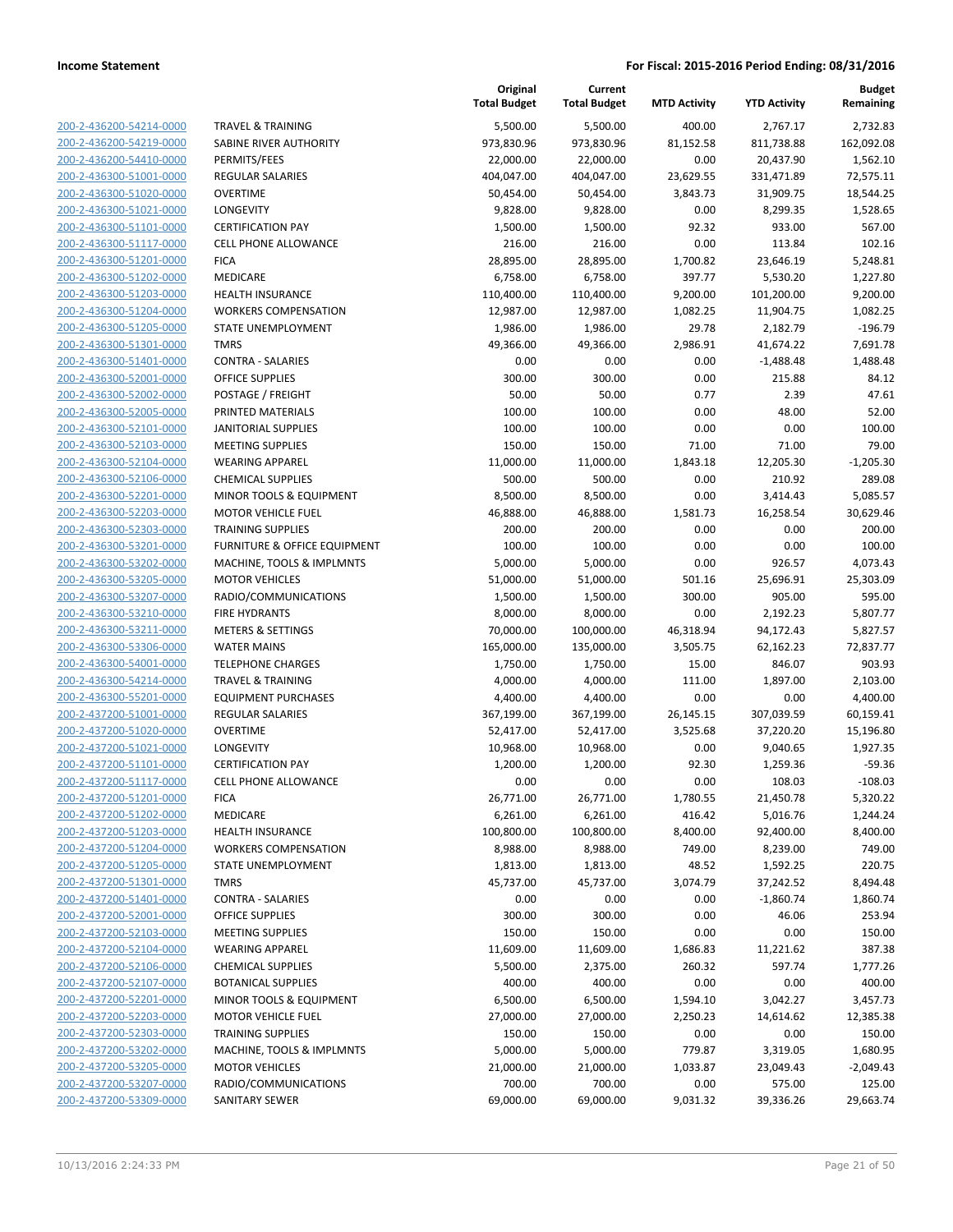| 200-2-437200-53311-0000        |
|--------------------------------|
| 200-2-437200-54001-0000        |
| 200-2-437200-54002-0000        |
| 200-2-437200-54214-0000        |
| 200-2-437300-51001-0000        |
| 200-2-437300-51020-0000        |
| 200-2-437300-51021-0000        |
| 200-2-437300-51101-0000        |
|                                |
| 200-2-437300-51117-0000        |
| 200-2-437300-51201-0000        |
| 200-2-437300-51202-0000        |
| 200-2-437300-51203-0000        |
| 200-2-437300-51204-0000        |
| 200-2-437300-51205-0000        |
| 200-2-437300-51301-0000        |
| 200-2-437300-51401-0000        |
| 200-2-437300-52001-0000        |
| 200-2-437300-52002-0000        |
| 200-2-437300-52005-0000        |
| 200-2-437300-52101-0000        |
| 200-2-437300-52102-0000        |
|                                |
| 200-2-437300-52103-0000        |
| 200-2-437300-52104-0000        |
| 200-2-437300-52105-0000        |
| 200-2-437300-52106-0000        |
| 200-2-437300-52107-0000        |
| 200-2-437300-52201-0000        |
| 200-2-437300-52202-0000        |
| 200-2-437300-52203-0000        |
| 200-2-437300-52301-0000        |
| 200-2-437300-53202-0000        |
| 200-2-437300-53203-0000        |
| 200-2-437300-53205-0000        |
| 200-2-437300-53402-0000        |
| 200-2-437300-54001-0000        |
| 200-2-437300-54002-0000        |
|                                |
| 200-2-437300-54103-0000        |
| 200-2-437300-54201-0000        |
| 200-2-437300-54208-0000        |
| 200-2-437300-54214-0000        |
| 200-2-437300-54403-0000        |
| 200-2-437300-54410-0000        |
| <u>200-2-471100-56507-0000</u> |
| <u>200-2-471100-56508-0000</u> |
| 200-2-471200-56607-0000        |
| 200-2-475100-56002-0000        |
| 200-2-475100-56005-0000        |
| 200-2-480000-52003-0000        |
| <u>200-2-480000-52006-0000</u> |
|                                |
| 200-2-480000-54002-0000        |
| 200-2-480000-54226-0000        |
| 200-2-480000-57002-0000        |
| 200-2-480000-57005-0000        |
| <u>200-2-480000-57008-0000</u> |
| 200-2-491000-58001-0000        |
| 200-2-491000-58037-0000        |
| 200-2-491000-58040-0000        |
| 200-2-491000-58120-0000        |
| 200-2-495000-58580-0000        |
|                                |

| IFT STATIONS.                                   |
|-------------------------------------------------|
| <b>ELEPHONE CHARGES</b>                         |
| JTILITY CHARGES                                 |
| <b>RAVEL &amp; TRAINING</b>                     |
| REGULAR SALARIES                                |
| <b>DVERTIME</b>                                 |
| ONGEVITY.                                       |
| <b>CERTIFICATION PAY</b>                        |
| CELL PHONE ALLOWANCE                            |
| <b>ICA</b>                                      |
| <b>MEDICARE</b>                                 |
| HEALTH INSURANCE                                |
| <b>NORKERS COMPENSATION</b>                     |
| <b>TATE UNEMPLOYMENT</b>                        |
| <b>MRS</b>                                      |
| CONTRA - SALARIES                               |
| DFFICE SUPPLIES                                 |
| OSTAGE / FREIGHT                                |
| PRINTED MATERIALS                               |
| <b>ANITORIAL SUPPLIES</b>                       |
| REFERENCE SUPPLIES                              |
| <b>MEETING SUPPLIES</b>                         |
| VEARING APPAREL                                 |
| ABORATORY                                       |
| <b>CHEMICAL SUPPLIES</b>                        |
| BOTANICAL SUPPLIES                              |
| MINOR TOOLS & EQUIPMENT                         |
| <b>MECHANICAL SUPPLIES</b>                      |
| MOTOR VEHICLE FUEL                              |
| <b>AFETY SUPPLIES</b>                           |
| MACHINE, TOOLS & IMPLMNTS                       |
| NSTRUMENTS & APPARATUS                          |
| <b>MOTOR VEHICLES</b>                           |
|                                                 |
| BUILDING MAINTENANCE<br><b>ELEPHONE CHARGES</b> |
|                                                 |
| JTILITY CHARGES                                 |
| CONSULTING                                      |
| MEMBERSHIPS & SUBSCRIPTIONS                     |
| <b>ABORATORY WORK</b>                           |
| <b>RAVEL &amp; TRAINING</b>                     |
| <b>DISPOSAL CHARGES</b>                         |
| PERMITS/FEES                                    |
| 08 REV BONDS - PRINCIPAL                        |
| 9 TWDP REV BOND - PRINC                         |
| <b>08 REV BONDS - INTEREST</b>                  |
| MISCELLANEOUS DEBT EXP / AGENT FEE              |
| <b>ARBITRAGE</b>                                |
| <b>COPIER CHARGES</b>                           |
| <b>COPIER PAPER</b>                             |
| JTILITY CHARGES                                 |
| <b>NSURANCE EXPENSE</b>                         |
| <b>BAD DEBT EXPENSE</b>                         |
| <b>ACCRUED VAC &amp; SICK PAY</b>               |
| <b>BANK CHARGES</b>                             |
| (FR - GENERAL FUND                              |
| (FR - DEBT SERVICE FUND                         |
| (FR - GENERAL CIP                               |
| (FR - UTILITY CIP FUND                          |

|                         |                                        | Original<br><b>Total Budget</b> | Current<br><b>Total Budget</b> | <b>MTD Activity</b> | <b>YTD Activity</b> | <b>Budget</b><br>Remaining |
|-------------------------|----------------------------------------|---------------------------------|--------------------------------|---------------------|---------------------|----------------------------|
| 200-2-437200-53311-0000 | <b>LIFT STATIONS</b>                   | 11,000.00                       | 14,125.00                      | 0.00                | 18,608.69           | $-4,483.69$                |
| 200-2-437200-54001-0000 | <b>TELEPHONE CHARGES</b>               | 9,000.08                        | 9,000.08                       | 296.39              | 4,466.15            | 4,533.93                   |
| 200-2-437200-54002-0000 | <b>UTILITY CHARGES</b>                 | 27,000.00                       | 27,000.00                      | 1,679.84            | 23,910.20           | 3,089.80                   |
| 200-2-437200-54214-0000 | <b>TRAVEL &amp; TRAINING</b>           | 3,000.00                        | 3,000.00                       | 0.00                | 946.00              | 2,054.00                   |
| 200-2-437300-51001-0000 | <b>REGULAR SALARIES</b>                | 496,062.00                      | 496,062.00                     | 37,134.11           | 441,520.76          | 54,541.24                  |
| 200-2-437300-51020-0000 | <b>OVERTIME</b>                        | 38,333.00                       | 38,333.00                      | 2,325.29            | 27,616.70           | 10,716.30                  |
| 200-2-437300-51021-0000 | LONGEVITY                              | 10,284.00                       | 10,284.00                      | 0.00                | 10,224.00           | 60.00                      |
| 200-2-437300-51101-0000 | <b>CERTIFICATION PAY</b>               | 7,800.00                        | 7,800.00                       | 461.54              | 5,538.48            | 2,261.52                   |
| 200-2-437300-51117-0000 | <b>CELL PHONE ALLOWANCE</b>            | 432.00                          | 432.00                         | 33.22               | 398.64              | 33.36                      |
| 200-2-437300-51201-0000 | <b>FICA</b>                            | 34,280.00                       | 34,280.00                      | 2,348.01            | 28,711.07           | 5,568.93                   |
| 200-2-437300-51202-0000 | MEDICARE                               | 8,017.00                        | 8,017.00                       | 549.13              | 6,714.70            | 1,302.30                   |
| 200-2-437300-51203-0000 | <b>HEALTH INSURANCE</b>                | 124,800.00                      | 124,800.00                     | 10,400.00           | 114,400.00          | 10,400.00                  |
| 200-2-437300-51204-0000 | <b>WORKERS COMPENSATION</b>            | 11,338.00                       | 11,338.00                      | 944.83              | 10,393.13           | 944.87                     |
| 200-2-437300-51205-0000 | STATE UNEMPLOYMENT                     | 2,245.00                        | 2,245.00                       | 0.00                | 1,617.90            | 627.10                     |
| 200-2-437300-51301-0000 | <b>TMRS</b>                            | 58,567.00                       | 58,567.00                      | 4,203.20            | 51,488.40           | 7,078.60                   |
| 200-2-437300-51401-0000 | <b>CONTRA - SALARIES</b>               | 0.00                            | 0.00                           | 0.00                | $-104.17$           | 104.17                     |
| 200-2-437300-52001-0000 | <b>OFFICE SUPPLIES</b>                 | 600.00                          | 600.00                         | 0.00                | 398.06              | 201.94                     |
| 200-2-437300-52002-0000 | POSTAGE / FREIGHT                      | 600.00                          | 600.00                         | 90.96               | 712.67              | $-112.67$                  |
| 200-2-437300-52005-0000 | PRINTED MATERIALS                      | 1,250.00                        | 1,250.00                       | 0.00                | 0.00                | 1,250.00                   |
| 200-2-437300-52101-0000 | <b>JANITORIAL SUPPLIES</b>             | 1,650.00                        | 1,650.00                       | 322.03              | 1,473.36            | 176.64                     |
| 200-2-437300-52102-0000 | <b>REFERENCE SUPPLIES</b>              | 500.00                          | 500.00                         | 0.00                | 0.00                | 500.00                     |
| 200-2-437300-52103-0000 | <b>MEETING SUPPLIES</b>                | 500.00                          | 500.00                         | 0.00                | 208.95              | 291.05                     |
| 200-2-437300-52104-0000 | <b>WEARING APPAREL</b>                 | 9,200.00                        | 9,200.00                       | 1,164.02            | 8,078.22            | 1,121.78                   |
| 200-2-437300-52105-0000 | <b>LABORATORY</b>                      | 15,000.00                       | 15,000.00                      | 3,148.74            | 10,946.22           | 4,053.78                   |
| 200-2-437300-52106-0000 | <b>CHEMICAL SUPPLIES</b>               | 44,920.00                       | 44,920.00                      | 5,616.00            | 40,002.89           | 4,917.11                   |
| 200-2-437300-52107-0000 | <b>BOTANICAL SUPPLIES</b>              | 900.00                          | 900.00                         | 432.75              | 432.75              | 467.25                     |
| 200-2-437300-52201-0000 | MINOR TOOLS & EQUIPMENT                | 6,300.00                        | 6,300.00                       | 547.52              | 6,139.48            | 160.52                     |
| 200-2-437300-52202-0000 | <b>MECHANICAL SUPPLIES</b>             | 18,400.00                       | 18,400.00                      | 0.00                | 17,645.54           | 754.46                     |
| 200-2-437300-52203-0000 | <b>MOTOR VEHICLE FUEL</b>              | 11,500.00                       | 11,500.00                      | 289.02              | 3,008.92            | 8,491.08                   |
| 200-2-437300-52301-0000 | <b>SAFETY SUPPLIES</b>                 | 2,300.00                        | 2,300.00                       | 0.00                | 1,907.04            | 392.96                     |
| 200-2-437300-53202-0000 | MACHINE, TOOLS & IMPLMNTS              | 60,000.00                       | 60,000.00                      | 24,059.26           | 43,206.67           | 16,793.33                  |
| 200-2-437300-53203-0000 | <b>INSTRUMENTS &amp; APPARATUS</b>     | 6,000.00                        | 6,000.00                       | 1,667.12            | 4,198.07            | 1,801.93                   |
| 200-2-437300-53205-0000 | <b>MOTOR VEHICLES</b>                  | 4,000.00                        | 4,000.00                       | 1,317.45            | 4,220.57            | $-220.57$                  |
| 200-2-437300-53402-0000 | <b>BUILDING MAINTENANCE</b>            | 6,000.00                        | 6,000.00                       | 1,975.63            | 3,774.85            | 2,225.15                   |
| 200-2-437300-54001-0000 | <b>TELEPHONE CHARGES</b>               | 6,300.00                        | 6,300.00                       | 91.00               | 2,876.79            | 3,423.21                   |
| 200-2-437300-54002-0000 | <b>UTILITY CHARGES</b>                 | 441,000.00                      | 441,000.00                     | 30,651.17           | 349,364.57          | 91,635.43                  |
| 200-2-437300-54103-0000 | <b>CONSULTING</b>                      | 15,000.00                       | 15,000.00                      | 0.00                | 0.00                | 15,000.00                  |
| 200-2-437300-54201-0000 | <b>MEMBERSHIPS &amp; SUBSCRIPTIONS</b> | 10,500.00                       | 10,500.00                      | 2,640.00            | 9,129.37            | 1,370.63                   |
| 200-2-437300-54208-0000 | <b>LABORATORY WORK</b>                 | 14,000.00                       | 14,000.00                      | 702.00              | 9,422.55            | 4,577.45                   |
| 200-2-437300-54214-0000 | <b>TRAVEL &amp; TRAINING</b>           | 6,000.00                        | 6,000.00                       | 587.00              | 2,376.50            | 3,623.50                   |
| 200-2-437300-54403-0000 | <b>DISPOSAL CHARGES</b>                | 86,000.00                       | 86,000.00                      | 6,521.13            | 82,499.13           | 3,500.87                   |
| 200-2-437300-54410-0000 | PERMITS/FEES                           | 73,700.00                       | 73,700.00                      | 0.00                | 36,604.65           | 37,095.35                  |
| 200-2-471100-56507-0000 | 08 REV BONDS - PRINCIPAL               | 895,000.00                      | 895,000.00                     | 0.00                | 895,000.00          | 0.00                       |
| 200-2-471100-56508-0000 | 09 TWDP REV BOND - PRINC               | 15,000.00                       | 15,000.00                      | 0.00                | 15,000.00           | 0.00                       |
| 200-2-471200-56607-0000 | 08 REV BONDS - INTEREST                | 360,855.00                      | 360,855.00                     | 176,176.25          | 360,855.00          | 0.00                       |
| 200-2-475100-56002-0000 | MISCELLANEOUS DEBT EXP / AGENT FEE     | 750.00                          | 750.00                         | 0.00                | 750.00              | 0.00                       |
| 200-2-475100-56005-0000 | ARBITRAGE                              | 1,750.00                        | 1,750.00                       | 0.00                | 1,750.00            | 0.00                       |
| 200-2-480000-52003-0000 | <b>COPIER CHARGES</b>                  | 10,600.00                       | 10,600.00                      | 650.90              | 6,999.98            | 3,600.02                   |
| 200-2-480000-52006-0000 | <b>COPIER PAPER</b>                    | 240.00                          | 240.00                         | 0.00                | 31.88               | 208.12                     |
| 200-2-480000-54002-0000 | UTILITY CHARGES                        | 3,367.00                        | 3,367.00                       | 229.68              | 4,619.89            | $-1,252.89$                |
| 200-2-480000-54226-0000 | <b>INSURANCE EXPENSE</b>               | 41,390.00                       | 41,390.00                      | 0.00                | 27,522.92           | 13,867.08                  |
| 200-2-480000-57002-0000 | <b>BAD DEBT EXPENSE</b>                | 16,450.00                       | 16,450.00                      | 0.00                | 0.00                | 16,450.00                  |
| 200-2-480000-57005-0000 | <b>ACCRUED VAC &amp; SICK PAY</b>      | 25,000.00                       | 25,000.00                      | 1,362.10            | 23,876.62           | 1,123.38                   |
| 200-2-480000-57008-0000 | <b>BANK CHARGES</b>                    | 23,500.00                       | 23,500.00                      | 1,447.22            | 21,249.90           | 2,250.10                   |
| 200-2-491000-58001-0000 | <b>XFR - GENERAL FUND</b>              | 1,225,280.00                    | 1,225,280.00                   | 116,664.96          | 1,148,944.50        | 76,335.50                  |
| 200-2-491000-58037-0000 | XFR - DEBT SERVICE FUND                | 1,709,519.00                    | 1,709,519.00                   | 142,460.00          | 1,567,060.00        | 142,459.00                 |
| 200-2-491000-58040-0000 | <b>XFR - GENERAL CIP</b>               | 0.00                            | 157,953.50                     | 0.00                | 157,953.50          | 0.00                       |
| 200-2-491000-58120-0000 | <b>XFR - UTILITY CIP FUND</b>          | 1,791,000.00                    | 1,791,000.00                   | 149,250.00          | 1,641,750.00        | 149,250.00                 |
| 200-2-495000-58580-0000 | CA - GENERAL FUND - GENERAL GOVERNMENT | 366,088.00                      | 366,088.00                     | 30,507.33           | 335,580.63          | 30,507.37                  |
|                         |                                        |                                 |                                |                     |                     |                            |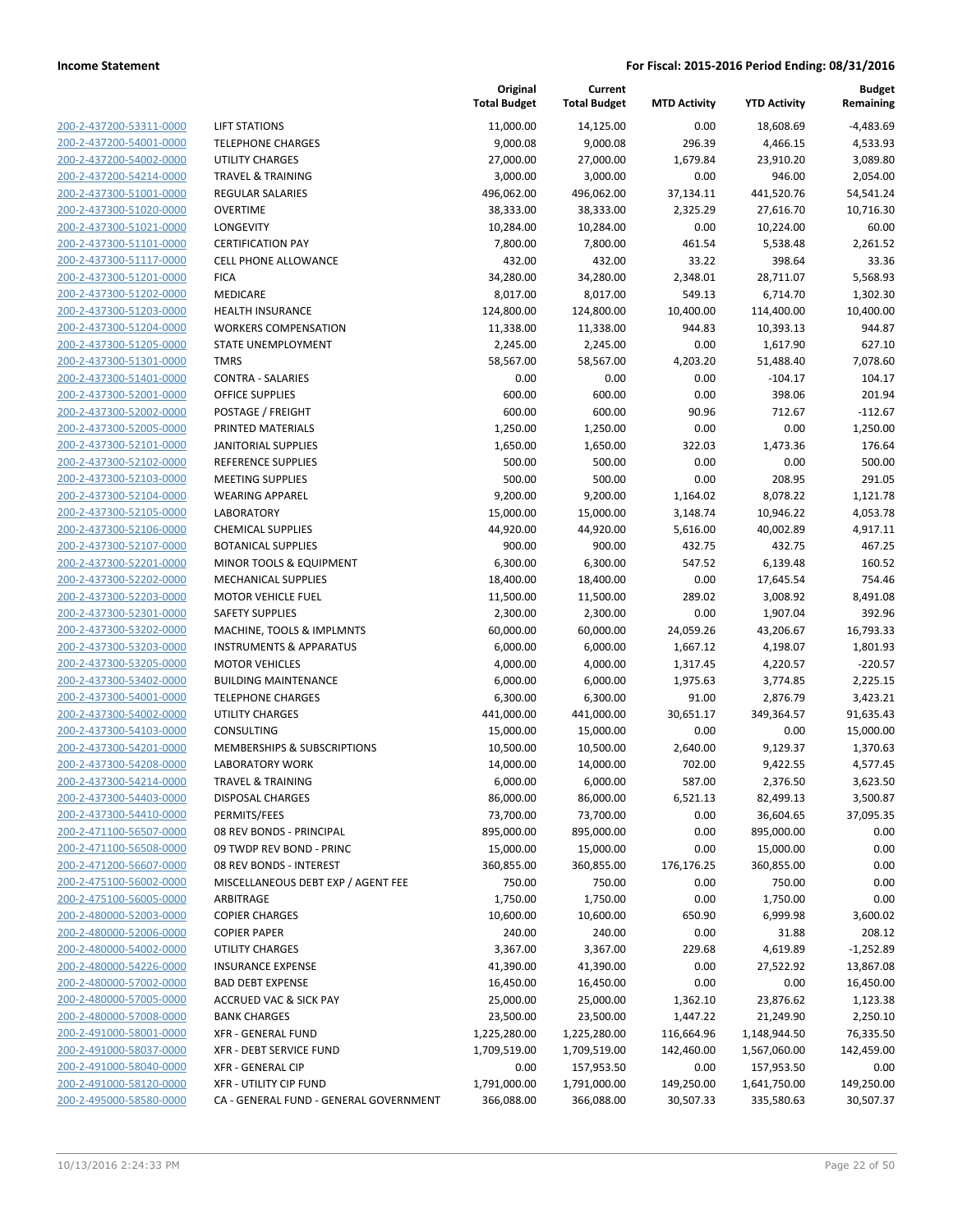|                                                           |                                                        |                       | Original<br><b>Total Budget</b> | Current<br><b>Total Budget</b> | <b>MTD Activity</b> | <b>YTD Activity</b> | <b>Budget</b><br>Remaining |
|-----------------------------------------------------------|--------------------------------------------------------|-----------------------|---------------------------------|--------------------------------|---------------------|---------------------|----------------------------|
| 200-2-495000-58581-0000                                   | CA - GENERAL FUND - PUBLIC WORKS                       |                       | 141,596.00                      | 141,596.00                     | 11,799.67           | 129,796.37          | 11,799.63                  |
| 200-2-495000-58701-0000                                   | CA - CENTRAL SERVICE FUND                              |                       | 178,803.00                      | 178,803.00                     | 14,900.25           | 163,902.75          | 14,900.25                  |
| 200-2-495000-58710-0000                                   | <b>CA - INSURANCE FUND</b>                             |                       | 87,154.00                       | 87,154.00                      | 7,262.83            | 79,891.13           | 7,262.87                   |
| 200-2-495000-58720-0000                                   | CA - MIS FUN                                           |                       | 175,318.00                      | 175,318.00                     | 14,609.83           | 160,708.13          | 14,609.87                  |
| 200-2-495000-58900-0000                                   | <b>CA - ELECTRIC FUND</b>                              |                       | 594,710.00                      | 594,710.00                     | 49,559.17           | 545,150.87          | 49,559.13                  |
|                                                           |                                                        | <b>Expense Total:</b> | 13,667,563.12                   | 13,825,516.62                  | 1,204,550.04        | 12,025,105.53       | 1,800,411.09               |
|                                                           | Fund: 200 - WATER / WASTEWATER FUND Surplus (Deficit): |                       | $-1,160,876.12$                 | $-1,318,829.62$                | 98,124.64           | -366,958.01         | $-951,871.61$              |
| <b>Fund: 210 - WATER IMPACT FEES</b>                      |                                                        |                       |                                 |                                |                     |                     |                            |
| Revenue                                                   |                                                        |                       |                                 |                                |                     |                     |                            |
| 210-2-319001-45401-0000                                   | <b>INTEREST REVENUES</b>                               | <b>Revenue Total:</b> | 0.00<br>0.00                    | 0.00<br>0.00                   | 0.02<br>0.02        | 0.12<br>0.12        | $-0.12$<br>$-0.12$         |
|                                                           |                                                        |                       |                                 |                                |                     |                     |                            |
| <b>Expense</b>                                            |                                                        |                       |                                 |                                |                     |                     |                            |
| 210-2-480000-57008-0000                                   | <b>BANK CHARGES</b>                                    | <b>Expense Total:</b> | 0.00<br>0.00                    | 0.00<br>0.00                   | 0.00<br>0.00        | 0.01<br>0.01        | $-0.01$<br>$-0.01$         |
|                                                           |                                                        |                       |                                 |                                |                     |                     |                            |
|                                                           | Fund: 210 - WATER IMPACT FEES Surplus (Deficit):       |                       | 0.00                            | 0.00                           | 0.02                | 0.11                | $-0.11$                    |
| <b>Fund: 211 - WASTEWATER IMPACT FEES</b><br>Revenue      |                                                        |                       |                                 |                                |                     |                     |                            |
| 211-2-319001-45401-0000                                   | <b>INTEREST REVENUES</b>                               |                       | 0.00                            | 0.00                           | 1.28                | 6.54                | $-6.54$                    |
|                                                           |                                                        | <b>Revenue Total:</b> | 0.00                            | 0.00                           | 1.28                | 6.54                | $-6.54$                    |
| <b>Expense</b>                                            |                                                        |                       |                                 |                                |                     |                     |                            |
| 211-2-480000-57008-0000                                   | <b>BANK CHARGES</b>                                    |                       | 0.00                            | 0.00                           | 0.18                | 2.66                | $-2.66$                    |
|                                                           |                                                        | <b>Expense Total:</b> | 0.00                            | 0.00                           | 0.18                | 2.66                | $-2.66$                    |
|                                                           | Fund: 211 - WASTEWATER IMPACT FEES Surplus (Deficit):  |                       | 0.00                            | 0.00                           | 1.10                | 3.88                | $-3.88$                    |
| Fund: 216 - UTILIITY CIP FUND                             |                                                        |                       |                                 |                                |                     |                     |                            |
| Revenue<br>216-2-319001-45401-0000                        | <b>INTEREST REVENUES</b>                               |                       | 15,600.00                       | 15,600.00                      | 2,211.54            | 9,750.48            | 5,849.52                   |
| 216-2-323001-46100-0000                                   | <b>XFR - UTILITY FUND</b>                              |                       | 1,791,000.00                    | 1,791,000.00                   | 149,250.00          | 1,641,750.00        | 149,250.00                 |
|                                                           |                                                        | <b>Revenue Total:</b> | 1,806,600.00                    | 1,806,600.00                   | 151,461.54          | 1,651,500.48        | 155,099.52                 |
| <b>Expense</b>                                            |                                                        |                       |                                 |                                |                     |                     |                            |
| 216-2-436200-55002-0000                                   | <b>IMPROVEMENTS</b>                                    |                       | 1,496,000.00                    | 1,496,000.00                   | 0.00                | 0.00                | 1,496,000.00               |
| 216-2-436300-55201-0000                                   | <b>EQUIPMENT PURCHASES</b>                             |                       | 136,000.00                      | 126,843.00                     | $-23,921.00$        | 102,892.79          | 23,950.21                  |
| 216-2-437200-55002-0000                                   | <b>IMPROVEMENTS</b>                                    |                       | 0.00                            | 0.00                           | 0.00                | 134,625.38          | $-134,625.38$              |
| 216-2-437200-55201-0000                                   | <b>EQUIPMENT PURCHASES</b>                             |                       | 70,000.00                       | 79,157.00                      | 0.00                | 0.00                | 79,157.00                  |
| 216-2-437300-55006-0000                                   | <b>AQUISITION</b>                                      |                       | 0.00                            | 0.00                           | 0.00                | 15,818.00           | $-15,818.00$               |
| 216-2-437300-55110-0000                                   | <b>LIFT STATIONS</b>                                   |                       | 1,780,626.13                    | 1,780,626.13                   | 0.00                | 0.00                | 1,780,626.13               |
| 216-2-437300-55201-0000                                   | <b>EQUIPMENT PURCHASES</b>                             |                       | 89,000.00                       | 89,000.00                      | 0.00                | 23,682.00           | 65,318.00                  |
| 216-2-437300-55205-0000                                   | COMPUTER EQUIPMENT / SOFTWARE                          |                       | 0.00                            | 0.00                           | 0.00                | 2,556.28            | $-2,556.28$                |
| 216-2-480000-54101-0000                                   | PROFESSIONAL SERVICES                                  |                       | 0.00                            | 0.00                           | 0.00                | 6,514.40            | $-6,514.40$                |
| 216-2-480000-57008-0000                                   | <b>BANK CHARGES</b>                                    |                       | 0.00                            | 0.00                           | 419.62              | 3,682.25            | $-3,682.25$                |
|                                                           |                                                        | <b>Expense Total:</b> | 3,571,626.13                    | 3,571,626.13                   | -23,501.38          | 289,771.10          | 3,281,855.03               |
|                                                           | Fund: 216 - UTILIITY CIP FUND Surplus (Deficit):       |                       | -1,765,026.13                   | -1,765,026.13                  | 174,962.92          | 1,361,729.38        | $-3,126,755.51$            |
| <b>Fund: 217 - WASTEWATER RECLAMATION FUND</b><br>Revenue |                                                        |                       |                                 |                                |                     |                     |                            |
| 217-2-319001-45401-0000                                   | <b>INTEREST REVENUES</b>                               |                       | 0.00                            | 0.00                           | 292.58              | 2,383.12            | $-2,383.12$                |
|                                                           |                                                        | <b>Revenue Total:</b> | 0.00                            | 0.00                           | 292.58              | 2,383.12            | $-2,383.12$                |
|                                                           | Fund: 217 - WASTEWATER RECLAMATION FUND Total:         |                       | 0.00                            | 0.00                           | 292.58              | 2,383.12            | $-2,383.12$                |
| Fund: 300 - AIRPORT FUND                                  |                                                        |                       |                                 |                                |                     |                     |                            |
| Revenue                                                   |                                                        |                       |                                 |                                |                     |                     |                            |
| 300-2-319001-44315-0000                                   | <b>AIRPORT FUEL FEES</b>                               |                       | 0.00                            | 0.00                           | 0.00                | 780.72              | -780.72                    |
| 300-2-319001-44316-0000                                   | PARKING & TIE DOWN/MISC.                               |                       | 0.00                            | 0.00                           | 0.00                | 2,722.80            | $-2,722.80$                |
| 300-2-319001-45401-0000                                   | <b>INTEREST REVENUES</b>                               |                       | 1,700.00                        | 1,700.00                       | 614.49              | 2,523.05            | $-823.05$                  |
| 300-2-319001-45601-0000                                   | MISCELLANEOUS REVENUES                                 |                       | 0.00                            | 0.00                           | 12,909.94           | 12,959.94           | $-12,959.94$               |
| 300-2-321001-45507-0000                                   | L-3 COMM LEASE                                         |                       | 572,500.00                      | 572,500.00                     | 47,708.28           | 524,791.08          | 47,708.92                  |
| 300-2-321001-45508-0000                                   | AIR EVAC HANGAR FEES                                   |                       | 24,772.00                       | 8,101.00                       | 675.09              | 8,101.08            | $-0.08$                    |
| 300-2-321001-45509-0000                                   | BLUE SKY T-HANGAR LEASE                                |                       | 4,769.00                        | 4,769.00                       | 0.00                | 4,768.50            | 0.50                       |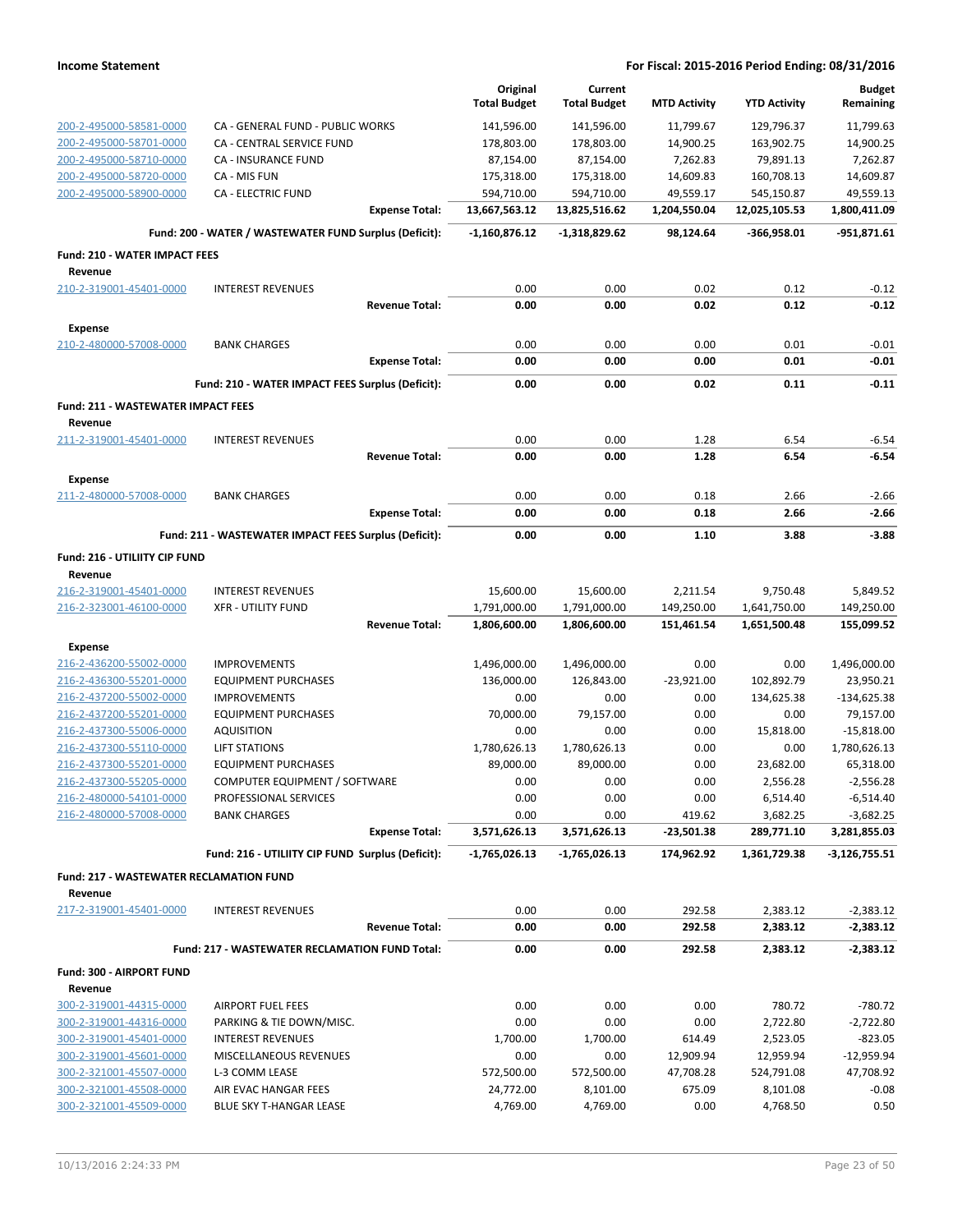|                                            |                                                    | Original<br><b>Total Budget</b> | Current<br><b>Total Budget</b> | <b>MTD Activity</b>   | <b>YTD Activity</b>     | <b>Budget</b><br>Remaining |
|--------------------------------------------|----------------------------------------------------|---------------------------------|--------------------------------|-----------------------|-------------------------|----------------------------|
| 300-2-321001-45510-0000                    | ARKOMA - HORIZONS AHEAD LEASE                      | 46,800.00                       | 46,800.00                      | 3,900.00              | 42,900.00               | 3,900.00                   |
| 300-2-321001-45513-0000                    | MAJORS FLYING CLUB LAND LEASE                      | 2,228.00                        | 1,256.00                       | 116.33                | 1,070.26                | 185.74                     |
| 300-2-321001-45515-0000                    | TEXSAN AVIATION LAND LEASE                         | 0.00                            | 972.00                         | 0.00                  | 972.00                  | 0.00                       |
| 300-2-321001-45516-0000                    | MFC PARTNERS LAND LEASE                            | 0.00                            | 1,260.00                       | 0.00                  | 1,260.00                | 0.00                       |
| 300-2-321001-45517-0000                    | <b>INNOVATION FIRST MAINT HANGAR</b>               | 0.00                            | 16,671.00                      | 0.00                  | 16,671.00               | 0.00                       |
| 300-2-324001-46108-0000                    | XFR - AIRPORT TXDOT GRANT FUND                     | 0.00                            | 0.00                           | 0.00                  | 69,646.56               | $-69,646.56$               |
|                                            | <b>Revenue Total:</b>                              | 652,769.00                      | 654,029.00                     | 65,924.13             | 689,166.99              | $-35,137.99$               |
| <b>Expense</b>                             |                                                    |                                 |                                |                       |                         |                            |
| 300-2-438100-51001-0000                    | <b>REGULAR SALARIES</b>                            | 28,886.00                       | 28,886.00                      | 3,520.00              | 42,173.31               | $-13,287.31$               |
| 300-2-438100-51117-0000                    | <b>CELL PHONE ALLOWANCE</b>                        | 432.00                          | 432.00                         | 33.24                 | 511.87                  | $-79.87$                   |
| 300-2-438100-51201-0000                    | <b>FICA</b>                                        | 1,818.00                        | 1,818.00                       | 220.30                | 2,684.36                | $-866.36$                  |
| 300-2-438100-51202-0000                    | MEDICARE                                           | 425.00                          | 425.00                         | 51.52                 | 627.77                  | $-202.77$                  |
| 300-2-438100-51204-0000                    | <b>WORKERS COMPENSATION</b>                        | 562.00                          | 562.00                         | 46.83                 | 515.13                  | 46.87                      |
| 300-2-438100-51205-0000                    | STATE UNEMPLOYMENT                                 | 345.00                          | 345.00                         | 0.00                  | 266.20                  | 78.80                      |
| 300-2-438100-51301-0000                    | <b>TMRS</b>                                        | 3,106.00                        | 3,106.00                       | 373.80                | 3,795.81                | $-689.81$                  |
| 300-2-438100-52001-0000                    | <b>OFFICE SUPPLIES</b>                             | 250.00                          | 250.00                         | 0.00                  | 351.85                  | $-101.85$                  |
| 300-2-438100-52002-0000                    | POSTAGE / FREIGHT                                  | 50.00                           | 50.00                          | 12.39                 | 45.62                   | 4.38                       |
| 300-2-438100-52101-0000                    | <b>JANITORIAL SUPPLIES</b>                         | 80.00                           | 80.00                          | 0.00                  | 0.00                    | 80.00                      |
| 300-2-438100-52107-0000                    | <b>BOTANICAL SUPPLIES</b>                          | 100.00                          | 100.00                         | 0.00                  | 0.00                    | 100.00                     |
| 300-2-438100-52201-0000                    | MINOR TOOLS & EQUIPMENT                            | 100.00                          | 100.00                         | 0.00                  | 0.00                    | 100.00                     |
| 300-2-438100-52203-0000                    | <b>MOTOR VEHICLE FUEL</b>                          | 200.00                          | 200.00                         | 0.00                  | 0.00                    | 200.00                     |
| 300-2-438100-53202-0000                    | MACHINE, TOOLS & IMPLMNTS                          | 100.00                          | 100.00                         | 0.00                  | 147.96                  | $-47.96$                   |
| 300-2-438100-53205-0000                    | <b>MOTOR VEHICLES</b>                              | 1,500.00                        | 1,500.00                       | 0.00                  | 210.95                  | 1.289.05                   |
| 300-2-438100-53303-0000                    | MAINT - STREET /ALLEY/APRN/RNWY                    | 1,500.00                        | 1,500.00                       | 0.00                  | 0.00                    | 1,500.00                   |
| 300-2-438100-53402-0000                    | <b>BUILDING MAINTENANCE</b>                        | 20,000.00                       | 20,000.00                      | 131.39                | 16,581.91               | 3,418.09                   |
| 300-2-438100-54001-0000                    | <b>TELEPHONE CHARGES</b>                           | 1,400.00                        | 1,400.00                       | 32.93                 | 830.76                  | 569.24                     |
| 300-2-438100-54002-0000                    | <b>UTILITY CHARGES</b>                             | 18,000.00                       | 18,000.00                      | 1,882.04              | 18,182.70               | $-182.70$                  |
| 300-2-438100-54105-0000                    | <b>MARKETING</b>                                   | 300.00                          | 300.00                         | 0.00                  | 101.37                  | 198.63                     |
| 300-2-438100-54106-0000                    | <b>ATTORNEY FEES</b>                               | 2,500.00                        | 2,500.00                       | 0.00                  | 7,690.11                | $-5,190.11$                |
| 300-2-438100-54110-0000                    | <b>AUDIT</b>                                       | 10,000.00                       | 10,000.00                      | 0.00                  | 10,000.00               | 0.00                       |
| 300-2-438100-54201-0000                    | <b>MEMBERSHIPS &amp; SUBSCRIPTIONS</b>             | 200.00                          | 200.00                         | 0.00                  | 0.00                    | 200.00                     |
| 300-2-438100-54214-0000                    | <b>TRAVEL &amp; TRAINING</b>                       | 2,500.00                        | 2,500.00                       | 27.32                 | 1,220.32                | 1,279.68                   |
| 300-2-438100-54408-0000                    | OTHER / INSURANCE EXPENSE                          | 15,000.00                       | 15,000.00                      | 0.00                  | 11,154.12               | 3,845.88                   |
| 300-2-438100-54410-0000                    | PERMITS/FEES                                       | 1,500.00                        | 1,500.00                       | 0.00                  | 720.00                  | 780.00                     |
| 300-2-480000-57005-0000                    | <b>ACCRUED VAC &amp; SICK PAY</b>                  | 0.00                            | 0.00                           | 0.00                  | 611.05                  | $-611.05$                  |
| 300-2-480000-57008-0000                    | <b>BANK CHARGES</b>                                | 160.00                          | 160.00                         | 111.29                | 961.19                  | $-801.19$                  |
| 300-2-491000-58035-0000                    | <b>XFR - DEBT SERVICE FUND</b>                     | 52,000.00                       | 52,000.00                      | 4,333.33              | 47,666.63               | 4,333.37                   |
| 300-2-491000-58127-0000                    | <b>AIRPORT CIP FUND</b><br><b>Expense Total:</b>   | 16,000.00<br>179,014.00         | 16,000.00<br>179,014.00        | 1,333.33<br>12,109.71 | 14,666.63<br>181,717.62 | 1,333.37<br>$-2,703.62$    |
|                                            |                                                    |                                 |                                | 53,814.42             |                         |                            |
|                                            | Fund: 300 - AIRPORT FUND Surplus (Deficit):        | 473,755.00                      | 475,015.00                     |                       | 507,449.37              | -32,434.37                 |
| Fund: 320 - AIRPORT TXDOT GRANT<br>Revenue |                                                    |                                 |                                |                       |                         |                            |
| 320-2-310001-43102-0000                    | <b>GRANT / AIRPORT GRANT REVENUE</b>               | 0.00                            | 0.00                           | 0.00                  | 388,672.44              | -388,672.44                |
| 320-2-310001-43109-0000                    | <b>GRANT MATCH / L-3 MATCHING FUNDS</b>            | 0.00                            | 0.00                           | 0.00                  | 47,694.00               | $-47,694.00$               |
|                                            | <b>Revenue Total:</b>                              | 0.00                            | 0.00                           | 0.00                  | 436,366.44              | -436,366.44                |
| <b>Expense</b>                             |                                                    |                                 |                                |                       |                         |                            |
| 320-2-438100-54223-0000                    | SPEC SVCS / GRANT MATCH                            | 0.00                            | 0.00                           | $-14,975.84$          | 32,718.16               | $-32,718.16$               |
| 320-2-438100-55012-0000                    | <b>CWIP / CONSTRUCTION</b>                         | 0.00                            | 0.00                           | 0.00                  | 388,672.44              | $-388,672.44$              |
| 320-2-491000-58125-0000                    | <b>AIRPORT FUND</b>                                | 0.00                            | 0.00                           | 0.00                  | 69,646.56               | $-69,646.56$               |
|                                            | <b>Expense Total:</b>                              | 0.00                            | 0.00                           | -14,975.84            | 491,037.16              | -491,037.16                |
|                                            | Fund: 320 - AIRPORT TXDOT GRANT Surplus (Deficit): | 0.00                            | 0.00                           | 14,975.84             | -54,670.72              | 54,670.72                  |
| Fund: 360 - AIRPORT CAPITAL FUND           |                                                    |                                 |                                |                       |                         |                            |
| Revenue                                    |                                                    |                                 |                                |                       |                         |                            |
| 360-2-310002-45611-0000                    | DONATIONS FOR AP PROJECTS                          | 0.00                            | 0.00                           | 6,100.00              | 114,739.67              | $-114,739.67$              |
| 360-2-319001-44315-0000                    | <b>AIRPORT - FUEL FEES</b>                         | 0.00                            | 0.00                           | 0.00                  | 22,136.08               | $-22,136.08$               |
| 360-2-319001-45401-0000                    | <b>INTEREST REVENUES</b>                           | 0.00                            | 0.00                           | 534.86                | 2,566.79                | $-2,566.79$                |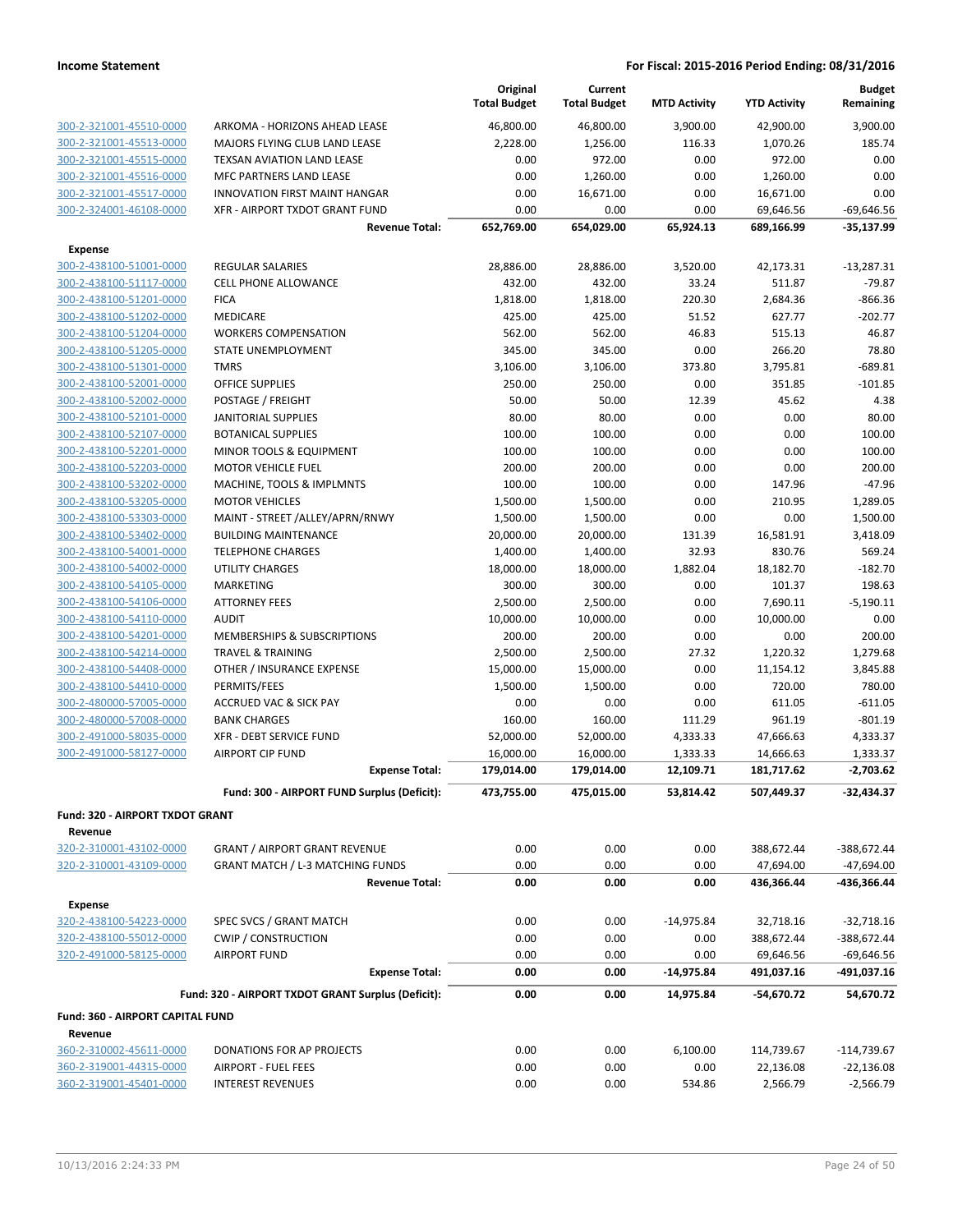|                                           |                                                     |                       | Original<br><b>Total Budget</b> | Current<br><b>Total Budget</b> | <b>MTD Activity</b> | <b>YTD Activity</b>    | <b>Budget</b><br>Remaining   |
|-------------------------------------------|-----------------------------------------------------|-----------------------|---------------------------------|--------------------------------|---------------------|------------------------|------------------------------|
| 360-2-323001-46107-0000                   | <b>XFR - AIRPORT FUND</b>                           |                       | 16,000.00                       | 16,000.00                      | 1,333.33            | 14,666.63              | 1,333.37                     |
|                                           |                                                     | <b>Revenue Total:</b> | 16,000.00                       | 16,000.00                      | 7,968.19            | 154,109.17             | $-138,109.17$                |
| <b>Expense</b>                            |                                                     |                       |                                 |                                |                     |                        |                              |
| 360-2-438100-54410-0000                   | PERMITS/FEES                                        |                       | 0.00                            | 0.00                           | 0.00                | 3,525.88               | $-3,525.88$                  |
| 360-2-438100-55007-0000                   | ENG/ARCHITECTS/MGMT                                 |                       | 35,000.00                       | 35,000.00                      | 0.00                | 19,568.00              | 15,432.00                    |
| 360-2-438100-55012-0000                   | <b>CWIP / CONSTRUCTION</b>                          |                       | 379,000.00                      | 379,000.00                     | 0.00                | 0.00                   | 379,000.00                   |
| 360-2-438100-55099-0000                   | CWIP / PROJ BUDGET - NO EXPENSES                    |                       | 46,000.00                       | 46,000.00                      | 0.00                | 0.00                   | 46,000.00                    |
| 360-2-480000-57008-0000                   | <b>BANK CHARGES</b>                                 |                       | 500.00                          | 500.00                         | 103.91              | 1,016.75               | $-516.75$                    |
|                                           |                                                     | <b>Expense Total:</b> | 460,500.00                      | 460,500.00                     | 103.91              | 24,110.63              | 436,389.37                   |
|                                           | Fund: 360 - AIRPORT CAPITAL FUND Surplus (Deficit): |                       | -444,500.00                     | -444,500.00                    | 7,864.28            | 129,998.54             | -574,498.54                  |
| Fund: 362 - AIRPORT FBO FUEL              |                                                     |                       |                                 |                                |                     |                        |                              |
| Revenue                                   |                                                     |                       |                                 |                                |                     |                        |                              |
| 362-2-319001-44315-0000                   | <b>AIRPORT - FUEL FEES</b>                          |                       | 0.00                            | 0.00                           | 40,005.45           | 130,857.92             | -130,857.92                  |
| 362-2-319001-44316-0000                   | AIRPORT - PARKING, TIE DOWNS, & RAMP FE             |                       | 0.00                            | 0.00                           | 0.00                | 1,450.16               | $-1,450.16$                  |
| 362-2-319001-44320-0000                   | AIRPORT - OIL                                       |                       | 0.00                            | 0.00                           | 753.50              | 1,921.18               | $-1,921.18$                  |
| 362-2-319001-44321-0000                   | <b>AIRPORT - CHARTS</b>                             |                       | 0.00                            | 0.00                           | 15.40               | 15.40                  | $-15.40$                     |
| 362-2-319001-44322-0000                   | <b>AIRPORT - PILOT SUPPLIES</b>                     |                       | 0.00                            | 0.00                           | 24.55               | 197.35                 | $-197.35$                    |
| 362-2-319001-45401-0000                   | <b>INTEREST REVENUES</b>                            |                       | 0.00                            | 0.00                           | 34.42               | 34.42                  | $-34.42$                     |
|                                           |                                                     | <b>Revenue Total:</b> | 0.00                            | 0.00                           | 40,833.32           | 134,476.43             | $-134,476.43$                |
| <b>Expense</b><br>362-2-438100-52221-0000 | <b>AIRPORT - FUEL FEES</b>                          |                       | 0.00                            | 0.00                           | 0.00                | 36,237.89              | -36,237.89                   |
| 362-2-438100-52222-0000                   | AIRPORT - OIL                                       |                       | 0.00                            | 0.00                           | 0.00                | 958.70                 | $-958.70$                    |
| 362-2-438100-52421-0000                   | <b>AIRPORT - CHARTS</b>                             |                       | 0.00                            | 0.00                           | 0.00                | 54.00                  | $-54.00$                     |
|                                           | <b>AIRPORT - PILOT SUPPLIES</b>                     |                       | 0.00                            | 0.00                           | 0.00                | 157.68                 | $-157.68$                    |
| 362-2-438100-52422-0000                   |                                                     |                       |                                 |                                |                     |                        |                              |
| 362-2-438100-57003-0000                   | <b>CREDIT CARD FEES</b>                             |                       | 0.00                            | 0.00                           | 1,163.41            | 3,789.06               | $-3,789.06$                  |
| 362-2-480000-57008-0000                   | <b>BANK CHARGES</b>                                 |                       | 0.00                            | 0.00                           | 3.01                | 3.01                   | $-3.01$                      |
| 362-2-491000-58125-0000                   | <b>XFR - AIRPORT FUND</b>                           |                       | 0.00                            | 0.00                           | 0.00                | 429.72                 | $-429.72$                    |
| 362-2-491000-58127-0000                   | <b>AIRPORT CIP FUND</b>                             | <b>Expense Total:</b> | 0.00<br>0.00                    | 0.00<br>0.00                   | 0.00<br>1,166.42    | 22,136.08<br>63,766.14 | $-22,136.08$<br>$-63,766.14$ |
|                                           | Fund: 362 - AIRPORT FBO FUEL Surplus (Deficit):     |                       | 0.00                            | 0.00                           | 39,666.90           | 70,710.29              | -70,710.29                   |
| Fund: 400 - GOLF FUND                     |                                                     |                       |                                 |                                |                     |                        |                              |
| Revenue                                   |                                                     |                       |                                 |                                |                     |                        |                              |
| 400-2-319001-45604-0000                   | OTHER REVENUE / OVER/SHORT                          |                       | 50.00                           | 50.00                          | 10.06               | $-242.27$              | 292.27                       |
| 400-2-319005-44510-0000                   | <b>GREENS FEES</b>                                  |                       | 100,000.00                      | 100,000.00                     | 9,213.24            | 95,195.36              | 4,804.64                     |
| 400-2-319006-45308-0000                   | PRO SHOP CONCESSIONS                                |                       | 10,985.00                       | 10,985.00                      | 921.48              | 8,787.26               | 2,197.74                     |
| 400-2-319007-45309-0000                   | <b>MERCHANDISE SALES</b>                            |                       | 10,372.00                       | 10,372.00                      | 505.44              | 8,875.33               | 1,496.67                     |
| 400-2-319008-45511-0000                   | <b>CART RENTALS</b>                                 |                       | 64,000.00                       | 64,000.00                      | 6,081.50            | 56,910.00              | 7,090.00                     |
| 400-2-319009-45512-0000                   | GOLF LEASES / MEMBERSHIPS                           |                       | 47,226.00                       | 47,226.00                      | 2,531.76            | 29,855.07              | 17,370.93                    |
|                                           |                                                     | <b>Revenue Total:</b> | 232,633.00                      | 232,633.00                     | 19,263.48           | 199,380.75             | 33,252.25                    |
| <b>Expense</b>                            |                                                     |                       |                                 |                                |                     |                        |                              |
| 400-2-451250-51001-0000                   | <b>REGULAR SALARIES</b>                             |                       | 79,185.00                       | 79,185.00                      | 8,224.19            | 94,480.86              | $-15,295.86$                 |
| 400-2-451250-51020-0000                   | <b>OVERTIME</b>                                     |                       | 11,957.00                       | 9,737.00                       | 1,149.10            | 4,861.29               | 4,875.71                     |
| 400-2-451250-51021-0000                   | LONGEVITY                                           |                       | 3,798.00                        | 3,798.00                       | 0.00                | 4,914.00               | $-1,116.00$                  |
| 400-2-451250-51101-0000                   | <b>CERTIFICATION PAY</b>                            |                       | 600.00                          | 600.00                         | 46.16               | 553.92                 | 46.08                        |
| 400-2-451250-51117-0000                   | CELL PHONE ALLOWANCE                                |                       | 696.00                          | 696.00                         | 53.54               | 642.48                 | 53.52                        |
| 400-2-451250-51201-0000                   | <b>FICA</b>                                         |                       | 5,967.00                        | 5,967.00                       | 576.79              | 6,389.16               | $-422.16$                    |
| 400-2-451250-51202-0000                   | MEDICARE                                            |                       | 1,395.00                        | 1,395.00                       | 134.89              | 1,494.24               | $-99.24$                     |
| 400-2-451250-51203-0000                   | HEALTH INSURANCE                                    |                       | 9,600.00                        | 9,600.00                       | 800.00              | 8,800.00               | 800.00                       |
| 400-2-451250-51204-0000                   | <b>WORKERS COMPENSATION</b>                         |                       |                                 |                                | 218.00              |                        | 218.00                       |
|                                           |                                                     |                       | 2,616.00                        | 2,616.00                       |                     | 2,398.00               |                              |
| 400-2-451250-51205-0000                   | STATE UNEMPLOYMENT                                  |                       | 518.00                          | 518.00                         | 74.68               | 1,295.07               | $-777.07$                    |
| 400-2-451250-51301-0000                   | <b>TMRS</b>                                         |                       | 10,194.00                       | 10,194.00                      | 764.39              | 7,008.53               | 3,185.47                     |
| 400-2-451250-52001-0000                   | OFFICE SUPPLIES                                     |                       | 400.00                          | 400.00                         | 0.00                | 320.84                 | 79.16                        |
| 400-2-451250-52101-0000                   | JANITORIAL SUPPLIES                                 |                       | 600.00                          | 800.00                         | 298.30              | 722.07                 | 77.93                        |
| 400-2-451250-52104-0000                   | <b>WEARING APPAREL</b>                              |                       | 300.00                          | 300.00                         | 0.00                | 239.31                 | 60.69                        |
| 400-2-451250-52107-0000                   | <b>BOTANICAL SUPPLIES</b>                           |                       | 8,600.00                        | 4,500.00                       | 262.98              | 3,826.44               | 673.56                       |
| 400-2-451250-52201-0000                   | MINOR TOOLS & EQUIPMENT                             |                       | 600.00                          | 2,100.00                       | 0.00                | 1,321.69               | 778.31                       |
| 400-2-451250-52203-0000                   | MOTOR VEHICLE FUEL                                  |                       | 500.00                          | 3,100.00                       | 292.07              | 1,461.46               | 1,638.54                     |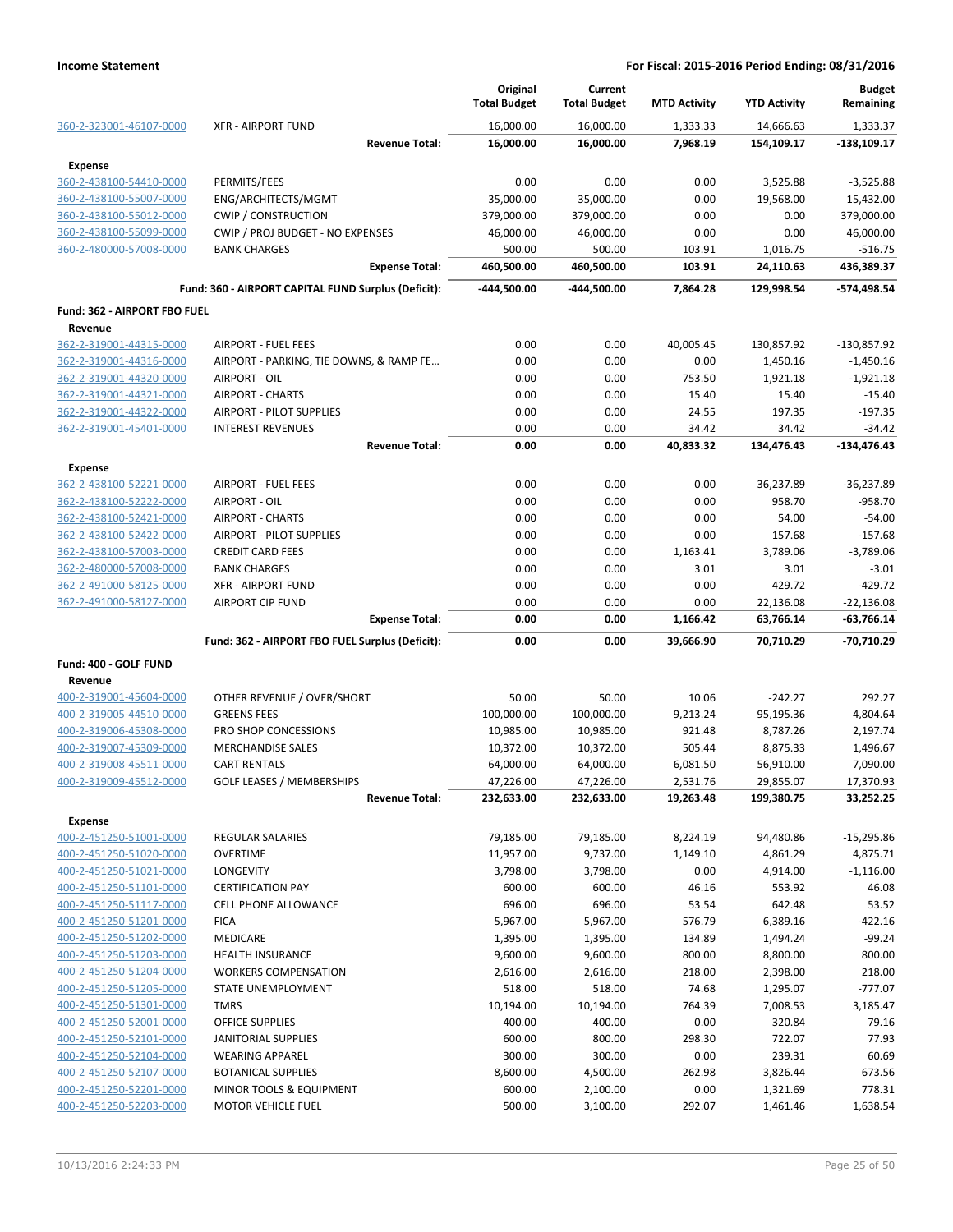|                                                    |                                                              | Original<br><b>Total Budget</b> | Current<br><b>Total Budget</b> | <b>MTD Activity</b>   | <b>YTD Activity</b>       | <b>Budget</b><br>Remaining |
|----------------------------------------------------|--------------------------------------------------------------|---------------------------------|--------------------------------|-----------------------|---------------------------|----------------------------|
| 400-2-451250-52401-0000                            | RECREATIONAL SUPPLIES                                        | 1,200.00                        | 1,200.00                       | 0.00                  | 362.13                    | 837.87                     |
| 400-2-451250-52403-0000                            | <b>RESALE ITEMS</b>                                          | 17,000.00                       | 17,000.00                      | 1,076.65              | 13,768.71                 | 3,231.29                   |
| 400-2-451250-52404-0000                            | <b>RESALE ITEMS - PRO SHOP</b>                               | 3,500.00                        | 2,500.00                       | 0.00                  | 934.13                    | 1,565.87                   |
| 400-2-451250-53202-0000                            | MACHINE, TOOLS & IMPLMNTS                                    | 6,000.00                        | 4,900.00                       | 0.00                  | 1,623.44                  | 3,276.56                   |
| 400-2-451250-53205-0000                            | <b>MOTOR VEHICLES</b>                                        | 500.00                          | 500.00                         | 0.00                  | 96.85                     | 403.15                     |
| 400-2-451250-53307-0000                            | <b>IRRIGATION</b>                                            | 1,500.00                        | 1,500.00                       | 0.00                  | 905.50                    | 594.50                     |
| 400-2-451250-53402-0000                            | <b>BUILDING MAINTENANCE</b>                                  | 2,000.00                        | 1,500.00                       | 0.00                  | 1,060.27                  | 439.73                     |
| 400-2-451250-54001-0000                            | <b>TELEPHONE CHARGES</b>                                     | 1,250.00                        | 1,050.00                       | 0.00                  | 296.96                    | 753.04                     |
| 400-2-451250-54002-0000                            | UTILITY CHARGES                                              | 9,467.00                        | 10,567.00                      | 803.34                | 8,893.65                  | 1,673.35                   |
| 400-2-451250-54105-0000                            | MARKETING                                                    | 1,000.00                        | 1,000.00                       | 500.14                | 961.60                    | 38.40                      |
| 400-2-451250-54201-0000                            | MEMBERSHIPS & SUBSCRIPTIONS                                  | 765.00                          | 765.00                         | 0.00                  | 755.00                    | 10.00                      |
| 400-2-451250-54214-0000                            | <b>TRAVEL &amp; TRAINING</b>                                 | 2,100.00                        | 2,100.00                       | 799.97                | 2,091.22                  | 8.78                       |
| 400-2-451250-54226-0000                            | <b>INSURANCE EXPENSE</b>                                     | 300.00                          | 300.00                         | 0.00                  | 158.81                    | 141.19                     |
| 400-2-451250-54909-0000                            | <b>GOLF CART LEASE EXPENSE</b>                               | 29,000.00                       | 31,220.00                      | 2,203.59              | 28,250.48                 | 2,969.52                   |
| 400-2-480000-57008-0000                            | <b>BANK CHARGES</b>                                          | 2,500.00                        | 4,000.00                       | 494.12                | 3,291.39                  | 708.61                     |
|                                                    | <b>Expense Total:</b>                                        | 215,608.00                      | 215,608.00                     | 18,772.90             | 204,179.50                | 11,428.50                  |
|                                                    | Fund: 400 - GOLF FUND Surplus (Deficit):                     | 17,025.00                       | 17,025.00                      | 490.58                | -4,798.75                 | 21,823.75                  |
| <b>Fund: 500 - SANITATION FUND</b>                 |                                                              |                                 |                                |                       |                           |                            |
| Revenue                                            |                                                              |                                 |                                |                       |                           |                            |
| 500-2-318001-44314-0000                            | <b>LATE CHARGES</b>                                          | 83,100.00                       | 83,100.00                      | 7,452.84              | 76,177.31                 | 6,922.69                   |
| 500-2-319001-45401-0000                            | <b>INTEREST REVENUES</b>                                     | 5,000.00                        | 5,000.00                       | 962.32                | 4,610.96                  | 389.04                     |
| 500-2-319020-44313-0000                            | <b>FUEL SURCHARGE</b>                                        | 146,400.00                      | 146,400.00                     | 12,950.75             | 133,130.14                | 13,269.86                  |
| 500-2-319020-45107-0000                            | <b>COLLECTION CHARGES</b>                                    | 2,043,200.00                    | 2,043,200.00                   | 192,198.45            | 1,993,572.54              | 49,627.46                  |
| 500-2-319021-45108-0000                            | <b>DISPOSAL CHARGES</b>                                      | 1,167,200.00                    | 1,167,200.00                   | 118,297.99            | 1,174,278.13              | $-7,078.13$                |
| 500-2-319022-45612-0000                            | REG HH HAZ WASTE COL CTR                                     | 15,636.00                       | 15,636.00                      | 0.00                  | 15,340.00                 | 296.00                     |
| 500-2-324001-46612-0000<br>500-2-324001-46614-0000 | CA - SANITATION FD COL & FUEL<br>CA - SANITATION FD-DISPOSAL | 139,700.00<br>74,500.00         | 139,700.00<br>74,500.00        | 13,094.63<br>7,550.94 | 121,767.33                | 17,932.67                  |
|                                                    | <b>Revenue Total:</b>                                        | 3,674,736.00                    | 3,674,736.00                   | 352,507.92            | 59,945.75<br>3,578,822.16 | 14,554.25<br>95,913.84     |
| <b>Expense</b>                                     |                                                              |                                 |                                |                       |                           |                            |
| 500-2-432300-54412-0000                            | <b>COLLECTION CHARGES</b>                                    | 1,979,774.00                    | 1,979,774.00                   | 174,339.05            | 1,787,988.31              | 191,785.69                 |
| 500-2-432400-54403-0000                            | <b>DISPOSAL CHARGES</b>                                      | 859,500.00                      | 859,500.00                     | 80,756.96             | 841,711.29                | 17,788.71                  |
| 500-2-432500-51401-0000                            | <b>CONTRA - SALARIES</b>                                     | 8,000.00                        | 8,000.00                       | 0.00                  | 0.00                      | 8,000.00                   |
| 500-2-432500-52001-0000                            | OFFICE SUPPLIES                                              | 150.00                          | 150.00                         | 0.00                  | 0.00                      | 150.00                     |
| 500-2-432500-52002-0000                            | POSTAGE / FREIGHT                                            | 1,200.00                        | 1,200.00                       | 0.00                  | 0.00                      | 1,200.00                   |
| 500-2-432500-52112-0000                            | <b>OTHER SUPPLIES</b>                                        | 500.00                          | 500.00                         | 0.00                  | 0.00                      | 500.00                     |
| 500-2-432500-52201-0000                            | MINOR TOOLS & EQUIPMENT                                      | 500.00                          | 500.00                         | 0.00                  | 407.87                    | 92.13                      |
| 500-2-432500-52301-0000                            | <b>SAFETY SUPPLIES</b>                                       | 450.00                          | 450.00                         | 0.00                  | 299.97                    | 150.03                     |
| 500-2-432500-52303-0000                            | <b>TRAINING SUPPLIES</b>                                     | 200.00                          | 200.00                         | 0.00                  | 0.00                      | 200.00                     |
| 500-2-432500-52305-0000                            | PUBLIC EDUCATION                                             | 125.00                          | 125.00                         | 0.00                  | 0.00                      | 125.00                     |
| 500-2-432500-54002-0000                            | UTILITY CHARGES                                              | 2,208.00                        | 2,208.00                       | 166.05                | 1,815.02                  | 392.98                     |
| 500-2-432500-54212-0000                            | PRINTING                                                     | 200.00                          | 200.00                         | 0.00                  | 0.00                      | 200.00                     |
| 500-2-432500-54214-0000                            | <b>TRAVEL &amp; TRAINING</b>                                 | 100.00                          | 100.00                         | 0.00                  | 0.00                      | 100.00                     |
| 500-2-432500-54403-0000                            | <b>DISPOSAL CHARGES</b>                                      | 16,000.00                       | 16,000.00                      | 95.00                 | 5,056.72                  | 10,943.28                  |
| 500-2-442200-51001-0000                            | <b>REGULAR SALARIES</b>                                      | 101,240.00                      | 101,240.00                     | 5,684.13              | 84,777.61                 | 16,462.39                  |
| 500-2-442200-51020-0000                            | <b>OVERTIME</b>                                              | 6,255.00                        | 6,255.00                       | 179.01                | 6,106.79                  | 148.21                     |
| 500-2-442200-51021-0000                            | <b>LONGEVITY</b>                                             | 198.00                          | 198.00                         | 0.00                  | 558.00                    | $-360.00$                  |
| 500-2-442200-51201-0000                            | <b>FICA</b>                                                  | 6,677.00                        | 6,677.00                       | 377.74                | 5,259.90                  | 1,417.10                   |
| 500-2-442200-51202-0000                            | <b>MEDICARE</b>                                              | 1,562.00                        | 1,562.00                       | 88.34                 | 1,230.12                  | 331.88                     |
| 500-2-442200-51203-0000                            | <b>HEALTH INSURANCE</b>                                      | 9,600.00                        | 9,600.00                       | 800.00                | 8,800.00                  | 800.00                     |
| 500-2-442200-51204-0000                            | <b>WORKERS COMPENSATION</b>                                  | 2,612.00                        | 2,612.00                       | 217.66                | 2,394.26                  | 217.74                     |
| 500-2-442200-51205-0000                            | STATE UNEMPLOYMENT                                           | 1,351.00                        | 1,351.00                       | 72.40                 | 1,655.00                  | $-304.00$                  |
| 500-2-442200-51301-0000                            | TMRS                                                         | 10,624.00                       | 10,624.00                      | 487.34                | 4,968.56                  | 5,655.44                   |
| 500-2-442200-51401-0000                            | <b>CONTRA - SALARIES</b>                                     | 0.00                            | 0.00                           | $-150.80$             | $-1,563.08$               | 1,563.08                   |
| 500-2-442200-52203-0000                            | MOTOR VEHICLE FUEL                                           | 7,700.00                        | 5,700.00                       | 195.97                | 2,066.97                  | 3,633.03                   |
| 500-2-442200-53202-0000                            | MACHINE, TOOLS & IMPLMNTS                                    | 5,400.00                        | 6,200.00                       | 0.00                  | 2,614.99                  | 3,585.01                   |
| 500-2-442200-53205-0000                            | <b>MOTOR VEHICLES</b>                                        | 1,500.00                        | 2,700.00                       | 195.57                | 2,603.21                  | 96.79                      |
| 500-2-442200-55201-0000                            | <b>EQUIPMENT PURCHASES</b>                                   | 300.00                          | 300.00                         | 0.00                  | 0.00                      | 300.00                     |
| 500-2-480000-54413-0000                            | <b>BULK WASTE PICK-UP</b>                                    | 10,000.00                       | 10,000.00                      | 0.00                  | 0.00                      | 10,000.00                  |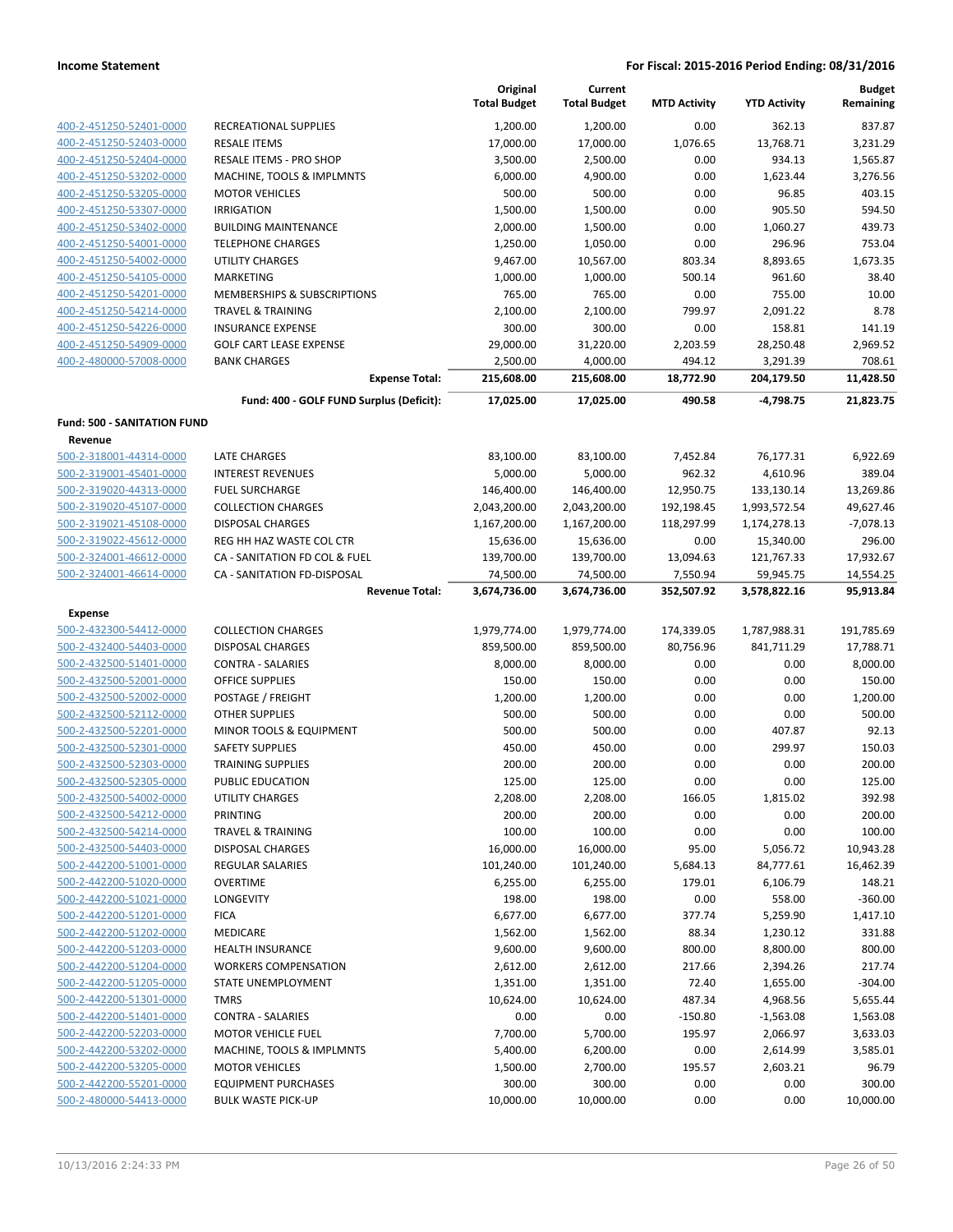|                                                    |                                                | Original<br><b>Total Budget</b> | Current<br><b>Total Budget</b> | <b>MTD Activity</b> | <b>YTD Activity</b> | <b>Budget</b><br>Remaining |
|----------------------------------------------------|------------------------------------------------|---------------------------------|--------------------------------|---------------------|---------------------|----------------------------|
| 500-2-480000-57005-0000                            | <b>ACCRUED VAC &amp; SICK PAY</b>              | 0.00                            | 0.00                           | 456.95              | 587.76              | $-587.76$                  |
| 500-2-480000-57007-0000                            | <b>COMMUNITY SERVICES</b>                      | 30,650.00                       | 30,650.00                      | 3,450.00            | 13,025.00           | 17,625.00                  |
| 500-2-480000-57008-0000                            | <b>BANK CHARGES</b>                            | 5,812.00                        | 5,812.00                       | 445.91              | 6,034.37            | $-222.37$                  |
| 500-2-491000-58001-0000                            | <b>XFR - GENERAL FUND</b>                      | 214,200.00                      | 214,200.00                     | 21,314.65           | 181,087.82          | 33,112.18                  |
| 500-2-495000-58501-0000                            | <b>CA - GENERAL FUND</b>                       | 26,271.00                       | 26,271.00                      | 2,189.25            | 24,081.75           | 2,189.25                   |
| 500-2-495000-58701-0000                            | CA - CENTRAL SERVICE FUND                      | 3,469.00                        | 3,469.00                       | 289.08              | 3,179.88            | 289.12                     |
| 500-2-495000-58710-0000                            | <b>CA - INSURANCE FUND</b>                     | 2,446.00                        | 2,446.00                       | 203.83              | 2,242.13            | 203.87                     |
| 500-2-495000-58720-0000                            | CA - MIS FUN                                   | 9,594.00                        | 9,594.00                       | 799.50              | 8,794.50            | 799.50                     |
| 500-2-495000-58900-0000                            | <b>CA - ELECTRIC FUND</b>                      | 96,259.00                       | 96,259.00                      | 8,021.58            | 88,237.38           | 8,021.62                   |
|                                                    | <b>Expense Total:</b>                          | 3,422,627.00                    | 3,422,627.00                   | 300,675.17          | 3,086,022.10        | 336,604.90                 |
|                                                    | Fund: 500 - SANITATION FUND Surplus (Deficit): | 252,109.00                      | 252,109.00                     | 51,832.75           | 492,800.06          | -240,691.06                |
| Fund: 601 - CENTRAL SERVICE FUND                   |                                                |                                 |                                |                     |                     |                            |
| Revenue                                            |                                                |                                 |                                |                     |                     |                            |
| 601-2-319001-43212-0000                            | <b>INSURANCE REIMBURSEMENTS</b>                | 0.00                            | 0.00                           | 21,508.00           | 21,508.00           | $-21,508.00$               |
| 601-2-324001-46501-0000                            | CA - GENERAL FUND                              | 491,832.00                      | 491,832.00                     | 40,986.00           | 450,846.00          | 40,986.00                  |
| 601-2-324001-46506-0000                            | CA - RECREATION FUND                           | 397.00                          | 397.00                         | 33.08               | 363.88              | 33.12                      |
| 601-2-324001-46509-0000                            | CA - VENUE MGMT FUND                           | 71,105.00                       | 71,105.00                      | 5,925.42            | 65,179.62           | 5,925.38                   |
| 601-2-324001-46611-0000                            | CA - UTILITY FUND                              | 178,803.00                      | 178,803.00                     | 14,900.25           | 163,902.75          | 14,900.25                  |
| 601-2-324001-46614-0000                            | CA - SANITATION FUND COLLECTION                | 3,469.00                        | 3,469.00                       | 289.08              | 3,179.88            | 289.12                     |
| 601-2-324009-46901-0000                            | CA - ELECTRIC UTILITY                          | 78,349.00                       | 78,349.00                      | 6,529.08            | 71,819.88           | 6,529.12                   |
| 601-2-324009-46906-0000                            | <b>CA - CABLE UTILITY</b>                      | 17,921.00                       | 17,921.00                      | 1,493.42            | 16,427.62           | 1,493.38                   |
|                                                    | <b>Revenue Total:</b>                          | 841,876.00                      | 841,876.00                     | 91,664.33           | 793,227.63          | 48,648.37                  |
| <b>Expense</b>                                     |                                                |                                 |                                |                     |                     |                            |
| 601-2-461100-51001-0000                            | REGULAR SALARIES                               | 243,097.00                      | 243,097.00                     | 16,595.33           | 202,459.94          | 40,637.06                  |
| 601-2-461100-51020-0000                            | <b>OVERTIME</b>                                | 7,999.00                        | 7,999.00                       | 667.92              | 11,484.10           | $-3,485.10$                |
| 601-2-461100-51021-0000                            | <b>LONGEVITY</b>                               | 4,578.00                        | 4,578.00                       | 0.00                | 4,662.00            | $-84.00$                   |
| 601-2-461100-51101-0000                            | <b>CERTIFICATION PAY</b>                       | 1,500.00                        | 1,500.00                       | 92.32               | 1,050.14            | 449.86                     |
| 601-2-461100-51117-0000                            | CELL PHONE ALLOWANCE                           | 912.00                          | 912.00                         | 33.22               | 490.94              | 421.06                     |
| 601-2-461100-51201-0000                            | <b>FICA</b>                                    | 16,001.00                       | 16,001.00                      | 1,037.02            | 13,170.52           | 2,830.48                   |
| 601-2-461100-51202-0000                            | MEDICARE                                       | 3,742.00                        | 3,742.00                       | 242.52              | 3,080.22            | 661.78                     |
| 601-2-461100-51203-0000                            | <b>HEALTH INSURANCE</b>                        | 67,200.00                       | 67,200.00                      | 5,600.00            | 61,600.00           | 5,600.00                   |
| 601-2-461100-51204-0000                            | <b>WORKERS COMPENSATION</b>                    | 6,976.00                        | 6,976.00                       | 581.33              | 6,394.63            | 581.37                     |
| 601-2-461100-51205-0000                            | STATE UNEMPLOYMENT                             | 1,858.00                        | 1,858.00                       | 28.53               | 1,546.21            | 311.79                     |
| 601-2-461100-51301-0000                            | <b>TMRS</b>                                    | 27,338.00                       | 27,338.00                      | 1,671.29            | 20,544.61           | 6,793.39                   |
| 601-2-461100-51401-0000                            | <b>CONTRA - SALARIES</b>                       | 0.00                            | 0.00                           | 0.00                | $-169.74$           | 169.74                     |
| 601-2-461100-52001-0000                            | <b>OFFICE SUPPLIES</b>                         | 100.00                          | 100.00                         | 0.00                | 145.10              | $-45.10$                   |
| 601-2-461100-52002-0000                            | POSTAGE / FREIGHT                              | 40.00                           | 40.00                          | 0.00                | 0.75                | 39.25                      |
| 601-2-461100-52101-0000                            | <b>JANITORIAL SUPPLIES</b>                     | 18,203.00                       | 18,203.00                      | 1,849.47            | 17,331.82           | 871.18                     |
| 601-2-461100-52104-0000                            | <b>WEARING APPAREL</b>                         | 3,282.00                        | 3,282.00                       | 377.36              | 3,045.13            | 236.87                     |
| 601-2-461100-52201-0000                            | MINOR TOOLS & EQUIPMENT                        | 1,908.00                        | 1,908.00                       | 144.23              | 2,556.21            | $-648.21$                  |
| 601-2-461100-52203-0000                            | <b>MOTOR VEHICLE FUEL</b>                      | 6,010.00                        | 6,010.00                       | 384.22              | 2,558.40            | 3,451.60                   |
| 601-2-461100-53201-0000                            | <b>FURNITURE &amp; OFFICE EQUIPMENT</b>        | 850.00                          | 850.00                         | 569.00              | 748.27              | 101.73                     |
| 601-2-461100-53205-0000                            | <b>MOTOR VEHICLES</b>                          | 2,024.40                        | 2,024.40                       | 81.97               | 1,894.74            | 129.66                     |
| 601-2-461100-53302-0000                            | <b>WALKS &amp; PARKING LOTS</b>                | 3,415.00                        | 3,415.00                       | 0.00                | 905.86              | 2,509.14                   |
| 601-2-461100-53406-0000                            | <b>CITY HALL</b>                               | 23,883.00                       | 23,883.00                      | 22,765.09           | 31,218.28           | $-7,335.28$                |
| 601-2-461100-53407-0000                            | <b>ANIMAL SHELTER</b>                          | 2,979.00                        | 2,979.00                       | 435.28              | 3,053.79            | $-74.79$                   |
| 601-2-461100-53408-0000                            | <b>FLEET MAINTENANCE</b>                       | 1,300.00                        | 1,300.00                       | 337.37              | 5,967.59            | $-4,667.59$                |
| 601-2-461100-53501-0000                            | POLICE & COURTS BLDG                           | 13,958.00                       | 13,958.00                      | 3,434.24            | 21,283.10           | $-7,325.10$                |
| 601-2-461100-53503-0000                            | FIRE ADMINISTRATION                            | 1,910.00                        | 1,910.00                       | 34.95               | 718.72              | 1,191.28                   |
| 601-2-461100-53504-0000                            | <b>FIRE STATION 1</b>                          | 2,418.00                        | 2,418.00                       | 34.95               | 2,480.82            | $-62.82$                   |
| 601-2-461100-53505-0000                            | FIRE STATION 2                                 | 2,418.00                        | 2,418.00                       | 433.95              | 3,721.08            | $-1,303.08$                |
| 601-2-461100-53506-0000                            | FIRE STATION 3                                 | 3,500.00                        | 3,500.00                       | 56.25               | 2,156.91            | 1,343.09                   |
| 601-2-461100-53507-0000                            | <b>FIRE STATION 4</b>                          | 2,488.00                        | 2,488.00                       | 34.95               | 1,657.12            | 830.88                     |
| 601-2-461100-53508-0000                            | <b>AUSTIN SCHOOL BLDG</b>                      | 250.00                          | 250.00                         | 0.00                | 0.00                | 250.00                     |
| 601-2-461100-53601-0000                            | <b>ANNEX</b>                                   | 2,972.00                        | 2,972.00                       | 100.45              | 4,643.23            | $-1,671.23$                |
|                                                    | <b>SERVICE CENTER</b>                          |                                 |                                |                     |                     |                            |
| 601-2-461100-53602-0000<br>601-2-461100-53603-0000 |                                                | 5,600.00                        | 5,600.00                       | 173.97              | 5,536.93            | 63.07                      |
|                                                    | <b>WATER TREATMENT BLDG</b>                    | 290.00                          | 290.00                         | 0.00                | 1,826.03            | $-1,536.03$                |
| 601-2-461100-53604-0000                            | WASTEWATER TRTMNT BLDG                         | 0.00                            | 0.00                           | 0.00                | 623.44              | $-623.44$                  |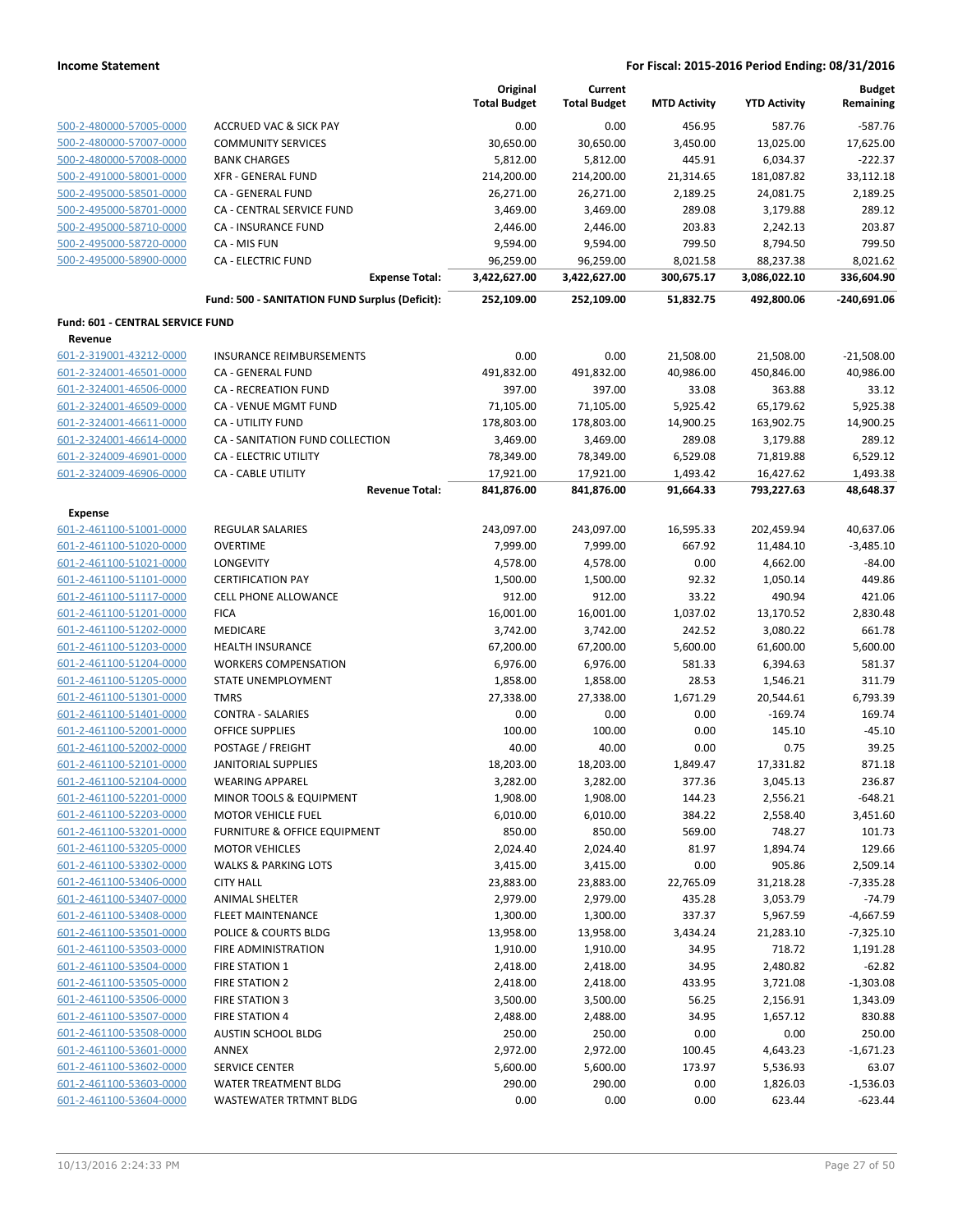|                            |                                                     | Original<br><b>Total Budget</b> | Current<br><b>Total Budget</b> | <b>MTD Activity</b> | <b>YTD Activity</b> | <b>Budget</b><br>Remaining |
|----------------------------|-----------------------------------------------------|---------------------------------|--------------------------------|---------------------|---------------------|----------------------------|
| 601-2-461100-53701-0000    | <b>LIBRARY</b>                                      | 13,714.00                       | 13,714.00                      | 321.99              | 9,274.38            | 4,439.62                   |
| 601-2-461100-53703-0000    | REECY DAVIS REC CENTER                              | 9,244.00                        | 9,244.00                       | 264.31              | 6,836.93            | 2,407.07                   |
| 601-2-461100-53704-0000    | <b>CIVIC CENTER</b>                                 | 0.00                            | 0.00                           | 0.00                | 55.00               | $-55.00$                   |
| 601-2-461100-53705-0000    | <b>GOLF COURSE</b>                                  | 898.00                          | 898.00                         | 0.00                | 394.65              | 503.35                     |
| 601-2-461100-53706-0000    | <b>SPORTSPARK</b>                                   | 1,440.00                        | 1,440.00                       | 674.47              | 1,801.98            | $-361.98$                  |
| 601-2-461100-54001-0000    | <b>TELEPHONE CHARGES</b>                            | 4,200.00                        | 4,200.00                       | 262.71              | 3,135.22            | 1,064.78                   |
| 601-2-461100-54002-0000    | <b>UTILITY CHARGES</b>                              | 99,996.00                       | 99,996.00                      | 8,871.94            | 87,263.26           | 12,732.74                  |
| 601-2-461100-54112-0000    | <b>ALARM MONITOR SERVICE</b>                        | 300.00                          | 300.00                         | 0.00                | 250.00              | 50.00                      |
| 601-2-461100-54214-0000    | <b>TRAVEL &amp; TRAINING</b>                        | 3,000.00                        | 3,000.00                       | 0.00                | 0.00                | 3,000.00                   |
| 601-2-461200-51001-0000    | REGULAR SALARIES                                    | 155,900.00                      | 155,900.00                     | 10,225.29           | 118,368.36          | 37,531.64                  |
| 601-2-461200-51020-0000    | <b>OVERTIME</b>                                     | 3,045.00                        | 3,045.00                       | 1,470.88            | 6,625.49            | $-3,580.49$                |
| 601-2-461200-51021-0000    | <b>LONGEVITY</b>                                    | 2,220.00                        | 2,220.00                       | 0.00                | 1,569.00            | 651.00                     |
| 601-2-461200-51101-0000    | <b>CERTIFICATION PAY</b>                            | 3,000.00                        | 3,000.00                       | 184.64              | 2,157.98            | 842.02                     |
| 601-2-461200-51117-0000    | <b>CELL PHONE ALLOWANCE</b>                         | 1,440.00                        | 1,440.00                       | 73.84               | 793.78              | 646.22                     |
| 601-2-461200-51201-0000    | <b>FICA</b>                                         | 10,268.00                       | 10,268.00                      | 678.41              | 7,336.31            | 2,931.69                   |
| 601-2-461200-51202-0000    | MEDICARE                                            | 2,401.00                        | 2,401.00                       | 158.66              | 1,715.76            | 685.24                     |
| 601-2-461200-51203-0000    | <b>HEALTH INSURANCE</b>                             | 43,200.00                       | 43,200.00                      | 3,600.00            | 39,600.00           | 3,600.00                   |
| 601-2-461200-51204-0000    | <b>WORKERS COMPENSATION</b>                         | 5,150.00                        | 5,150.00                       | 429.17              | 4,720.87            | 429.13                     |
| 601-2-461200-51205-0000    | STATE UNEMPLOYMENT                                  | 777.00                          | 777.00                         | 0.00                | 539.30              | 237.70                     |
| 601-2-461200-51301-0000    | <b>TMRS</b>                                         | 17,542.00                       | 17,542.00                      | 1,257.63            | 13,728.74           | 3,813.26                   |
| 601-2-461200-51401-0000    | <b>CONTRA - SALARIES</b>                            | 0.00                            | 0.00                           | 0.00                | $-20.83$            | 20.83                      |
| 601-2-461200-52001-0000    | OFFICE SUPPLIES                                     | 65.00                           | 65.00                          | 342.31              | 480.41              | $-415.41$                  |
| 601-2-461200-52002-0000    | POSTAGE / FREIGHT                                   | 96.00                           | 96.00                          | 0.00                | 11.21               | 84.79                      |
| 601-2-461200-52104-0000    | <b>WEARING APPAREL</b>                              | 2,900.00                        | 2,900.00                       | 1,170.20            | 3,843.83            | $-943.83$                  |
| 601-2-461200-52106-0000    | <b>CHEMICAL SUPPLIES</b>                            | 2,076.00                        | 2,076.00                       | 0.00                | 0.00                | 2,076.00                   |
| 601-2-461200-52201-0000    | MINOR TOOLS & EQUIPMENT                             | 1,950.00                        | 1,950.00                       | 125.01              | 1,782.62            | 167.38                     |
| 601-2-461200-52202-0000    | <b>MECHANICAL SUPPLIES</b>                          | 5,616.00                        | 5,616.00                       | 1,268.50            | 11,283.49           | $-5,667.49$                |
| 601-2-461200-52203-0000    | <b>MOTOR VEHICLE FUEL</b>                           | 5,935.00                        | 5,935.00                       | 267.67              | 3,548.31            | 2,386.69                   |
| 601-2-461200-53202-0000    | MACHINE, TOOLS & IMPLMNTS                           | 1,650.00                        | 1,650.00                       | 0.00                | 0.00                | 1,650.00                   |
| 601-2-461200-53205-0000    | <b>MOTOR VEHICLES</b>                               | 1,628.00                        | 1,628.00                       | 642.23              | 1,315.66            | 312.34                     |
| 601-2-461200-53402-0000    | <b>BUILDING MAINTENANCE</b>                         | 648.00                          | 648.00                         | 0.00                | 104.34              | 543.66                     |
| 601-2-461200-54001-0000    | <b>TELEPHONE CHARGES</b>                            | 1,680.00                        | 1,680.00                       | 32.93               | 830.77              | 849.23                     |
| 601-2-461200-54002-0000    | <b>UTILITY CHARGES</b>                              | 9,264.00                        | 9,264.00                       | 583.59              | 8,672.83            | 591.17                     |
| 601-2-461200-54201-0000    | MEMBERSHIPS & SUBSCRIPTIONS                         | 1,500.00                        | 1,500.00                       | 0.00                | 0.00                | 1,500.00                   |
| 601-2-461200-54214-0000    | <b>TRAVEL &amp; TRAINING</b>                        | 1,500.00                        | 1,500.00                       | 0.00                | 0.00                | 1,500.00                   |
| 601-2-480000-55099-0000    | CWIP / PROJ BUDGET - NO EXPENSES                    | 77,316.00                       | 77,316.00                      | 0.00                | 0.00                | 77,316.00                  |
| 601-2-480000-57005-0000    | ACCRD VAC/SICK PAY EXP                              | 0.00                            | 0.00                           | 0.00                | 839.51              | $-839.51$                  |
|                            | <b>Expense Total:</b>                               | 972,558.40                      | 972,558.40                     | 90,703.56           | 779,246.05          | 193,312.35                 |
|                            | Fund: 601 - CENTRAL SERVICE FUND Surplus (Deficit): | -130,682.40                     | $-130,682.40$                  | 960.77              | 13,981.58           | $-144,663.98$              |
|                            |                                                     |                                 |                                |                     |                     |                            |
| Fund: 602 - INSURANCE FUND |                                                     |                                 |                                |                     |                     |                            |
| Revenue                    |                                                     |                                 |                                |                     |                     |                            |
| 602-2-319001-43211-0000    | PRIOR YEAR INS REIMB                                | 0.00                            | 0.00                           | 0.00                | 4,539.00            | $-4,539.00$                |
| 602-2-319001-45401-0000    | <b>INTEREST REVENUES</b>                            | 7,000.00                        | 7,000.00                       | 427.43              | 1,991.19            | 5,008.81                   |
| 602-2-322001-43201-0000    | <b>EMPLOYEE PORTION</b>                             | 390,000.00                      | 390,000.00                     | 31,333.53           | 335,855.10          | 54,144.90                  |
| 602-2-322001-43202-0000    | <b>CITY PORTION-HEALTH</b>                          | 2,472,000.00                    | 2,472,000.00                   | 208,400.00          | 2,292,400.00        | 179,600.00                 |
| 602-2-322001-43203-0000    | <b>CITY PORTION-WORK COMP</b>                       | 275,000.00                      | 275,000.00                     | 22,286.10           | 245,146.57          | 29,853.43                  |
| 602-2-322001-43204-0000    | <b>CITY PORTION-TWC FUTA</b>                        | 300.00                          | 300.00                         | 43.26               | 475.86              | $-175.86$                  |
| 602-2-322001-43205-0000    | <b>GEUS EMPLOYEE PORTION</b>                        | 198,000.00                      | 198,000.00                     | 16,918.00           | 181,299.00          | 16,701.00                  |
| 602-2-322001-43206-0000    | <b>GEUS PORTION-HEALTH</b>                          | 1,180,800.00                    | 1,180,800.00                   | 98,400.00           | 1,082,400.00        | 98,400.00                  |
| 602-2-322001-43207-0000    | <b>GEUS PORTION-WORK COMP</b>                       | 56,000.00                       | 56,000.00                      | 4,807.60            | 52,883.60           | 3,116.40                   |
| 602-2-322001-48610-0000    | OTHER REV / CITY EMPL-DEPENDENT CARE                | 0.00                            | 0.00                           | 484.00              | 6,054.00            | $-6,054.00$                |
| 602-2-324001-46501-0000    | CA - GENERAL FUND                                   | 175,903.00                      | 175,903.00                     | 14,658.59           | 161,244.49          | 14,658.51                  |
| 602-2-324001-46506-0000    | CA - RECREATION FUND                                | 294.00                          | 294.00                         | 24.50               | 269.50              | 24.50                      |
| 602-2-324001-46509-0000    | CA - VENUE MGMT FUND                                | 985.00                          | 985.00                         | 82.08               | 902.88              | 82.12                      |
| 602-2-324001-46611-0000    | CA - UTILITY FUND                                   | 87,154.00                       | 87,154.00                      | 7,262.83            | 79,891.13           | 7,262.87                   |
| 602-2-324001-46614-0000    | CA - SANITATION FUND COLLECTION                     | 2,446.00                        | 2,446.00                       | 203.83              | 2,242.13            | 203.87                     |

602-2-324001-46614-0000 CA - SANITATION FUND COLLECTION 2,446.00 2,446.00

602-2-324009-46612-0000 CA - ELECTRIC UTILITY 24,537.00 24,537.00 2,044.75 22,492.25 2,044.75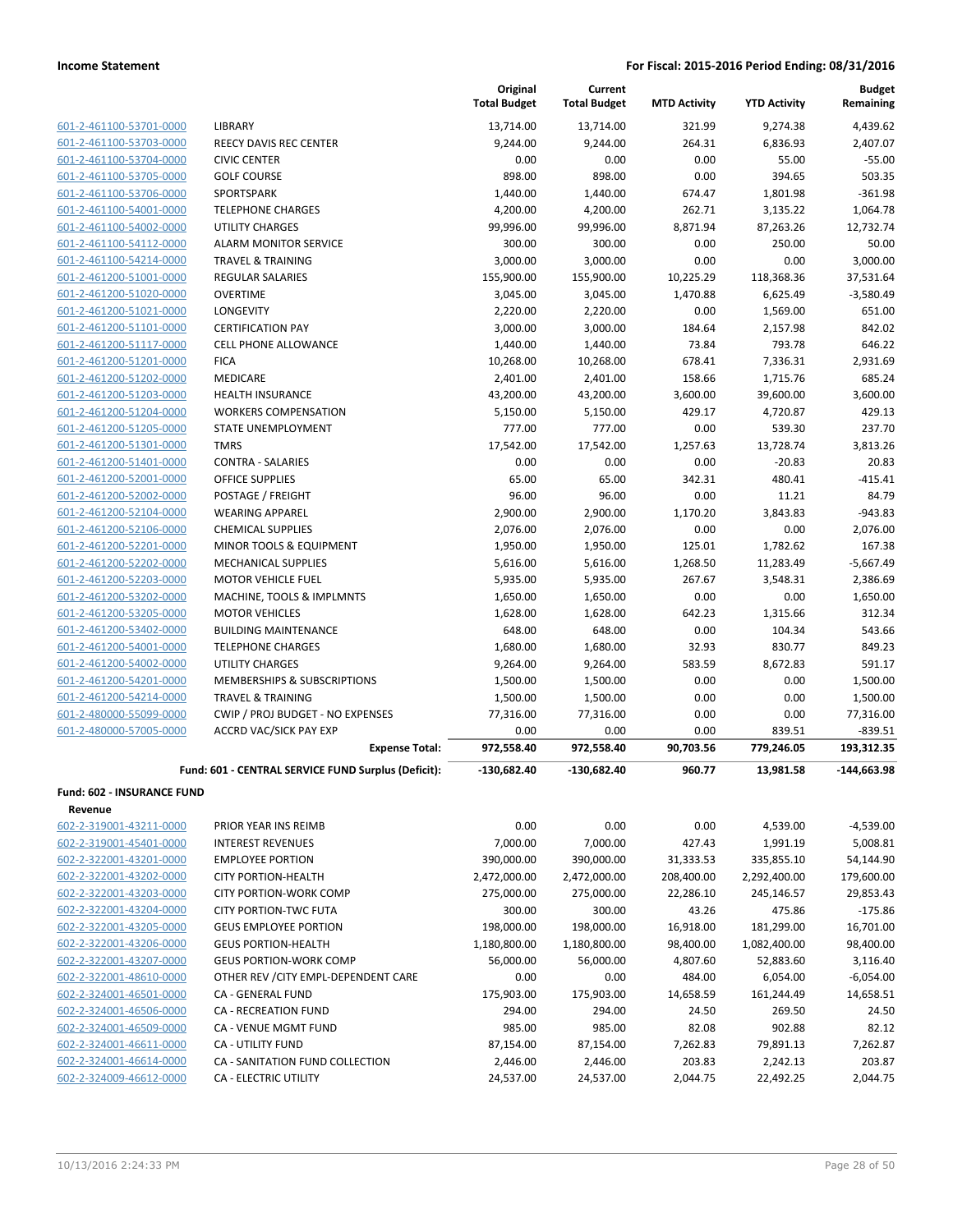|                                                    |                                               | Original<br><b>Total Budget</b> | Current<br><b>Total Budget</b> | <b>MTD Activity</b>   | <b>YTD Activity</b>     | <b>Budget</b><br>Remaining |
|----------------------------------------------------|-----------------------------------------------|---------------------------------|--------------------------------|-----------------------|-------------------------|----------------------------|
| 602-2-324009-46613-0000                            | <b>CA - CABLE UTILITY</b>                     | 5,873.00                        | 5,873.00                       | 489.42                | 5,383.62                | 489.38                     |
|                                                    | <b>Revenue Total:</b>                         | 4,876,292.00                    | 4,876,292.00                   | 407,865.92            | 4,475,470.32            | 400,821.68                 |
| <b>Expense</b>                                     |                                               |                                 |                                |                       |                         |                            |
| 602-2-462100-54101-0000                            | PROFESSIONAL SERVICES                         | 15,000.00                       | 15,000.00                      | 7,083.00              | 26,311.61               | $-11,311.61$               |
| 602-2-462100-54801-0000                            | <b>WELLNESS PROGRAM</b>                       | 10,000.00                       | 10,000.00                      | 0.00                  | 5,353.80                | 4,646.20                   |
| 602-2-462100-54802-0000                            | <b>MEDICAL CLAIMS</b>                         | 1,000.00                        | 1,000.00                       | 0.00                  | 353.00                  | 647.00                     |
| 602-2-462100-54809-0000                            | HEALTH AND DENTAL / PREMIUMS                  | 4,900,000.00                    | 4,900,000.00                   | 401,952.38            | 4,689,071.88            | 210,928.12                 |
| 602-2-462100-54810-0000                            | RETIREE INSURANCE PREMIUM                     | 75,000.00                       | 75,000.00                      | 6,444.47              | 78,722.74               | $-3,722.74$                |
| 602-2-462100-54812-0000                            | LONG TERM DISABILITY                          | 50,000.00                       | 50,000.00                      | 0.00                  | 43,785.67               | 6,214.33                   |
| 602-2-462100-54813-0000                            | LIFE / AD & D INSURANCE                       | 25,000.00                       | 25,000.00                      | 0.00                  | 14,218.40               | 10,781.60                  |
| 602-2-462100-54820-0000                            | AIR EVAC PREMIUMS                             | 17,000.00                       | 17,000.00                      | 16.00                 | 19,461.00               | $-2,461.00$                |
| 602-2-462100-54821-0000                            | <b>WORKERS' COMPENSATION</b>                  | 368,000.00                      | 368,000.00                     | 0.00                  | 360,130.47              | 7,869.53                   |
| 602-2-462100-54822-0000                            | STATE UNEMPLOYMENT INS.                       | 0.00                            | 0.00                           | 0.09                  | 4,770.64                | $-4,770.64$                |
| 602-2-462100-54823-0000                            | HEALTH CARE-125 FLEX PLAN                     | 12,000.00                       | 12,000.00                      | 1,958.42              | 9,011.70                | 2,988.30                   |
| 602-2-480000-54101-0000                            | PROFESSIONAL SERVICES                         | 73,000.00                       | 73,000.00                      | 6,351.00              | 76,254.32               | $-3,254.32$                |
| 602-2-480000-54226-0000                            | <b>INSURANCE EXPENSE</b>                      | 291,500.00                      | 291,500.00                     | 240.90                | 207,175.76              | 84,324.24                  |
| 602-2-480000-57008-0000                            | <b>BANK CHARGES</b>                           | 1,456.00                        | 1,456.00                       | 88.12                 | 1,158.65                | 297.35                     |
|                                                    | <b>Expense Total:</b>                         | 5,838,956.00                    | 5,838,956.00                   | 424,134.38            | 5,535,779.64            | 303,176.36                 |
|                                                    | Fund: 602 - INSURANCE FUND Surplus (Deficit): | -962,664.00                     | -962,664.00                    | $-16,268.46$          | -1,060,309.32           | 97,645.32                  |
| Fund: 604 - MIS FUND                               |                                               |                                 |                                |                       |                         |                            |
| Revenue                                            |                                               |                                 |                                |                       |                         |                            |
| 604-2-324001-46501-0000                            | CA - GENERAL FUND                             | 527,851.00                      | 527,851.00                     | 43,987.57             | 483,863.27              | 43,987.73                  |
| 604-2-324001-46506-0000                            | <b>CA - RECREATION FUND</b>                   | 3,095.00                        | 3,095.00                       | 257.92                | 2,837.12                | 257.88                     |
| 604-2-324001-46509-0000                            | CA - VENUE MGMT FUND                          | 7,239.00                        | 7,239.00                       | 603.25                | 6,635.75                | 603.25                     |
| 604-2-324001-46611-0000                            | <b>CA - UTILITY FUND</b>                      | 175,318.00                      | 175,318.00                     | 14,609.83             | 160,708.13              | 14,609.87                  |
| 604-2-324001-46614-0000                            | CA - SANITATION FUND COLLECTION               | 9,594.00                        | 9,594.00                       | 799.50                | 8,794.50                | 799.50                     |
| 604-2-324009-46901-0000                            | <b>ELECTRIC UTILITY</b>                       | 152,776.00                      | 152,776.00                     | 12,731.33             | 140,044.63              | 12,731.37                  |
| 604-2-324009-46906-0000                            | <b>CABLE UTILITY</b><br><b>Revenue Total:</b> | 35,714.00<br>911,587.00         | 35,714.00<br>911,587.00        | 2,976.17<br>75,965.57 | 32,737.87<br>835,621.27 | 2,976.13<br>75,965.73      |
|                                                    |                                               |                                 |                                |                       |                         |                            |
| <b>Expense</b>                                     |                                               |                                 |                                |                       |                         |                            |
| 604-2-441400-51001-0000                            | <b>REGULAR SALARIES</b>                       | 17,932.00                       | 17,932.00                      | 0.00                  | 0.00                    | 17,932.00                  |
| 604-2-441400-51201-0000                            | <b>FICA</b>                                   | 1,112.00                        | 1,112.00                       | 0.00                  | 0.00                    | 1,112.00                   |
| 604-2-441400-51202-0000                            | <b>MEDICARE</b>                               | 260.00                          | 260.00                         | 0.00                  | 0.00                    | 260.00                     |
| 604-2-441400-51204-0000                            | <b>WORKERS COMPENSATION</b>                   | 46.00                           | 46.00                          | 3.83                  | -4.19                   | 50.19                      |
| 604-2-441400-51205-0000                            | STATE UNEMPLOYMENT                            | 86.00                           | 86.00                          | 0.00                  | 0.00                    | 86.00                      |
| 604-2-441400-51301-0000                            | <b>TMRS</b><br><b>CONTRA - SALARIES</b>       | 1,899.00                        | 1,899.00                       | 0.00                  | 0.00                    | 1,899.00                   |
| 604-2-441400-51401-0000                            | <b>OFFICE SUPPLIES</b>                        | $-21,336.00$                    | $-21,336.00$                   | 0.00                  | 0.00<br>0.00            | $-21,336.00$<br>100.00     |
| 604-2-441400-52001-0000                            |                                               | 100.00                          | 100.00                         | 0.00                  |                         |                            |
| 604-2-441400-52002-0000                            | POSTAGE / FREIGHT                             | 30.00                           | 30.00<br>0.00                  | 0.00                  | 0.00                    | 30.00                      |
| 604-2-441400-53209-0000<br>604-2-441400-54001-0000 | HARDWARE/SOFTWARE<br><b>TELEPHONE CHARGES</b> | 0.00<br>435.00                  | 435.00                         | 0.00<br>0.00          | 346.65<br>148.47        | $-346.65$<br>286.53        |
| 604-2-441400-54002-0000                            | UTILITY CHARGES                               | 1,150.00                        | 1,150.00                       | 9.96                  | 467.04                  | 682.96                     |
| 604-2-441400-54101-0000                            | PROFESSIONAL SERVICES                         | 20,000.00                       | 20,000.00                      | 0.00                  | 10,500.00               | 9,500.00                   |
| 604-2-441400-54214-0000                            | <b>TRAVEL &amp; TRAINING</b>                  | 700.00                          | 700.00                         | 0.00                  | 0.00                    | 700.00                     |
| 604-2-465100-51001-0000                            | <b>REGULAR SALARIES</b>                       | 197,314.00                      | 197,314.00                     | 15,990.63             | 184,246.04              | 13,067.96                  |
| 604-2-465100-51020-0000                            | <b>OVERTIME</b>                               | 23,265.00                       | 23,265.00                      | 348.14                | 3,277.65                | 19,987.35                  |
| 604-2-465100-51021-0000                            | LONGEVITY                                     | 2,976.00                        | 2,976.00                       | 0.00                  | 3,138.00                | $-162.00$                  |
| 604-2-465100-51116-0000                            | CAR ALLOWANCE                                 | 3,600.00                        | 3,600.00                       | 276.92                | 3,323.04                | 276.96                     |
| 604-2-465100-51117-0000                            | CELL PHONE ALLOWANCE                          | 2,880.00                        | 2,880.00                       | 221.52                | 2,658.24                | 221.76                     |
| 604-2-465100-51201-0000                            | <b>FICA</b>                                   | 14,262.00                       | 14,262.00                      | 1,010.83              | 11,808.56               | 2,453.44                   |
| 604-2-465100-51202-0000                            | MEDICARE                                      | 3,336.00                        | 3,336.00                       | 236.41                | 2,761.67                | 574.33                     |
| 604-2-465100-51203-0000                            | <b>HEALTH INSURANCE</b>                       | 28,800.00                       | 28,800.00                      | 2,400.00              | 26,400.00               | 2,400.00                   |
| 604-2-465100-51204-0000                            | <b>WORKERS COMPENSATION</b>                   | 596.00                          | 596.00                         | 49.67                 | 546.37                  | 49.63                      |
| 604-2-465100-51205-0000                            | STATE UNEMPLOYMENT                            | 258.00                          | 258.00                         | 0.00                  | 404.33                  | $-146.33$                  |
| 604-2-465100-51301-0000                            | <b>TMRS</b>                                   | 24,366.00                       | 24,366.00                      | 1,771.26              | 20,859.00               | 3,507.00                   |
| 604-2-465100-52001-0000                            | OFFICE SUPPLIES                               | 300.00                          | 300.00                         | 0.00                  | 0.00                    | 300.00                     |
| 604-2-465100-52002-0000                            | POSTAGE / FREIGHT                             | 25.00                           | 25.00                          | 0.00                  | 2.65                    | 22.35                      |
| 604-2-465100-52004-0000                            | <b>COMPUTER SUPPLIES</b>                      | 1,700.00                        | 1,700.00                       | 0.00                  | 697.06                  | 1,002.94                   |
|                                                    |                                               |                                 |                                |                       |                         |                            |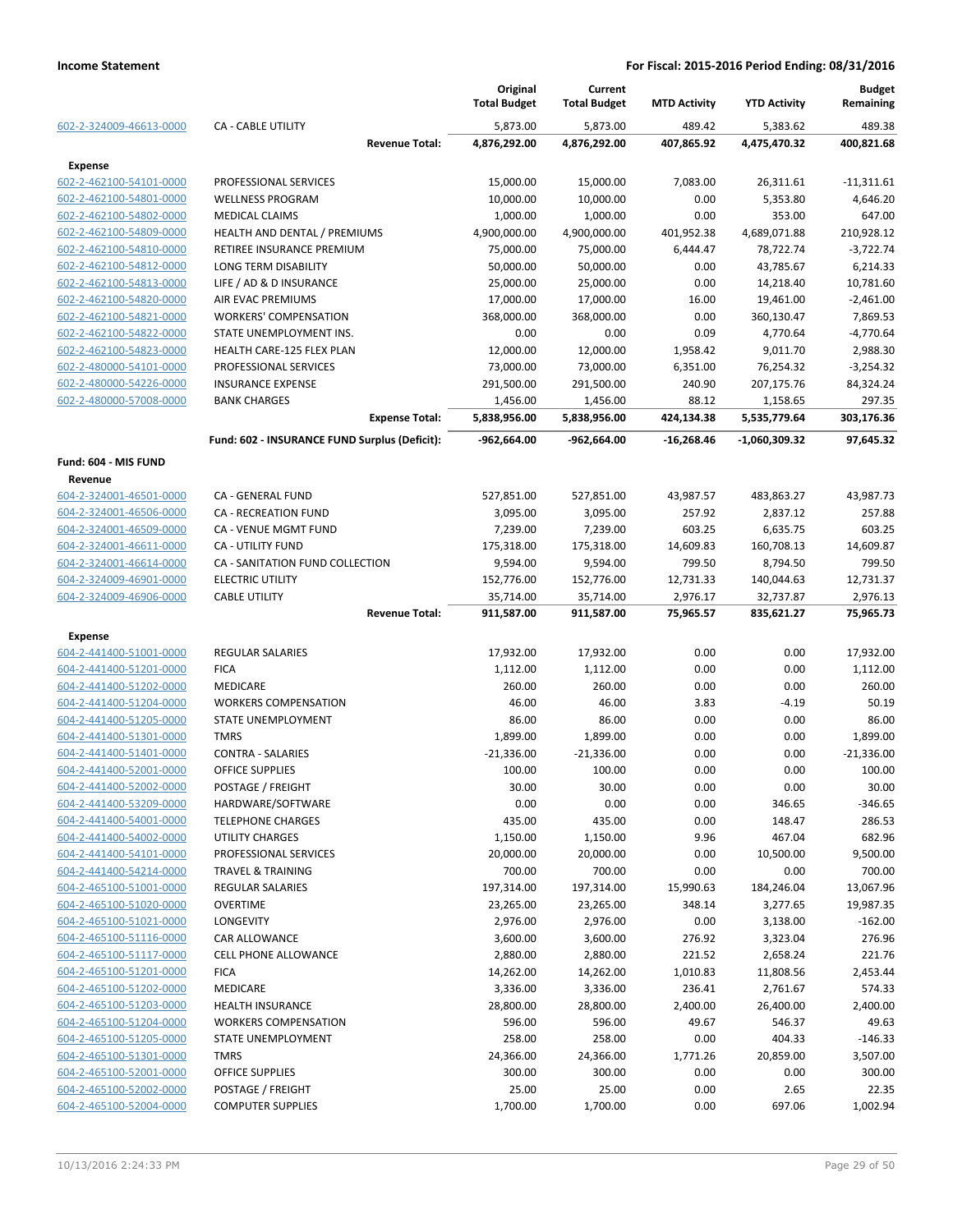|                                                    |                                                              | Original<br><b>Total Budget</b> | Current<br><b>Total Budget</b> | <b>MTD Activity</b> | <b>YTD Activity</b>     | <b>Budget</b><br>Remaining |
|----------------------------------------------------|--------------------------------------------------------------|---------------------------------|--------------------------------|---------------------|-------------------------|----------------------------|
|                                                    |                                                              |                                 |                                |                     |                         |                            |
| 604-2-465100-52201-0000                            | MINOR TOOLS & EQUIPMENT                                      | 500.00                          | 500.00                         | 0.00                | 109.99                  | 390.01                     |
| 604-2-465100-52203-0000                            | <b>MOTOR VEHICLE FUEL</b>                                    | 562.00                          | 562.00                         | 39.58               | 348.65                  | 213.35                     |
| 604-2-465100-52303-0000                            | <b>TRAINING SUPPLIES</b>                                     | 800.00                          | 800.00                         | 0.00                | 0.00                    | 800.00                     |
| 604-2-465100-53205-0000                            | <b>MOTOR VEHICLES</b>                                        | 500.00                          | 500.00                         | 0.00                | 173.83                  | 326.17                     |
| 604-2-465100-53209-0000                            | HARDWARE/SOFTWARE                                            | 262,476.00                      | 262,476.00                     | 1,877.15            | 239,450.73              | 23,025.27                  |
| 604-2-465100-54001-0000                            | <b>TELEPHONE CHARGES</b>                                     | 15,000.00                       | 15,000.00                      | 520.69              | 6,524.98                | 8,475.02                   |
| 604-2-465100-54101-0000                            | PROFESSIONAL SERVICES                                        | 3,500.00                        | 3,500.00                       | 0.00                | 0.00                    | 3,500.00                   |
| 604-2-465100-54103-0000                            | CONSULTING                                                   | 4,000.00                        | 4,000.00                       | 0.00                | $-945.00$               | 4,945.00                   |
| 604-2-465100-54201-0000                            | MEMBERSHIPS & SUBSCRIPTIONS                                  | 500.00                          | 500.00                         | 0.00                | 0.00                    | 500.00                     |
| 604-2-465100-54214-0000                            | <b>TRAVEL &amp; TRAINING</b>                                 | 5,000.00                        | 5,000.00                       | 1,254.46            | 3,210.42                | 1,789.58                   |
| 604-2-465100-54901-0000                            | <b>RENTALS / LEASES</b>                                      | 25,000.00                       | 25,000.00                      | 1,894.63            | 19,854.13               | 5,145.87                   |
| 604-2-465100-54908-0000                            | LEASE PURCHASE PAYMENTS                                      | 118,280.00                      | 118,280.00                     | 0.00                | 57,875.77               | 60,404.23                  |
| 604-2-465100-55205-0000                            | COMPUTER EQUIPMENT / SOFTWARE                                | 37,448.00                       | 37,448.00                      | 0.00                | 30,504.22               | 6,943.78                   |
| 604-2-465100-55207-0000                            | RADIO COMMUNICATION EQUIP                                    | 30,000.00                       | 30,000.00                      | 0.00                | 0.00                    | 30,000.00                  |
| 604-2-491000-58037-0000                            | <b>XFR - DEBT SERVICE FUND</b>                               | 80,878.00                       | 80,878.00                      | 6,739.83            | 74,138.13               | 6,739.87                   |
|                                                    | <b>Expense Total:</b>                                        | 910,536.00                      | 910,536.00                     | 34,645.51           | 702,826.43              | 207,709.57                 |
|                                                    | Fund: 604 - MIS FUND Surplus (Deficit):                      | 1,051.00                        | 1,051.00                       | 41,320.06           | 132.794.84              | $-131,743.84$              |
| Fund: 660 - VEHICLE REPLACEMENT FUND               |                                                              |                                 |                                |                     |                         |                            |
| Revenue                                            |                                                              |                                 |                                |                     |                         |                            |
| 660-2-310003-45305-0000                            | <b>AUCTION PROCEEDS</b>                                      | 0.00<br>0.00                    | 0.00<br>0.00                   | 42,392.19           | 45,176.19<br>584,465.75 | $-45,176.19$               |
| 660-2-319001-43212-0000                            | <b>INSURANCE REIMBURSEMENTS</b><br><b>INTEREST REVENUES</b>  |                                 |                                | 0.00                |                         | -584,465.75                |
| 660-2-319001-45401-0000                            |                                                              | 450.00                          | 450.00                         | 45.29               | 767.62<br>54,197.20     | $-317.62$                  |
| 660-2-322001-47205-0000                            | EQUIPMENT LEASES / GENERAL FUND<br><b>XFR - GENERAL FUND</b> | 65,037.00                       | 65,037.00                      | 0.00                |                         | 10,839.80                  |
| 660-2-323001-46001-0000<br>660-2-323001-46023-0000 | XFR - GENERAL CIP FUND                                       | 387,931.00<br>0.00              | 387,931.00<br>97,155.00        | 32,327.58<br>0.00   | 356,503.38<br>97,155.00 | 31,427.62                  |
|                                                    | <b>Revenue Total:</b>                                        | 453,418.00                      | 550,573.00                     | 74,765.06           | 1,138,265.14            | 0.00<br>$-587,692.14$      |
|                                                    |                                                              |                                 |                                |                     |                         |                            |
| <b>Expense</b>                                     |                                                              |                                 |                                |                     |                         |                            |
| 660-2-421230-55202-0000                            | <b>VEHICLES</b>                                              | 137,931.00                      | 137,931.00                     | 161.95              | 135,780.66              | 2,150.34                   |
| 660-2-422200-54908-0000                            | LEASE PURCHASE PAYMENTS                                      | 65,037.00                       | 65,037.00                      | 5,419.72            | 59,616.92               | 5,420.08                   |
| 660-2-422200-55202-0000                            | <b>VEHICLES</b>                                              | 0.00                            | 0.00                           | 0.00                | 583,694.00              | -583,694.00                |
| 660-2-431200-55202-0000                            | <b>VEHICLES</b>                                              | 100,000.00                      | 197,155.00                     | 0.00                | 197,155.00              | 0.00                       |
| 660-2-480000-57008-0000                            | <b>BANK CHARGES</b><br><b>Expense Total:</b>                 | 400.00<br>303,368.00            | 400.00<br>400,523.00           | 9.00                | 689.94<br>976,936.52    | $-289.94$<br>$-576,413.52$ |
|                                                    |                                                              |                                 |                                | 5,590.67            |                         |                            |
| Fund: 800 - SPENCE FUND                            | Fund: 660 - VEHICLE REPLACEMENT FUND Surplus (Deficit):      | 150,050.00                      | 150,050.00                     | 69,174.39           | 161,328.62              | $-11,278.62$               |
| Revenue                                            |                                                              |                                 |                                |                     |                         |                            |
| 800-3-319001-45401-0000                            | <b>INTEREST REVENUES</b>                                     | 4,952.00                        | 4,952.00                       | 28.38               | 3,441.24                | 1,510.76                   |
|                                                    | <b>Revenue Total:</b>                                        | 4,952.00                        | 4,952.00                       | 28.38               | 3,441.24                | 1,510.76                   |
|                                                    |                                                              |                                 |                                |                     |                         |                            |
| <b>Expense</b>                                     |                                                              |                                 |                                |                     |                         |                            |
| 800-3-480000-57008-0000                            | <b>BANK CHARGES</b>                                          | 967.00                          | 967.00                         | 0.01                | 0.34                    | 966.66                     |
| 800-3-495000-58501-0000                            | CA - GENERAL FUND<br><b>Expense Total:</b>                   | 600.00<br>1,567.00              | 600.00<br>1,567.00             | 50.00<br>50.01      | 550.00<br>550.34        | 50.00<br>1,016.66          |
|                                                    | Fund: 800 - SPENCE FUND Surplus (Deficit):                   | 3,385.00                        | 3,385.00                       | $-21.63$            | 2,890.90                | 494.10                     |
|                                                    |                                                              |                                 |                                |                     |                         |                            |
| Fund: 801 - JONES LIBRARY TRUST                    |                                                              |                                 |                                |                     |                         |                            |
| Revenue                                            | <b>INTEREST REVENUES</b>                                     |                                 |                                |                     |                         |                            |
| 801-3-319001-45401-0000                            | <b>Revenue Total:</b>                                        | 78.00<br>78.00                  | 78.00<br>78.00                 | 9.91<br>9.91        | 50.38<br>50.38          | 27.62<br>27.62             |
|                                                    |                                                              |                                 |                                |                     |                         |                            |
| <b>Expense</b>                                     |                                                              |                                 |                                |                     |                         |                            |
| 801-3-480000-57008-0000                            | <b>BANK CHARGES</b>                                          | 9.05                            | 9.05                           | 1.94                | 21.15                   | $-12.10$                   |
|                                                    | <b>Expense Total:</b>                                        | 9.05                            | 9.05                           | 1.94                | 21.15                   | $-12.10$                   |
|                                                    | Fund: 801 - JONES LIBRARY TRUST Surplus (Deficit):           | 68.95                           | 68.95                          | 7.97                | 29.23                   | 39.72                      |
| Fund: 809 - GREENVILLE IDC (L-3)                   |                                                              |                                 |                                |                     |                         |                            |
| Revenue                                            |                                                              |                                 |                                |                     |                         |                            |
| 809-3-319001-45609-0000                            | INTERGOVERNMENTAL / IDC GREENVILLE                           | 0.00                            | 0.00                           | 197,127.58          | 2,698,209.55            | -2,698,209.55              |
|                                                    | <b>Revenue Total:</b>                                        | 0.00                            | 0.00                           | 197,127.58          | 2,698,209.55            | -2,698,209.55              |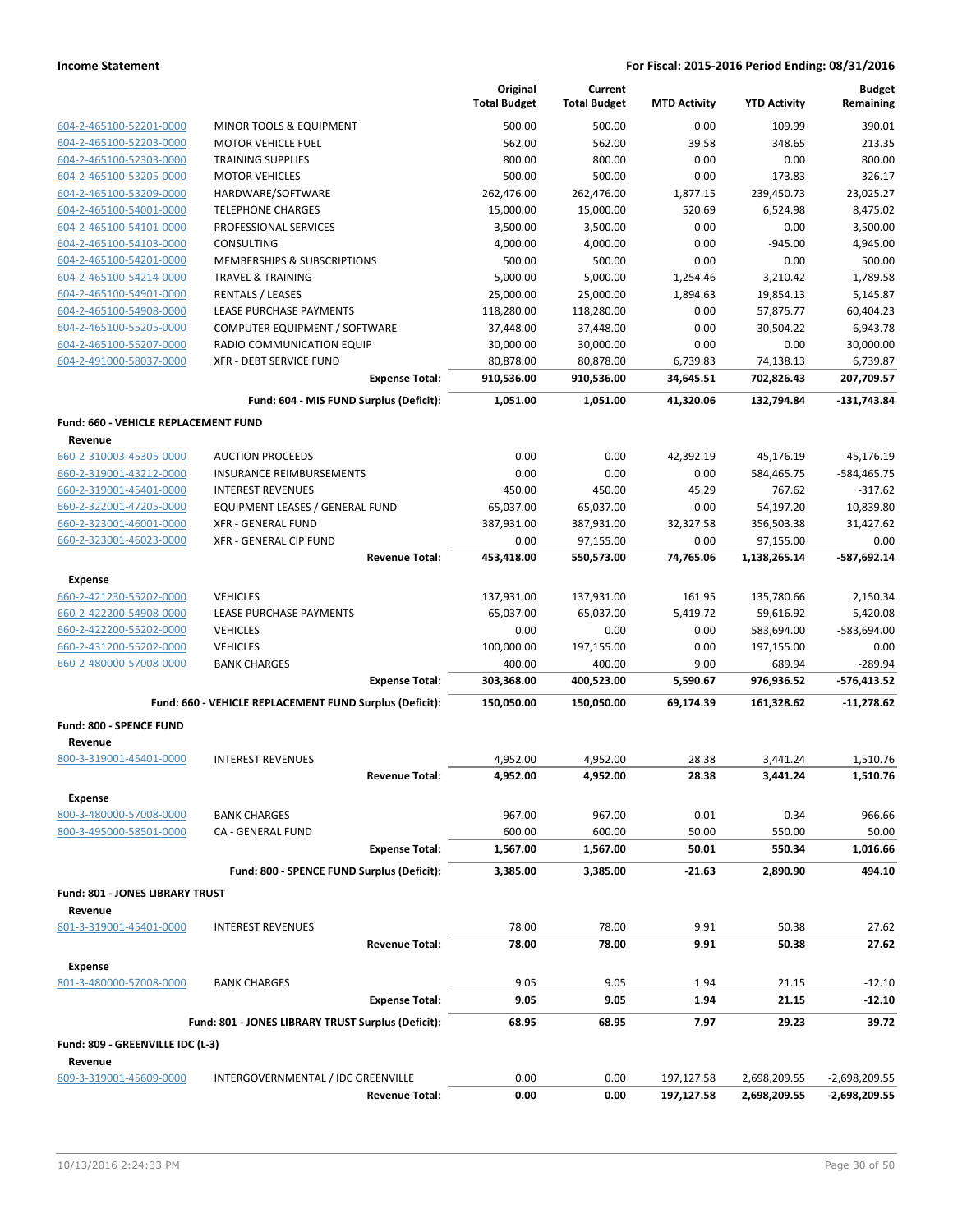|                                                    |                                                                            | Original<br><b>Total Budget</b> | Current<br><b>Total Budget</b> | <b>MTD Activity</b>       | <b>YTD Activity</b>         | <b>Budget</b><br>Remaining |
|----------------------------------------------------|----------------------------------------------------------------------------|---------------------------------|--------------------------------|---------------------------|-----------------------------|----------------------------|
| <b>Expense</b><br>809-3-438100-55320-0000          | <b>CONSTRUCTION PROJECTS</b>                                               | 0.00                            | 0.00                           | 197,127.58                | 2,698,209.55                | $-2,698,209.55$            |
|                                                    | <b>Expense Total:</b>                                                      | 0.00                            | 0.00                           | 197,127.58                | 2,698,209.55                | -2,698,209.55              |
|                                                    | Fund: 809 - GREENVILLE IDC (L-3) Surplus (Deficit):                        | 0.00                            | 0.00                           | 0.00                      | 0.00                        | 0.00                       |
| Fund: 810 - SEIZURE FUNDS - STATE RULES<br>Revenue |                                                                            |                                 |                                |                           |                             |                            |
| 810-3-319001-45401-0000                            | <b>INTEREST REVENUES</b>                                                   | 806.00                          | 806.00                         | 208.65                    | 1,052.68                    | $-246.68$                  |
| 810-3-322001-46802-0000                            | <b>HB65 SEIZURES-CONTRIBUTNS</b>                                           | 0.00                            | 0.00                           | 7,663.75                  | 7,663.75                    | $-7,663.75$                |
|                                                    | <b>Revenue Total:</b>                                                      | 806.00                          | 806.00                         | 7,872.40                  | 8,716.43                    | $-7.910.43$                |
| Expense                                            |                                                                            |                                 |                                |                           |                             |                            |
| 810-3-421230-53205-0000                            | <b>MOTOR VEHICLES</b>                                                      | 0.00                            | 0.00                           | 103.88                    | 131.18                      | $-131.18$                  |
| 810-3-480000-57008-0000                            | <b>BANK CHARGES</b>                                                        | 93.00                           | 93.00                          | 40.61                     | 440.54                      | $-347.54$                  |
|                                                    | <b>Expense Total:</b>                                                      | 93.00                           | 93.00                          | 144.49                    | 571.72                      | -478.72                    |
|                                                    | Fund: 810 - SEIZURE FUNDS - STATE RULES Surplus (Deficit):                 | 713.00                          | 713.00                         | 7,727.91                  | 8,144.71                    | $-7,431.71$                |
| Fund: 811 - SEIZURE FUNDS - FED RULES<br>Revenue   |                                                                            |                                 |                                |                           |                             |                            |
| 811-3-319001-45401-0000                            | <b>INTEREST REVENUES</b>                                                   | 709.00                          | 709.00                         | 89.91                     | 453.22                      | 255.78                     |
| 811-3-322001-46803-0000                            | FED SEIZURES-CONTRIBUTION                                                  | 0.00                            | 0.00                           | 591.07                    | 29,650.23                   | $-29,650.23$               |
|                                                    | <b>Revenue Total:</b>                                                      | 709.00                          | 709.00                         | 680.98                    | 30,103.45                   | -29,394.45                 |
| Expense                                            |                                                                            |                                 |                                |                           |                             |                            |
| 811-3-421230-54214-0000                            | TRAVEL & TRAINING                                                          | 0.00                            | 0.00                           | 0.00                      | 1,543.16                    | $-1,543.16$                |
| 811-3-421230-55201-0000                            | <b>EQUIPMENT PURCHASES</b>                                                 | 3,004.61                        | 3,004.61                       | 0.00                      | 0.00                        | 3,004.61                   |
| 811-3-480000-57008-0000                            | <b>BANK CHARGES</b>                                                        | 98.00                           | 98.00                          | 17.49                     | 179.71                      | -81.71                     |
|                                                    | <b>Expense Total:</b>                                                      | 3,102.61                        | 3,102.61                       | 17.49                     | 1,722.87                    | 1,379.74                   |
|                                                    | Fund: 811 - SEIZURE FUNDS - FED RULES Surplus (Deficit):                   | -2,393.61                       | -2,393.61                      | 663.49                    | 28,380.58                   | -30,774.19                 |
|                                                    | Fund: 820 - TIRZ FUND (Tax Increment Reinvestment Zone)                    |                                 |                                |                           |                             |                            |
| Revenue                                            |                                                                            |                                 |                                |                           |                             |                            |
| 820-3-311001-41101-0000                            | REAL PROPERTY TAXES - CITY                                                 | 247,935.00                      | 247,935.00                     | 41.84<br>0.00             | 243,570.96                  | 4,364.04                   |
| 820-3-311001-41111-0000<br>820-3-311002-41102-0000 | REAL PROPERTY TAXES - COUNTY<br><b>DELINQUENT TAXES</b>                    | 118,166.00<br>2,648.00          | 118,166.00<br>2,648.00         | 3.44                      | 111,063.72<br>1,313.99      | 7,102.28<br>1,334.01       |
| 820-3-319001-45401-0000                            | OTHER REVENUES / INTEREST REVENUES                                         | 3,302.00                        | 3,302.00                       | 600.31                    | 2,773.26                    | 528.74                     |
|                                                    | <b>Revenue Total:</b>                                                      | 372,051.00                      | 372,051.00                     | 645.59                    | 358,721.93                  | 13,329.07                  |
| <b>Expense</b>                                     |                                                                            |                                 |                                |                           |                             |                            |
| 820-3-416100-54101-0000                            | PROFESSIONAL SERVICES                                                      | 6,000.00                        | 6,000.00                       | 0.00                      | 1,887.45                    | 4,112.55                   |
| 820-3-480000-57008-0000                            | <b>BANK CHARGES</b>                                                        | 225.00                          | 225.00                         | 117.41                    | 1,018.23                    | $-793.23$                  |
|                                                    | <b>Expense Total:</b>                                                      | 6,225.00                        | 6,225.00                       | 117.41                    | 2,905.68                    | 3,319.32                   |
|                                                    | Fund: 820 - TIRZ FUND (Tax Increment Reinvestment Zone) Surplus (Deficit): | 365,826.00                      | 365,826.00                     | 528.18                    | 355,816.25                  | 10,009.75                  |
| Fund: 899 - POOLED CASH<br>Revenue                 |                                                                            |                                 |                                |                           |                             |                            |
| 899-8-319001-45401-0000                            | <b>INTEREST REVENUES</b>                                                   | 0.00                            | 0.00                           | 0.00                      | $-0.05$                     | 0.05                       |
|                                                    | <b>Revenue Total:</b>                                                      | 0.00                            | 0.00                           | 0.00                      | $-0.05$                     | 0.05                       |
|                                                    | Fund: 899 - POOLED CASH Total:                                             | 0.00                            | 0.00                           | 0.00                      | $-0.05$                     | 0.05                       |
| <b>Fund: 910 - ELECTRIC OPERATING FUND</b>         |                                                                            |                                 |                                |                           |                             |                            |
| Revenue                                            |                                                                            |                                 |                                |                           |                             |                            |
| 910-9-000000-49001-4400<br>910-9-000000-49010-4421 | METERED SALES - RESIDENTIAL<br>METERED SALES - GS-NO DEMAND                | 11,995,218.00<br>781,428.00     | 11,995,218.00<br>781,428.00    | 1,579,689.12<br>76,561.23 | 10,442,122.67<br>710,822.91 | 1,553,095.33<br>70,605.09  |
| 910-9-000000-49020-4422                            | METERED SALES - GS-DEMAND                                                  | 17,834,108.00                   | 17,834,108.00                  | 1,683,855.41              | 15,907,704.59               | 1,926,403.41               |
| 910-9-000000-49030-4424                            | METERED SALES - GS-PRIMARY                                                 | 488,862.00                      | 488,862.00                     | 34,989.43                 | 378,956.37                  | 109,905.63                 |
| 910-9-000000-49040-4440                            | METERED SALES - STREET LIGHTS                                              | 227,683.00                      | 227,683.00                     | 19,346.19                 | 209,063.34                  | 18,619.66                  |
| 910-9-000000-49050-4400                            | <b>FUEL ADJUSTMENT</b>                                                     | 14,797,006.00                   | 14,797,006.00                  | 1,321,520.17              | 12,047,353.94               | 2,749,652.06               |
| 910-9-000000-49057-4490                            | POWER COST RECOVERY                                                        | 0.00                            | 0.00                           | 12.04                     | 68.08                       | $-68.08$                   |
| 910-9-000000-49058-4400                            | REGULATORY CHARGE                                                          | 417,403.00                      | 417,403.00                     | 32,056.66                 | 247,049.03                  | 170,353.97                 |
| 910-9-000000-49140-4490                            | <b>VAPOR LIGHT REVENUES</b>                                                | 157,500.00                      | 157,500.00                     | 13,101.97                 | 144,149.79                  | 13,350.21                  |
| 910-9-000000-49201-4510                            | LATE CHARGES                                                               | 310,000.00                      | 310,000.00                     | 25,388.40                 | 239,997.30                  | 70,002.70                  |
| 910-9-000000-49209-4511                            | SERVICE CHARGES - CLEARING                                                 | 0.00                            | 0.00                           | 60.00                     | 60.00                       | $-60.00$                   |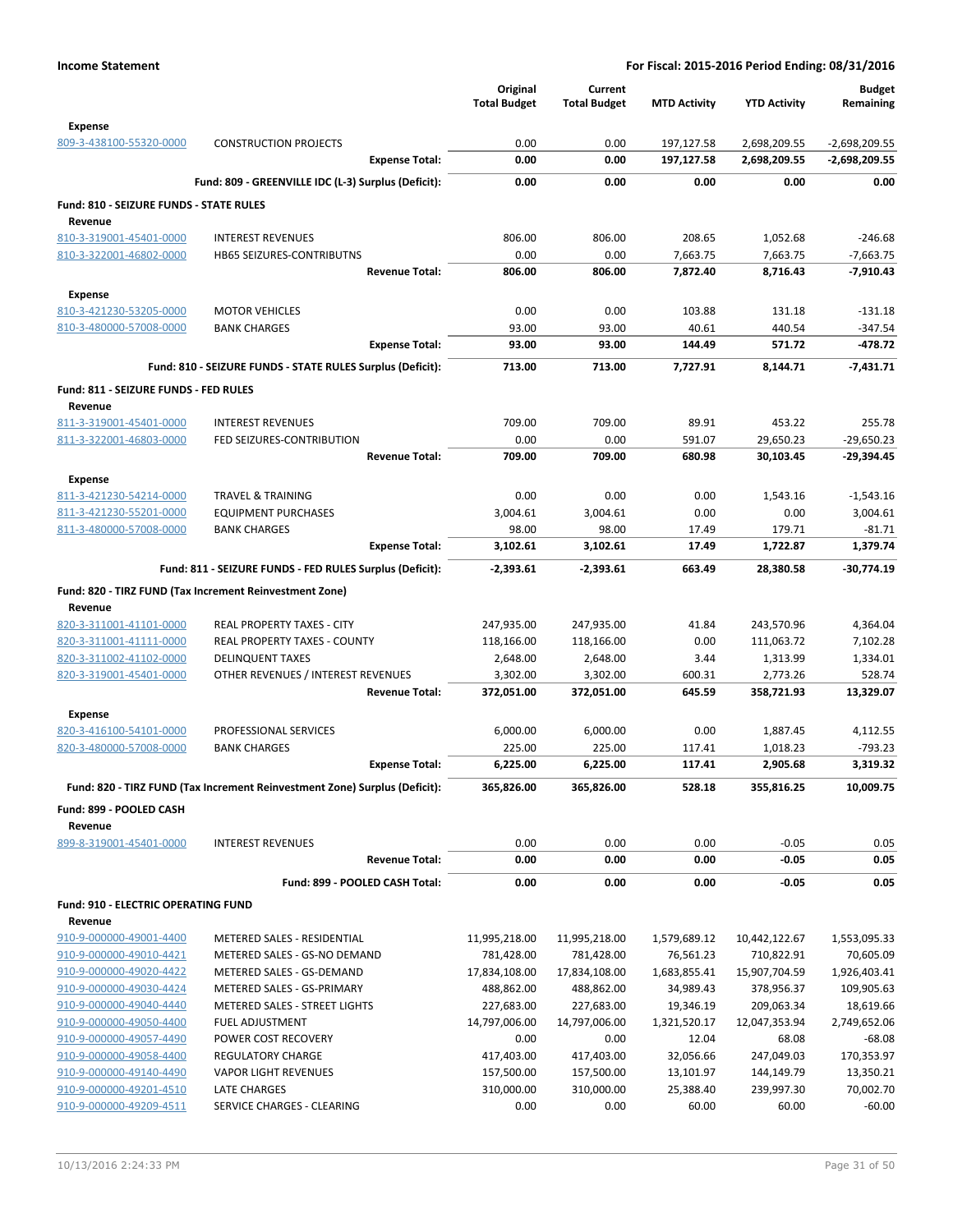|                                                    |                                                        | Original<br><b>Total Budget</b> | Current<br><b>Total Budget</b> | <b>MTD Activity</b> | <b>YTD Activity</b>    | <b>Budget</b><br>Remaining |
|----------------------------------------------------|--------------------------------------------------------|---------------------------------|--------------------------------|---------------------|------------------------|----------------------------|
| 910-9-000000-49210-4511                            | <b>ELECTRIC SERVICE CHARGES</b>                        | 77,000.00                       | 77,000.00                      | 6,812.12            | 64,452.24              | 12,547.76                  |
| 910-9-000000-49211-4511                            | VAPOR LIGHT SERVICE CHARGES                            | 500.00                          | 500.00                         | 25.00               | 386.78                 | 113.22                     |
| 910-9-000000-49212-4511                            | SAW POLES SERVICE CHARGES                              | 600.00                          | 600.00                         | 80.00               | 1,100.00               | $-500.00$                  |
| 910-9-000000-49213-4511                            | <b>AMPY SERVICE CHARGES</b>                            | 25,000.00                       | 25,000.00                      | 2,974.50            | 39,495.63              | $-14,495.63$               |
| 910-9-000000-49220-4512                            | <b>RE-READ CHARGES</b>                                 | 10.00                           | 10.00                          | 0.00                | 40.00                  | $-30.00$                   |
| 910-9-000000-49230-4512                            | <b>METER TESTING CHARGES</b>                           | 10.00                           | 10.00                          | 0.00                | 0.00                   | 10.00                      |
| 910-9-000000-49301-4490                            | METERED SALES - 5% XFER to GENERAL FUND                | 2,306,215.00                    | 2,306,215.00                   | 237,993.11          | 2,003,396.88           | 302,818.12                 |
| 910-9-000000-49307-4490                            | METERED SALES - 1% XFER to GBOD                        | 461,243.00                      | 461,243.00                     | 47,601.12           | 400,704.25             | 60,538.75                  |
| 910-9-000000-49410-4564                            | <b>CUSTOMER AID TO CONSTRUCTION</b>                    | 10,000.00                       | 10,000.00                      | 7,644.25            | 7,644.25               | 2,355.75                   |
| 910-9-000000-49420-4564                            | UNDERGROUND SERVICE                                    | 7,500.00                        | 7,500.00                       | 1,181.25            | 15,919.21              | $-8,419.21$                |
| 910-9-000000-49430-4564                            | <b>RELOCATION OF SERVICE</b>                           | 100.00                          | 100.00                         | 2,227.57            | 21,032.60              | $-20,932.60$               |
| 910-9-000000-49440-4564                            | <b>OVERTIME SERVICES</b>                               | 100.00                          | 100.00                         | 0.00                | 0.00                   | 100.00                     |
| 910-9-000000-49450-4564                            | <b>ACCIDENTS</b>                                       | 10,000.00                       | 10,000.00                      | 4,366.01            | 2,589.69               | 7,410.31                   |
| 910-9-000000-49460-4564                            | <b>METER DAMAGE</b>                                    | 200.00                          | 200.00                         | 0.00                | 35.00                  | 165.00                     |
| 910-9-000000-49470-4564                            | OTHER REIMBURSEMENTS                                   | 1,000.00                        | 1,000.00                       | 0.00                | 5.26                   | 994.74                     |
| 910-9-000000-49480-4564                            | <b>METER BASES</b><br><b>MATERIAL SALES</b>            | 2,000.00                        | 2,000.00                       | 177.29<br>36,645.05 | 5,372.63               | $-3,372.63$                |
| 910-9-000000-49490-4564<br>910-9-000000-49520-4470 | <b>ENERGY SALES</b>                                    | 20,000.00                       | 20,000.00                      | 0.00                | 41,419.88              | $-21,419.88$               |
| 910-9-000000-49521-4470                            | <b>RUC REVENUES</b>                                    | 11,325,000.00<br>250.00         | 11,325,000.00<br>250.00        | 0.00                | 936,765.60<br>245.77   | 10,388,234.40<br>4.23      |
| 910-9-000000-49530-4572                            | <b>TCR AUCTION PROCEEDS</b>                            | 325,000.00                      | 325,000.00                     | 42,198.52           | 286,828.35             | 38,171.65                  |
| 910-9-000000-49540-4572                            | <b>BLACK START REVENUES</b>                            | 500,000.00                      | 500,000.00                     | 0.00                | 213,368.30             | 286,631.70                 |
| 910-9-000000-49560-4571                            | <b>TCOS REVENUES</b>                                   | 725,000.00                      | 725,000.00                     | 47,679.75           | 483,049.31             | 241,950.69                 |
| 910-9-000000-49601-4540                            | POLE USE REVENUES                                      | 27,035.00                       | 27,035.00                      | 0.00                | 27,320.50              | $-285.50$                  |
| 910-9-000000-49602-4118                            | <b>EPA ALLOWANCE SALES</b>                             | 1.00                            | 1.00                           | 0.00                | 0.62                   | 0.38                       |
| 910-9-000000-49700-4990                            | REDEMPTION OF LONG TERM DEBT                           | 455,000.00                      | 455,000.00                     | 0.00                | 0.00                   | 455,000.00                 |
| 910-9-000000-49701-4567                            | XFER FROM COG - GEN FUND                               | 690,969.00                      | 690,969.00                     | 57,580.75           | 633,388.25             | 57,580.75                  |
| 910-9-000000-49754-4994                            | XFER FROM 950 - BILLING                                | 101,119.00                      | 101,119.00                     | 8,426.59            | 92,692.41              | 8,426.59                   |
| 910-9-000000-49755-4995                            | XFER FROM 950 - CASHIERS                               | 70,879.00                       | 70,879.00                      | 5,906.59            | 64,972.41              | 5,906.59                   |
| 910-9-000000-49759-4545                            | XFER FROM 950 FOR POLE USE                             | 18,800.00                       | 18,800.00                      | 0.00                | 18,800.00              | 0.00                       |
| 910-9-000000-49801-4190                            | <b>INTEREST INCOME</b>                                 | 60,000.00                       | 60,000.00                      | 9,624.96            | 57,320.59              | 2,679.41                   |
|                                                    | <b>Revenue Total:</b>                                  | 64,229,739.00                   | 64,229,739.00                  | 5,305,725.05        | 45,745,694.43          | 18,484,044.57              |
| Expense                                            |                                                        |                                 |                                |                     |                        |                            |
|                                                    |                                                        |                                 |                                |                     |                        |                            |
| 910-9-901000-51001-5000                            | <b>REGULAR SALARIES</b>                                | 470,155.00                      | 470,155.00                     | 36,248.27           | 425,453.36             | 44,701.64                  |
| 910-9-901000-51011-5000                            | PART TIME TEMPORARY                                    | 17,743.00                       | 17,743.00                      | 0.00                | 0.00                   | 17,743.00                  |
|                                                    | <b>OVERTIME</b>                                        | 73,000.00                       | 73,000.00                      | 4,416.12            | 63,065.98              | 9,934.02                   |
| 910-9-901000-51020-5000<br>910-9-901000-51115-5000 | <b>CLOTHING ALLOWANCE</b>                              | 2,000.00                        | 2,000.00                       | 0.00                | 1,955.87               | 44.13                      |
| 910-9-901000-51116-5000                            | <b>CAR ALLOWANCE</b>                                   | 1,950.00                        | 1,950.00                       | 150.00              | 1,800.00               | 150.00                     |
| 910-9-901000-51117-5000                            | <b>CELL PHONE ALLOWANCE</b>                            | 623.00                          | 623.00                         | 47.92               | 531.00                 | 92.00                      |
| 910-9-901000-51201-5000                            | <b>FICA</b>                                            | 35,009.00                       | 35,009.00                      | 2,322.31            | 28,147.87              | 6,861.13                   |
| <u>910-9-901000-51202-5000</u>                     | MEDICARE                                               | 8,199.00                        | 8,199.00                       | 543.13              | 6,582.98               | 1,616.02                   |
| 910-9-901000-51203-5000                            | <b>HEALTH INSURANCE</b>                                | 70,080.00                       | 70,080.00                      | 5,840.00            | 64,240.00              | 5,840.00                   |
| 910-9-901000-51204-5000                            | <b>WORKERS COMPENSATION</b>                            | 5,492.00                        | 5,492.00                       | 457.67              | 5,034.37               | 457.63                     |
| 910-9-901000-51205-5000                            | <b>UNEMPLOYMENT</b>                                    | 1,643.00                        | 1,643.00                       | 0.00                | 1,131.33               | 511.67                     |
| 910-9-901000-51301-5000                            | <b>TMRS</b>                                            | 58,004.00                       | 58,004.00                      | 4,162.78            | 50,646.96              | 7,357.04                   |
| 910-9-901001-59020-5010                            | <b>NATURAL GAS</b>                                     | 750,000.00                      | 750,000.00                     | 126,207.22          | 273,311.74             | 476,688.26                 |
| 910-9-901001-59021-5010                            | <b>FUEL OIL</b>                                        | 50,000.00                       | 50,000.00                      | 0.00                | 0.00                   | 50,000.00                  |
| 910-9-901008-59110-5080                            | <b>GEUS OPERATIONS</b>                                 | 29,750.00                       | 29,550.00                      | 7,924.50            | 29,829.99              | $-279.99$                  |
| 910-9-901008-59112-5080                            | SAFETY                                                 | 11,500.00                       | 11,500.00                      | 0.00                | 6,772.46               | 4,727.54                   |
| 910-9-901008-59121-5080                            | <b>MECHANICAL SUPPLIES</b>                             | 16,000.00                       | 16,000.00                      | 0.00                | 16,542.21              | $-542.21$                  |
| 910-9-901008-59125-5080                            | CHEMICAL & LABORATORY SUPPLIES<br><b>UTILITY BILLS</b> | 55,100.00                       | 55,100.00                      | 1,373.66            | 45,820.64              | 9,279.36                   |
| 910-9-901008-59141-5080<br>910-9-901008-59144-5080 | MISCELLANEOUS SERVICES                                 | 312,000.00                      | 312,000.00                     | 14,274.37           | 264,966.81             | 47,033.19                  |
| 910-9-901008-59146-5080                            | TRAINING AND/OR TRAVEL                                 | 185,765.00<br>12,700.00         | 185,765.00<br>12,700.00        | 17,994.62<br>200.00 | 116,987.40<br>1,034.40 | 68,777.60<br>11,665.60     |
| 910-9-901015-51001-5150                            | REGULAR SALARIES                                       | 341,495.00                      | 341,495.00                     | 25,898.10           | 303,632.64             | 37,862.36                  |
| 910-9-901015-51020-5150                            | <b>OVERTIME</b>                                        | 53,000.00                       | 53,000.00                      | 4,792.04            | 32,453.47              | 20,546.53                  |
| 910-9-901015-51115-5150                            | <b>CLOTHING ALLOWANCE</b>                              | 2,100.00                        | 2,100.00                       | 0.00                | 2,356.96               | $-256.96$                  |
| 910-9-901015-51116-5150                            | CAR ALLOWANCE                                          | 1,950.00                        | 1,950.00                       | 150.00              | 1,800.00               | 150.00                     |
| 910-9-901015-51201-5150                            | <b>FICA</b>                                            | 24,710.00                       | 24,710.00                      | 1,765.78            | 19,391.47              | 5,318.53                   |
| 910-9-901015-51202-5150                            | MEDICARE                                               | 5,779.00                        | 5,779.00                       | 412.96              | 4,535.09               | 1,243.91                   |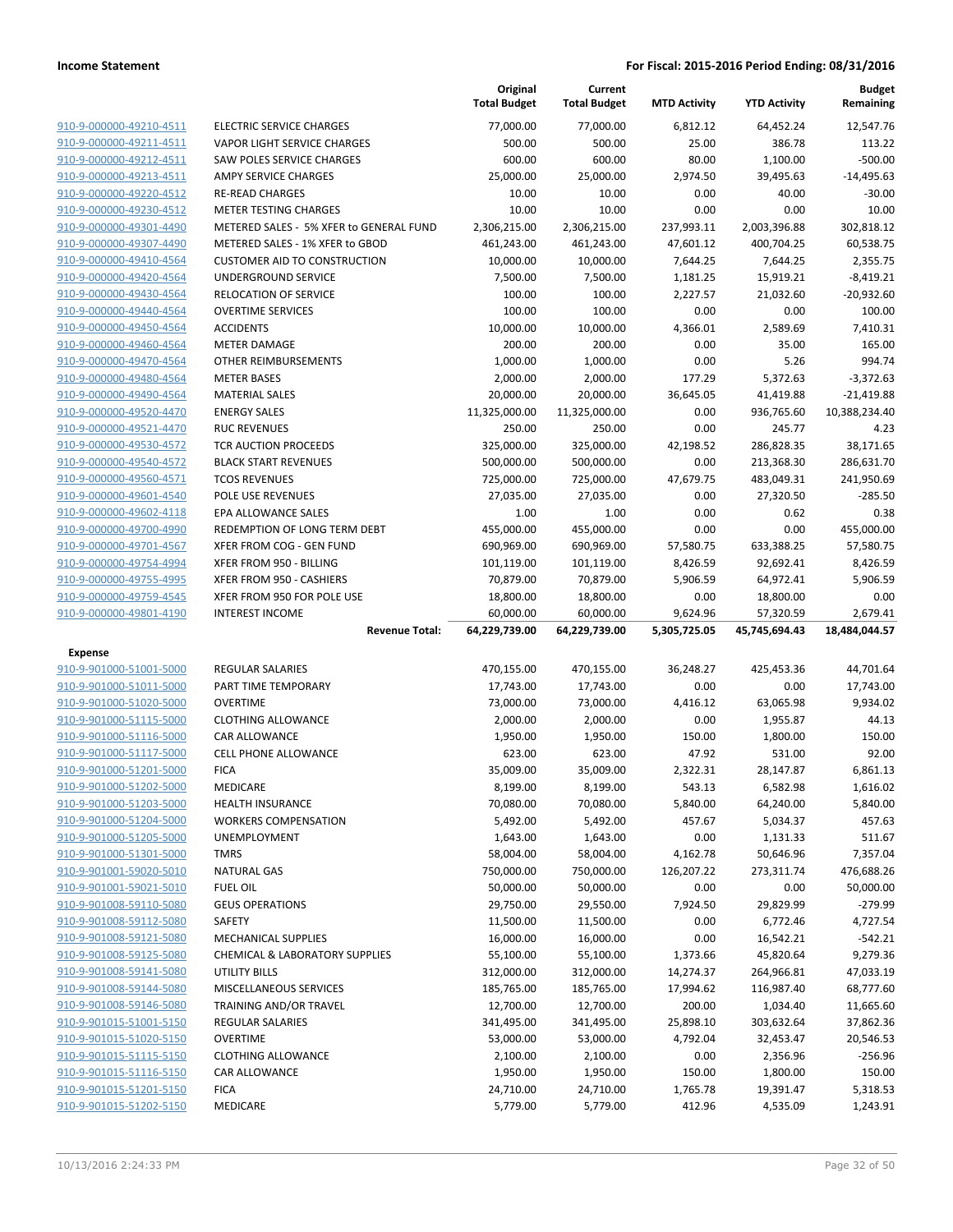|                         |                                     | Original<br><b>Total Budget</b> | Current<br><b>Total Budget</b> | <b>MTD Activity</b> | <b>YTD Activity</b> | <b>Budget</b><br>Remaining |
|-------------------------|-------------------------------------|---------------------------------|--------------------------------|---------------------|---------------------|----------------------------|
| 910-9-901015-51203-5150 | <b>HEALTH INSURANCE</b>             | 67,200.00                       | 67,200.00                      | 5,600.00            | 61,600.00           | 5,600.00                   |
| 910-9-901015-51204-5150 | <b>WORKERS COMPENSATION</b>         | 4,190.00                        | 4,190.00                       | 349.17              | 3,840.87            | 349.13                     |
| 910-9-901015-51205-5150 | <b>UNEMPLOYMENT</b>                 | 1,575.00                        | 1,575.00                       | 0.00                | 1,052.83            | 522.17                     |
| 910-9-901015-51301-5150 | <b>TMRS</b>                         | 42,206.00                       | 42,206.00                      | 3,260.15            | 36,105.62           | 6,100.38                   |
| 910-9-901015-51401-5150 | <b>CONTRA - SALARIES</b>            | 0.00                            | 0.00                           | 0.00                | $-145.84$           | 145.84                     |
| 910-9-901015-59201-5150 | <b>BUILDING MAINTENANCE</b>         | 13,500.00                       | 13,500.00                      | 1,038.74            | 9,897.99            | 3,602.01                   |
| 910-9-901015-59205-5150 | <b>EQUIPMENT MAINTENANCE</b>        | 3,000.00                        | 3,000.00                       | 0.00                | 4,787.31            | $-1,787.31$                |
| 910-9-901015-59290-5150 | GENERAL PLANT EQUIPMENT MAINTENANCE | 20,000.00                       | 20,000.00                      | 158.20              | 17,489.20           | 2,510.80                   |
| 910-9-901015-59291-5150 | <b>UNIT 1 MAINTENANCE</b>           | 95,500.00                       | 95,500.00                      | 1,560.46            | 41,231.54           | 54,268.46                  |
| 910-9-901015-59292-5150 | <b>UNIT 2 MAINTENANCE</b>           | 117,500.00                      | 117,500.00                     | 1,567.17            | 91,067.52           | 26,432.48                  |
| 910-9-901015-59293-5150 | <b>UNIT 3 MAINTENANCE</b>           | 177,500.00                      | 177,500.00                     | 13,156.87           | 122,947.13          | 54,552.87                  |
| 910-9-901090-59311-9900 | STEAM PLANT STRUCTURES              | 25,000.00                       | 25,200.00                      | 0.00                | 25,200.00           | 0.00                       |
| 910-9-901090-59312-9900 | <b>BOILER PLANT EQUIPMENT</b>       | 123,000.00                      | 123,000.00                     | 0.00                | 52,629.56           | 70,370.44                  |
| 910-9-901090-59315-9900 | <b>ACCESSORY ELECTRIC EQUIPMENT</b> | 20,500.00                       | 75,600.00                      | 0.00                | 26,201.68           | 49,398.32                  |
| 910-9-901146-51001-5460 | <b>REGULAR SALARIES</b>             | 470,155.00                      | 470,155.00                     | 34,728.27           | 406,953.36          | 63,201.64                  |
| 910-9-901146-51011-5460 | PART TIME TEMPORARY                 | 17,743.00                       | 17,743.00                      | 0.00                | 0.00                | 17,743.00                  |
| 910-9-901146-51020-5460 | <b>OVERTIME</b>                     | 73,000.00                       | 73,000.00                      | 4,176.12            | 58,610.71           | 14,389.29                  |
| 910-9-901146-51115-5460 | <b>CLOTHING ALLOWANCE</b>           | 2,000.00                        | 2,000.00                       | 0.00                | 1,887.12            | 112.88                     |
| 910-9-901146-51116-5460 | <b>CAR ALLOWANCE</b>                | 1,950.00                        | 1,950.00                       | $-1,435.71$         | 1,864.29            | 85.71                      |
| 910-9-901146-51117-5460 | <b>CELL PHONE ALLOWANCE</b>         | 623.00                          | 623.00                         | 47.88               | 530.52              | 92.48                      |
| 910-9-901146-51201-5460 | <b>FICA</b>                         | 35,009.00                       | 35,009.00                      | 2,415.04            | 28,909.46           | 6,099.54                   |
| 910-9-901146-51202-5460 | MEDICARE                            | 8,199.00                        | 8,199.00                       | 564.81              | 6,771.33            | 1,427.67                   |
| 910-9-901146-51203-5460 | <b>HEALTH INSURANCE</b>             | 70,080.00                       | 70,080.00                      | 5,840.00            | 64,240.00           | 5,840.00                   |
| 910-9-901146-51204-5460 | <b>WORKERS COMPENSATION</b>         | 5,492.00                        | 5,492.00                       | 457.67              | 5,034.37            | 457.63                     |
| 910-9-901146-51205-5460 | <b>UNEMPLOYMENT</b>                 | 1,643.00                        | 1,643.00                       | 0.00                | 899.73              | 743.27                     |
| 910-9-901146-51301-5460 | <b>TMRS</b>                         | 58,004.00                       | 58,004.00                      | 3,946.06            | 47,822.52           | 10,181.48                  |
| 910-9-901147-59020-5470 | <b>NATURAL GAS</b>                  | 500,000.00                      | 435,000.00                     | 35,467.44           | 192,966.95          | 242,033.05                 |
| 910-9-901151-59110-5501 | <b>GEUS OPERATIONS</b>              | 2,000.00                        | 2,000.00                       | 0.00                | 2,310.97            | $-310.97$                  |
| 910-9-901151-59112-5501 | SAFETY PROGRAM                      | 1,600.00                        | 1,600.00                       | 0.00                | 0.00                | 1,600.00                   |
| 910-9-901151-59121-5501 | <b>MECHANICAL SUPPLIES</b>          | 5,000.00                        | 5,000.00                       | 0.00                | 2,761.24            | 2,238.76                   |
| 910-9-901151-59125-5501 | <b>CHEMICAL &amp; LABORATORY</b>    | 6,500.00                        | 6,500.00                       | 0.00                | 0.00                | 6,500.00                   |
| 910-9-901151-59141-5501 | UTILITY BILLS                       | 2,500.00                        | 2,500.00                       | 0.00                | 1,421.20            | 1,078.80                   |
| 910-9-901151-59144-5501 | MISCELLANEOUS SERVICES              | 48,500.00                       | 60,325.00                      | 159.80              | 42,917.05           | 17,407.95                  |
| 910-9-901151-59146-5501 | TRAINING AND/OR TRAVEL              | 11,000.00                       | 11,000.00                      | 229.24              | 2,429.24            | 8,570.76                   |
| 910-9-901154-51001-5541 | REGULAR SALARIES                    | 341,495.00                      | 341,495.00                     | 27,418.10           | 322,132.61          | 19,362.39                  |
| 910-9-901154-51020-5541 | <b>OVERTIME</b>                     | 53,000.00                       | 53,000.00                      | 5,032.04            | 36,908.47           | 16,091.53                  |
| 910-9-901154-51115-5541 | <b>CLOTHING ALLOWANCE</b>           | 2,000.00                        | 2,000.00                       | 0.00                | 2,425.71            | $-425.71$                  |
| 910-9-901154-51116-5541 | <b>CAR ALLOWANCE</b>                | 1,950.00                        | 1,950.00                       | 1,735.71            | 1,735.71            | 214.29                     |
| 910-9-901154-51201-5541 | <b>FICA</b>                         | 24,703.00                       | 24,703.00                      | 2,011.91            | 22,315.97           | 2,387.03                   |
| 910-9-901154-51202-5541 | MEDICARE                            | 5,777.00                        | 5,777.00                       | 470.53              | 5,219.06            | 557.94                     |
| 910-9-901154-51203-5541 | <b>HEALTH INSURANCE</b>             | 67,200.00                       | 67,200.00                      | 5,600.00            | 61,600.00           | 5,600.00                   |
| 910-9-901154-51204-5541 | <b>WORKERS COMPENSATION</b>         | 4,190.00                        | 4,190.00                       | 349.17              | 3,840.87            | 349.13                     |
| 910-9-901154-51205-5541 | UNEMPLOYMENT                        | 1,575.00                        | 1,575.00                       | 0.00                | 1,009.24            | 565.76                     |
| 910-9-901154-51301-5541 | <b>TMRS</b>                         | 42,196.00                       | 42,196.00                      | 3,413.75            | 38,166.56           | 4,029.44                   |
| 910-9-901154-59201-5541 | <b>BUILDINGS MAINTENANCE</b>        | 2,500.00                        | 2,500.00                       | 406.20              | 6,931.27            | -4,431.27                  |
| 910-9-901154-59205-5541 | EQUIPMENT MAINTENANCE               | 1,500.00                        | 1,500.00                       | 0.00                | 542.96              | 957.04                     |
| 910-9-901154-59290-5541 | GENERAL PLANT EQUIPMENT MAINTENANCE | 8,000.00                        | 8,000.00                       | 5,197.00            | 6,126.07            | 1,873.93                   |
| 910-9-901154-59291-5541 | UNIT 1 MAINTENANCE                  | 40,500.00                       | 99,500.00                      | 7,121.16            | 23,875.22           | 75,624.78                  |
| 910-9-901154-59292-5541 | UNIT 2 MAINTENANCE                  | 40,500.00                       | 34,675.00                      | 1,834.65            | 14,509.15           | 20,165.85                  |
| 910-9-901154-59293-5541 | <b>UNIT 3 MAINTENANCE</b>           | 40,500.00                       | 40,500.00                      | 5,092.41            | 14,759.32           | 25,740.68                  |
| 910-9-901190-59345-9900 | EP ACCESSORY ELEC EQUIPMENT         | 0.00                            | 34,000.00                      | 0.00                | 0.00                | 34,000.00                  |
| 910-9-901190-59346-9900 | EP MISCELLANEOUS POWER PLANT EQUIPM | 15,000.00                       | 15,000.00                      | 0.00                | 14,005.46           | 994.54                     |
| 910-9-901200-59110-5502 | <b>GEUS OPERATIONS</b>              | 5,500.00                        | 5,200.00                       | 0.00                | 3,196.80            | 2,003.20                   |
| 910-9-901500-59040-5550 | TMPA FIXED COST                     | 12,697,358.00                   | 12,697,358.00                  | 1,022,244.72        | 11,095,013.00       | 1,602,345.00               |
| 910-9-901500-59041-5550 | AMORTIZE PREPAID SCRUBBER           | 317,742.00                      | 317,742.00                     | 26,478.50           | 291,263.50          | 26,478.50                  |
| 910-9-901500-59043-5550 | AMORTIZE PREPAID TMPA FIXED         | 1,232,154.00                    | 1,232,154.00                   | 102,679.50          | 1,129,474.50        | 102,679.50                 |
| 910-9-901500-59045-5550 | <b>GCSES ENERGY</b>                 | 5,747,315.00                    | 5,747,315.00                   | 456,610.04          | 2,860,660.58        | 2,886,654.42               |
| 910-9-901500-59050-5550 | DUKE WIND ENERGY                    | 3,106,620.00                    | 3,106,620.00                   | 418,510.19          | 2,011,785.87        | 1,094,834.13               |
| 910-9-901500-59052-5550 | OFF-SYSTEM NET PURCHASES            | 28,750.00                       | 28,750.00                      | 0.00                | 0.00                | 28,750.00                  |
|                         |                                     |                                 |                                |                     |                     |                            |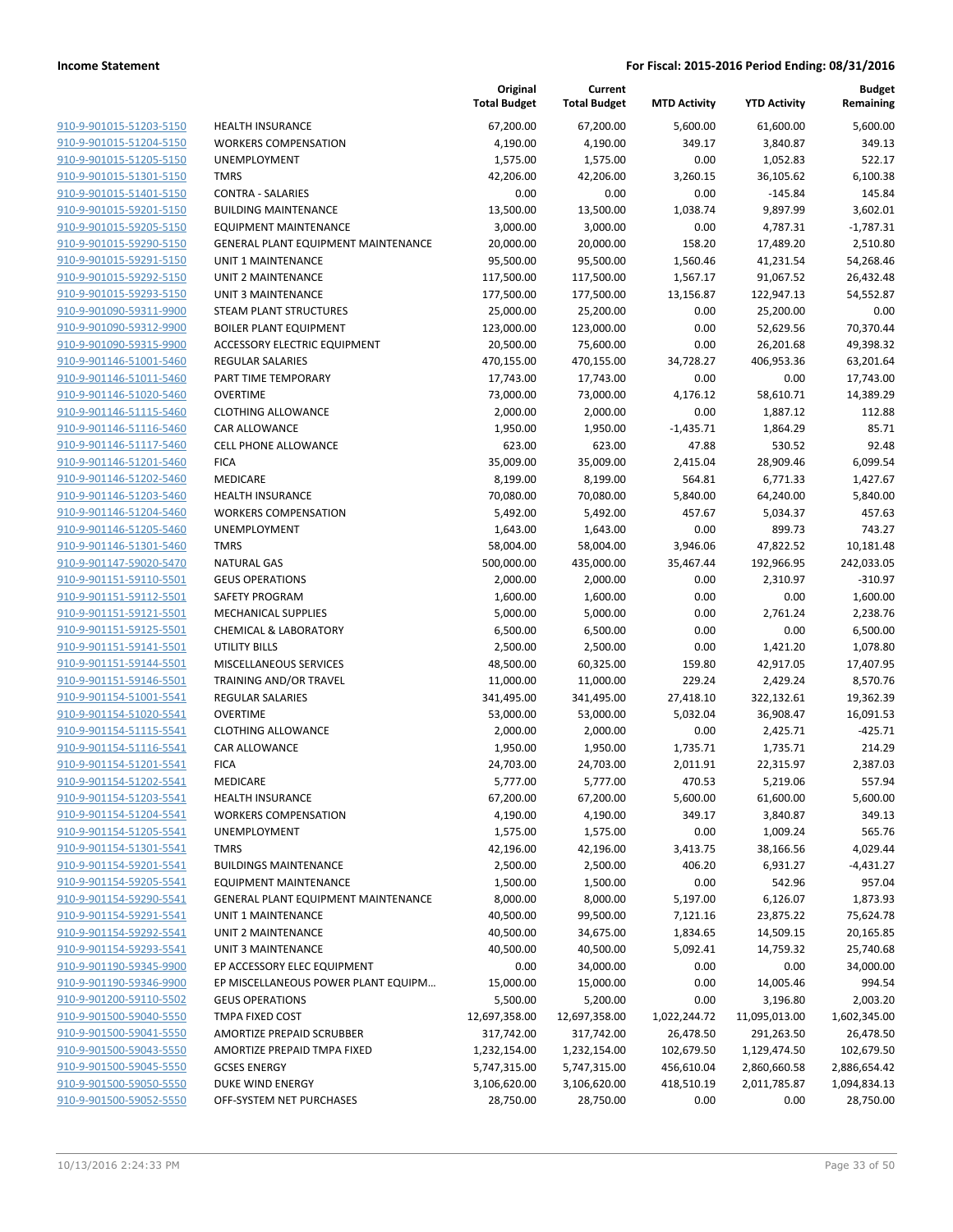| 910-9-901500-59053-5550        | ER <sub>C</sub> |
|--------------------------------|-----------------|
| 910-9-901500-59054-5550        | AN              |
| 910-9-901500-59055-5550        | CO              |
| 910-9-901500-59057-5550        | ER(             |
| 910-9-901500-59059-5550        | EIL:            |
| 910-9-901500-59063-5550        | ER(             |
| 910-9-901500-59080-5550        | DEI             |
| 910-9-901500-59099-5550        | GА              |
| 910-9-901600-51001-5750        | RE <sub>C</sub> |
| 910-9-901600-51020-5750        | OV              |
| 910-9-901600-51116-5750        | CAI             |
| 910-9-901600-51117-5750        | CEL             |
| 910-9-901600-51201-5750        | <b>FIC</b>      |
| 910-9-901600-51202-5750        | ME              |
| 910-9-901600-51203-5750        | HE,             |
| 910-9-901600-51204-5750        | wc              |
| 910-9-901600-51205-5750        | UN              |
| 910-9-901600-51301-5750        | TM              |
| 910-9-901600-59110-5750        | GEI             |
| 910-9-901600-59146-5750        | TR/             |
| 910-9-910120-51001-9200        | RE              |
| 910-9-910120-51020-9200        | OV              |
| 910-9-910120-51115-9200        | <b>CLC</b>      |
| 910-9-910120-51116-9200        | CAI             |
| 910-9-910120-51117-9200        | CEL             |
| 910-9-910120-51201-9200        | FIC             |
| 910-9-910120-51202-9200        | ME              |
| 910-9-910120-51203-9200        | HE,             |
| 910-9-910120-51204-9200        | WC              |
| 910-9-910120-51205-9200        | UN              |
| 910-9-910120-51301-9200        | ТM              |
| 910-9-910121-59110-9210        | GEI             |
| 910-9-910121-59116-9210        | <b>BU</b>       |
| 910-9-910121-59141-9210        | UTI             |
| 910-9-910121-59143-9210        | PR(             |
| 910-9-910121-59144-9210        | MIS             |
| 910-9-910121-59193-9210        | GEI             |
| 910-9-910121-59198-9210        | CO              |
| 910-9-910132-59110-9302        | GEI             |
| 910-9-910132-59142-9302        | ME              |
| 910-9-910132-59146-9302        | TR/             |
| 910-9-910135-59200-9350        | LA١             |
| 910-9-910135-59201-9350        | BU              |
| 910-9-910135-59205-9350        | EQ              |
| 910-9-910190-59390-9900        | STF             |
| 910-9-910190-59391-9900        | FUI             |
| 910-9-911120-51001-9201        | RE              |
| 910-9-911120-51020-9201        | ov              |
| 910-9-911120-51115-9201        | <b>CLC</b>      |
| 910-9-911120-51117-9201        | CEL             |
| 910-9-911120-51201-9201        | FIC             |
| 910-9-911120-51202-9201        | ME              |
| 910-9-911120-51203-9201        | HE,             |
| 910-9-911120-51204-9201        | WC              |
| <u>910-9-911120-51205-9201</u> | UN              |
| 910-9-911120-51301-9201        | ТM              |
| 910-9-911121-59110-9211        | GEI             |
| 910-9-911121-59111-9211        | MI.             |
| <u>910-9-911121-59187-9211</u> | EM              |
|                                |                 |

|                         |                                 | Original            | Current             |                     |                     | <b>Budget</b>   |
|-------------------------|---------------------------------|---------------------|---------------------|---------------------|---------------------|-----------------|
|                         |                                 | <b>Total Budget</b> | <b>Total Budget</b> | <b>MTD Activity</b> | <b>YTD Activity</b> | Remaining       |
| 910-9-901500-59053-5550 | <b>ERCOT BALANCING ENERGY</b>   | 14,969,900.00       | 14,969,900.00       | 0.00                | 3,050,521.12        | 11,919,378.88   |
| 910-9-901500-59054-5550 | <b>ANCILLARY SERVICES</b>       | 210,000.00          | 210,000.00          | 0.00                | 133,832.92          | 76,167.08       |
| 910-9-901500-59055-5550 | <b>CONTROL CENTER COSTS</b>     | 244,500.00          | 244,500.00          | 18,500.00           | 207,500.00          | 37,000.00       |
| 910-9-901500-59057-5550 | <b>ERCOT UPLIFT</b>             | 300,000.00          | 300,000.00          | 0.00                | 112,322.03          | 187,677.97      |
| 910-9-901500-59059-5550 | EILS                            | 85,000.00           | 85,000.00           | 0.00                | 54,126.82           | 30,873.18       |
| 910-9-901500-59063-5550 | <b>ERCOT CONGESTION RIGHTS</b>  | $-210,000.00$       | $-210,000.00$       | $-32,246.27$        | $-85,449.58$        | $-124,550.42$   |
| 910-9-901500-59080-5550 | DEMAND SIDE RESPONSE            | 1,000.00            | 1,000.00            | 0.00                | 0.00                | 1,000.00        |
| 910-9-901500-59099-5550 | <b>GARLAND CLEARING ACCOUNT</b> | 0.00                | 0.00                | 681,943.59          | 2,922,922.79        | $-2,922,922.79$ |
| 910-9-901600-51001-5750 | <b>REGULAR SALARIES</b>         | 116,470.00          | 116,470.00          | 9,073.60            | 106,173.00          | 10,297.00       |
| 910-9-901600-51020-5750 | <b>OVERTIME</b>                 | 2,500.00            | 2,500.00            | 281.27              | 8,258.93            | $-5,758.93$     |
| 910-9-901600-51116-5750 | <b>CAR ALLOWANCE</b>            | 3,000.00            | 3,000.00            | 230.76              | 2,769.12            | 230.88          |
| 910-9-901600-51117-5750 | <b>CELL PHONE ALLOWANCE</b>     | 864.00              | 864.00              | 66.46               | 797.33              | 66.67           |
| 910-9-901600-51201-5750 | <b>FICA</b>                     | 7,616.00            | 7,616.00            | 523.99              | 6,611.70            | 1,004.30        |
| 910-9-901600-51202-5750 | <b>MEDICARE</b>                 | 1,781.00            | 1,781.00            | 122.54              | 1,546.28            | 234.72          |
| 910-9-901600-51203-5750 | <b>HEALTH INSURANCE</b>         | 19,200.00           | 19,200.00           | 1,600.00            | 17,600.00           | 1,600.00        |
| 910-9-901600-51204-5750 | <b>WORKERS COMPENSATION</b>     | 302.00              | 302.00              | 25.17               | 276.87              | 25.13           |
| 910-9-901600-51205-5750 | <b>UNEMPLOYMENT</b>             | 450.00              | 450.00              | 0.00                | 269.65              | 180.35          |
| 910-9-901600-51301-5750 | <b>TMRS</b>                     | 13,008.00           | 13,008.00           | 1,015.41            | 12,516.03           | 491.97          |
| 910-9-901600-59110-5750 | <b>GEUS OPERATIONS</b>          | 49,300.00           | 83,900.00           | 19,364.00           | 64,689.94           | 19,210.06       |
| 910-9-901600-59146-5750 | <b>TRAINING AND/OR TRAVEL</b>   | 2,000.00            | 2,700.00            | 0.00                | 2,635.16            | 64.84           |
| 910-9-910120-51001-9200 | <b>REGULAR SALARIES</b>         | 307,119.00          | 307,119.00          | 24,282.24           | 276,825.39          | 30,293.61       |
| 910-9-910120-51020-9200 | <b>OVERTIME</b>                 | 200.00              | 200.00              | 0.00                | 0.00                | 200.00          |
| 910-9-910120-51115-9200 | <b>CLOTHING ALLOWANCE</b>       | 250.00              | 250.00              | 0.00                | 228.16              | 21.84           |
| 910-9-910120-51116-9200 | <b>CAR ALLOWANCE</b>            | 7,000.00            | 8,800.00            | 688.46              | 8,036.52            | 763.48          |
| 910-9-910120-51117-9200 | <b>CELL PHONE ALLOWANCE</b>     | 908.00              | 1,558.00            | 118.74              | 1,351.50            | 206.50          |
| 910-9-910120-51201-9200 | <b>FICA</b>                     | 17,668.00           | 17,668.00           | 1,514.66            | 15,633.15           | 2,034.85        |
| 910-9-910120-51202-9200 | <b>MEDICARE</b>                 | 4,574.00            | 4,574.00            | 354.24              | 4,058.48            | 515.52          |
| 910-9-910120-51203-9200 | <b>HEALTH INSURANCE</b>         | 32,640.00           | 32,640.00           | 2,720.00            | 29,920.00           | 2,720.00        |
| 910-9-910120-51204-9200 | <b>WORKERS COMPENSATION</b>     | 1,392.00            | 1,392.00            | 116.00              | 1,276.00            | 116.00          |
| 910-9-910120-51205-9200 | <b>UNEMPLOYMENT</b>             | 765.00              | 765.00              | 0.00                | 510.99              | 254.01          |
| 910-9-910120-51301-9200 | <b>TMRS</b>                     | 33,409.00           | 33,409.00           | 2,639.42            | 30,363.72           | 3,045.28        |
| 910-9-910121-59110-9210 | <b>GEUS OPERATIONS</b>          | 19,000.00           | 16,550.00           | 2,445.75            | 9,386.74            | 7,163.26        |
| 910-9-910121-59116-9210 | <b>BUILDING OPERATIONS</b>      | 7,000.00            | 7,000.00            | 1,253.94            | 3,160.09            | 3,839.91        |
| 910-9-910121-59141-9210 | <b>UTILITY BILLS</b>            | 78,000.00           | 78,000.00           | 7,611.74            | 65,411.49           | 12,588.51       |
| 910-9-910121-59143-9210 | PROFESSIONAL SERVICES           | 25,000.00           | 34,116.00           | 1,050.00            | 24,099.28           | 10,016.72       |
| 910-9-910121-59144-9210 | MISCELLANEOUS SERVICES          | 12,000.00           | 11,021.00           | 1,861.51            | 9,977.95            | 1,043.05        |
| 910-9-910121-59193-9210 | <b>GEUS INTERNET SERVICE</b>    | 13,596.00           | 37,980.00           | 0.00                | 37,980.00           | 0.00            |
| 910-9-910121-59198-9210 | <b>COLOCATION CHARGES</b>       | 0.00                | 9,979.00            | 0.00                | 9,979.00            | 0.00            |
| 910-9-910132-59110-9302 | <b>GEUS OPERATIONS</b>          | 11,000.00           | 11,000.00           | 631.27              | 8,141.97            | 2,858.03        |
| 910-9-910132-59142-9302 | <b>MEMBERSHIP FEES</b>          | 53,970.00           | 57,070.00           | 596.00              | 51,800.08           | 5,269.92        |
| 910-9-910132-59146-9302 | <b>TRAINING AND/OR TRAVEL</b>   | 5,000.00            | 5,000.00            | 809.20              | 2,363.00            | 2,637.00        |
| 910-9-910135-59200-9350 | LANDSCAPING MAINTENANCE         | 18,500.00           | 18,500.00           | 0.00                | 8,741.00            | 9,759.00        |
| 910-9-910135-59201-9350 | <b>BUILDING MAINTENANCE</b>     | 29,500.00           | 33,220.00           | 219.79              | 19,905.19           | 13,314.81       |
| 910-9-910135-59205-9350 | <b>EQUIPMENT MAINTENANCE</b>    | 3,000.00            | 3,000.00            | 0.00                | 4.30                | 2,995.70        |
| 910-9-910190-59390-9900 | STRUCTURES & IMPROVEMENTS       | 70,000.00           | 66,280.00           | 0.00                | 55,442.00           | 10,838.00       |
| 910-9-910190-59391-9900 | FURNITURE & OFFICE EQUIPMENT    | 0.00                | 8,800.00            | 0.00                | 8,732.68            | 67.32           |
| 910-9-911120-51001-9201 | <b>REGULAR SALARIES</b>         | 331,213.00          | 331,213.00          | 25,472.85           | 301,303.46          | 29,909.54       |
| 910-9-911120-51020-9201 | <b>OVERTIME</b>                 | 1,000.00            | 1,000.00            | 0.00                | 569.34              | 430.66          |
| 910-9-911120-51115-9201 | <b>CLOTHING ALLOWANCE</b>       | 400.00              | 400.00              | 0.00                | 395.02              | 4.98            |
| 910-9-911120-51117-9201 | <b>CELL PHONE ALLOWANCE</b>     | 1,639.00            | 1,639.00            | 69.31               | 1,036.16            | 602.84          |
| 910-9-911120-51201-9201 | <b>FICA</b>                     | 20,723.00           | 20,723.00           | 1,502.82            | 17,868.17           | 2,854.83        |
| 910-9-911120-51202-9201 | MEDICARE                        | 4,847.00            | 4,847.00            | 351.46              | 4,178.82            | 668.18          |
| 910-9-911120-51203-9201 | <b>HEALTH INSURANCE</b>         | 60,480.00           | 60,480.00           | 5,040.00            | 55,440.00           | 5,040.00        |
| 910-9-911120-51204-9201 | <b>WORKERS COMPENSATION</b>     | 3,584.00            | 3,584.00            | 298.67              | 3,285.37            | 298.63          |
| 910-9-911120-51205-9201 | UNEMPLOYMENT                    | 1,418.00            | 1,418.00            | 0.00                | 842.96              | 575.04          |
| 910-9-911120-51301-9201 | <b>TMRS</b>                     | 35,397.00           | 35,397.00           | 2,687.05            | 32,153.08           | 3,243.92        |
| 910-9-911121-59110-9211 | <b>GEUS OPERATIONS</b>          | 37,800.00           | 39,800.00           | 1,067.29            | 36,872.40           | 2,927.60        |
| 910-9-911121-59111-9211 | MISCELLANEOUS OFFICE EXPENSES   | 0.00                | 0.00                | 2,011.43            | 10.99               | $-10.99$        |
| 910-9-911121-59187-9211 | <b>EMPLOYEE RELATIONS</b>       | 19,200.00           | 19,200.00           | 451.30              | 17,474.84           | 1,725.16        |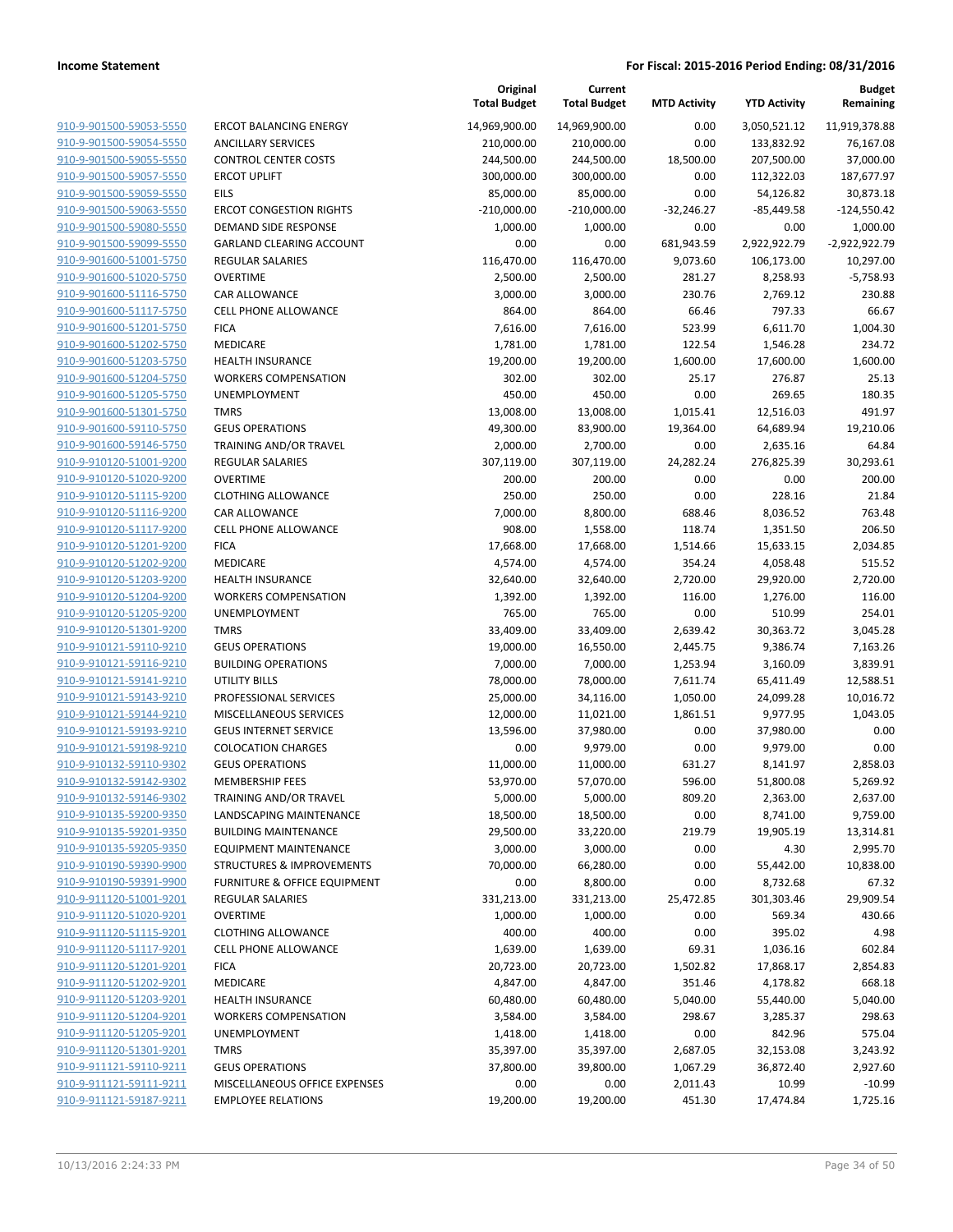|                                                    |                                             | Original<br><b>Total Budget</b> | Current<br><b>Total Budget</b> | <b>MTD Activity</b> | <b>YTD Activity</b> | <b>Budget</b><br>Remaining |
|----------------------------------------------------|---------------------------------------------|---------------------------------|--------------------------------|---------------------|---------------------|----------------------------|
| 910-9-911135-59205-9351                            | <b>EQUIPMENT MAINTENANCE</b>                | 6,450.00                        | 10,450.00                      | 394.28              | 8,411.05            | 2,038.95                   |
| 910-9-913101-51001-9301                            | REGULAR(TMRS)                               | 153,171.00                      | 153,171.00                     | 14,748.80           | 169,721.61          | $-16,550.61$               |
| 910-9-913101-51020-9301                            | <b>OVERTIME</b>                             | 0.00                            | 0.00                           | 0.00                | 270.90              | $-270.90$                  |
| 910-9-913101-51117-9301                            | <b>CELL PHONE ALLOWANCE</b>                 | 1,272.00                        | 1,272.00                       | 97.84               | 1,174.08            | 97.92                      |
| 910-9-913101-51201-9301                            | <b>FICA</b>                                 | 9,576.00                        | 9,576.00                       | 857.38              | 10,031.78           | $-455.78$                  |
| 910-9-913101-51202-9301                            | MEDICARE                                    | 2,239.00                        | 2,239.00                       | 200.52              | 2,346.16            | $-107.16$                  |
| 910-9-913101-51203-9301                            | <b>HEALTH INSURANCE</b>                     | 19,200.00                       | 19,200.00                      | 1,600.00            | 17,600.00           | 1,600.00                   |
| 910-9-913101-51204-9301                            | <b>WORKERS COMPENSATION</b>                 | 397.00                          | 397.00                         | 33.08               | 363.88              | 33.12                      |
| 910-9-913101-51205-9301                            | <b>UNEMPLOYMENT</b>                         | 450.00                          | 450.00                         | 0.00                | 404.63              | 45.37                      |
| 910-9-913101-51301-9301                            | <b>TMRS</b>                                 | 16,356.00                       | 16,356.00                      | 1,561.86            | 18,197.04           | $-1,841.04$                |
| 910-9-913101-59110-9301                            | <b>GEUS OPERATIONS</b>                      | 42,500.00                       | 42,500.00                      | 1,567.95            | 21,380.35           | 21,119.65                  |
| 910-9-913101-59112-9301                            | SAFETY                                      | 1,250.00                        | 1,250.00                       | 0.00                | 198.69              | 1,051.31                   |
| 910-9-913101-59131-9301                            | NON-BAD DEBT WRITE OFFS                     | 7,500.00                        | 7,500.00                       | 0.00                | 795.72              | 6,704.28                   |
| 910-9-913101-59160-9301                            | ADVERTISING                                 | 40,500.00                       | 40,500.00                      | 2,003.47            | 18,682.26           | 21,817.74                  |
| 910-9-913101-59164-9301                            | <b>CONSUMER INFORMATION</b>                 | 6,000.00                        | 6,000.00                       | 0.00                | 1,017.85            | 4,982.15                   |
| 910-9-913101-59167-9301                            | <b>ENERGY EFFICIENCY OPERATIONS</b>         | 15,000.00                       | 15,000.00                      | 2,758.00            | 10,173.51           | 4,826.49                   |
| 910-9-913101-59195-9301                            | PUBLIC SERVICE BY GEUS C/I                  | 15,000.00                       | 15,000.00                      | 0.00                | 15,000.00           | 0.00                       |
| 910-9-913102-51001-9020                            | REGULAR(TMRS)                               | 249,579.00                      | 249,579.00                     | 22,028.92           | 259,956.40          | $-10,377.40$               |
| 910-9-913102-51020-9020                            | <b>OVERTIME</b>                             | 21,000.00                       | 21,000.00                      | 2,129.06            | 20,570.99           | 429.01                     |
| 910-9-913102-51115-9020                            | <b>CLOTHING ALLOWANCE</b>                   | 2,300.00                        | 2,300.00                       | 0.00                | 3,015.27            | $-715.27$                  |
| 910-9-913102-51201-9020                            | <b>FICA</b>                                 | 16,919.00                       | 16,919.00                      | 1,399.41            | 16,340.19           | 578.81                     |
| 910-9-913102-51202-9020                            | MEDICARE                                    | 3,957.00                        | 3,957.00                       | 327.28              | 3,821.48            | 135.52                     |
| 910-9-913102-51203-9020                            | <b>HEALTH INSURANCE</b>                     | 67,200.00                       | 67,200.00                      | 5,600.00            | 61,600.00           | 5,600.00                   |
| 910-9-913102-51204-9020                            | <b>WORKERS COMPENSATION</b>                 | 2,699.00                        | 2,699.00                       | 224.92              | 2,474.12            | 224.88                     |
| 910-9-913102-51205-9020                            | <b>UNEMPLOYMENT</b>                         | 1,575.00                        | 1,575.00                       | 0.00                | 1,006.54            | 568.46                     |
| 910-9-913102-51301-9020                            | <b>TMRS</b>                                 | 28,897.00                       | 28,897.00                      | 2,541.43            | 29,786.68           | $-889.68$                  |
| 910-9-913102-59110-9020                            | <b>GEUS OPERATIONS</b>                      | 39,900.00                       | 39,900.00                      | 2,465.18            | 25,049.44           | 14,850.56                  |
| 910-9-913102-59169-9020                            | PRE PAID METER COSTS                        | 13,850.00                       | 36,650.00                      | 25.00               | 32,957.55           | 3,692.45                   |
| 910-9-913130-51001-9030                            | REGULAR(TMRS)                               | 225,680.00                      | 225,680.00                     | 19,934.09           | 228,246.10          | $-2,566.10$                |
| 910-9-913130-51010-9030                            | PART TIME REGULAR                           | 28,683.00                       | 28,683.00                      | 0.00                | 0.00                | 28,683.00                  |
| 910-9-913130-51020-9030                            | <b>OVERTIME</b>                             | 1,000.00                        | 1,000.00                       | 65.42               | 2,517.54            | $-1,517.54$                |
| 910-9-913130-51102-9030                            | <b>BILINGUAL PAY</b>                        | 2,800.00                        | 2,800.00                       | 276.96              | 3,138.73            | $-338.73$                  |
| 910-9-913130-51201-9030                            | <b>FICA</b>                                 | 16,007.00                       | 16,007.00                      | 1,190.64            | 13,911.64           | 2,095.36                   |
| 910-9-913130-51202-9030                            | MEDICARE                                    | 3,743.00                        | 3,743.00                       | 278.45              | 3,253.51            | 489.49                     |
| 910-9-913130-51203-9030                            | <b>HEALTH INSURANCE</b>                     | 67,200.00                       | 67,200.00                      | 5,600.00            | 61,600.00           | 5,600.00                   |
| 910-9-913130-51204-9030                            | <b>WORKERS COMPENSATION</b>                 | 585.00                          | 585.00                         | 48.75               | 536.25              | 48.75                      |
| 910-9-913130-51205-9030                            | <b>UNEMPLOYMENT</b>                         | 1,575.00                        | 1,575.00                       | 23.12               | 1,637.26            | $-62.26$                   |
| 910-9-913130-51301-9030                            | <b>TMRS</b>                                 | 24,302.00                       | 24,302.00                      | 2,133.10            | 24,816.66           | $-514.66$                  |
| 910-9-913130-59110-9030                            | <b>GEUS OPERATIONS</b>                      | 38,000.00                       | 38,000.00                      | 970.48              | 24,085.98           | 13,914.02                  |
| 910-9-913130-59166-9030                            | LOW INCOME ASSISTANCE                       | 15,000.00                       | 15,000.00                      | 2,125.00            | 11,115.00           | 3,885.00                   |
| 910-9-913131-51001-9031                            | REGULAR(TMRS)                               | 40,747.00                       | 40,747.00                      | 3,240.00            | 37,842.59           | 2,904.41                   |
| 910-9-913131-51020-9031                            | <b>OVERTIME</b>                             | 100.00                          | 100.00                         | 0.00                | 313.90              | $-213.90$                  |
| 910-9-913131-51102-9031                            | <b>BILINGUAL PAY</b>                        | 600.00                          | 600.00                         | 46.14               | 553.68              | 46.32                      |
| 910-9-913131-51201-9031                            | <b>FICA</b>                                 | 2,569.00                        | 2,569.00                       | 203.74              | 2,399.98            | 169.02                     |
| 910-9-913131-51202-9031                            | MEDICARE                                    | 601.00                          | 601.00                         | 47.64               | 561.31              | 39.69                      |
| 910-9-913131-51203-9031                            | <b>HEALTH INSURANCE</b>                     | 9,600.00                        | 9,600.00                       | 800.00              | 8,800.00            | 800.00                     |
| 910-9-913131-51204-9031                            | <b>WORKERS COMPENSATION</b>                 | 106.00                          | 106.00                         | 8.83                | 97.13               | 8.87                       |
| 910-9-913131-51205-9031                            | <b>UNEMPLOYMENT</b>                         | 225.00                          | 225.00                         | 0.00                | 134.68              | 90.32                      |
| 910-9-913131-51301-9031                            | <b>TMRS</b>                                 | 4,389.00                        | 4,389.00                       | 345.70              | 4,104.77            | 284.23                     |
| 910-9-913131-59110-9031                            | <b>GEUS OPERATIONS</b>                      | 11,200.00                       | 11,200.00                      | 347.20              | 9,151.77            | 2,048.23                   |
| 910-9-913134-51001-9034                            | REGULAR(TMRS)                               | 122,990.00                      | 122,990.00                     | 7,555.44            | 88,803.75           | 34,186.25                  |
| 910-9-913134-51020-9034                            | <b>OVERTIME</b>                             | 100.00                          | 100.00                         | 0.00                | 703.14              | $-603.14$                  |
| 910-9-913134-51201-9034                            | <b>FICA</b>                                 | 7,631.00                        | 7,631.00                       | 431.21              | 5,142.33            | 2,488.67                   |
| 910-9-913134-51202-9034                            | MEDICARE                                    | 1,784.00                        | 1,784.00                       | 100.85              | 1,202.67            | 581.33                     |
| 910-9-913134-51203-9034                            | <b>HEALTH INSURANCE</b>                     | 28,800.00                       | 28,800.00                      | 2,400.00            | 26,400.00           | 2,400.00                   |
| 910-9-913134-51204-9034                            | <b>WORKERS COMPENSATION</b><br>UNEMPLOYMENT | 319.00                          | 319.00                         | 26.58               | 292.38              | 26.62                      |
| 910-9-913134-51205-9034<br>910-9-913134-51301-9034 |                                             | 675.00                          | 675.00                         | 0.00                | 341.86              | 333.14                     |
| 910-9-913134-59110-9034                            | <b>TMRS</b><br><b>GEUS OPERATIONS</b>       | 13,036.00                       | 13,036.00                      | 794.84              | 9,491.57            | 3,544.43                   |
|                                                    |                                             | 112,395.00                      | 112,395.00                     | 6,737.41            | 78,334.44           | 34,060.56                  |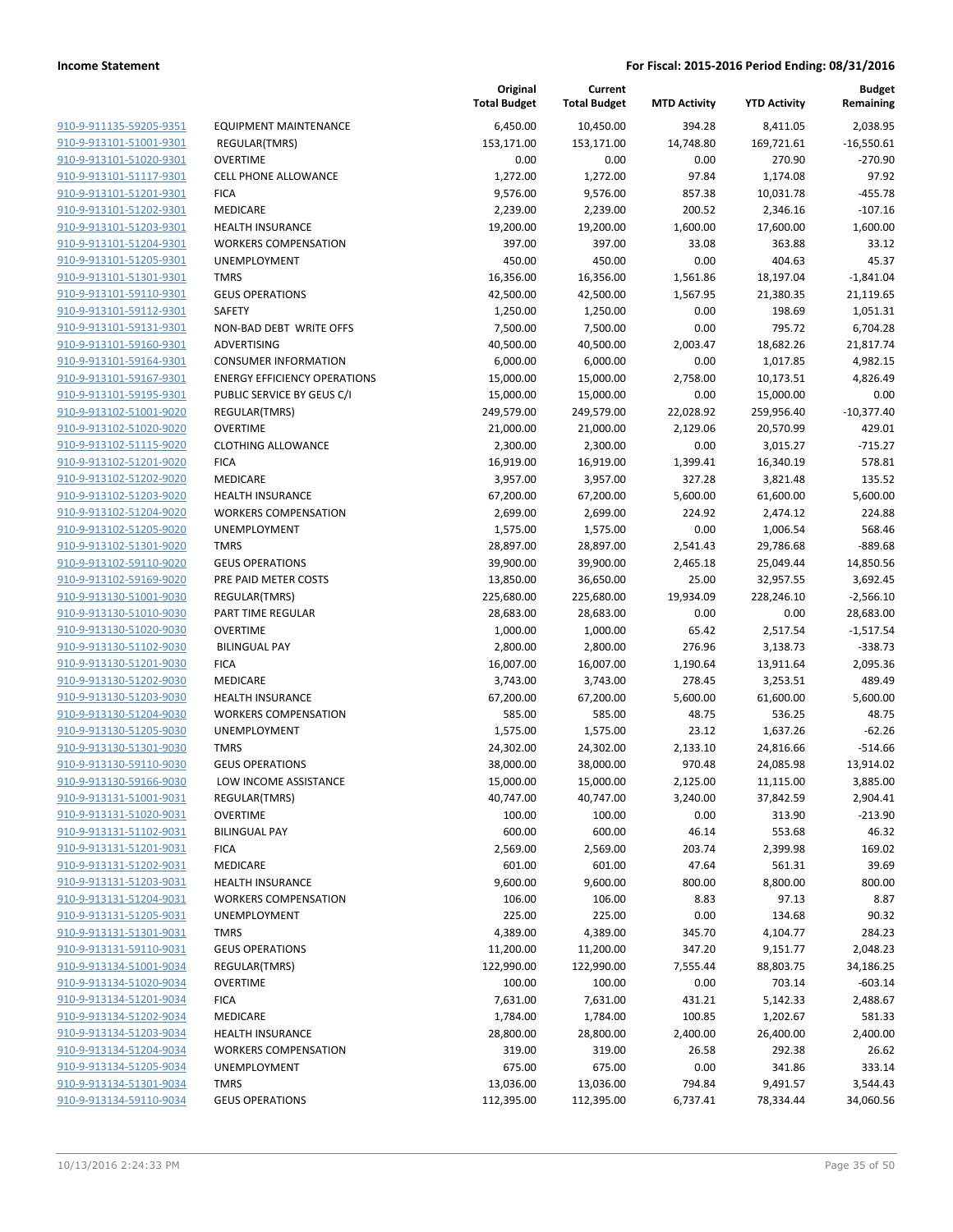| 910-9-913135-51001-9035 |
|-------------------------|
| 910-9-913135-51020-9035 |
| 910-9-913135-51102-9035 |
| 910-9-913135-51201-9035 |
| 910-9-913135-51202-9035 |
| 910-9-913135-51203-9035 |
| 910-9-913135-51204-9035 |
| 910-9-913135-51205-9035 |
| 910-9-913135-51301-9035 |
| 910-9-913135-59110-9035 |
| 910-9-913135-59170-9035 |
| 910-9-913135-59172-9035 |
| 910-9-913135-59173-9035 |
| 910-9-913135-59174-9035 |
| 910-9-913135-59175-9035 |
| 910-9-913135-59179-9035 |
| 910-9-913136-51001-9036 |
| 910-9-913136-51020-9036 |
| 910-9-913136-51115-9036 |
| 910-9-913136-51201-9036 |
| 910-9-913136-51202-9036 |
| 910-9-913136-51203-9036 |
| 910-9-913136-51204-9036 |
| 910-9-913136-51205-9036 |
| 910-9-913136-51301-9036 |
| 910-9-913136-59110-9036 |
| 910-9-913136-59141-9036 |
| 910-9-913139-59780-9240 |
| 910-9-913139-59781-9250 |
| 910-9-913139-59902-9301 |
| 910-9-913139-59926-9301 |
| 910-9-913139-59927-9301 |
| 910-9-913139-59928-9301 |
| 910-9-913159-59200-9353 |
| 910-9-913159-59201-9353 |
| 910-9-913159-59205-9353 |
| 910-9-913190-59391-9900 |
| 910-9-913190-59392-9900 |
| 910-9-930000-59060-5650 |
| 910-9-930000-59110-5600 |
| 910-9-930161-51001-5610 |
| 910-9-930161-51020-5610 |
| 910-9-930161-51116-5610 |
| 910-9-930161-51117-5610 |
| 910-9-930161-51201-5610 |
| 910-9-930161-51202-5610 |
| 910-9-930161-51203-5610 |
| 910-9-930161-51204-5610 |
| 910-9-930161-51205-5610 |
| 910-9-930161-51301-5610 |
| 910-9-930161-59110-5610 |
| 910-9-930161-59146-5610 |
| 910-9-930181-51001-5810 |
| 910-9-930181-51020-5810 |
| 910-9-930181-51117-5810 |
| 910-9-930181-51201-5810 |
| 910-9-930181-51202-5810 |
| 910-9-930181-51203-5810 |
| 910-9-930181-51204-5810 |

|                                                    |                                                     | Original<br><b>Total Budget</b> | Current<br><b>Total Budget</b> | <b>MTD Activity</b>    | <b>YTD Activity</b>     | <b>Budget</b><br>Remaining |
|----------------------------------------------------|-----------------------------------------------------|---------------------------------|--------------------------------|------------------------|-------------------------|----------------------------|
| 910-9-913135-51001-9035                            | REGULAR(TMRS)                                       | 142,334.00                      | 142,334.00                     | 10,903.41              | 125,560.96              | 16,773.04                  |
| 910-9-913135-51020-9035                            | <b>OVERTIME</b>                                     | 3,200.00                        | 3,200.00                       | 101.26                 | 1,811.06                | 1,388.94                   |
| 910-9-913135-51102-9035                            | <b>BILINGUAL PAY</b>                                | 0.00                            | 0.00                           | 46.16                  | 369.28                  | $-369.28$                  |
| 910-9-913135-51201-9035                            | <b>FICA</b>                                         | 9,023.00                        | 9,023.00                       | 613.71                 | 7,231.27                | 1,791.73                   |
| 910-9-913135-51202-9035                            | MEDICARE                                            | 2,110.00                        | 2,110.00                       | 143.53                 | 1,691.20                | 418.80                     |
| 910-9-913135-51203-9035                            | <b>HEALTH INSURANCE</b>                             | 38,400.00                       | 38,400.00                      | 3,200.00               | 35,200.00               | 3,200.00                   |
| 910-9-913135-51204-9035                            | <b>WORKERS COMPENSATION</b>                         | 369.00                          | 369.00                         | 30.75                  | 338.25                  | 30.75                      |
| 910-9-913135-51205-9035                            | UNEMPLOYMENT                                        | 900.00                          | 900.00                         | 0.00                   | 595.18                  | 304.82                     |
| 910-9-913135-51301-9035                            | <b>TMRS</b>                                         | 15,412.00                       | 15,412.00                      | 1,162.55               | 13,567.48               | 1,844.52                   |
| 910-9-913135-59110-9035                            | <b>GEUS OPERATIONS</b>                              | 41,950.00                       | 41,950.00                      | 1,887.94               | 21,632.39               | 20,317.61                  |
| 910-9-913135-59170-9035                            | <b>CREDIT CARD FEES</b>                             | 78,000.00                       | 78,000.00                      | 3,100.02               | 49,641.21               | 28,358.79                  |
| 910-9-913135-59172-9035                            | LOCKBOX OVER/SHORT                                  | 500.00                          | 500.00                         | 0.00                   | 0.00                    | 500.00                     |
| 910-9-913135-59173-9035                            | <b>ONLINE PAYMENT OVER/SHORT</b>                    | 500.00                          | 500.00                         | 0.00                   | 1,431.09                | $-931.09$                  |
| 910-9-913135-59174-9035                            | <b>BANK RECS OVER/SHORT</b>                         | 100.00                          | 100.00                         | 252.17                 | 7,724.37                | $-7,624.37$                |
| 910-9-913135-59175-9035                            | <b>CASHIERS OVER/SHORT</b>                          | 500.00                          | 500.00                         | 9.95                   | 238.90                  | 261.10                     |
| 910-9-913135-59179-9035                            | <b>AMPY OVER/SHORT</b>                              | 100.00                          | 100.00                         | 0.00                   | 0.00                    | 100.00                     |
| 910-9-913136-51001-9036                            | REGULAR(TMRS)                                       | 29,370.00                       | 29,370.00                      | 2,286.41               | 27,100.82               | 2,269.18                   |
| 910-9-913136-51020-9036                            | <b>OVERTIME</b>                                     | 500.00                          | 500.00                         | 0.00                   | 0.00                    | 500.00                     |
| 910-9-913136-51115-9036                            | <b>CLOTHING ALLOWANCE</b>                           | 250.00                          | 250.00                         | 0.00                   | 219.72                  | 30.28                      |
| 910-9-913136-51201-9036                            | <b>FICA</b>                                         | 1,868.00                        | 1,868.00                       | 119.28                 | 1,441.57                | 426.43                     |
| 910-9-913136-51202-9036                            | MEDICARE                                            | 437.00                          | 437.00                         | 27.90                  | 337.16                  | 99.84                      |
| 910-9-913136-51203-9036                            | <b>HEALTH INSURANCE</b>                             | 9,600.00                        | 9,600.00                       | 800.00                 | 8,800.00                | 800.00                     |
| 910-9-913136-51204-9036                            | <b>WORKERS COMPENSATION</b>                         | 841.00                          | 841.00                         | 70.08                  | 770.88                  | 70.12                      |
| 910-9-913136-51205-9036                            | <b>UNEMPLOYMENT</b>                                 | 225.00                          | 225.00                         | 0.00                   | 134.68                  | 90.32                      |
| 910-9-913136-51301-9036                            | <b>TMRS</b>                                         | 3,189.00                        | 3,189.00                       | 240.53                 | 2,887.96                | 301.04                     |
| 910-9-913136-59110-9036                            | <b>GEUS OPERATIONS</b>                              | 23,500.00                       | 23,500.00                      | 2,170.52               | 10,690.06               | 12,809.94                  |
| 910-9-913136-59141-9036                            | UTILITY BILLS                                       | 54,000.00                       | 54,000.00                      | 3,741.00               | 43,515.39               | 10,484.61                  |
| 910-9-913139-59780-9240                            | PROPERTY INSURANCE                                  | 4,000.00                        | 12,340.00                      | 0.00                   | 12,336.73               | 3.27                       |
| 910-9-913139-59781-9250                            | <b>LIABILITY INSURANCE</b>                          | 7,200.00                        | 7,700.00                       | 0.00                   | 7,685.43                | 14.57                      |
| 910-9-913139-59902-9301                            | XFER to COG - ADMIN EXPENSES                        | 86,942.00                       | 86,942.00                      | 7,245.17               | 79,696.87               | 7,245.13                   |
| 910-9-913139-59926-9301                            | XFER to COG - GARAGE                                | 7,949.00                        | 7,949.00                       | 662.42                 | 7,286.62                | 662.38                     |
| 910-9-913139-59927-9301                            | XFER to COG - INSURANCE                             | 6,461.00                        | 6,461.00                       | 538.42                 | 5,922.62                | 538.38                     |
| 910-9-913139-59928-9301                            | XFER to COG - IT                                    | 125,282.00                      | 125,282.00                     | 10,440.17              | 114,841.87              | 10,440.13                  |
| 910-9-913159-59200-9353                            | LANDSCAPING MAINTENANCE                             | 3,000.00                        | 3,000.00                       | 0.00                   | 1,935.00                | 1,065.00                   |
| 910-9-913159-59201-9353                            | <b>BUILDINGS MAINTNANCE</b>                         | 25,350.00                       | 55,350.00                      | 265.78                 | 13,059.00               | 42,291.00                  |
| 910-9-913159-59205-9353                            | EQUIPMENT MAINTENANCE                               | 32,600.00                       | 32,600.00                      | 19,188.09              | 28,664.10               | 3,935.90                   |
| 910-9-913190-59391-9900<br>910-9-913190-59392-9900 | FURNITURE & OFFICE EQUIPMENT                        | 16,800.00<br>20,000.00          | 16,800.00                      | 0.00                   | 8,134.27                | 8,665.73                   |
| 910-9-930000-59060-5650                            | <b>TRANSPORTATION EQUIPMENT</b>                     |                                 | 20,000.00                      | 0.00                   | 19,404.00<br>969,963.52 | 596.00                     |
| 910-9-930000-59110-5600                            | <b>TRANSMISSION COSTS</b><br><b>GEUS OPERATIONS</b> | 1,100,000.00<br>91,000.00       | 1,100,000.00<br>91,000.00      | 101,605.97<br>1,000.00 | 67,216.00               | 130,036.48<br>23,784.00    |
| 910-9-930161-51001-5610                            | <b>REGULAR SALARIES</b>                             | 207,567.00                      | 207,567.00                     | 15,539.35              |                         | 31,118.90                  |
| 910-9-930161-51020-5610                            | <b>OVERTIME</b>                                     | 25,000.00                       | 25,000.00                      | 1,408.60               | 176,448.10<br>28,309.97 | $-3,309.97$                |
| 910-9-930161-51116-5610                            | CAR ALLOWANCE                                       | 3,000.00                        | 3,000.00                       | 230.76                 | 2,769.12                | 230.88                     |
| 910-9-930161-51117-5610                            | CELL PHONE ALLOWANCE                                | 648.00                          | 648.00                         | 49.84                  | 598.08                  | 49.92                      |
| 910-9-930161-51201-5610                            | <b>FICA</b>                                         | 14,645.00                       | 14,645.00                      | 1,029.14               | 12,752.28               | 1,892.72                   |
| 910-9-930161-51202-5610                            | MEDICARE                                            | 3,425.00                        | 3,425.00                       | 240.69                 | 2,982.40                | 442.60                     |
| 910-9-930161-51203-5610                            | <b>HEALTH INSURANCE</b>                             | 32,400.00                       | 32,400.00                      | 2,700.00               | 29,700.00               | 2,700.00                   |
| 910-9-930161-51204-5610                            | <b>WORKERS COMPENSATION</b>                         | 538.00                          | 538.00                         | 44.83                  | 493.13                  | 44.87                      |
| 910-9-930161-51205-5610                            | UNEMPLOYMENT                                        | 759.00                          | 759.00                         | 37.79                  | 560.47                  | 198.53                     |
| 910-9-930161-51301-5610                            | <b>TMRS</b>                                         | 25,015.00                       | 25,015.00                      | 1,812.45               | 22,917.69               | 2,097.31                   |
| 910-9-930161-59110-5610                            | <b>GEUS OPERATIONS</b>                              | 23,500.00                       | 17,500.00                      | 6,411.54               | 16,771.93               | 728.07                     |
| 910-9-930161-59146-5610                            | TRAINING AND/OR TRAVEL                              | 32,000.00                       | 29,000.00                      | 6,285.00               | 27,737.16               | 1,262.84                   |
| 910-9-930181-51001-5810                            | REGULAR SALARIES                                    | 126,676.00                      | 126,676.00                     | 9,210.05               | 102,415.88              | 24,260.12                  |
| 910-9-930181-51020-5810                            | <b>OVERTIME</b>                                     | 24,000.00                       | 24,000.00                      | 1,414.22               | 28,471.46               | $-4,471.46$                |
| 910-9-930181-51117-5810                            | CELL PHONE ALLOWANCE                                | 216.00                          | 216.00                         | 16.60                  | 199.20                  | 16.80                      |
| 910-9-930181-51201-5810                            | <b>FICA</b>                                         | 9,355.00                        | 9,355.00                       | 659.73                 | 8,156.77                | 1,198.23                   |
| 910-9-930181-51202-5810                            | MEDICARE                                            | 2,188.00                        | 2,188.00                       | 154.29                 | 1,907.63                | 280.37                     |
| 910-9-930181-51203-5810                            | <b>HEALTH INSURANCE</b>                             | 22,800.00                       | 22,800.00                      | 1,900.00               | 20,900.00               | 1,900.00                   |
| 910-9-930181-51204-5810                            | WORKERS COMPENSATION                                | 328.00                          | 328.00                         | 27.33                  | 300.63                  | 27.37                      |
|                                                    |                                                     |                                 |                                |                        |                         |                            |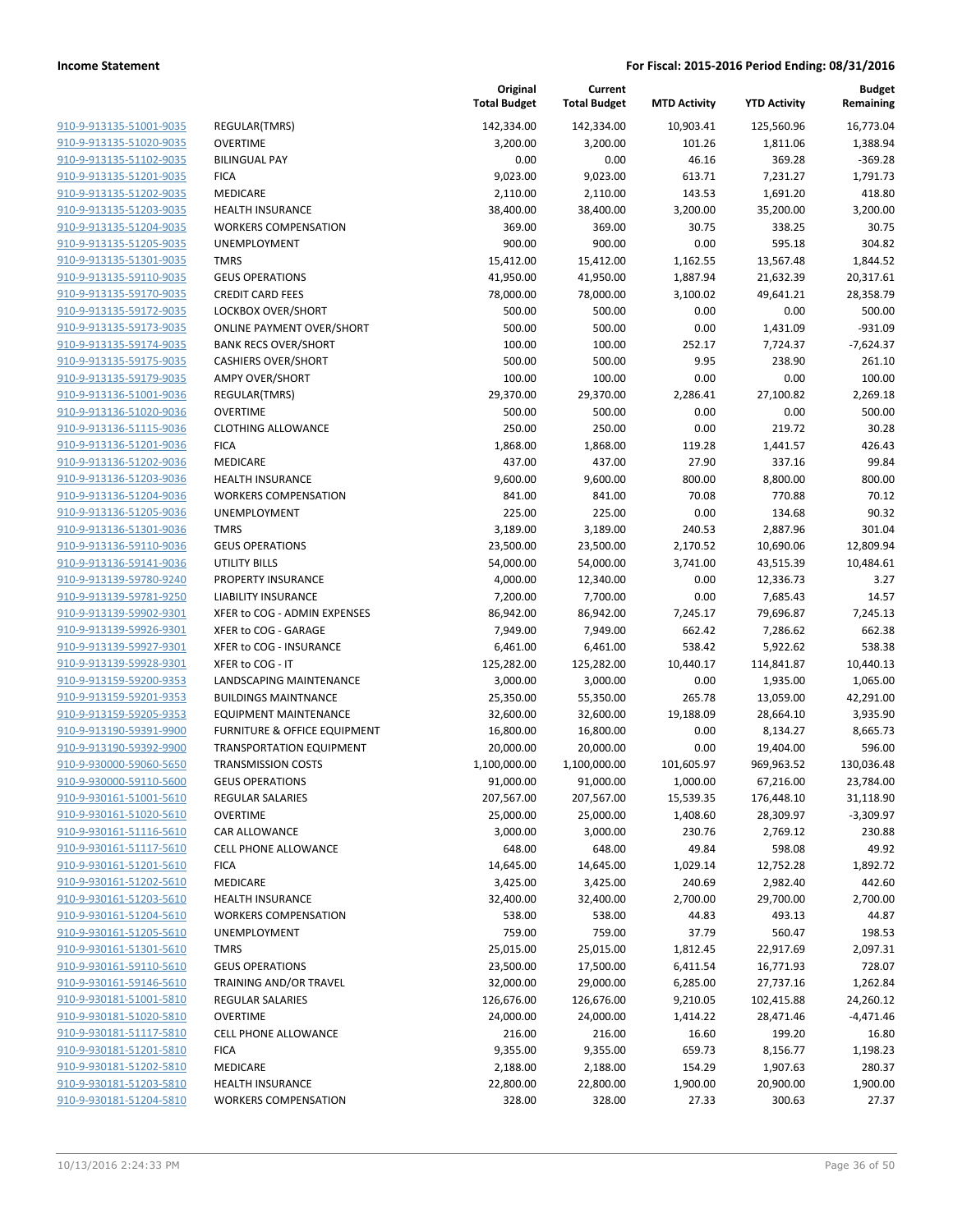| 910-9-930181-51205-5810        |
|--------------------------------|
| 910-9-930181-51301-5810        |
| 910-9-930181-59110-5810        |
| 910-9-930190-59391-9900        |
| 910-9-931080-51001-5800        |
| 910-9-931080-51011-5800        |
| <u>910-9-931080-51020-5800</u> |
| 910-9-931080-51115-5800        |
| 910-9-931080-51116-5800        |
| 910-9-931080-51117-5800        |
| 910-9-931080-51201-5800        |
| 910-9-931080-51202-5800        |
| 910-9-931080-51203-5800        |
| 910-9-931080-51204-5800        |
| 910-9-931080-51205-5800        |
| 910-9-931080-51301-5800        |
| 910-9-931080-59110-5800        |
| 910-9-931080-59205-5800        |
| 910-9-931088-51001-5880        |
| 910-9-931088-51201-5880        |
| 910-9-931088-51202-5880        |
| 910-9-931088-51203-5880        |
| 910-9-931088-51204-5880        |
| 910-9-931088-51205-5880        |
| 910-9-931088-51301-5880        |
| 910-9-931088-59110-5880        |
| 910-9-931092-51001-9202        |
| 910-9-931092-51117-9202        |
| 910-9-931092-51201-9202        |
|                                |
| 910-9-931092-51202-9202        |
| 910-9-931092-51203-9202        |
| 910-9-931092-51204-9202        |
| <u>910-9-931092-51205-9202</u> |
| 910-9-931092-51301-9202        |
| 910-9-931092-59110-9212        |
| 910-9-931092-59130-9212        |
| 910-9-931093-59205-9352        |
| 910-9-931099-59391-9900        |
| 910-9-931099-59392-9900        |
| 910-9-931462-51001-5620        |
| 910-9-931462-51115-5620        |
| 910-9-931462-51117-5620        |
| 910-9-931462-51201-5620        |
| 910-9-931462-51202-5620        |
| 910-9-931462-51203-5620        |
| 910-9-931462-51204-5620        |
| 910-9-931462-51205-5620        |
| 910-9-931462-51301-5620        |
| 910-9-931462-59110-5620        |
| 910-9-931462-59198-5620        |
| 910-9-931462-59199-5620        |
| 910-9-931470-51001-5700        |
| 910-9-931470-51020-5700        |
| 910-9-931470-51115-5700        |
| 910-9-931470-51117-5700        |
| 910-9-931470-51201-5700        |
| 910-9-931470-51202-5700        |
| 910-9-931470-51203-5700        |
| 910-9-931470-51204-5700        |
|                                |

|                                                    |                                         | Original<br><b>Total Budget</b> | Current<br><b>Total Budget</b> | <b>MTD Activity</b> | <b>YTD Activity</b>  | <b>Budget</b><br>Remaining |
|----------------------------------------------------|-----------------------------------------|---------------------------------|--------------------------------|---------------------|----------------------|----------------------------|
| 910-9-930181-51205-5810                            | <b>UNEMPLOYMENT</b>                     | 534.00                          | 534.00                         | 36.63               | 387.93               | 146.07                     |
| 910-9-930181-51301-5810                            | <b>TMRS</b>                             | 15,979.00                       | 15,979.00                      | 1,119.43            | 13,948.15            | 2,030.85                   |
| 910-9-930181-59110-5810                            | <b>GEUS OPERATIONS</b>                  | 12,500.00                       | 15,500.00                      | 8,128.55            | 13,427.48            | 2,072.52                   |
| 910-9-930190-59391-9900                            | <b>FURNITURE &amp; OFFICE EQUIP</b>     | 0.00                            | 6,000.00                       | 0.00                | 5,857.41             | 142.59                     |
| 910-9-931080-51001-5800                            | <b>REGULAR SALARIES</b>                 | 486,466.00                      | 486,466.00                     | 37,283.12           | 435,179.18           | 51,286.82                  |
| 910-9-931080-51011-5800                            | PART TIME TEMPORARY                     | 34,611.00                       | 34,611.00                      | 0.00                | 0.00                 | 34,611.00                  |
| 910-9-931080-51020-5800                            | <b>OVERTIME</b>                         | 500.00                          | 500.00                         | 0.00                | 0.00                 | 500.00                     |
| 910-9-931080-51115-5800                            | <b>CLOTHING ALLOWANCE</b>               | 550.00                          | 550.00                         | 0.00                | 370.53               | 179.47                     |
| 910-9-931080-51116-5800                            | CAR ALLOWANCE                           | 7,900.00                        | 7,900.00                       | 300.00              | 3,600.00             | 4,300.00                   |
| 910-9-931080-51117-5800                            | <b>CELL PHONE ALLOWANCE</b>             | 2,594.00                        | 2,594.00                       | 264.16              | 3,086.78             | $-492.78$                  |
| 910-9-931080-51201-5800                            | <b>FICA</b>                             | 31,619.00                       | 31,619.00                      | 2,224.33            | 25,594.59            | 6,024.41                   |
| 910-9-931080-51202-5800                            | <b>MEDICARE</b>                         | 7,723.00                        | 7,723.00                       | 520.21              | 6,138.73             | 1,584.27                   |
| 910-9-931080-51203-5800                            | <b>HEALTH INSURANCE</b>                 | 51,840.00                       | 51,840.00                      | 4,320.00            | 47,520.00            | 4,320.00                   |
| 910-9-931080-51204-5800                            | <b>WORKERS COMPENSATION</b>             | 1,589.00                        | 1,589.00                       | 132.42              | 1,456.62             | 132.38                     |
| 910-9-931080-51205-5800                            | <b>UNEMPLOYMENT</b>                     | 1,215.00                        | 1,215.00                       | 0.00                | 1,239.19             | $-24.19$                   |
| 910-9-931080-51301-5800                            | <b>TMRS</b>                             | 52,739.00                       | 52,739.00                      | 3,624.27            | 43,632.85            | 9,106.15                   |
| 910-9-931080-59110-5800                            | <b>GEUS OPERATIONS</b>                  | 30,300.00                       | 30,300.00                      | 1,901.98            | 27,554.61            | 2,745.39                   |
| 910-9-931080-59205-5800                            | <b>EQUIPMENT MAINTENANCE</b>            | 5,700.00                        | 5,700.00                       | 1,469.00            | 4,529.60             | 1,170.40                   |
| 910-9-931088-51001-5880                            | <b>REGULAR SALARIES</b>                 | 76,378.00                       | 76,378.00                      | 5,870.40            | 70,444.80            | 5,933.20                   |
| 910-9-931088-51201-5880                            | <b>FICA</b>                             | 4,735.00                        | 4,735.00                       | 326.36              | 3,907.39             | 827.61                     |
| 910-9-931088-51202-5880                            | MEDICARE                                | 1,107.00                        | 1,107.00                       | 76.32               | 913.79               | 193.21                     |
| 910-9-931088-51203-5880                            | <b>HEALTH INSURANCE</b>                 | 19,200.00                       | 19,200.00                      | 1,600.00            | 17,600.00            | 1,600.00                   |
| 910-9-931088-51204-5880                            | <b>WORKERS COMPENSATION</b>             | 198.00                          | 198.00                         | 16.50               | 181.50               | 16.50                      |
| 910-9-931088-51205-5880                            | <b>UNEMPLOYMENT</b>                     | 450.00                          | 450.00                         | 0.00                | 270.10               | 179.90                     |
| 910-9-931088-51301-5880                            | <b>TMRS</b>                             | 8,088.00                        | 8,088.00                       | 617.58              | 7,470.46             | 617.54                     |
| 910-9-931088-59110-5880                            | <b>GEUS OPERATIONS</b>                  | 4,900.00                        | 4,900.00                       | 0.00                | 1,464.16             | 3,435.84                   |
| 910-9-931092-51001-9202                            | <b>REGULAR SALARIES</b>                 | 94,020.00                       | 94,020.00                      | 7,289.28            | 86,408.62            | 7,611.38                   |
| 910-9-931092-51117-9202                            | <b>CELL PHONE ALLOWANCE</b>             | 1,632.00                        | 1,632.00                       | 125.54              | 1,506.48             | 125.52                     |
| 910-9-931092-51201-9202<br>910-9-931092-51202-9202 | <b>FICA</b><br>MEDICARE                 | 5,930.00                        | 5,930.00                       | 429.11<br>100.35    | 5,222.23<br>1,221.26 | 707.77<br>165.74           |
| 910-9-931092-51203-9202                            | <b>HEALTH INSURANCE</b>                 | 1,387.00<br>16,320.00           | 1,387.00<br>16,320.00          | 1,360.00            | 14,960.00            | 1,360.00                   |
| 910-9-931092-51204-9202                            | <b>WORKERS COMPENSATION</b>             | 244.00                          | 244.00                         | 20.33               | 223.63               | 20.37                      |
| 910-9-931092-51205-9202                            | <b>UNEMPLOYMENT</b>                     | 383.00                          | 383.00                         | 0.00                | 233.85               | 149.15                     |
| 910-9-931092-51301-9202                            | <b>TMRS</b>                             | 10,130.00                       | 10,130.00                      | 780.05              | 9,322.80             | 807.20                     |
| 910-9-931092-59110-9212                            | <b>GEUS OPERATIONS</b>                  | 9,000.00                        | 16,400.00                      | 3,004.59            | 15,005.97            | 1,394.03                   |
| 910-9-931092-59130-9212                            | PHONE MANAGEMENT SERVICE                | 66,900.00                       | 61,900.00                      | 5,560.00            | 51,177.71            | 10,722.29                  |
| 910-9-931093-59205-9352                            | EQUIPMENT MAINTENANCE - IT              | 11,000.00                       | 8,600.00                       | 0.00                | 6,889.95             | 1,710.05                   |
| 910-9-931099-59391-9900                            | <b>FURNITURE &amp; OFFICE EQUIPMENT</b> | 10,000.00                       | 13,200.00                      | 0.00                | 13,120.79            | 79.21                      |
| 910-9-931099-59392-9900                            | <b>TRANSPORTATION EQUIPMENT</b>         | 28,500.00                       | 28,500.00                      | 0.00                | 27,338.62            | 1,161.38                   |
| 910-9-931462-51001-5620                            | <b>REGULAR SALARIES</b>                 | 57,438.00                       | 57,438.00                      | 4,623.20            | 53,725.88            | 3,712.12                   |
| 910-9-931462-51115-5620                            | <b>CLOTHING ALLOWANCE</b>               | 150.00                          | 150.00                         | 0.00                | 119.41               | 30.59                      |
| 910-9-931462-51117-5620                            | <b>CELL PHONE ALLOWANCE</b>             | 480.00                          | 480.00                         | 36.92               | 443.04               | 36.96                      |
| 910-9-931462-51201-5620                            | <b>FICA</b>                             | 3,600.00                        | 3,600.00                       | 253.04              | 2,968.36             | 631.64                     |
| 910-9-931462-51202-5620                            | MEDICARE                                | 842.00                          | 842.00                         | 59.18               | 694.26               | 147.74                     |
| 910-9-931462-51203-5620                            | <b>HEALTH INSURANCE</b>                 | 4,800.00                        | 4,800.00                       | 400.00              | 4,400.00             | 400.00                     |
| 910-9-931462-51204-5620                            | <b>WORKERS COMPENSATION</b>             | 717.00                          | 717.00                         | 59.75               | 657.25               | 59.75                      |
| 910-9-931462-51205-5620                            | UNEMPLOYMENT                            | 113.00                          | 113.00                         | 0.00                | 68.31                | 44.69                      |
| 910-9-931462-51301-5620                            | <b>TMRS</b>                             | 6,149.00                        | 6,149.00                       | 490.24              | 5,750.86             | 398.14                     |
| 910-9-931462-59110-5620                            | <b>GEUS OPERATIONS</b>                  | 15,420.00                       | 13,620.00                      | 316.24              | 13,434.27            | 185.73                     |
| 910-9-931462-59198-5620                            | <b>COLOCATION CHARGES</b>               | 9,979.00                        | 9,979.00                       | 0.00                | 9,979.00             | 0.00                       |
| 910-9-931462-59199-5620                            | <b>LEASE OF DARK FIBER</b>              | 206,520.00                      | 206,520.00                     | 0.00                | 206,520.00           | 0.00                       |
| 910-9-931470-51001-5700                            | <b>REGULAR SALARIES</b>                 | 68,016.00                       | 68,016.00                      | 5,476.80            | 61,284.81            | 6,731.19                   |
| 910-9-931470-51020-5700                            | <b>OVERTIME</b>                         | 3,200.00                        | 3,200.00                       | 335.55              | 2,274.37             | 925.63                     |
| 910-9-931470-51115-5700                            | <b>CLOTHING ALLOWANCE</b>               | 500.00                          | 500.00                         | 0.00                | 494.91               | 5.09                       |
| 910-9-931470-51117-5700                            | <b>CELL PHONE ALLOWANCE</b>             | 432.00                          | 432.00                         | 33.24               | 390.57               | 41.43                      |
| 910-9-931470-51201-5700                            | <b>FICA</b>                             | 4,473.00                        | 4,473.00                       | 326.31              | 3,573.16             | 899.84                     |
| 910-9-931470-51202-5700                            | MEDICARE                                | 1,046.00                        | 1,046.00                       | 76.31               | 835.67               | 210.33                     |
| 910-9-931470-51203-5700                            | <b>HEALTH INSURANCE</b>                 | 9,600.00                        | 9,600.00                       | 800.00              | 8,800.00             | 800.00                     |
| 910-9-931470-51204-5700                            | <b>WORKERS COMPENSATION</b>             | 835.00                          | 835.00                         | 69.58               | 765.38               | 69.62                      |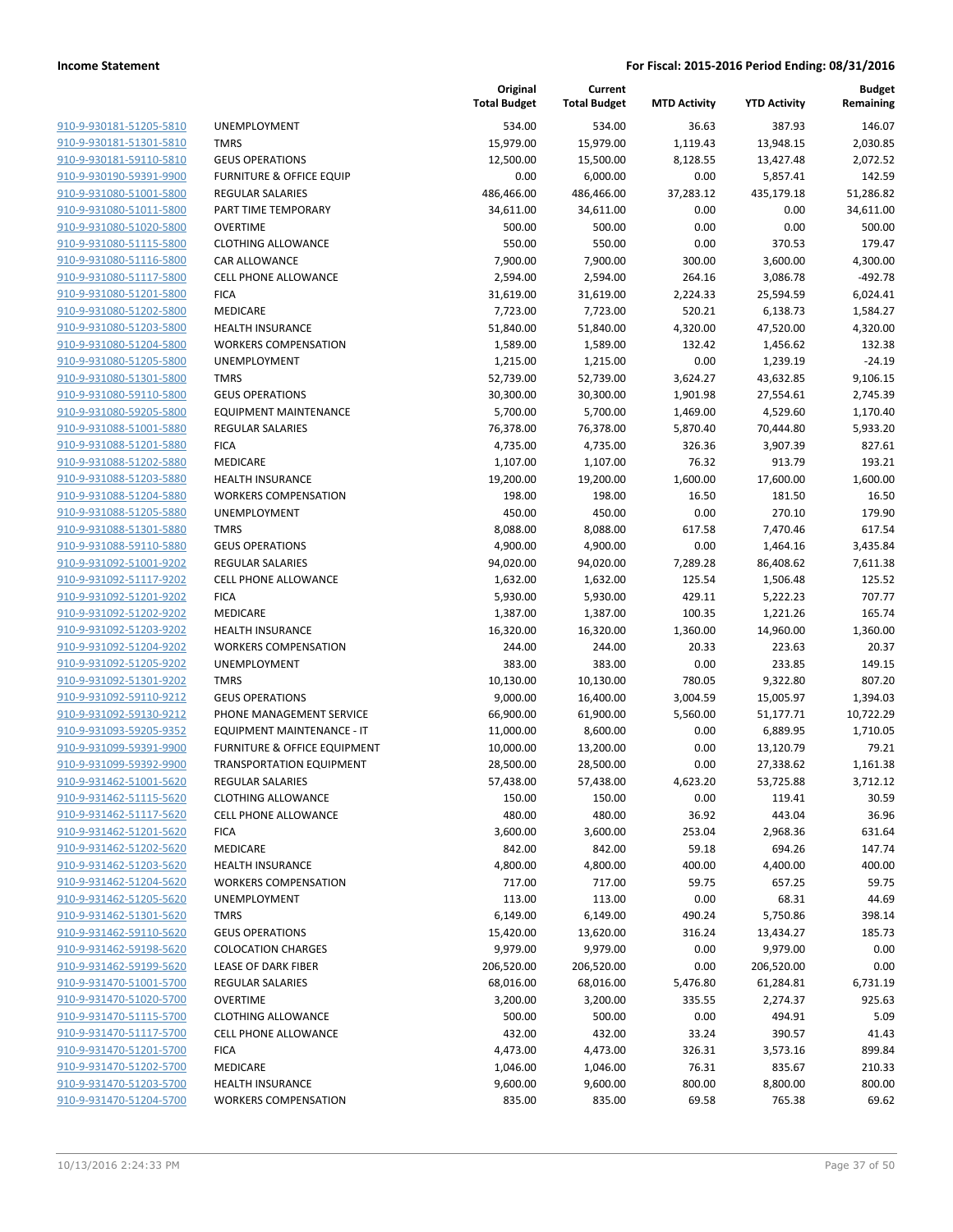| 910-9-931470-51205-5700        |
|--------------------------------|
| 910-9-931470-51301-5700        |
| 910-9-931470-59205-5700        |
| 910-9-931470-59253-5700        |
| 910-9-931490-59353-9900        |
| 910-9-931491-51001-9911        |
| 910-9-931491-51020-9911        |
| 910-9-931491-51201-9911        |
|                                |
| <u>910-9-931491-51202-9911</u> |
| <u>910-9-931491-51301-9911</u> |
| 910-9-931528-51001-5820        |
| 910-9-931528-51115-5820        |
| 910-9-931528-51117-5820        |
| 910-9-931528-51201-5820        |
| <u>910-9-931528-51202-5820</u> |
| 910-9-931528-51203-5820        |
| 910-9-931528-51204-5820        |
| 910-9-931528-51205-5820        |
| 910-9-931528-51301-5820        |
| <u>910-9-931528-59110-5820</u> |
|                                |
| 910-9-931529-51001-5920        |
| 910-9-931529-51020-5920        |
| 910-9-931529-51115-5920        |
| <u>910-9-931529-51117-5920</u> |
| 910-9-931529-51201-5920        |
| 910-9-931529-51202-5920        |
| 910-9-931529-51203-5920        |
| 910-9-931529-51204-5920        |
| <u>910-9-931529-51205-5920</u> |
| <u>910-9-931529-51301-5920</u> |
| 910-9-931529-59205-5920        |
| 910-9-931529-59262-5920        |
| 910-9-931590-59362-9900        |
|                                |
| 910-9-931591-51001-9912        |
| <u>910-9-931591-51201-9912</u> |
| 910-9-931591-51202-9912        |
| 910-9-931591-51301-9912        |
| 910-9-932467-51001-5671        |
| 910-9-932467-51011-5670        |
| <u>910-9-932467-51020-5671</u> |
| 910-9-932467-51115-5671        |
| 910-9-932467-51201-5671        |
| 910-9-932467-51202-5671        |
| 910-9-932467-51203-5671        |
| <u>910-9-932467-51204-5671</u> |
|                                |
| 910-9-932467-51205-5671        |
| <u>910-9-932467-51301-5671</u> |
| 910-9-932467-59110-5671        |
| <u>910-9-932474-51001-5740</u> |
| <u>910-9-932474-51020-5740</u> |
| 910-9-932474-51115-5740        |
| 910-9-932474-51201-5740        |
| 910-9-932474-51202-5740        |
| <u>910-9-932474-51203-5740</u> |
| <u>910-9-932474-51204-5740</u> |
| <u>910-9-932474-51205-5740</u> |
| <u>910-9-932474-51301-5740</u> |
| 910-9-932474-59205-5740        |
| <u>910-9-932474-59257-5740</u> |
|                                |

|                         |                                     | Original<br><b>Total Budget</b> | Current<br><b>Total Budget</b> | <b>MTD Activity</b> | <b>YTD Activity</b> | <b>Budget</b><br>Remaining |
|-------------------------|-------------------------------------|---------------------------------|--------------------------------|---------------------|---------------------|----------------------------|
| 910-9-931470-51205-5700 | UNEMPLOYMENT                        | 225.00                          | 225.00                         | 0.00                | 137.67              | 87.33                      |
| 910-9-931470-51301-5700 | <b>TMRS</b>                         | 7,641.00                        | 7,641.00                       | 614.96              | 6,782.12            | 858.88                     |
| 910-9-931470-59205-5700 | <b>EQUIPMENT MAINTENANCE</b>        | 2,800.00                        | 4,600.00                       | 241.88              | 4,584.30            | 15.70                      |
| 910-9-931470-59253-5700 | TRANSMISSION SUBSTATION MAINT       | 32,400.00                       | 54,400.00                      | 6,158.96            | 37,343.62           | 17,056.38                  |
| 910-9-931490-59353-9900 | <b>TRANSMISSION SUBSTATIONS</b>     | 138,800.00                      | 143,789.00                     | 27,648.00           | 105,551.79          | 38,237.21                  |
| 910-9-931491-51001-9911 | <b>REGULAR SALARIES</b>             | 2,000.00                        | 2,000.00                       | 0.00                | 2,240.00            | $-240.00$                  |
| 910-9-931491-51020-9911 | <b>OVERTIME</b>                     | 0.00                            | 0.00                           | 0.00                | 126.87              | $-126.87$                  |
| 910-9-931491-51201-9911 | <b>FICA</b>                         | 124.00                          | 124.00                         | 0.00                | 142.09              | $-18.09$                   |
| 910-9-931491-51202-9911 | <b>MEDICARE</b>                     | 29.00                           | 29.00                          | 0.00                | 33.23               | $-4.23$                    |
| 910-9-931491-51301-9911 | <b>TMRS</b>                         | 212.00                          | 212.00                         | 0.00                | 250.74              | $-38.74$                   |
| 910-9-931528-51001-5820 | <b>REGULAR SALARIES</b>             | 57,438.00                       | 57,438.00                      | 4,623.20            | 53,725.87           | 3,712.13                   |
| 910-9-931528-51115-5820 | <b>CLOTHING ALLOWANCE</b>           | 150.00                          | 150.00                         | 0.00                | 119.41              | 30.59                      |
| 910-9-931528-51117-5820 | <b>CELL PHONE ALLOWANCE</b>         | 480.00                          | 480.00                         | 36.92               | 443.04              | 36.96                      |
| 910-9-931528-51201-5820 | <b>FICA</b>                         | 3,600.00                        | 3,600.00                       | 288.92              | 3,362.65            | 237.35                     |
| 910-9-931528-51202-5820 | MEDICARE                            | 842.00                          | 842.00                         | 67.58               | 786.47              | 55.53                      |
| 910-9-931528-51203-5820 | <b>HEALTH INSURANCE</b>             | 4,800.00                        | 4,800.00                       | 400.00              | 4,400.00            | 400.00                     |
| 910-9-931528-51204-5820 | <b>WORKERS COMPENSATION</b>         | 717.00                          | 717.00                         | 59.75               | 657.25              | 59.75                      |
| 910-9-931528-51205-5820 | <b>UNEMPLOYMENT</b>                 | 113.00                          | 113.00                         | 0.00                | 66.51               | 46.49                      |
| 910-9-931528-51301-5820 | <b>TMRS</b>                         | 6,149.00                        | 6,149.00                       | 490.24              | 5,750.86            | 398.14                     |
| 910-9-931528-59110-5820 | <b>GEUS OPERATIONS</b>              | 18,700.00                       | 18,700.00                      | 2,170.52            | 17,898.58           | 801.42                     |
| 910-9-931529-51001-5920 | <b>REGULAR SALARIES</b>             | 68,016.00                       | 68,016.00                      | 5,476.80            | 61,284.81           | 6,731.19                   |
| 910-9-931529-51020-5920 | <b>OVERTIME</b>                     | 3,200.00                        | 3,200.00                       | 335.55              | 2,274.37            | 925.63                     |
| 910-9-931529-51115-5920 | <b>CLOTHING ALLOWANCE</b>           | 500.00                          | 500.00                         | 0.00                | 490.91              | 9.09                       |
| 910-9-931529-51117-5920 | <b>CELL PHONE ALLOWANCE</b>         | 432.00                          | 432.00                         | 33.20               | 406.71              | 25.29                      |
| 910-9-931529-51201-5920 | <b>FICA</b>                         | 4,473.00                        | 4,473.00                       | 362.42              | 3,964.86            | 508.14                     |
| 910-9-931529-51202-5920 | MEDICARE                            | 1,046.00                        | 1,046.00                       | 84.76               | 927.24              | 118.76                     |
| 910-9-931529-51203-5920 | <b>HEALTH INSURANCE</b>             | 9,600.00                        | 9,600.00                       | 800.00              | 8,800.00            | 800.00                     |
| 910-9-931529-51204-5920 | <b>WORKERS COMPENSATION</b>         | 835.00                          | 835.00                         | 69.58               | 765.38              | 69.62                      |
| 910-9-931529-51205-5920 | UNEMPLOYMENT                        | 225.00                          | 225.00                         | 0.00                | 131.98              | 93.02                      |
| 910-9-931529-51301-5920 | <b>TMRS</b>                         | 7,641.00                        | 7,641.00                       | 614.95              | 6,782.08            | 858.92                     |
| 910-9-931529-59205-5920 | <b>EQUIPMENT MAINTENANCE</b>        | 6,500.00                        | 6,500.00                       | 231.87              | 5,832.47            | 667.53                     |
| 910-9-931529-59262-5920 | DISTRIBUTION SUBSTATION MAINTENANCE | 28,000.00                       | 34,000.00                      | 4,523.58            | 32,022.76           | 1,977.24                   |
| 910-9-931590-59362-9900 | <b>DISTRIBUTION SUBSTATIONS</b>     | 43,000.00                       | 30,011.00                      | 0.00                | 25,950.00           | 4,061.00                   |
| 910-9-931591-51001-9912 | <b>REGULAR SALARIES</b>             | 2,000.00                        | 2,000.00                       | 0.00                | 0.00                | 2,000.00                   |
| 910-9-931591-51201-9912 | <b>FICA</b>                         | 124.00                          | 124.00                         | 0.00                | 0.00                | 124.00                     |
| 910-9-931591-51202-9912 | MEDICARE                            | 29.00                           | 29.00                          | 0.00                | 0.00                | 29.00                      |
| 910-9-931591-51301-9912 | <b>TMRS</b>                         | 212.00                          | 212.00                         | 0.00                | 0.00                | 212.00                     |
| 910-9-932467-51001-5671 | <b>REGULAR SALARIES</b>             | 65,269.00                       | 65,269.00                      | 4,460.74            | 83,841.35           | $-18,572.35$               |
| 910-9-932467-51011-5670 | PART TIME TEMPORARY                 | 34,570.00                       | 34,570.00                      | 0.00                | 0.00                | 34,570.00                  |
| 910-9-932467-51020-5671 | OVERTIME                            | 12,000.00                       | 12,000.00                      | 1,152.00            | 8,250.71            | 3,749.29                   |
| 910-9-932467-51115-5671 | <b>CLOTHING ALLOWANCE</b>           | 500.00                          | 500.00                         | 0.00                | 519.00              | $-19.00$                   |
| 910-9-932467-51201-5671 | <b>FICA</b>                         | 6,965.00                        | 6,965.00                       | 335.36              | 5,585.81            | 1,379.19                   |
| 910-9-932467-51202-5671 | MEDICARE                            | 1,629.00                        | 1,629.00                       | 78.44               | 1,306.35            | 322.65                     |
| 910-9-932467-51203-5671 | <b>HEALTH INSURANCE</b>             | 9,600.00                        | 9,600.00                       | 800.00              | 8,800.00            | 800.00                     |
| 910-9-932467-51204-5671 | <b>WORKERS COMPENSATION</b>         | 813.00                          | 813.00                         | 67.75               | 745.25              | 67.75                      |
| 910-9-932467-51205-5671 | <b>UNEMPLOYMENT</b>                 | 225.00                          | 225.00                         | 0.00                | 269.65              | $-44.65$                   |
| 910-9-932467-51301-5671 | <b>TMRS</b>                         | 8,236.00                        | 8,236.00                       | 435.95              | 7,648.38            | 587.62                     |
| 910-9-932467-59110-5671 | <b>GEUS OPERATIONS</b>              | 31,000.00                       | 31,000.00                      | 566.72              | 13,068.43           | 17,931.57                  |
| 910-9-932474-51001-5740 | REGULAR SALARIES                    | 60,235.00                       | 60,235.00                      | 5,167.68            | 56,420.16           | 3,814.84                   |
| 910-9-932474-51020-5740 | <b>OVERTIME</b>                     | 10,000.00                       | 10,000.00                      | 336.00              | 8,929.45            | 1,070.55                   |
| 910-9-932474-51115-5740 | <b>CLOTHING ALLOWANCE</b>           | 500.00                          | 500.00                         | 0.00                | 505.04              | $-5.04$                    |
| 910-9-932474-51201-5740 | <b>FICA</b>                         | 4,386.00                        | 4,386.00                       | 316.80              | 3,784.09            | 601.91                     |
| 910-9-932474-51202-5740 | MEDICARE                            | 1,026.00                        | 1,026.00                       | 74.09               | 884.99              | 141.01                     |
| 910-9-932474-51203-5740 | <b>HEALTH INSURANCE</b>             | 9,600.00                        | 9,600.00                       | 800.00              | 8,800.00            | 800.00                     |
| 910-9-932474-51204-5740 | <b>WORKERS COMPENSATION</b>         | 751.00                          | 751.00                         | 62.58               | 688.38              | 62.62                      |
| 910-9-932474-51205-5740 | UNEMPLOYMENT                        | 225.00                          | 225.00                         | 0.00                | 134.83              | 90.17                      |
| 910-9-932474-51301-5740 | <b>TMRS</b>                         | 7,491.00                        | 7,491.00                       | 578.99              | 6,930.67            | 560.33                     |
| 910-9-932474-59205-5740 | <b>EQUIPMENT MAINTENANCE</b>        | 0.00                            | 0.00                           | $-4.27$             | 0.00                | 0.00                       |
| 910-9-932474-59257-5740 | TRANSMISSION LINE MAINTENANCE       | 34,000.00                       | 34,000.00                      | 2,157.40            | 24,754.73           | 9,245.27                   |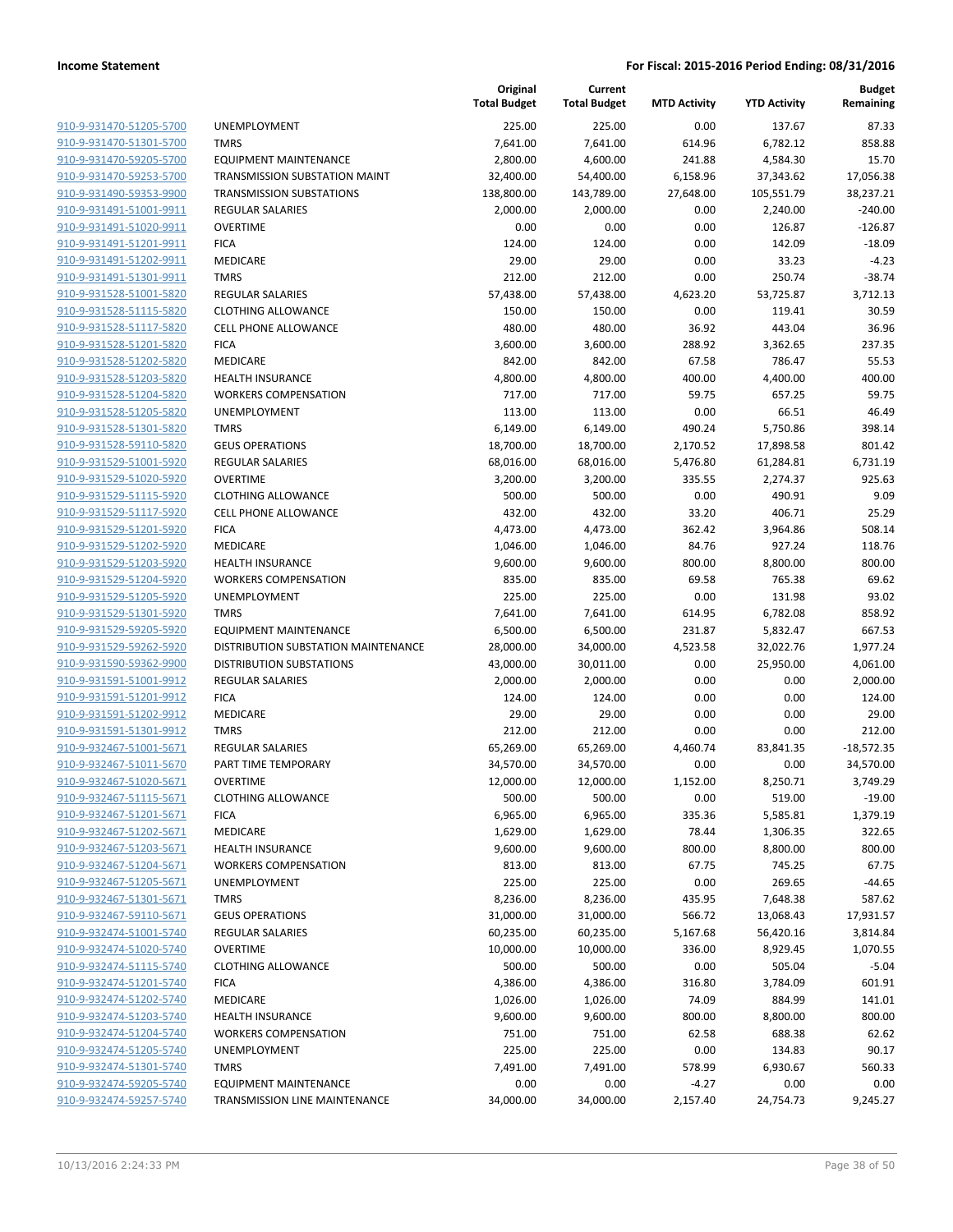| 910-9-932490-59356-9900                            |
|----------------------------------------------------|
| 910-9-932491-51001-9913                            |
| 910-9-932491-51201-9913                            |
| 910-9-932491-51202-9913                            |
| 910-9-932491-51301-9913                            |
| 910-9-932500-51001-5801                            |
| 910-9-932500-51115-5801                            |
| 910-9-932500-51117-5801                            |
| 910-9-932500-51201-5801                            |
| 910-9-932500-51202-5801                            |
| 910-9-932500-51203-5801                            |
| 910-9-932500-51204-5801                            |
| 910-9-932500-51205-5801                            |
| 910-9-932500-51301-5801                            |
| 910-9-932500-59110-5801                            |
| 910-9-932500-59112-5801                            |
| 910-9-932500-59146-5801                            |
| 910-9-932503-51001-5830                            |
| 910-9-932503-51020-5830                            |
| 910-9-932503-51115-5830                            |
| 910-9-932503-51117-5830                            |
| 910-9-932503-51201-5830                            |
| 910-9-932503-51202-5830                            |
| 910-9-932503-51203-5830                            |
| 910-9-932503-51204-5830                            |
| 910-9-932503-51205-5830                            |
| 910-9-932503-51301-5830                            |
| 910-9-932503-59110-5830                            |
| 910-9-932504-51001-5840                            |
| 910-9-932504-51020-5840                            |
| 910-9-932504-51115-5840                            |
| 910-9-932504-51117-5840                            |
| 910-9-932504-51201-5840                            |
| 910-9-932504-51202-5840                            |
| 910-9-932504-51203-5840                            |
| 910-9-932504-51204-5840                            |
| 910-9-932504-51205-5840                            |
| 910-9-932504-51301-5840                            |
| 910-9-932504-59110-5840                            |
| 910-9-932505-51001-5850                            |
| 910-9-932505-51201-5850                            |
| 910-9-932505-51202-5850                            |
| 910-9-932505-51301-5850                            |
| 910-9-932505-59110-5850<br>910-9-932506-51001-5860 |
| 910-9-932506-51020-5860                            |
| 910-9-932506-51115-5860                            |
| 910-9-932506-51117-5860                            |
| 910-9-932506-51201-5860                            |
| 910-9-932506-51202-5860                            |
| 910-9-932506-51203-5860                            |
|                                                    |
| 910-9-932506-51204-5860<br>910-9-932506-51205-5860 |
| 910-9-932506-51301-5860                            |
| 910-9-932506-59110-5860                            |
| 910-9-932507-51001-5870                            |
| 910-9-932507-51201-5870                            |
| 910-9-932507-51202-5870                            |
| 910-9-932507-51301-5870                            |
|                                                    |

|                         |                                | Original<br><b>Total Budget</b> | Current<br><b>Total Budget</b> | <b>MTD Activity</b> | <b>YTD Activity</b> | <b>Budget</b><br>Remaining |
|-------------------------|--------------------------------|---------------------------------|--------------------------------|---------------------|---------------------|----------------------------|
| 910-9-932490-59356-9900 | <b>GEUS TRANSMISSION LINES</b> | 55,000.00                       | 55,000.00                      | 7,036.21            | 3,768.58            | 51,231.42                  |
| 910-9-932491-51001-9913 | REGULAR SALARIES               | 3,000.00                        | 3,000.00                       | 0.00                | 0.00                | 3,000.00                   |
| 910-9-932491-51201-9913 | <b>FICA</b>                    | 186.00                          | 186.00                         | 0.00                | 0.00                | 186.00                     |
| 910-9-932491-51202-9913 | MEDICARE                       | 44.00                           | 44.00                          | 0.00                | 0.00                | 44.00                      |
| 910-9-932491-51301-9913 | <b>TMRS</b>                    | 318.00                          | 318.00                         | 0.00                | 0.00                | 318.00                     |
| 910-9-932500-51001-5801 | REGULAR SALARIES               | 109,242.00                      | 109,242.00                     | 8,819.20            | 100,339.20          | 8,902.80                   |
| 910-9-932500-51115-5801 | <b>CLOTHING ALLOWANCE</b>      | 400.00                          | 400.00                         | 0.00                | 250.36              | 149.64                     |
| 910-9-932500-51117-5801 | <b>CELL PHONE ALLOWANCE</b>    | 636.00                          | 636.00                         | 48.92               | 587.04              | 48.96                      |
| 910-9-932500-51201-5801 | <b>FICA</b>                    | 6,837.00                        | 6,837.00                       | 525.42              | 5,996.22            | 840.78                     |
| 910-9-932500-51202-5801 | MEDICARE                       | 1,599.00                        | 1,599.00                       | 122.88              | 1,402.34            | 196.66                     |
| 910-9-932500-51203-5801 | <b>HEALTH INSURANCE</b>        | 9,600.00                        | 9,600.00                       | 800.00              | 8,800.00            | 800.00                     |
| 910-9-932500-51204-5801 | <b>WORKERS COMPENSATION</b>    | 1,340.00                        | 1,340.00                       | 111.67              | 1,228.37            | 111.63                     |
| 910-9-932500-51205-5801 | UNEMPLOYMENT                   | 225.00                          | 225.00                         | 0.00                | 134.67              | 90.33                      |
| 910-9-932500-51301-5801 | <b>TMRS</b>                    | 11,679.00                       | 11,679.00                      | 932.92              | 10,716.91           | 962.09                     |
| 910-9-932500-59110-5801 | <b>GEUS OPERATIONS</b>         | 11,600.00                       | 11,600.00                      | 269.33              | 10,940.09           | 659.91                     |
| 910-9-932500-59112-5801 | <b>SAFETY</b>                  | 44,210.00                       | 44,210.00                      | 6,220.95            | 44,166.35           | 43.65                      |
| 910-9-932500-59146-5801 | TRAINING AND/OR TRAVEL         | 19,000.00                       | 19,000.00                      | 823.07              | 16,984.81           | 2,015.19                   |
| 910-9-932503-51001-5830 | REGULAR SALARIES               | 157,747.00                      | 157,747.00                     | 12,390.67           | 147,440.10          | 10,306.90                  |
| 910-9-932503-51020-5830 | <b>OVERTIME</b>                | 7,100.00                        | 7,100.00                       | 515.85              | 5,872.80            | 1,227.20                   |
| 910-9-932503-51115-5830 | <b>CLOTHING ALLOWANCE</b>      | 700.00                          | 700.00                         | 0.00                | 639.27              | 60.73                      |
| 910-9-932503-51117-5830 | CELL PHONE ALLOWANCE           | 318.00                          | 318.00                         | 24.46               | 293.52              | 24.48                      |
| 910-9-932503-51201-5830 | <b>FICA</b>                    | 10,284.00                       | 10,284.00                      | 2,378.31            | 10,287.28           | $-3.28$                    |
| 910-9-932503-51202-5830 | MEDICARE                       | 2,405.00                        | 2,405.00                       | 556.21              | 2,405.87            | $-0.87$                    |
| 910-9-932503-51203-5830 | <b>HEALTH INSURANCE</b>        | 19,200.00                       | 19,200.00                      | 1,600.00            | 17,600.00           | 1,600.00                   |
| 910-9-932503-51204-5830 | <b>WORKERS COMPENSATION</b>    | 2,022.00                        | 2,022.00                       | 168.50              | 1,853.50            | 168.50                     |
| 910-9-932503-51205-5830 | UNEMPLOYMENT                   | 450.00                          | 450.00                         | 0.00                | 292.87              | 157.13                     |
| 910-9-932503-51301-5830 | <b>TMRS</b>                    | 17,565.00                       | 17,565.00                      | 4,170.44            | 19,106.60           | $-1,541.60$                |
| 910-9-932503-59110-5830 | <b>GEUS OPERATIONS</b>         | 72,500.00                       | 72,500.00                      | 3,233.12            | 65,429.39           | 7,070.61                   |
| 910-9-932504-51001-5840 | <b>REGULAR SALARIES</b>        | 157,747.00                      | 157,747.00                     | 12,190.67           | 147,240.10          | 10,506.90                  |
| 910-9-932504-51020-5840 | <b>OVERTIME</b>                | 7,100.00                        | 7,100.00                       | 515.85              | 5,872.80            | 1,227.20                   |
| 910-9-932504-51115-5840 | <b>CLOTHING ALLOWANCE</b>      | 700.00                          | 700.00                         | 0.00                | 639.27              | 60.73                      |
| 910-9-932504-51117-5840 | CELL PHONE ALLOWANCE           | 318.00                          | 318.00                         | 24.46               | 293.52              | 24.48                      |
| 910-9-932504-51201-5840 | <b>FICA</b>                    | 10,284.00                       | 10,284.00                      | 789.32              | 9,515.44            | 768.56                     |
| 910-9-932504-51202-5840 | MEDICARE                       | 2,405.00                        | 2,405.00                       | 184.59              | 2,225.38            | 179.62                     |
| 910-9-932504-51203-5840 | <b>HEALTH INSURANCE</b>        | 19,200.00                       | 19,200.00                      | 1,600.00            | 17,600.00           | 1,600.00                   |
| 910-9-932504-51204-5840 | <b>WORKERS COMPENSATION</b>    | 2,022.00                        | 2,022.00                       | 168.50              | 1,853.50            | 168.50                     |
| 910-9-932504-51205-5840 | UNEMPLOYMENT                   | 450.00                          | 450.00                         | 0.00                | 246.28              | 203.72                     |
| 910-9-932504-51301-5840 | <b>TMRS</b>                    | 17,565.00                       | 17,565.00                      | 1,339.30            | 16,275.46           | 1,289.54                   |
| 910-9-932504-59110-5840 | <b>GEUS OPERATIONS</b>         | 59,000.00                       | 59,000.00                      | 7,187.63            | 46,343.68           | 12,656.32                  |
| 910-9-932505-51001-5850 | <b>REGULAR SALARIES</b>        | 1,000.00                        | 1,000.00                       | 0.00                | 0.00                | 1,000.00                   |
| 910-9-932505-51201-5850 | <b>FICA</b>                    | 62.00                           | 62.00                          | 0.00                | 0.00                | 62.00                      |
| 910-9-932505-51202-5850 | MEDICARE                       | 15.00                           | 15.00                          | 0.00                | 0.00                | 15.00                      |
| 910-9-932505-51301-5850 | <b>TMRS</b>                    | 106.00                          | 106.00                         | 0.00                | 0.00                | 106.00                     |
| 910-9-932505-59110-5850 | <b>GEUS OPERATIONS</b>         | 500.00                          | 500.00                         | 0.00                | 0.00                | 500.00                     |
| 910-9-932506-51001-5860 | REGULAR SALARIES               | 22,819.00                       | 22,819.00                      | 5,814.40            | 63,629.00           | $-40,810.00$               |
| 910-9-932506-51020-5860 | <b>OVERTIME</b>                | 1,600.00                        | 1,600.00                       | 55.50               | 1,197.25            | 402.75                     |
| 910-9-932506-51115-5860 | <b>CLOTHING ALLOWANCE</b>      | 550.00                          | 550.00                         | 0.00                | 8.25                | 541.75                     |
| 910-9-932506-51117-5860 | <b>CELL PHONE ALLOWANCE</b>    | 432.00                          | 432.00                         | 33.22               | 398.64              | 33.36                      |
| 910-9-932506-51201-5860 | <b>FICA</b>                    | 1,575.00                        | 1,575.00                       | 367.96              | 4,057.19            | $-2,482.19$                |
| 910-9-932506-51202-5860 | MEDICARE                       | 368.00                          | 368.00                         | 86.05               | 948.82              | $-580.82$                  |
| 910-9-932506-51203-5860 | <b>HEALTH INSURANCE</b>        | 9,600.00                        | 9,600.00                       | 800.00              | 8,800.00            | 800.00                     |
| 910-9-932506-51204-5860 | <b>WORKERS COMPENSATION</b>    | 906.00                          | 906.00                         | 75.50               | 830.50              | 75.50                      |
| 910-9-932506-51205-5860 | UNEMPLOYMENT                   | 225.00                          | 225.00                         | 0.00                | 134.83              | 90.17                      |
| 910-9-932506-51301-5860 | <b>TMRS</b>                    | 2,690.00                        | 2,690.00                       | 621.00              | 6,903.86            | $-4,213.86$                |
| 910-9-932506-59110-5860 | <b>GEUS OPERATIONS</b>         | 11,600.00                       | 11,600.00                      | 257.16              | 8,424.56            | 3,175.44                   |
| 910-9-932507-51001-5870 | REGULAR SALARIES               | 1,000.00                        | 1,000.00                       | 0.00                | 0.00                | 1,000.00                   |
| 910-9-932507-51201-5870 | <b>FICA</b>                    | 62.00                           | 62.00                          | 0.00                | 0.00                | 62.00                      |
| 910-9-932507-51202-5870 | MEDICARE                       | 15.00                           | 15.00                          | 0.00                | 0.00                | 15.00                      |
| 910-9-932507-51301-5870 | <b>TMRS</b>                    | 106.00                          | 106.00                         | 0.00                | 0.00                | 106.00                     |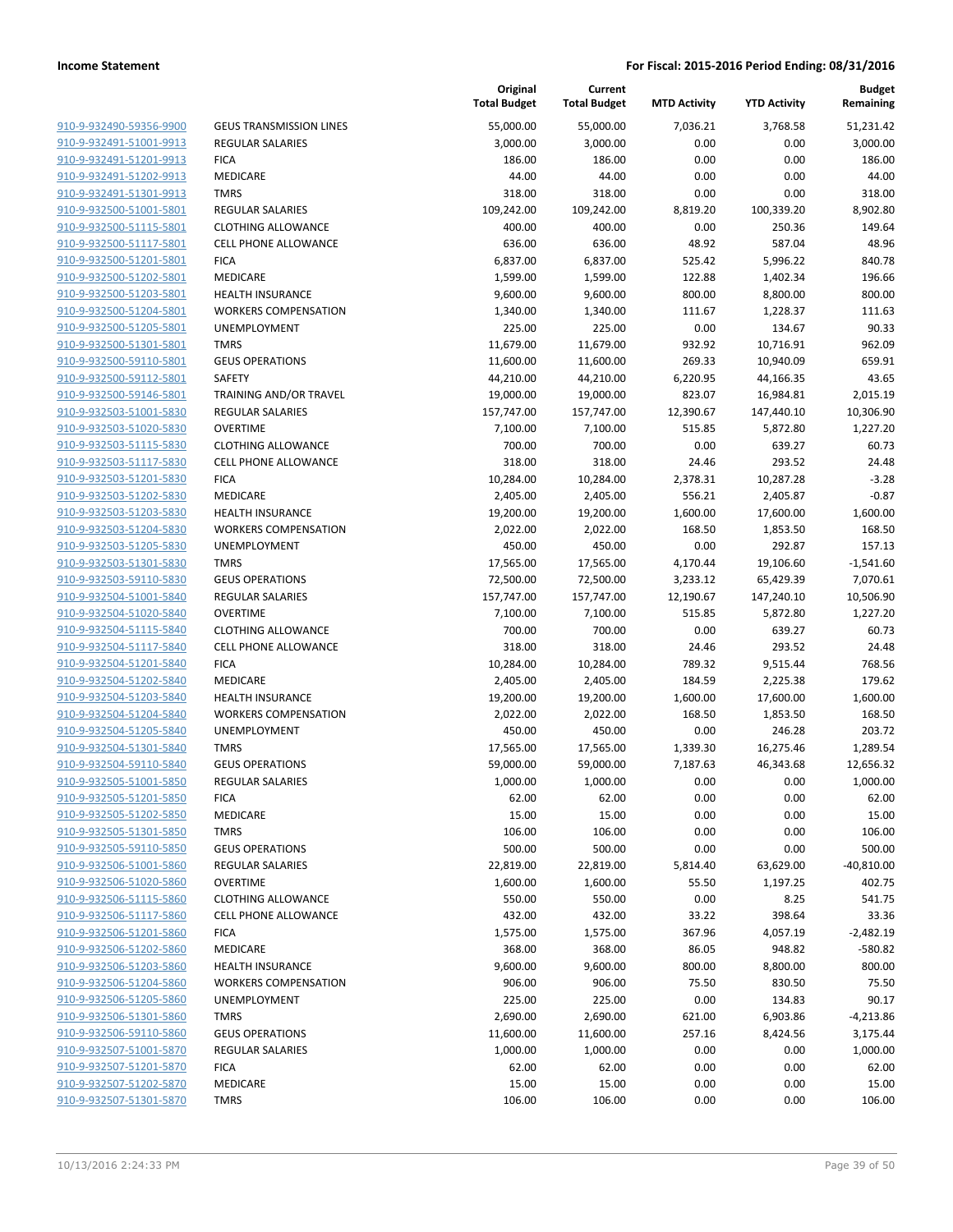| 910-9-932507-59110-5870        |
|--------------------------------|
| 910-9-932509-59147-5890        |
| 910-9-932510-51001-5900        |
| 910-9-932510-51020-5900        |
| 910-9-932510-51102-5900        |
| 910-9-932510-51115-5900        |
| 910-9-932510-51201-5900        |
| 910-9-932510-51202-5900        |
| 910-9-932510-51203-5900        |
| 910-9-932510-51204-5900        |
| 910-9-932510-51205-5900        |
| 910-9-932510-51301-5900        |
| 910-9-932510-59205-5900        |
| 910-9-932514-51001-5941        |
| <u>910-9-932514-51020-5941</u> |
| 910-9-932514-51102-5941        |
| 910-9-932514-51115-5941        |
| 910-9-932514-51201-5941        |
| 910-9-932514-51202-5941        |
| 910-9-932514-51203-5941        |
| 910-9-932514-51204-5941        |
| 910-9-932514-51205-5941        |
| 910-9-932514-51301-5941        |
|                                |
| 910-9-932514-59275-5941        |
| <u>910-9-932515-51001-5950</u> |
| 910-9-932515-51201-5950        |
| 910-9-932515-51202-5950        |
| 910-9-932515-51301-5950        |
| 910-9-932515-59282-5950        |
| <u>910-9-932516-51001-5960</u> |
| 910-9-932516-51020-5960        |
| 910-9-932516-51201-5960        |
| 910-9-932516-51202-5960        |
| 910-9-932516-51301-5960        |
| <u>910-9-932516-59284-5960</u> |
| 910-9-932517-51001-5970        |
| 910-9-932517-51020-5970        |
| 910-9-932517-51115-5970        |
| 910-9-932517-51201-5970        |
| 910-9-932517-51202-5970        |
| 910-9-932517-51203-5970        |
| <u>910-9-932517-51204-5970</u> |
| 910-9-932517-51205-5970        |
| 910-9-932517-51301-5970        |
| <u>910-9-932517-59270-5970</u> |
| <u>910-9-932518-51001-5980</u> |
| 910-9-932518-51020-5980        |
| 910-9-932518-51201-5980        |
| 910-9-932518-51202-5980        |
| 910-9-932518-51301-5980        |
| <u>910-9-932518-59288-5980</u> |
| 910-9-932519-51001-5990        |
| 910-9-932519-51201-5990        |
| <u>910-9-932519-51202-5990</u> |
| <u>910-9-932519-51301-5990</u> |
| <u>910-9-932590-59364-9900</u> |
| 910-9-932590-59365-9900        |
| <u>910-9-932590-59366-9900</u> |
| 910-9-932590-59367-9900        |
|                                |

|                         |                                      | Original<br><b>Total Budget</b> | Current<br><b>Total Budget</b> | <b>MTD Activity</b> | <b>YTD Activity</b> | <b>Budget</b><br>Remaining |
|-------------------------|--------------------------------------|---------------------------------|--------------------------------|---------------------|---------------------|----------------------------|
| 910-9-932507-59110-5870 | <b>GEUS OPERATIONS</b>               | 400.00                          | 400.00                         | 0.00                | 56.66               | 343.34                     |
| 910-9-932509-59147-5890 | <b>RENT</b>                          | 500.00                          | 500.00                         | 0.00                | 0.00                | 500.00                     |
| 910-9-932510-51001-5900 | <b>REGULAR SALARIES</b>              | 55,390.00                       | 55,390.00                      | 4,211.20            | 49,034.40           | 6,355.60                   |
| 910-9-932510-51020-5900 | <b>OVERTIME</b>                      | 8,000.00                        | 8,000.00                       | 956.36              | 9,577.31            | $-1,577.31$                |
| 910-9-932510-51102-5900 | <b>BILINGUAL PAY</b>                 | 600.00                          | 600.00                         | 46.16               | 553.92              | 46.08                      |
| 910-9-932510-51115-5900 | <b>CLOTHING ALLOWANCE</b>            | 500.00                          | 500.00                         | 0.00                | 495.04              | 4.96                       |
| 910-9-932510-51201-5900 | <b>FICA</b>                          | 3,998.00                        | 3,998.00                       | 280.58              | 3,192.58            | 805.42                     |
| 910-9-932510-51202-5900 | MEDICARE                             | 935.00                          | 935.00                         | 65.62               | 746.66              | 188.34                     |
| 910-9-932510-51203-5900 | <b>HEALTH INSURANCE</b>              | 9,600.00                        | 9,600.00                       | 800.00              | 8,800.00            | 800.00                     |
| 910-9-932510-51204-5900 | <b>WORKERS COMPENSATION</b>          | 680.00                          | 680.00                         | 56.67               | 623.37              | 56.63                      |
| 910-9-932510-51205-5900 | <b>UNEMPLOYMENT</b>                  | 225.00                          | 225.00                         | 0.00                | 134.68              | 90.32                      |
| 910-9-932510-51301-5900 | <b>TMRS</b>                          | 6,830.00                        | 6,830.00                       | 548.48              | 6,272.98            | 557.02                     |
| 910-9-932510-59205-5900 | <b>EQUIPMENT MAINTENANCE</b>         | 60,000.00                       | 60,000.00                      | 5,770.88            | 46,784.88           | 13,215.12                  |
| 910-9-932514-51001-5941 | <b>REGULAR SALARIES</b>              | 424,770.00                      | 424,770.00                     | 33,682.29           | 437,493.69          | $-12,723.69$               |
| 910-9-932514-51020-5941 | <b>OVERTIME</b>                      | 60,000.00                       | 60,000.00                      | 4,985.80            | 59,972.64           | 27.36                      |
| 910-9-932514-51102-5941 | <b>BILINGUAL PAY</b>                 | 1,200.00                        | 1,200.00                       | 92.32               | 1,107.84            | 92.16                      |
| 910-9-932514-51115-5941 | <b>CLOTHING ALLOWANCE</b>            | 5,200.00                        | 5,200.00                       | 480.00              | 6,049.99            | $-849.99$                  |
| 910-9-932514-51201-5941 | <b>FICA</b>                          | 30,453.00                       | 30,453.00                      | 2,256.50            | 29,330.83           | 1,122.17                   |
| 910-9-932514-51202-5941 | <b>MEDICARE</b>                      | 7,122.00                        | 7,122.00                       | 527.73              | 6,859.64            | 262.36                     |
| 910-9-932514-51203-5941 | <b>HEALTH INSURANCE</b>              | 105,600.00                      | 105,600.00                     | 8,800.00            | 96,800.00           | 8,800.00                   |
| 910-9-932514-51204-5941 | <b>WORKERS COMPENSATION</b>          | 5,911.00                        | 5,911.00                       | 492.58              | 5,418.38            | 492.62                     |
| 910-9-932514-51205-5941 | <b>UNEMPLOYMENT</b>                  | 2,475.00                        | 2,475.00                       | 36.64               | 1,723.71            | 751.29                     |
| 910-9-932514-51301-5941 | <b>TMRS</b>                          | 52,014.00                       | 52,014.00                      | 4,075.14            | 52,776.12           | $-762.12$                  |
| 910-9-932514-59275-5941 | POLES, OH, UG & SERVICES MAINTENANCE | 175,000.00                      | 166,000.00                     | 15,398.37           | 113,154.45          | 52,845.55                  |
| 910-9-932515-51001-5950 | <b>REGULAR SALARIES</b>              | 1,000.00                        | 1,000.00                       | 0.00                | 0.00                | 1,000.00                   |
| 910-9-932515-51201-5950 | <b>FICA</b>                          | 62.00                           | 62.00                          | 0.00                | 0.00                | 62.00                      |
| 910-9-932515-51202-5950 | MEDICARE                             | 15.00                           | 15.00                          | 0.00                | 0.00                | 15.00                      |
| 910-9-932515-51301-5950 | <b>TMRS</b>                          | 106.00                          | 106.00                         | 0.00                | 0.00                | 106.00                     |
| 910-9-932515-59282-5950 | <b>TRANSFORMERS MAINTENANCE</b>      | 20,000.00                       | 9,000.00                       | 0.00                | 3,055.85            | 5,944.15                   |
| 910-9-932516-51001-5960 | <b>REGULAR SALARIES</b>              | 7,500.00                        | 7,500.00                       | 405.04              | 5,240.69            | 2,259.31                   |
| 910-9-932516-51020-5960 | <b>OVERTIME</b>                      | 0.00                            | 0.00                           | 45.95               | 254.39              | $-254.39$                  |
| 910-9-932516-51201-5960 | <b>FICA</b>                          | 465.00                          | 465.00                         | 27.97               | 377.02              | 87.98                      |
| 910-9-932516-51202-5960 | <b>MEDICARE</b>                      | 109.00                          | 109.00                         | 6.54                | 88.18               | 20.82                      |
| 910-9-932516-51301-5960 | <b>TMRS</b>                          | 794.00                          | 794.00                         | 47.45               | 645.44              | 148.56                     |
| 910-9-932516-59284-5960 | ST LIGHTING & SIGNALS MAINTENANCE    | 5,000.00                        | 5,000.00                       | 2,280.87            | 4,981.78            | 18.22                      |
| 910-9-932517-51001-5970 | REGULAR SALARIES                     | 53,456.00                       | 53,456.00                      | 4,190.16            | 48,253.14           | 5,202.86                   |
| 910-9-932517-51020-5970 | <b>OVERTIME</b>                      | 500.00                          | 500.00                         | 0.00                | 0.00                | 500.00                     |
| 910-9-932517-51115-5970 | <b>CLOTHING ALLOWANCE</b>            | 500.00                          | 500.00                         | 0.00                | 495.04              | 4.96                       |
| 910-9-932517-51201-5970 | <b>FICA</b>                          | 3,376.00                        | 3,376.00                       | 239.53              | 2,778.31            | 597.69                     |
| 910-9-932517-51202-5970 | MEDICARE                             | 790.00                          | 790.00                         | 56.02               | 649.77              | 140.23                     |
| 910-9-932517-51203-5970 | <b>HEALTH INSURANCE</b>              | 9,600.00                        | 9,600.00                       | 800.00              | 8,800.00            | 800.00                     |
| 910-9-932517-51204-5970 | <b>WORKERS COMPENSATION</b>          | 656.00                          | 656.00                         | 54.67               | 601.37              | 54.63                      |
| 910-9-932517-51205-5970 | <b>UNEMPLOYMENT</b>                  | 225.00                          | 225.00                         | 0.00                | 134.83              | 90.17                      |
| 910-9-932517-51301-5970 | <b>TMRS</b>                          | 5,767.00                        | 5,767.00                       | 440.80              | 5,112.96            | 654.04                     |
| 910-9-932517-59270-5970 | <b>METERS MAINTENANCE</b>            | 1,000.00                        | 1,000.00                       | 0.00                | 322.50              | 677.50                     |
| 910-9-932518-51001-5980 | <b>REGULAR SALARIES</b>              | 1,000.00                        | 1,000.00                       | 50.63               | 934.67              | 65.33                      |
| 910-9-932518-51020-5980 | <b>OVERTIME</b>                      | 0.00                            | 0.00                           | 45.95               | 187.15              | $-187.15$                  |
| 910-9-932518-51201-5980 | <b>FICA</b>                          | 62.00                           | 62.00                          | 5.99                | 82.83               | $-20.83$                   |
| 910-9-932518-51202-5980 | MEDICARE                             | 15.00                           | 15.00                          | 1.40                | 19.34               | $-4.34$                    |
| 910-9-932518-51301-5980 | <b>TMRS</b>                          | 106.00                          | 106.00                         | 10.15               | 141.62              | $-35.62$                   |
| 910-9-932518-59288-5980 | <b>VAPOR LIGHTS MAINTENANCE</b>      | 200.00                          | 200.00                         | 0.00                | 0.00                | 200.00                     |
| 910-9-932519-51001-5990 | <b>REGULAR SALARIES</b>              | 1,000.00                        | 1,000.00                       | 126.64              | 815.34              | 184.66                     |
| 910-9-932519-51201-5990 | <b>FICA</b>                          | 62.00                           | 62.00                          | 7.85                | 50.55               | 11.45                      |
| 910-9-932519-51202-5990 | MEDICARE                             | 15.00                           | 15.00                          | 1.84                | 11.83               | 3.17                       |
| 910-9-932519-51301-5990 | <b>TMRS</b>                          | 106.00                          | 106.00                         | 13.32               | 85.92               | 20.08                      |
| 910-9-932590-59364-9900 | POLES                                | 201,000.00                      | 163,600.00                     | 40,948.31           | 82,468.21           | 81,131.79                  |
| 910-9-932590-59365-9900 | OH CONDUCTOR & DEVICES               | 92,000.00                       | 92,000.00                      | 17,879.20           | 45,414.58           | 46,585.42                  |
| 910-9-932590-59366-9900 | UG CONDUIT                           | 24,600.00                       | 58,800.00                      | 18,528.65           | 57,857.51           | 942.49                     |
| 910-9-932590-59367-9900 | <b>UG CONDUCTOR &amp; DEVICES</b>    | 62,500.00                       | 62,500.00                      | 32,786.49           | 62,737.61           | $-237.61$                  |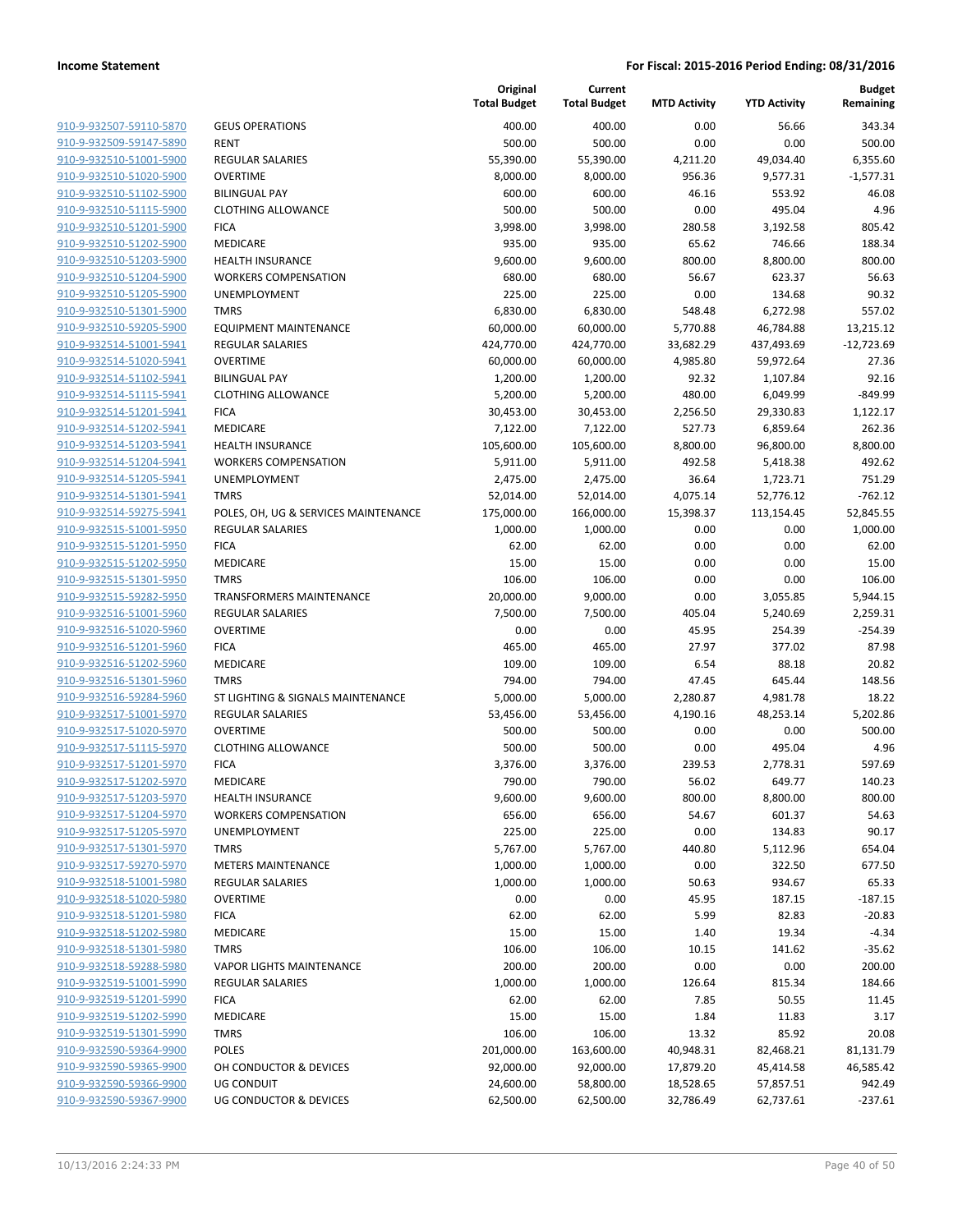|                         |                                      | Original<br><b>Total Budget</b> | Current<br><b>Total Budget</b> | <b>MTD Activity</b> | <b>YTD Activity</b> | <b>Budget</b><br>Remaining |
|-------------------------|--------------------------------------|---------------------------------|--------------------------------|---------------------|---------------------|----------------------------|
| 910-9-932590-59368-9900 | <b>TRANSFORMERS &amp; CAPACITORS</b> | 170,000.00                      | 228,744.00                     | 112,687.83          | 247,361.82          | $-18,617.82$               |
| 910-9-932590-59369-9900 | SERVICE CONNECTIONS                  | 25,000.00                       | 25,000.00                      | 666.28              | 999.42              | 24,000.58                  |
| 910-9-932590-59370-9900 | <b>METERS</b>                        | 85,000.00                       | 85,000.00                      | 12,854.79           | 54,817.15           | 30,182.85                  |
| 910-9-932590-59371-9900 | <b>VAPOR LIGHTS</b>                  | 5,000.00                        | 5,000.00                       | 1,407.74            | 2,853.91            | 2,146.09                   |
| 910-9-932590-59375-9900 | STREET LIGHTING & SIGNALS            | 5,000.00                        | 5,000.00                       | 1,253.96            | 4,105.13            | 894.87                     |
| 910-9-932590-59392-9900 | <b>TRANSPORTATION EQUIPMENT</b>      | 193,000.00                      | 134,256.00                     | 0.00                | 134,226.00          | 30.00                      |
| 910-9-932590-59396-9900 | POWER OPERATED EQUIPMENT             | 45,000.00                       | 45,000.00                      | 0.00                | 41,997.50           | 3,002.50                   |
| 910-9-932591-51001-9914 | <b>REGULAR SALARIES</b>              | 15,000.00                       | 15,000.00                      | 1,615.68            | 15,748.88           | $-748.88$                  |
| 910-9-932591-51201-9914 | <b>FICA</b>                          | 930.00                          | 930.00                         | 100.17              | 984.01              | $-54.01$                   |
| 910-9-932591-51202-9914 | MEDICARE                             | 218.00                          | 218.00                         | 23.43               | 230.14              | $-12.14$                   |
| 910-9-932591-51301-9914 | <b>TMRS</b>                          | 1,589.00                        | 1,589.00                       | 169.96              | 1,682.09            | $-93.09$                   |
| 910-9-932592-51001-9915 | <b>REGULAR SALARIES</b>              | 15,000.00                       | 15,000.00                      | 1,552.88            | 12,820.06           | 2,179.94                   |
| 910-9-932592-51201-9915 | <b>FICA</b>                          | 930.00                          | 930.00                         | 96.27               | 806.95              | 123.05                     |
| 910-9-932592-51202-9915 | MEDICARE                             | 218.00                          | 218.00                         | 22.51               | 188.72              | 29.28                      |
| 910-9-932592-51301-9915 | <b>TMRS</b>                          | 1,589.00                        | 1,589.00                       | 163.37              | 1,376.54            | 212.46                     |
| 910-9-932593-51001-9916 | <b>REGULAR SALARIES</b>              | 17,500.00                       | 17,500.00                      | 5,676.39            | 20,661.71           | $-3,161.71$                |
| 910-9-932593-51020-9916 | <b>OVERTIME</b>                      | 0.00                            | 0.00                           | 0.00                | 1,095.91            | $-1,095.91$                |
| 910-9-932593-51201-9916 | <b>FICA</b>                          | 1,085.00                        | 1,085.00                       | 353.37              | 1,364.77            | $-279.77$                  |
| 910-9-932593-51202-9916 | MEDICARE                             | 254.00                          | 254.00                         | 82.64               | 319.18              | $-65.18$                   |
| 910-9-932593-51301-9916 | <b>TMRS</b>                          | 1,853.00                        | 1,853.00                       | 599.59              | 2,329.35            | $-476.35$                  |
| 910-9-932594-51001-9917 | <b>REGULAR SALARIES</b>              | 7,500.00                        | 7,500.00                       | 590.40              | 14,525.87           | $-7,025.87$                |
| 910-9-932594-51020-9917 | <b>OVERTIME</b>                      | 0.00                            | 0.00                           | 0.00                | 1,422.14            | $-1,422.14$                |
| 910-9-932594-51201-9917 | <b>FICA</b>                          | 465.00                          | 465.00                         | 36.60               | 993.24              | $-528.24$                  |
| 910-9-932594-51202-9917 | MEDICARE                             | 109.00                          | 109.00                         | 8.56                | 232.29              | $-123.29$                  |
| 910-9-932594-51301-9917 | <b>TMRS</b>                          | 794.00                          | 794.00                         | 62.11               | 1,693.05            | $-899.05$                  |
| 910-9-932595-51001-9918 | <b>REGULAR SALARIES</b>              | 7,500.00                        | 7,500.00                       | 59.04               | 1,312.58            | 6,187.42                   |
| 910-9-932595-51201-9918 | <b>FICA</b>                          | 465.00                          | 465.00                         | 3.66                | 84.46               | 380.54                     |
| 910-9-932595-51202-9918 | MEDICARE                             | 109.00                          | 109.00                         | 0.86                | 19.76               | 89.24                      |
| 910-9-932595-51301-9918 | <b>TMRS</b>                          | 794.00                          | 794.00                         | 6.21                | 144.14              | 649.86                     |
| 910-9-932596-51001-9919 | <b>REGULAR SALARIES</b>              | 5,000.00                        | 5,000.00                       | 236.16              | 2,302.56            | 2,697.44                   |
| 910-9-932596-51201-9919 | <b>FICA</b>                          | 310.00                          | 310.00                         | 16.16               | 148.82              | 161.18                     |
| 910-9-932596-51202-9919 | MEDICARE                             | 73.00                           | 73.00                          | 3.78                | 34.80               | 38.20                      |
| 910-9-932596-51301-9919 | <b>TMRS</b>                          | 530.00                          | 530.00                         | 27.42               | 254.20              | 275.80                     |
| 910-9-932597-51001-9920 | <b>REGULAR SALARIES</b>              | 50,000.00                       | 50,000.00                      | 0.00                | 5,059.54            | 44,940.46                  |
| 910-9-932597-51201-9920 | <b>FICA</b>                          | 3,100.00                        | 3,100.00                       | 0.00                | 305.85              | 2,794.15                   |
| 910-9-932597-51202-9920 | MEDICARE                             | 725.00                          | 725.00                         | 0.00                | 71.52               | 653.48                     |
| 910-9-932597-51301-9920 | <b>TMRS</b>                          | 5,295.00                        | 5,295.00                       | 0.00                | 548.31              | 4,746.69                   |
| 910-9-932598-51001-9921 | <b>REGULAR SALARIES</b>              | 1,000.00                        | 1,000.00                       | 0.00                | 59.04               | 940.96                     |
| 910-9-932598-51201-9921 | <b>FICA</b>                          | 62.00                           | 62.00                          | 0.00                | 3.66                | 58.34                      |
| 910-9-932598-51202-9921 | MEDICARE                             | 15.00                           | 15.00                          | 0.00                | 0.86                | 14.14                      |
| 910-9-932598-51301-9921 | <b>TMRS</b>                          | 106.00                          | 106.00                         | 0.00                | 6.38                | 99.62                      |
| 910-9-932599-51001-9922 | REGULAR SALARIES                     | 1,000.00                        | 1,000.00                       | 0.00                | 0.00                | 1,000.00                   |
| 910-9-932599-51201-9922 | <b>FICA</b>                          | 62.00                           | 62.00                          | 0.00                | 0.00                | 62.00                      |
| 910-9-932599-51202-9922 | MEDICARE                             | 15.00                           | 15.00                          | 0.00                | 0.00                | 15.00                      |
| 910-9-932599-51301-9922 | <b>TMRS</b>                          | 106.00                          | 106.00                         | 0.00                | 0.00                | 106.00                     |
| 910-9-970000-59701-9040 | <b>BAD DEBT</b>                      | 100,000.00                      | 100,000.00                     | 0.00                | 0.00                | 100,000.00                 |
| 910-9-970000-59703-4030 | DEPRECIATION EXPENSE                 | 2,800,000.00                    | 2,800,000.00                   | 0.00                | 0.00                | 2,800,000.00               |
| 910-9-970000-59720-9705 | <b>BANK FEES</b>                     | 10,000.00                       | 10,000.00                      | 2,128.47            | 22,548.64           | $-12,548.64$               |
| 910-9-970000-59730-9250 | <b>INVENTORY LOSS/GAIN</b>           | 5,000.00                        | 5,000.00                       | 0.00                | 0.00                | 5,000.00                   |
| 910-9-970000-59731-9250 | <b>GASOLINE LOSSES/GAINS</b>         | 1,000.00                        | 1,000.00                       | 2.58                | 58.62               | 941.38                     |
| 910-9-970000-59732-9250 | FUEL OIL LOSSES/GAINS                | 3,000.00                        | 3,000.00                       | 0.00                | 1,433.64            | 1,566.36                   |
| 910-9-970000-59734-4210 | ASSET DISPOSAL LOSSES/GAINS          | 1,000.00                        | 1,000.00                       | 0.00                | 0.00                | 1,000.00                   |
| 910-9-970000-59750-9260 | <b>ACCRUED PTO PAY</b>               | 25,000.00                       | 25,000.00                      | 26,712.00           | 35,657.96           | $-10,657.96$               |
| 910-9-970000-59760-4390 | PRIOR YEAR ADJUSTMENT                | 100.00                          | 100.00                         | 0.00                | 0.00                | 100.00                     |
| 910-9-970000-59770-9997 | CONTINGENCY                          | 250,000.00                      | 12,700.00                      | 0.00                | 0.00                | 12,700.00                  |
| 910-9-970000-59780-9240 | PROPERTY INSURANCE                   | 185,000.00                      | 176,660.00                     | 0.00                | 168,527.46          | 8,132.54                   |
| 910-9-970000-59781-9250 | LIABILITY INSURANCE                  | 45,000.00                       | 44,500.00                      | 0.00                | 41,865.31           | 2,634.69                   |
| 910-9-970000-59790-9970 | CAPITALIZED                          | $-1,623,274.00$                 | $-1,623,274.00$                | 0.00                | 0.00                | $-1,623,274.00$            |
| 910-9-980000-59841-4280 | AMORTIZATION OF DISCOUNT             | $-41,286.00$                    | $-41,286.00$                   | 0.00                | 0.00                | $-41,286.00$               |
|                         |                                      |                                 |                                |                     |                     |                            |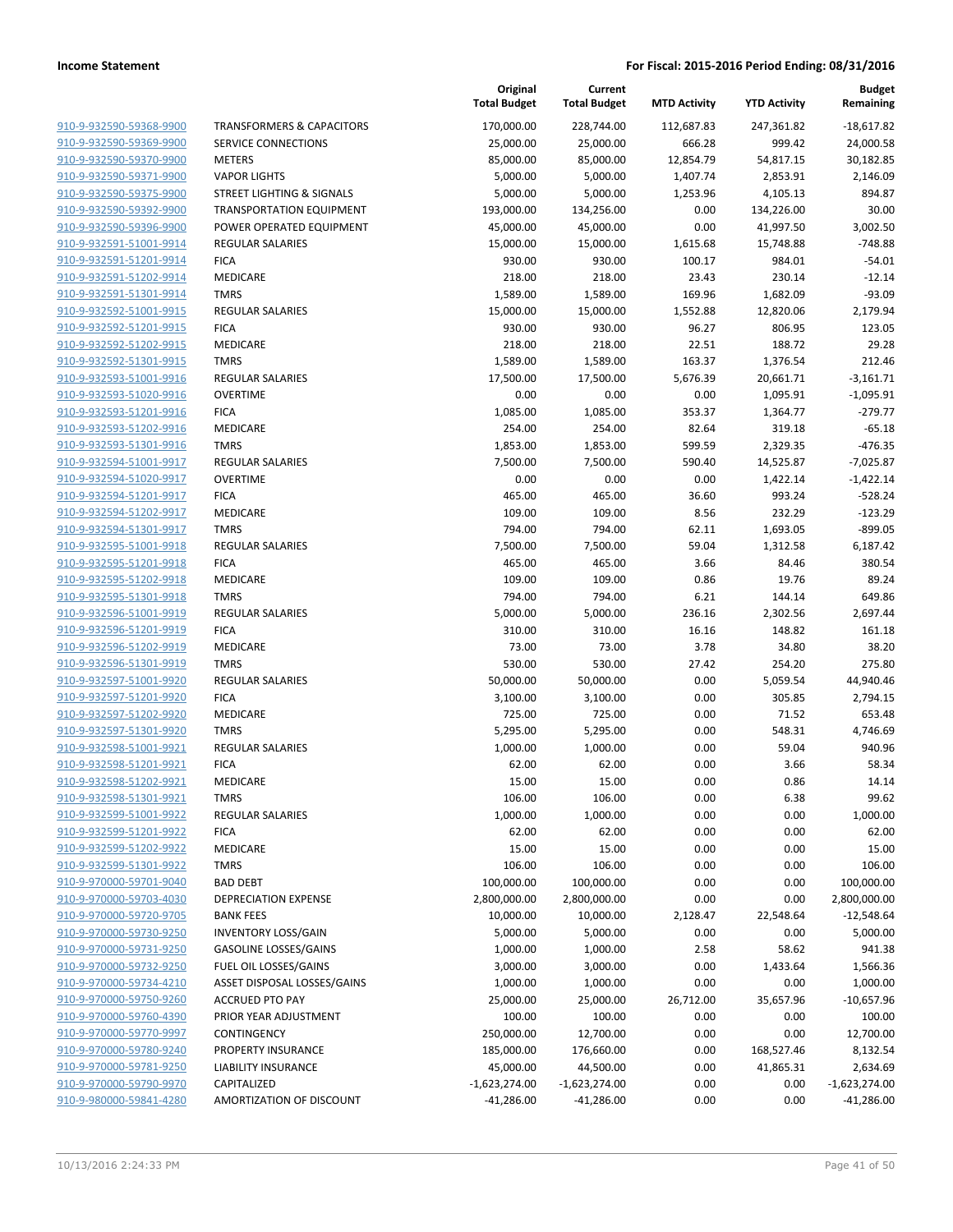|                                                    |                                                          | Original<br><b>Total Budget</b> | Current<br><b>Total Budget</b> | <b>MTD Activity</b>    | <b>YTD Activity</b>       | <b>Budget</b><br>Remaining    |
|----------------------------------------------------|----------------------------------------------------------|---------------------------------|--------------------------------|------------------------|---------------------------|-------------------------------|
|                                                    |                                                          |                                 |                                |                        |                           |                               |
| 910-9-990000-59901-9270                            | XFER to COG - FRANCHISE FEES                             | 2,455,212.00                    | 2,455,212.00                   | 508,433.55             | 1,621,890.83              | 833,321.17                    |
| 910-9-990000-59902-9200                            | XFER to COG- ADMIN EXPENSES                              | 239,125.00                      | 239,125.00                     | 19,927.08              | 219,197.88                | 19,927.12                     |
| 910-9-990000-59903-4082                            | XFER to COG - PILOT                                      | 309,488.00                      | 309,488.00                     | 0.00                   | 309,555.86                | $-67.86$                      |
| 910-9-990000-59911-9999                            | XFER TO GEUS 911 - SAVINGS<br>XFER TO 912 - DEBT SERVICE | 0.00                            | 0.00                           | 0.00                   | 2,800,000.00              | $-2,800,000.00$<br>320,000.00 |
| 910-9-990000-59912-9999<br>910-9-990000-59926-9330 | XFER to COG - GARAGE                                     | 3,840,000.00<br>71,259.00       | 3,840,000.00<br>71,259.00      | 320,000.00<br>5,938.25 | 3,520,000.00<br>65,320.75 | 5,938.25                      |
| 910-9-990000-59927-9200                            | XFER to COG - INSURANCE                                  | 19,158.00                       | 19,158.00                      | 1,596.58               | 17,562.38                 | 1,595.62                      |
| 910-9-990000-59928-9200                            | XFER to COG - IT                                         | 49,198.00                       | 49,198.00                      | 4,099.83               | 45,098.13                 | 4,099.87                      |
| 910-9-990000-59930-9270                            | <b>XFER to GBOD</b>                                      | 491,042.00                      | 491,042.00                     | 101,686.71             | 324,378.16                | 166,663.84                    |
|                                                    | <b>Expense Total:</b>                                    | 64,220,312.00                   | 64,220,312.00                  | 5,179,265.03           | 46,297,097.15             | 17,923,214.85                 |
|                                                    | Fund: 910 - ELECTRIC OPERATING FUND Surplus (Deficit):   | 9,427.00                        | 9.427.00                       | 126,460.02             | $-551,402.72$             | 560,829.72                    |
| <b>Fund: 911 - ELECTRIC DEBT REDUCTION</b>         |                                                          |                                 |                                |                        |                           |                               |
| Revenue                                            |                                                          |                                 |                                |                        |                           |                               |
| 911-9-000000-49710-4990                            | TRANSFER FROM 910 - GEUS ELECTRIC OP                     | 0.00                            | 0.00                           | 0.00                   | 2,800,000.00              | $-2,800,000.00$               |
| 911-9-000000-49801-4190                            | <b>INTEREST INCOME</b>                                   | 1,000.00                        | 1,000.00                       | 1,564.92               | 2,491.30                  | $-1,491.30$                   |
|                                                    | <b>Revenue Total:</b>                                    | 1,000.00                        | 1,000.00                       | 1,564.92               | 2,802,491.30              | -2,801,491.30                 |
|                                                    | Fund: 911 - ELECTRIC DEBT REDUCTION Total:               | 1,000.00                        | 1,000.00                       | 1,564.92               | 2,802,491.30              | -2,801,491.30                 |
| <b>Fund: 912 - ELECTRIC DEBT SERVICE</b>           |                                                          |                                 |                                |                        |                           |                               |
| Revenue                                            |                                                          |                                 |                                |                        |                           |                               |
| 912-9-000000-49710-4999                            | TRANFSER FROM GEUS 910 - ELECTRIC OP                     | 3,840,000.00                    | 3,840,000.00                   | 320,000.00             | 3,520,000.00              | 320,000.00                    |
|                                                    | <b>Revenue Total:</b>                                    | 3,840,000.00                    | 3,840,000.00                   | 320,000.00             | 3,520,000.00              | 320,000.00                    |
| <b>Expense</b>                                     |                                                          |                                 |                                |                        |                           |                               |
| 912-9-980000-59801-9800                            | PAYING AGENT FEES                                        | 1,000.00                        | 1,000.00                       | 0.00                   | 400.00                    | 600.00                        |
| 912-9-980000-59810-9800<br>912-9-980000-59811-9800 | <b>ARBITRAGE</b><br><b>CONTINUING DISCLOSURE</b>         | 3,000.00<br>1,000.00            | 3,000.00<br>1,000.00           | 0.00<br>0.00           | 2,800.00<br>1,000.00      | 200.00<br>0.00                |
| 912-9-980000-59820-9800                            | <b>SURETY BOND</b>                                       | 700.00                          | 700.00                         | 0.00                   | 700.00                    | 0.00                          |
| 912-9-980000-59852-9800                            | PRINCIPAL 2008 ISSUE                                     | 455,000.00                      | 455,000.00                     | 0.00                   | 455,000.00                | 0.00                          |
| 912-9-980000-59853-4270                            | <b>INTEREST 2008 ISSUE</b>                               | 697,515.00                      | 697,515.00                     | 348,856.24             | 706,812.50                | $-9,297.50$                   |
| 912-9-980000-59857-4270                            | INTEREST 2010 ISSUE                                      | 2,585,790.00                    | 2,585,790.00                   | 1,292,895.00           | 2,585,790.00              | 0.00                          |
| 912-9-980000-59859-4270                            | Interest on 2015 Tax Exempt                              | 37,311.00                       | 37,311.00                      | 20,921.86              | 37,310.65                 | 0.35                          |
| 912-9-980000-59861-4270                            | Interest on 2015 Taxable                                 | 19,022.00                       | 19,022.00                      | 10,666.40              | 19,021.75                 | 0.25                          |
|                                                    | <b>Expense Total:</b>                                    | 3,800,338.00                    | 3,800,338.00                   | 1,673,339.50           | 3,808,834.90              | $-8,496.90$                   |
|                                                    | Fund: 912 - ELECTRIC DEBT SERVICE Surplus (Deficit):     | 39,662.00                       | 39,662.00                      | -1,353,339.50          | -288,834.90               | 328,496.90                    |
| Fund: 913 - ELECTRIC CONSTRUCTION FUND             |                                                          |                                 |                                |                        |                           |                               |
| Revenue                                            |                                                          |                                 |                                |                        |                           |                               |
| 913-9-000000-49801-4190                            | <b>INTEREST INCOME</b>                                   | 400.00                          | 400.00                         | 52.22                  | 191.80                    | 208.20                        |
|                                                    | <b>Revenue Total:</b>                                    | 400.00                          | 400.00                         | 52.22                  | 191.80                    | 208.20                        |
|                                                    | Fund: 913 - ELECTRIC CONSTRUCTION FUND Total:            | 400.00                          | 400.00                         | 52.22                  | 191.80                    | 208.20                        |
| Fund: 950 - CABLE / INTERNET                       |                                                          |                                 |                                |                        |                           |                               |
| Revenue                                            |                                                          |                                 |                                |                        |                           |                               |
| 950-9-000000-48001-3950                            | <b>CABLE REVENUES</b>                                    | 2,814,901.00                    | 2,814,901.00                   | 217,125.00             | 2,450,036.76              | 364,864.24                    |
| 950-9-000000-48002-3950                            | MOVIE PAY-PER-VIEW                                       | 0.00                            | 0.00                           | 0.00                   | 80.21                     | $-80.21$                      |
| 950-9-000000-48003-3950<br>950-9-000000-48030-3950 | SET-TOP<br><b>CONTRACT CHANNELS</b>                      | 207,647.00<br>9,600.00          | 207,647.00<br>9,600.00         | 14,437.80<br>800.00    | 163,679.78<br>8,800.00    | 43,967.22<br>800.00           |
| 950-9-000000-48040-3950                            | <b>BROADCASTS</b>                                        | 1,800.00                        | 1,800.00                       | 100.00                 | $-275.00$                 | 2,075.00                      |
| 950-9-000000-48101-3950                            | <b>INTERNET REVENUES</b>                                 | 2,578,940.00                    | 2,578,940.00                   | 201,360.83             | 2,238,219.98              | 340,720.02                    |
| 950-9-000000-48102-3950                            | COLOCATION                                               | 19,920.00                       | 19,920.00                      | 0.00                   | 0.00                      | 19,920.00                     |
| 950-9-000000-48111-3950                            | WIFI REVENUES                                            | 50.00                           | 50.00                          | 0.00                   | 0.00                      | 50.00                         |
| 950-9-000000-48201-3950                            | LATE CHARGES                                             | 75,000.00                       | 75,000.00                      | 6,403.61               | 67,477.78                 | 7,522.22                      |
| 950-9-000000-48202-3950                            | <b>SERVICE CHARGES</b>                                   | 55,000.00                       | 55,000.00                      | 5,393.35               | 54,361.14                 | 638.86                        |
| 950-9-000000-48203-3950                            | LOST/DAMAGED EQUIPMENT                                   | 50,000.00                       | 50,000.00                      | 5,290.00               | 31,388.31                 | 18,611.69                     |
| 950-9-000000-48301-3950                            | TRANSFER TO COG                                          | 290,643.00                      | 290,643.00                     | 22,106.23              | 243,507.24                | 47,135.76                     |
| 950-9-000000-48307-3950                            | <b>TRANSFER TO GBOD</b>                                  | 58,129.00                       | 58,129.00                      | 4,421.82               | 48,687.80                 | 9,441.20                      |
| 950-9-000000-48419-3950                            | <b>CHANNEL 19</b>                                        | 0.00                            | 0.00                           | 0.00                   | $-293.07$                 | 293.07                        |
| 950-9-000000-48434-3950                            | <b>CHANNEL 34</b>                                        | 4,000.00                        | 4,000.00                       | 289.28                 | 2,371.44                  | 1,628.56                      |
| 950-9-000000-48488-3950                            | AD INSERTIONS                                            | 60,000.00                       | 60,000.00                      | 5,656.56               | 52,264.37                 | 7,735.63                      |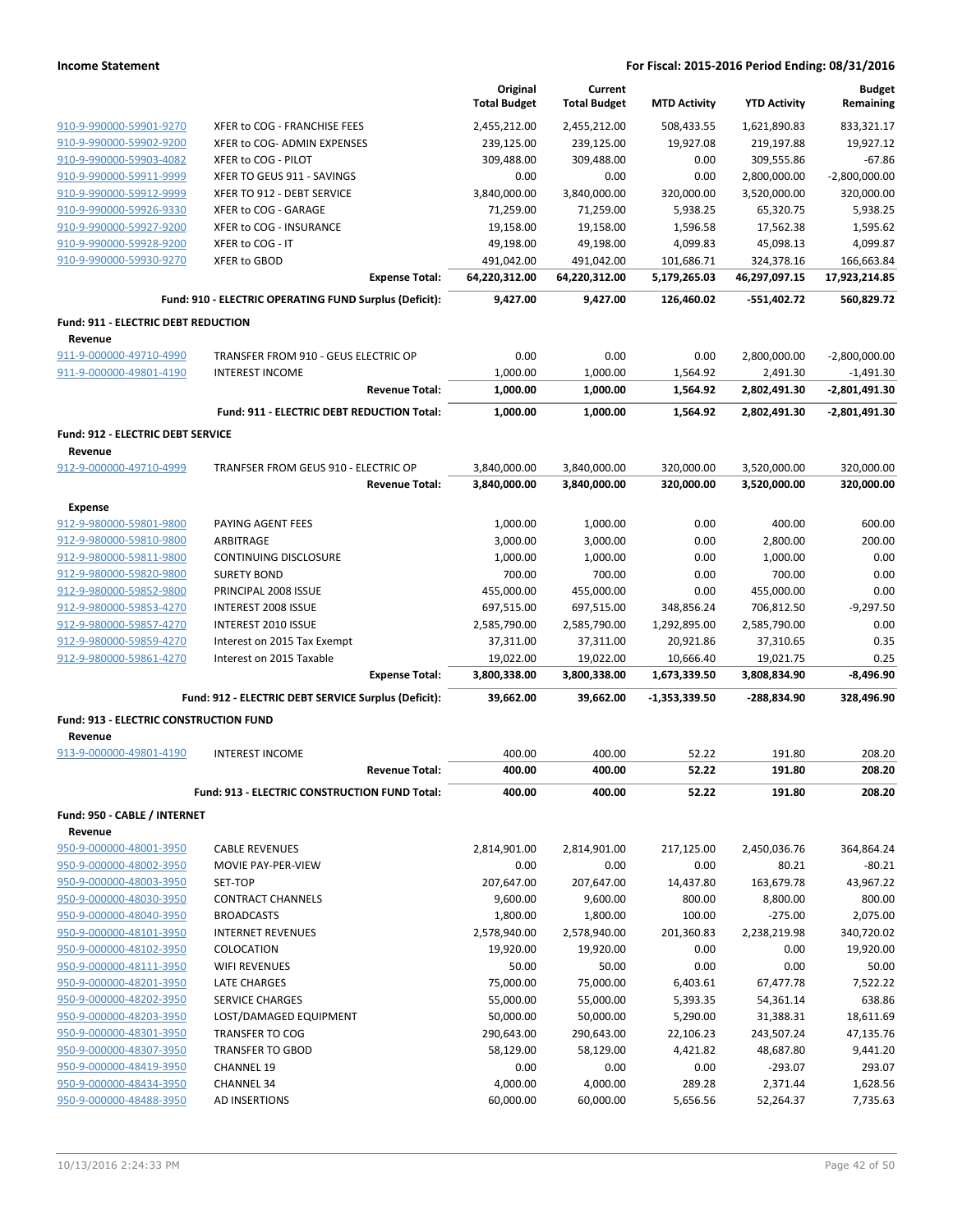|                         |                                                | Original<br><b>Total Budget</b> | Current<br><b>Total Budget</b> | <b>MTD Activity</b> | <b>YTD Activity</b> | <b>Budget</b><br>Remaining |
|-------------------------|------------------------------------------------|---------------------------------|--------------------------------|---------------------|---------------------|----------------------------|
| 950-9-000000-48498-3950 | PRODUCTION REVENUES                            | 70.00                           | 70.00                          | 0.00                | $-40.00$            | 110.00                     |
| 950-9-000000-48501-3950 | <b>CUSTOMER AID TO CONSTRUCTION</b>            | 50.00                           | 50.00                          | 130,874.56          | 237,753.90          | -237,703.90                |
| 950-9-000000-48502-3950 | OTHER REIMBURSEMENTS                           | 1,000.00                        | 1,000.00                       | 5,784.25            | 6,121.65            | $-5,121.65$                |
| 950-9-000000-48503-3950 | FIBER MAINTENANCE FEES                         | 2,772.00                        | 2,772.00                       | 0.00                | 0.00                | 2,772.00                   |
| 950-9-000000-48801-4190 | INTEREST INCOME                                | 4,000.00                        | 4,000.00                       | 636.82              | 3,066.13            | 933.87                     |
| 950-9-000000-48991-3950 | <b>GEUS ELECTRIC PAYMENT FOR INTERNET</b>      | 13,596.00                       | 13,596.00                      | 0.00                | 37,980.00           | $-24,384.00$               |
| 950-9-000000-48993-3950 | GEUS ELECTRIC PAYMENT FOR PUBLIC SVC           | 15,000.00                       | 15,000.00                      | 0.00                | 15,000.00           | 0.00                       |
| 950-9-000000-48994-3950 | <b>LEASE OF DARK FIBER</b>                     | 206,520.00                      | 206,520.00                     | 0.00                | 206,520.00          | 0.00                       |
| 950-9-000000-48995-3950 | <b>COLOCATION FOR SCADA &amp; PHONE SYSTEM</b> | 9,979.00                        | 9,979.00                       | 0.00                | 19,958.00           | $-9,979.00$                |
|                         | <b>Revenue Total:</b>                          | 6,478,617.00                    | 6,478,617.00                   | 620,680.11          | 5,886,666.42        | 591,950.58                 |
| <b>Expense</b>          |                                                |                                 |                                |                     |                     |                            |
| 950-9-951050-51001-8500 | <b>REGULAR SALARIES</b>                        | 56,851.00                       | 56,851.00                      | 4,449.12            | 52,347.38           | 4,503.62                   |
| 950-9-951050-51115-8500 | <b>CLOTHING ALLOWANCE</b>                      | 160.00                          | 160.00                         | 0.00                | 119.41              | 40.59                      |
| 950-9-951050-51116-8500 | CAR ALLOWANCE                                  | 975.00                          | 975.00                         | 75.00               | 900.00              | 75.00                      |
| 950-9-951050-51117-8500 | <b>CELL PHONE ALLOWANCE</b>                    | 312.00                          | 312.00                         | 24.00               | 288.00              | 24.00                      |
| 950-9-951050-51201-8500 | <b>FICA</b>                                    | 3,615.00                        | 3,615.00                       | 253.38              | 3,012.73            | 602.27                     |
| 950-9-951050-51202-8500 | <b>MEDICARE</b>                                | 845.00                          | 845.00                         | 59.26               | 704.64              | 140.36                     |
| 950-9-951050-51203-8500 | <b>HEALTH INSURANCE</b>                        | 5,760.00                        | 5,760.00                       | 480.00              | 5,280.00            | 480.00                     |
| 950-9-951050-51204-8500 | <b>WORKERS COMPENSATION</b>                    | 487.00                          | 487.00                         | 40.58               | 446.38              | 40.62                      |
| 950-9-951050-51205-8500 | UNEMPLOYMENT                                   | 135.00                          | 135.00                         | 0.00                | 89.28               | 45.72                      |
| 950-9-951050-51301-8500 | <b>TMRS</b>                                    | 6,173.00                        | 6,173.00                       | 486.36              | 5,779.55            | 393.45                     |
| 950-9-951050-59110-8500 | <b>GEUS OPERATIONS</b>                         | 89,800.00                       | 89,800.00                      | 4,750.08            | 62,551.26           | 27,248.74                  |
| 950-9-951050-59141-8500 | <b>UTILITY BILLS</b>                           | 72,500.00                       | 72,500.00                      | 5,894.78            | 63,555.40           | 8,944.60                   |
| 950-9-951050-59191-8500 | POLE USE                                       | 18,800.00                       | 18,800.00                      | 0.00                | 18,800.00           | 0.00                       |
| 950-9-951051-51001-8510 | <b>REGULAR SALARIES</b>                        | 58,822.00                       | 58,822.00                      | 4,921.60            | 51,863.34           | 6,958.66                   |
| 950-9-951051-51020-8510 | <b>OVERTIME</b>                                | 5,700.00                        | 5,700.00                       | 204.86              | 4,817.63            | 882.37                     |
| 950-9-951051-51117-8510 | <b>CELL PHONE ALLOWANCE</b>                    | 432.00                          | 432.00                         | 33.22               | 365.42              | 66.58                      |
| 950-9-951051-51201-8510 | <b>FICA</b>                                    | 4,027.00                        | 4,027.00                       | 316.43              | 3,497.50            | 529.50                     |
| 950-9-951051-51202-8510 | MEDICARE                                       | 942.00                          | 942.00                         | 74.01               | 817.97              | 124.03                     |
| 950-9-951051-51203-8510 | <b>HEALTH INSURANCE</b>                        | 19,200.00                       | 19,200.00                      | 1,600.00            | 17,600.00           | 1,600.00                   |
| 950-9-951051-51204-8510 | <b>WORKERS COMPENSATION</b>                    | 552.00                          | 552.00                         | 46.00               | 506.00              | 46.00                      |
| 950-9-951051-51205-8510 | UNEMPLOYMENT                                   | 450.00                          | 450.00                         | 0.00                | 331.22              | 118.78                     |
| 950-9-951051-51301-8510 | <b>TMRS</b>                                    | 6,878.00                        | 6,878.00                       | 542.80              | 6,047.04            | 830.96                     |
| 950-9-951051-59110-8510 | <b>GEUS OPERATIONS</b>                         | 15,600.00                       | 15,600.00                      | 208.92              | 7,104.10            | 8,495.90                   |
| 950-9-951051-59151-8510 | <b>BASIC PROGRAM EXPENSE</b>                   | 2,471,765.00                    | 2,471,765.00                   | 219,147.48          | 2,101,796.71        | 369,968.29                 |
| 950-9-951051-59152-8510 | PREMIUM PROGRAM EXPENSE                        | 93,659.00                       | 123,659.00                     | 10,041.30           | 103,460.17          | 20,198.83                  |
| 950-9-951051-59154-8510 | <b>TIVO Fees</b>                               | 35,343.00                       | 35,343.00                      | 0.00                | 30,461.59           | 4,881.41                   |
| 950-9-951051-59155-8510 | OTHER PROGRAM EXPENSE                          | 7,500.00                        | 7,500.00                       | 3,731.43            | 7,448.75            | 51.25                      |
| 950-9-951052-51001-8520 | <b>REGULAR SALARIES</b>                        | 58,169.00                       | 58,169.00                      | 4,564.80            | 53,510.40           | 4,658.60                   |
| 950-9-951052-51115-8520 | <b>CLOTHING ALLOWANCE</b>                      | 100.00                          | 100.00                         | 0.00                | 119.41              | $-19.41$                   |
| 950-9-951052-51116-8520 | <b>CAR ALLOWANCE</b>                           | 975.00                          | 975.00                         | 75.00               | 900.00              | 75.00                      |
| 950-9-951052-51117-8520 | <b>CELL PHONE ALLOWANCE</b>                    | 408.00                          | 408.00                         | 31.36               | 376.32              | 31.68                      |
| 950-9-951052-51201-8520 | <b>FICA</b>                                    | 3,698.00                        | 3,698.00                       | 284.96              | 3,345.15            | 352.85                     |
| 950-9-951052-51202-8520 | MEDICARE                                       | 865.00                          | 865.00                         | 66.65               | 782.44              | 82.56                      |
| 950-9-951052-51203-8520 | <b>HEALTH INSURANCE</b>                        | 6,720.00                        | 6,720.00                       | 560.00              | 6,160.00            | 560.00                     |
| 950-9-951052-51204-8520 | <b>WORKERS COMPENSATION</b>                    | 491.00                          | 491.00                         | 40.92               | 450.12              | 40.88                      |
| 950-9-951052-51205-8520 | UNEMPLOYMENT                                   | 158.00                          | 158.00                         | 0.00                | 81.19               | 76.81                      |
| 950-9-951052-51301-8520 | <b>TMRS</b>                                    | 6,317.00                        | 6,317.00                       | 483.53              | 5,721.55            | 595.45                     |
| 950-9-951052-59110-8520 | <b>GEUS OPERATIONS</b>                         | 111,100.00                      | 111,100.00                     | 17,310.52           | 76,288.24           | 34,811.76                  |
| 950-9-951052-59150-8520 | <b>ISP SERVICE EXPENSE</b>                     | 693,520.00                      | 693,520.00                     | 22,703.10           | 603,121.24          | 90,398.76                  |
| 950-9-951053-51001-8530 | <b>REGULAR SALARIES</b>                        | 44,678.00                       | 44,678.00                      | 3,363.91            | 40,631.82           | 4,046.18                   |
| 950-9-951053-51020-8530 | <b>OVERTIME</b>                                | 250.00                          | 250.00                         | 96.25               | 1,451.52            | $-1,201.52$                |
| 950-9-951053-51117-8530 | <b>CELL PHONE ALLOWANCE</b>                    | 432.00                          | 432.00                         | 33.22               | 398.64              | 33.36                      |
| 950-9-951053-51201-8530 | <b>FICA</b>                                    | 2,812.00                        | 2,812.00                       | 216.16              | 2,629.21            | 182.79                     |
| 950-9-951053-51202-8530 | MEDICARE                                       | 658.00                          | 658.00                         | 50.55               | 614.89              | 43.11                      |
| 950-9-951053-51203-8530 | <b>HEALTH INSURANCE</b>                        | 9,600.00                        | 9,600.00                       | 800.00              | 8,800.00            | 800.00                     |
| 950-9-951053-51204-8530 | <b>WORKERS COMPENSATION</b>                    | 419.00                          | 419.00                         | 34.92               | 384.12              | 34.88                      |
| 950-9-951053-51205-8530 | UNEMPLOYMENT                                   | 225.00                          | 225.00                         | 0.00                | 134.83              | 90.17                      |
| 950-9-951053-51301-8530 | <b>TMRS</b>                                    | 4,803.00                        | 4,803.00                       | 367.50              | 4,505.18            | 297.82                     |
|                         |                                                |                                 |                                |                     |                     |                            |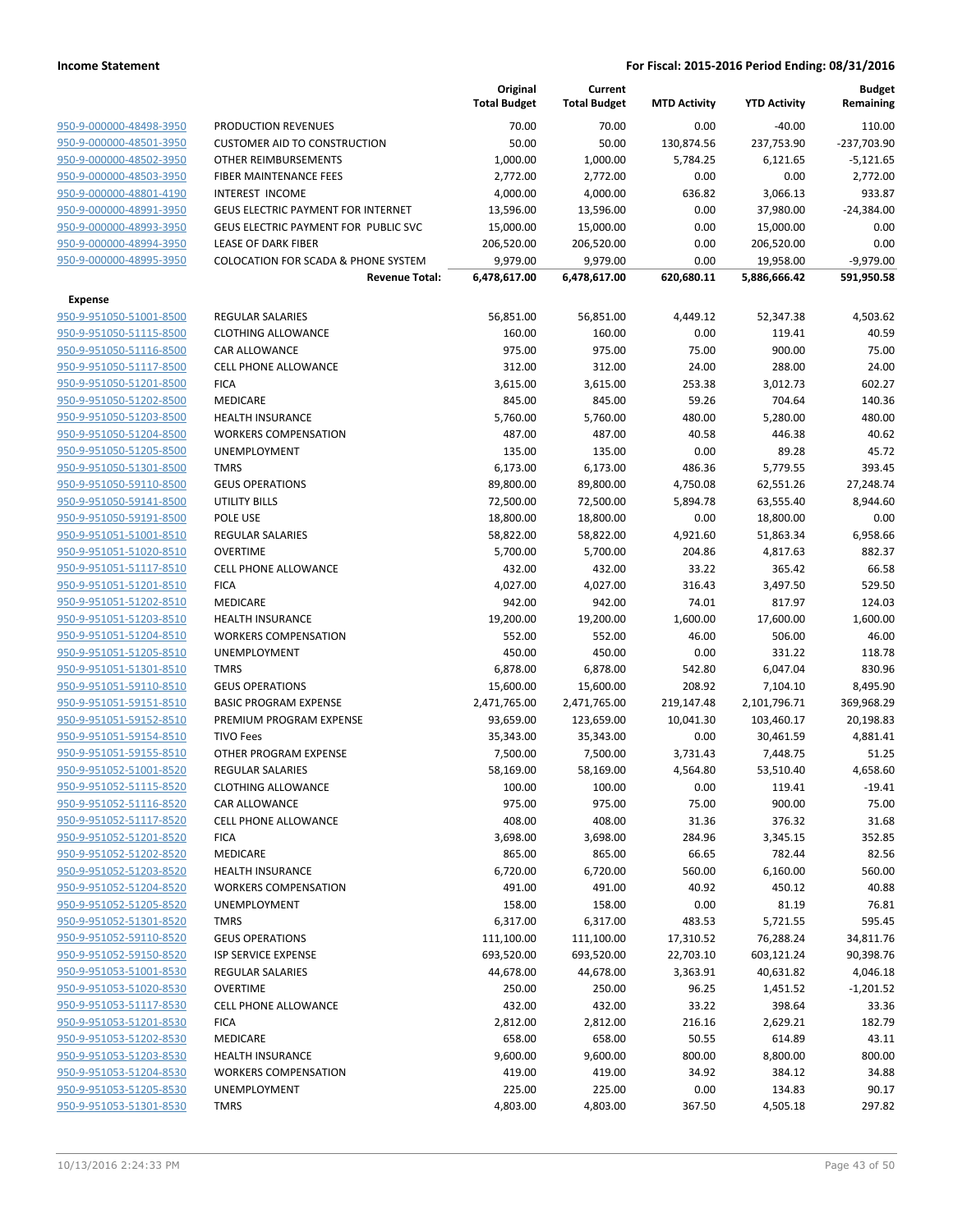|                                                    |                                                   | Original<br><b>Total Budget</b> | Current<br><b>Total Budget</b> | <b>MTD Activity</b> | <b>YTD Activity</b>   | Budget<br>Remaining |
|----------------------------------------------------|---------------------------------------------------|---------------------------------|--------------------------------|---------------------|-----------------------|---------------------|
| 950-9-951053-59110-8530                            | <b>GEUS OPERATIONS</b>                            | 5,500.00                        | 5,500.00                       | 0.00                | 1,567.36              | 3,932.64            |
| 950-9-951053-59160-8530                            | ADVERTISING                                       | 28,200.00                       | 28,200.00                      | 1,134.68            | 15,708.36             | 12,491.64           |
| 950-9-951053-59164-8530                            | <b>CONSUMER INFORMATION</b>                       | 7,500.00                        | 7,500.00                       | 0.00                | 0.00                  | 7,500.00            |
| 950-9-951054-51001-8540                            | REGULAR SALARIES                                  | 147,742.00                      | 147,742.00                     | 11,975.86           | 132,455.10            | 15,286.90           |
| 950-9-951054-51020-8540                            | <b>OVERTIME</b>                                   | 4,000.00                        | 4,000.00                       | 119.55              | 2,258.33              | 1,741.67            |
| 950-9-951054-51117-8540                            | <b>CELL PHONE ALLOWANCE</b>                       | 216.00                          | 216.00                         | 16.62               | 199.44                | 16.56               |
| 950-9-951054-51201-8540                            | <b>FICA</b>                                       | 9,421.00                        | 9,421.00                       | 717.03              | 8,007.61              | 1,413.39            |
| 950-9-951054-51202-8540                            | MEDICARE                                          | 2,203.00                        | 2,203.00                       | 167.69              | 1,872.73              | 330.27              |
| 950-9-951054-51203-8540                            | <b>HEALTH INSURANCE</b>                           | 43,200.00                       | 43,200.00                      | 3,600.00            | 39,600.00             | 3,600.00            |
| 950-9-951054-51204-8540                            | <b>WORKERS COMPENSATION</b>                       | 383.00                          | 383.00                         | 31.92               | 351.12                | 31.88               |
| 950-9-951054-51205-8540                            | <b>UNEMPLOYMENT</b>                               | 1,013.00                        | 1,013.00                       | 34.84               | 1,003.77              | 9.23                |
| 950-9-951054-51301-8540                            | <b>TMRS</b>                                       | 16,092.00                       | 16,092.00                      | 1,274.18            | 14,319.13             | 1,772.87            |
| 950-9-951054-59110-8540                            | <b>GEUS OPERATIONS</b>                            | 19,000.00                       | 19,000.00                      | 975.15              | 11,477.41             | 7,522.59            |
| 950-9-951055-51001-8550                            | REGULAR SALARIES                                  | 131,602.00                      | 131,602.00                     | 8,736.29            | 99,290.96             | 32,311.04           |
| 950-9-951055-51020-8550                            | <b>OVERTIME</b>                                   | 3,000.00                        | 3,000.00                       | 111.06              | 2,471.20              | 528.80              |
| 950-9-951055-51115-8550                            | <b>CLOTHING ALLOWANCE</b>                         | 50.00                           | 50.00                          | 0.00                | 41.24                 | 8.76                |
| 950-9-951055-51117-8550                            | <b>CELL PHONE ALLOWANCE</b>                       | 657.00                          | 657.00                         | 74.97               | 695.20                | $-38.20$            |
| 950-9-951055-51201-8550                            | <b>FICA</b>                                       | 8,055.00                        | 8,055.00                       | 553.19              | 6,045.89              | 2,009.11            |
| 950-9-951055-51202-8550                            | <b>MEDICARE</b>                                   | 1,962.00                        | 1,962.00                       | 129.37              | 1,486.95              | 475.05              |
| 950-9-951055-51203-8550                            | <b>HEALTH INSURANCE</b>                           | 19,680.00                       | 19,680.00                      | 1,640.00            | 18,040.00             | 1,640.00            |
| 950-9-951055-51204-8550                            | <b>WORKERS COMPENSATION</b>                       | 749.00                          | 749.00                         | 62.42               | 686.62                | 62.38               |
| 950-9-951055-51205-8550                            | <b>UNEMPLOYMENT</b>                               | 461.00                          | 461.00                         | 2.26                | 224.20                | 236.80              |
| 950-9-951055-51301-8550                            | <b>TMRS</b>                                       | 14,330.00                       | 14,330.00                      | 938.66              | 10,871.59             | 3,458.41            |
| 950-9-951055-59110-8550                            | <b>GEUS OPERATIONS</b>                            | 20,800.00                       | 20,800.00                      | 363.57              | 5,797.04              | 15,002.96           |
| 950-9-951055-59112-8550                            | <b>SAFETY</b>                                     | 5,400.00                        | 5,400.00                       | 328.96              | 1,762.98              | 3,637.02            |
| 950-9-951055-59156-8550                            | APARTMENT C/I FACILITIES                          | 1,000.00                        | 1,000.00                       | 0.00                | 0.00                  | 1,000.00            |
| 950-9-951055-59158-8550                            | C/I BILLING                                       | 54,000.00                       | 54,000.00                      | 0.00                | 40,843.50             | 13,156.50           |
| 950-9-951060-51001-8600                            | <b>REGULAR SALARIES</b>                           | 175,237.00                      | 175,237.00                     | 53,357.36           | 174,905.77            | 331.23              |
| 950-9-951060-51011-8600                            | PART TIME TEMPORARY                               | 16,276.00                       | 16,276.00                      | 0.00                | 0.00                  | 16,276.00           |
| 950-9-951060-51020-8600                            | <b>OVERTIME</b>                                   | 8,600.00                        | 8,600.00                       | 4,557.91            | 10,392.71             | $-1,792.71$         |
| 950-9-951060-51102-8600                            | <b>BILINGUAL PAY</b>                              | 550.00                          | 550.00                         | 0.00                | 0.00                  | 550.00              |
| 950-9-951060-51115-8600                            | <b>CLOTHING ALLOWANCE</b>                         | 1,500.00                        | 1,500.00                       | 180.62              | 1,592.62              | $-92.62$            |
| 950-9-951060-51116-8600                            | CAR ALLOWANCE                                     | 975.00                          | 975.00                         | 150.00              | 1,050.00              | $-75.00$            |
| 950-9-951060-51117-8600                            | <b>CELL PHONE ALLOWANCE</b>                       | 1,728.00                        | 1,728.00                       | 588.96              | 1,615.76              | 112.24              |
| 950-9-951060-51201-8600                            | <b>FICA</b>                                       | 12,702.00                       | 12,702.00                      | 3,703.86            | 11,099.43             | 1,602.57            |
| 950-9-951060-51202-8600                            | <b>MEDICARE</b>                                   | 2,971.00                        | 2,971.00                       | 866.23              | 2,595.85              | 375.15              |
| 950-9-951060-51203-8600                            | <b>HEALTH INSURANCE</b>                           | 38,400.00                       | 38,400.00                      | 3,200.00            | 35,200.00             | 3,200.00            |
| 950-9-951060-51204-8600                            | <b>WORKERS COMPENSATION</b>                       | 1,775.00                        | 1,775.00                       | 147.92              | 1,627.12              | 147.88              |
| 950-9-951060-51205-8600                            | UNEMPLOYMENT                                      | 900.00                          | 900.00                         | 228.89              | 735.87                | 164.13              |
| 950-9-951060-51301-8600                            | <b>TMRS</b>                                       | 19,972.00                       | 19,972.00                      | 6,060.88            | 19,273.56             | 698.44              |
| 950-9-951060-59201-8600                            | <b>BUILDINGS MAINTNANCE</b>                       | 29,000.00                       | 19,400.00                      | 0.00                | 4,752.00              | 14,648.00           |
| 950-9-951060-59205-8600                            | <b>EQUIPMENT MAINTENANCE</b>                      | 31,250.00                       | 31,250.00                      | 1,018.84            | 8,848.47              | 22,401.53           |
| 950-9-951060-59231-8600                            | <b>CABLE PLANT MAINTENANCE</b>                    | 75,000.00                       | 75,000.00                      | 1,236.40            | 11,012.05             | 63,987.95           |
| 950-9-951060-59235-8600                            | FIBER OPTICS PLANT MAINTENANCE                    | 45,000.00                       | 45,000.00                      | 0.00                | 8,868.40              | 36,131.60           |
| 950-9-951061-51001-8610                            | <b>REGULAR SALARIES</b>                           | 175,237.00                      | 175,237.00                     | $-23,838.67$        | 171,399.27            | 3,837.73            |
| 950-9-951061-51011-8610<br>950-9-951061-51020-8610 | PART TIME TEMPORARY<br><b>OVERTIME</b>            | 16,276.00                       | 16,276.00<br>12,000.00         | 0.00                | 0.00                  | 16,276.00           |
|                                                    |                                                   | 12,000.00                       |                                | $-2,870.27$         | 10,031.13             | 1,968.87            |
| 950-9-951061-51115-8610<br>950-9-951061-51116-8610 | <b>CLOTHING ALLOWANCE</b><br><b>CAR ALLOWANCE</b> | 1,650.00                        | 1,650.00                       | 180.62              | 2,046.37              | $-396.37$           |
| 950-9-951061-51117-8610                            | <b>CELL PHONE ALLOWANCE</b>                       | 975.00<br>1,728.00              | 975.00<br>1,728.00             | 150.00<br>$-323.20$ | 1,050.00<br>1,573.42  | $-75.00$<br>154.58  |
| 950-9-951061-51201-8610                            | <b>FICA</b>                                       |                                 |                                | $-1,838.17$         |                       | 2,035.16            |
| 950-9-951061-51202-8610                            | MEDICARE                                          | 12,888.00<br>3,022.00           | 12,888.00<br>3,022.00          | $-429.90$           | 10,852.84<br>2,538.16 | 483.84              |
| 950-9-951061-51203-8610                            | <b>HEALTH INSURANCE</b>                           | 38,400.00                       | 38,400.00                      | 3,200.00            | 35,200.00             | 3,200.00            |
| 950-9-951061-51204-8610                            | <b>WORKERS COMPENSATION</b>                       | 1,775.00                        | 1,775.00                       | 147.92              | 1,627.12              | 147.88              |
| 950-9-951061-51205-8610                            | <b>UNEMPLOYMENT</b>                               | 900.00                          | 900.00                         | $-208.69$           | 735.87                | 164.13              |
| 950-9-951061-51301-8610                            | <b>TMRS</b>                                       | 20,290.00                       | 20,290.00                      | $-2,833.04$         | 18,877.98             | 1,412.02            |
| 950-9-951061-59205-8610                            | <b>EQUIPMENT MAINTENANCE</b>                      | 2,500.00                        | 2,500.00                       | 0.00                | 0.00                  | 2,500.00            |
| 950-9-951061-59233-8610                            | INTERNET PLANT MAINTENANCE                        | 9,000.00                        | 9,000.00                       | 0.00                | 3,303.72              | 5,696.28            |
| 950-9-951090-59510-9900                            | HEADEND, TRUNK & DISTRIBUTION SYSTEM              | 100,000.00                      | 100,000.00                     | 10,442.81           | 249,258.14            | $-149,258.14$       |
|                                                    |                                                   |                                 |                                |                     |                       |                     |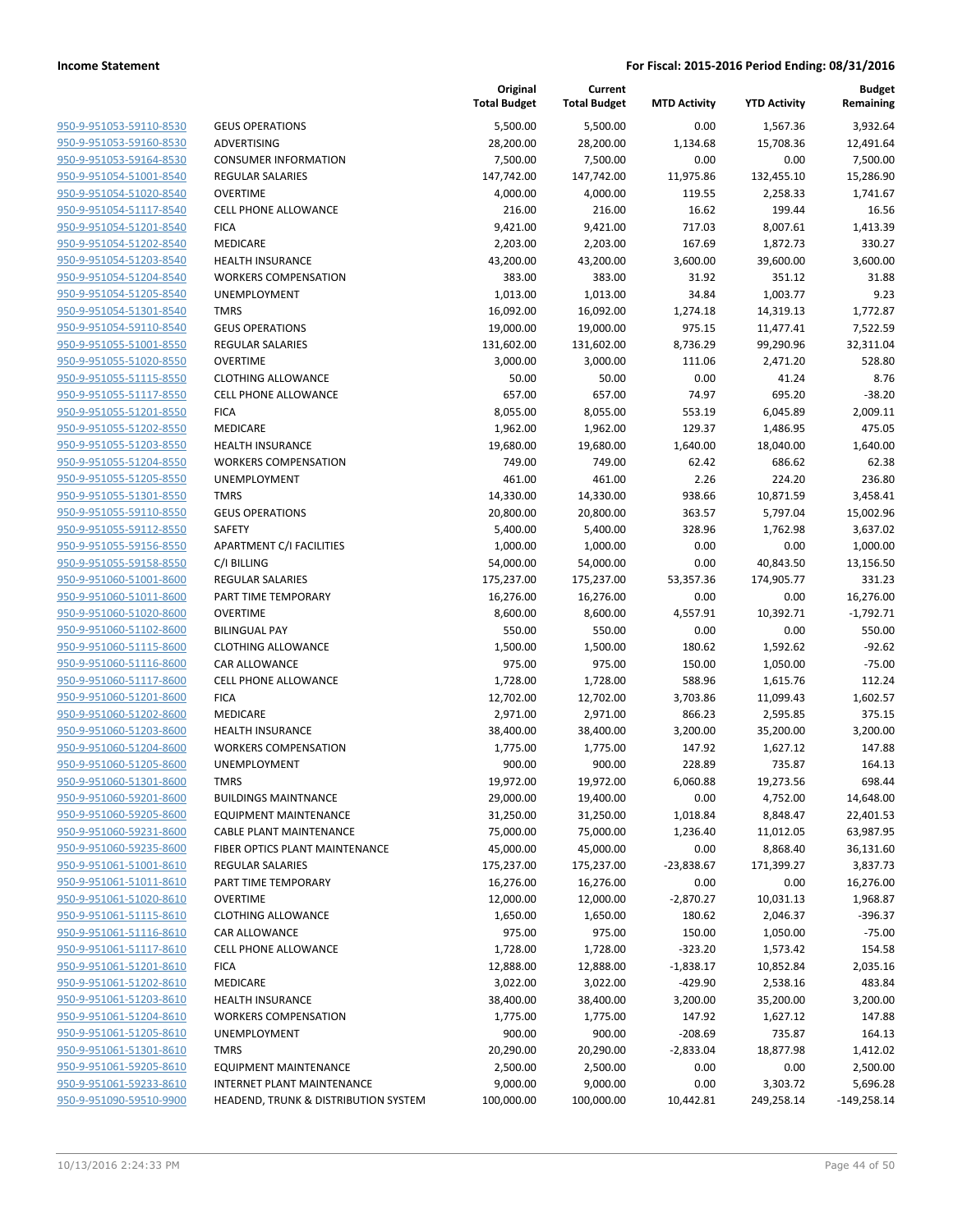|                         |                                                 | Original<br><b>Total Budget</b> | Current<br><b>Total Budget</b> | <b>MTD Activity</b> | <b>YTD Activity</b> | <b>Budget</b><br>Remaining |
|-------------------------|-------------------------------------------------|---------------------------------|--------------------------------|---------------------|---------------------|----------------------------|
| 950-9-951090-59511-9900 | <b>HEADEND EQUIPMENT</b>                        | 100,000.00                      | 100,000.00                     | 0.00                | 48,639.73           | 51,360.27                  |
| 950-9-951090-59512-9900 | <b>DROPS</b>                                    | 100,000.00                      | 100,000.00                     | 29,922.17           | 92,373.95           | 7,626.05                   |
| 950-9-951090-59513-9900 | <b>CUSTOMER PREMISES EQUIPMENT</b>              | 50,000.00                       | 50,000.00                      | 0.00                | 9,574.82            | 40,425.18                  |
| 950-9-951090-59514-9900 | PRODUCTION EQUIPMENT                            | 0.00                            | 9,600.00                       | 0.00                | 9,586.93            | 13.07                      |
| 950-9-951090-59522-9900 | INTERNET CUSTOMER INTERFACE EQUIPMENT           | 40,000.00                       | 40,000.00                      | 7,796.01            | 27,672.39           | 12,327.61                  |
| 950-9-951090-59592-9900 | <b>TRANSPORTATION EQUIPMENT</b>                 | 30,000.00                       | 30,000.00                      | 0.00                | 21,904.00           | 8,096.00                   |
| 950-9-951091-51001-9958 | <b>REGULAR SALARIES</b>                         | 27,587.00                       | 27,587.00                      | 2,236.93            | 26,277.99           | 1,309.01                   |
| 950-9-951091-51020-9958 | <b>OVERTIME</b>                                 | 3,000.00                        | 3,000.00                       | 199.99              | 2,523.65            | 476.35                     |
| 950-9-951091-51102-9958 | <b>BILINGUAL PAY</b>                            | 100.00                          | 100.00                         | 0.00                | 0.00                | 100.00                     |
| 950-9-951091-51201-9958 | <b>FICA</b>                                     | 1,902.00                        | 1,902.00                       | 152.64              | 1,810.31            | 91.69                      |
| 950-9-951091-51202-9958 | <b>MEDICARE</b>                                 | 445.00                          | 445.00                         | 35.69               | 423.36              | 21.64                      |
| 950-9-951091-51301-9958 | <b>TMRS</b>                                     | 3,249.00                        | 3,249.00                       | 258.97              | 3,095.42            | 153.58                     |
| 950-9-970000-59701-9040 | <b>BAD DEBT</b>                                 | 50,000.00                       | 50,000.00                      | 0.00                | 0.00                | 50,000.00                  |
| 950-9-970000-59703-4030 | <b>DEPRECIATION EXPENSE</b>                     | 1,200,000.00                    | 1,200,000.00                   | 0.00                | 0.00                | 1,200,000.00               |
| 950-9-970000-59720-9705 | <b>CREDIT CARD &amp; BANK FEES</b>              | 15,000.00                       | 15,000.00                      | $-2,776.39$         | 11,176.36           | 3,823.64                   |
| 950-9-970000-59730-9250 | <b>INVENTORY LOSS/GAIN</b>                      | 1,000.00                        | 1,000.00                       | 0.00                | 0.00                | 1,000.00                   |
| 950-9-970000-59734-4210 | ASSET DISPOSAL LOSSES/GAINS                     | 1,000.00                        | 1,000.00                       | 0.00                | 0.00                | 1,000.00                   |
| 950-9-970000-59750-9260 | <b>ACCRUED PTO PAY</b>                          | 5,000.00                        | 5,000.00                       | 0.00                | 191.74              | 4,808.26                   |
| 950-9-970000-59770-9970 | CONTINGENCY                                     | 100,000.00                      | 70,000.00                      | 0.00                | 0.00                | 70,000.00                  |
| 950-9-970000-59780-9240 | <b>PROPERTY INSURANCE</b>                       | 4,000.00                        | 4,000.00                       | 0.00                | 3,680.05            | 319.95                     |
| 950-9-970000-59781-9250 | <b>LIABILITY INSURANCE</b>                      | 7,000.00                        | 7,000.00                       | 0.00                | 6,363.16            | 636.84                     |
| 950-9-970000-59790-9970 | CAPITALIZED                                     | $-456,283.00$                   | $-456,283.00$                  | 0.00                | 0.00                | $-456,283.00$              |
| 950-9-990000-59901-9270 | TRANSFER to COG - FRANCHISE FEES                | 290,643.00                      | 290,643.00                     | 69,193.75           | 215,184.31          | 75,458.69                  |
| 950-9-990000-59902-9200 | TRANSFER to COG - ADMIN EXPENSES                | 44,132.00                       | 44,132.00                      | 3,677.67            | 40,454.37           | 3,677.63                   |
| 950-9-990000-59903-4082 | TRANSFER to COG - PILOT                         | 46,112.00                       | 46,112.00                      | 0.00                | 46,121.79           | $-9.79$                    |
| 950-9-990000-59926-9330 | <b>TRANSFER to COG - GARAGE</b>                 | 17,062.00                       | 17,062.00                      | 1,421.83            | 15,640.13           | 1,421.87                   |
| 950-9-990000-59927-9200 | TRANSFER to COG - INSURANCE                     | 4,790.00                        | 4,790.00                       | 399.17              | 4,390.87            | 399.13                     |
| 950-9-990000-59928-9200 | XFER to COG - IT                                | 14,010.00                       | 14,010.00                      | 1,167.50            | 12,842.50           | 1,167.50                   |
| 950-9-990000-59930-9270 | <b>TRANSFER to GBOD</b>                         | 58,129.00                       | 58,129.00                      | 13,838.75           | 43,036.87           | 15,092.13                  |
| 950-9-990000-59954-8559 | TRANSFER TO 910 - BILLING                       | 101,119.00                      | 101,119.00                     | 8,426.59            | 92,692.41           | 8,426.59                   |
| 950-9-990000-59955-8559 | TRANSFER TO 910 - CASHIERING                    | 70,879.00                       | 70,879.00                      | 5,906.59            | 64,972.41           | 5,906.59                   |
|                         | <b>Expense Total:</b>                           | 7,258,250.00                    | 7,258,250.00                   | 540,387.37          | 5,380,168.62        | 1,878,081.38               |
|                         | Fund: 950 - CABLE / INTERNET Surplus (Deficit): | -779,633.00                     | -779,633.00                    | 80,292.74           | 506,497.80          | $-1,286,130.80$            |
|                         | <b>Total Surplus (Deficit):</b>                 | $-8,731,138.62$                 | $-15,193,383.62$               | $-2,576,668.64$     | 4,272,832.46        | $-19,466,216.08$           |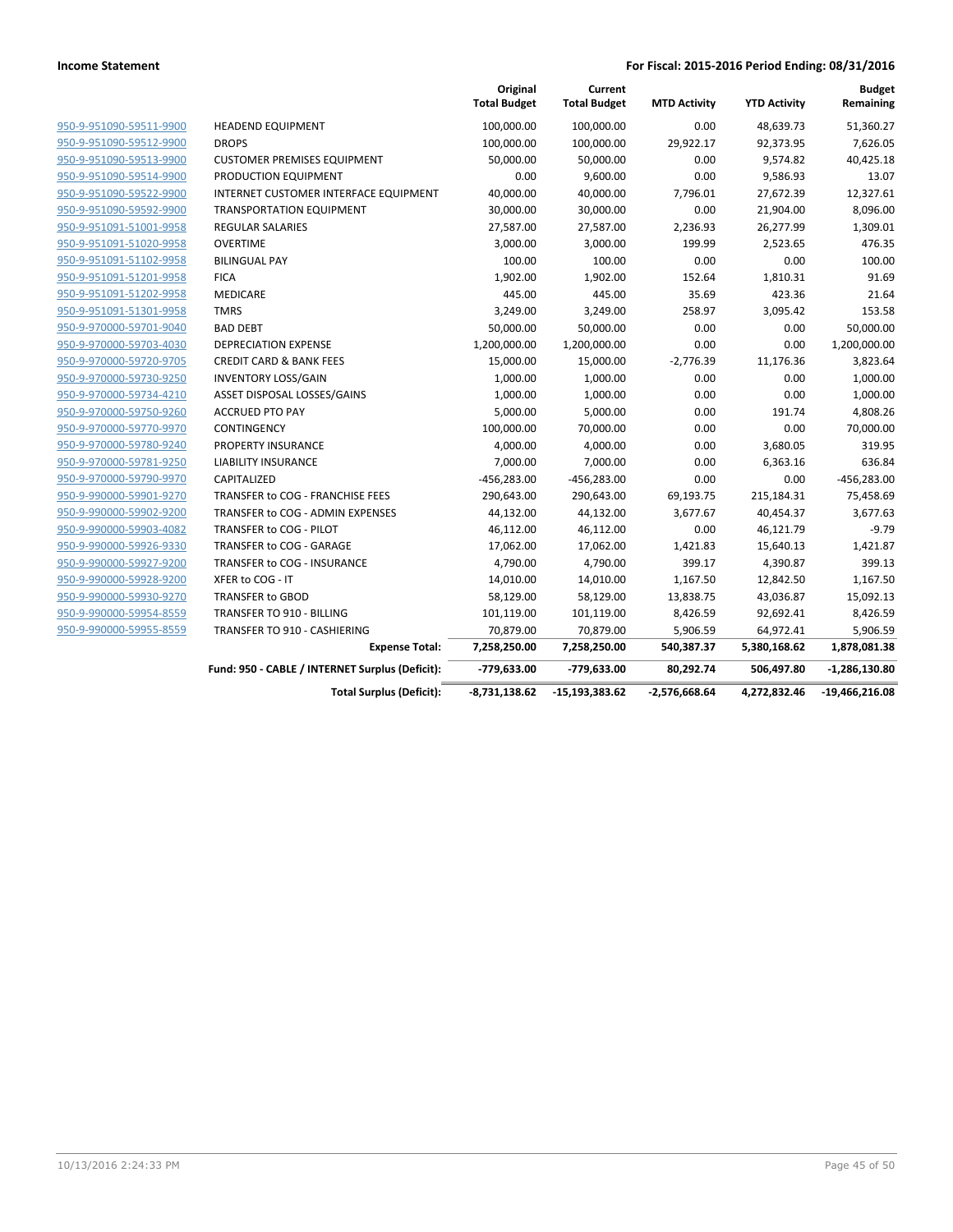## **Group Summary**

| <b>Account Type</b>                                                   | Original<br><b>Total Budget</b> | Current<br><b>Total Budget</b> | <b>MTD Activity</b> | <b>YTD Activity</b> | <b>Budget</b><br>Remaining |
|-----------------------------------------------------------------------|---------------------------------|--------------------------------|---------------------|---------------------|----------------------------|
| <b>Fund: 100 - GENERAL FUND</b>                                       |                                 |                                |                     |                     |                            |
| Revenue                                                               | 21,759,493.29                   | 21,759,493.29                  | 1,085,122.08        | 19,955,122.09       | 1,804,371.20               |
| Expense                                                               | 22,194,537.46                   | 22,352,490.96                  | 1,724,779.59        | 20,154,745.38       | 2,197,745.58               |
| Fund: 100 - GENERAL FUND Surplus (Deficit):                           | -435,044.17                     | -592,997.67                    | $-639,657.51$       | -199,623.29         | -393,374.38                |
| Fund: 101 - MUNICIPAL COURT BUILDING SECURITY FEES                    |                                 |                                |                     |                     |                            |
| Revenue                                                               | 5,889.00                        | 5,889.00                       | 539.21              | 7,281.53            | $-1,392.53$                |
| Expense                                                               | 0.00                            | 0.00                           | 4.88                | 48.24               | $-48.24$                   |
| Fund: 101 - MUNICIPAL COURT BUILDING SECURITY FEES Surplus (Deficit): | 5,889.00                        | 5,889.00                       | 534.33              | 7.233.29            | $-1,344.29$                |
| Fund: 102 - MUNICIPAL COURT TECH FUND                                 |                                 |                                |                     |                     |                            |
| Revenue                                                               | 7,718.00                        | 7,718.00                       | 691.21              | 9,564.79            | $-1,846.79$                |
| Expense                                                               | 0.00                            | 0.00                           | 1.08                | 6,630.69            | $-6,630.69$                |
| Fund: 102 - MUNICIPAL COURT TECH FUND Surplus (Deficit):              | 7,718.00                        | 7,718.00                       | 690.13              | 2,934.10            | 4,783.90                   |
| Fund: 103 - MUNICIPAL COURT CHILD SAFETY FUND                         |                                 |                                |                     |                     |                            |
| Revenue                                                               | 26,645.00                       | 26,645.00                      | 10.30               | 22,779.80           | 3,865.20                   |
| Expense                                                               | 27,012.00                       | 27,012.00                      | 0.87                | 20,149.87           | 6.862.13                   |
| Fund: 103 - MUNICIPAL COURT CHILD SAFETY FUND Surplus (Deficit):      | $-367.00$                       | $-367.00$                      | 9.43                | 2,629.93            | $-2.996.93$                |
| Fund: 110 - EXCHANGE BUILDING FUND                                    |                                 |                                |                     |                     |                            |
| Revenue                                                               | 575,320.00                      | 575,320.00                     | 0.00                | 95,539.76           | 479,780.24                 |
| Expense                                                               | 597,776.14                      | 597,776.14                     | 31,151.75           | 396,669.03          | 201,107.11                 |
| Fund: 110 - EXCHANGE BUILDING FUND Surplus (Deficit):                 | -22,456.14                      | $-22,456.14$                   | $-31,151.75$        | -301,129.27         | 278,673.13                 |
| <b>Fund: 111 - RECREATION ACTIVITIES FUND</b>                         |                                 |                                |                     |                     |                            |
| Revenue                                                               | 130,000.00                      | 150,000.00                     | 11,346.16           | 120,895.69          | 29,104.31                  |
| Expense                                                               | 128,949.00                      | 143,649.00                     | 6,371.48            | 121,938.11          | 21,710.89                  |
| Fund: 111 - RECREATION ACTIVITIES FUND Surplus (Deficit):             | 1,051.00                        | 6,351.00                       | 4,974.68            | $-1,042.42$         | 7,393.42                   |
| <b>Fund: 112 - GUN RANGE FUND</b>                                     |                                 |                                |                     |                     |                            |
| Revenue                                                               | 6,572.00                        | 6,572.00                       | 286.80              | 4,301.78            | 2,270.22                   |
| Expense                                                               | 11,235.00                       | 11,235.00                      | 73.23               | 802.19              | 10,432.81                  |
| Fund: 112 - GUN RANGE FUND Surplus (Deficit):                         | -4,663.00                       | -4,663.00                      | 213.57              | 3,499.59            | $-8,162.59$                |
| Fund: 113 - HOTEL / MOTEL OCCUPANCY TAX FUND                          |                                 |                                |                     |                     |                            |
| Revenue                                                               | 541,200.00                      | 541,200.00                     | 63,689.11           | 540,438.89          | 761.11                     |
| Expense                                                               | 541,728.00                      | 541,728.00                     | 27,270.04           | 474,844.40          | 66,883.60                  |
| Fund: 113 - HOTEL / MOTEL OCCUPANCY TAX FUND Surplus (Deficit):       | -528.00                         | $-528.00$                      | 36,419.07           | 65,594.49           | -66,122.49                 |
| Fund: 114 - VENUE MANAGEMENT FUND                                     |                                 |                                |                     |                     |                            |
| Revenue                                                               | 264,893.00                      | 264,893.00                     | 45,195.67           | 228,732.69          | 36,160.31                  |
| Expense                                                               | 401,450.00                      | 401,450.00                     | 42.342.97           | 296,195.33          | 105,254.67                 |
| Fund: 114 - VENUE MANAGEMENT FUND Surplus (Deficit):                  | -136,557.00                     | -136,557.00                    | 2,852.70            | $-67,462.64$        | -69,094.36                 |
| Fund: 116 - ROADWAY IMPACT FEE 1                                      |                                 |                                |                     |                     |                            |
| Revenue                                                               | 0.00                            | 0.00                           | 8.44                | 42.92               | $-42.92$                   |
| Expense                                                               | 0.00                            | 0.00                           | 1.65                | 17.51               | $-17.51$                   |
| Fund: 116 - ROADWAY IMPACT FEE 1 Surplus (Deficit):                   | 0.00                            | 0.00                           | 6.79                | 25.41               | $-25.41$                   |
| Fund: 117 - ROADWAY IMPACT FEE 2                                      |                                 |                                |                     |                     |                            |
| Revenue                                                               | 0.00                            | 0.00                           | 0.04                | 0.22                | $-0.22$                    |
| Expense                                                               | 0.00                            | 0.00                           | 0.00                | 0.07                | $-0.07$                    |
| Fund: 117 - ROADWAY IMPACT FEE 2 Surplus (Deficit):                   | 0.00                            | 0.00                           | 0.04                | 0.15                | $-0.15$                    |
| Fund: 118 - ROADWAY IMPACT FEE 3                                      |                                 |                                |                     |                     |                            |
| Revenue                                                               | 0.00                            | 0.00                           | 0.07                | 0.36                | $-0.36$                    |
| Expense                                                               | 0.00                            | 0.00                           | 0.01                | 0.12                | $-0.12$                    |
| Fund: 118 - ROADWAY IMPACT FEE 3 Surplus (Deficit):                   | 0.00                            | 0.00                           | 0.06                | 0.24                | $-0.24$                    |
| Fund: 119 - ROADWAY IMPACT FEE 4                                      |                                 |                                |                     |                     |                            |
| Revenue                                                               | 0.00                            | 0.00                           | 0.00                | 0.01                | $-0.01$                    |
| Fund: 119 - ROADWAY IMPACT FEE 4 Total:                               | 0.00                            | 0.00                           | 0.00                | 0.01                | $-0.01$                    |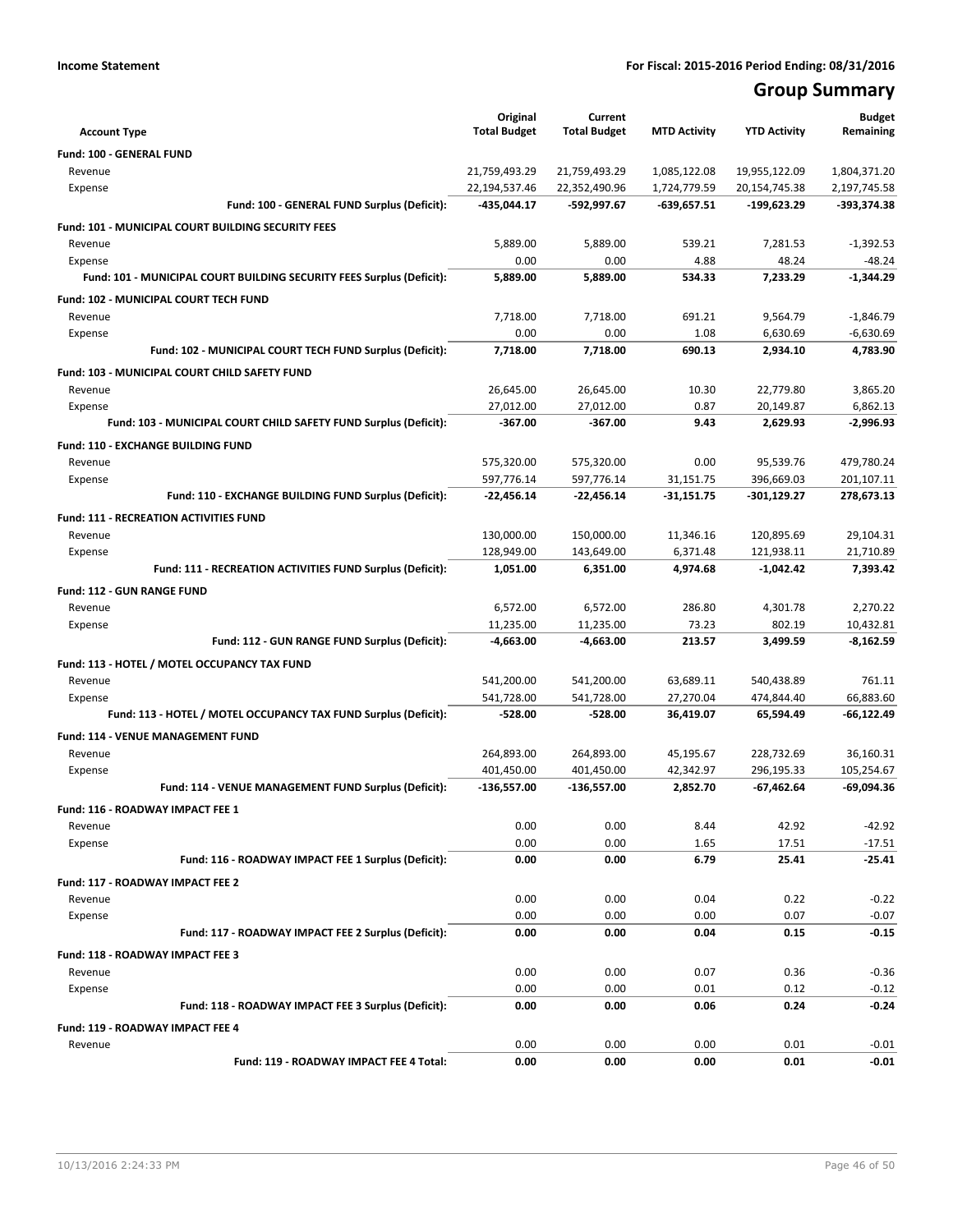|                                                                           | Original                         | Current                          |                           |                                | <b>Budget</b>               |
|---------------------------------------------------------------------------|----------------------------------|----------------------------------|---------------------------|--------------------------------|-----------------------------|
| <b>Account Type</b>                                                       | <b>Total Budget</b>              | <b>Total Budget</b>              | <b>MTD Activity</b>       | <b>YTD Activity</b>            | Remaining                   |
| Fund: 121 - BROWNSFIELD PETROLEUM EPA GRANT                               |                                  |                                  |                           |                                |                             |
| Revenue                                                                   | 0.00                             | 0.00                             | 0.00                      | $-15.82$                       | 15.82                       |
| Fund: 121 - BROWNSFIELD PETROLEUM EPA GRANT Total:                        | 0.00                             | 0.00                             | 0.00                      | $-15.82$                       | 15.82                       |
| <b>Fund: 123 - PTRAIN - POLICE REIMBURSEMENT GRANTS &amp; CONT EDUCAT</b> |                                  |                                  |                           |                                |                             |
| Revenue                                                                   | 0.00                             | 0.00                             | 4.43                      | 8,702.68                       | $-8,702.68$                 |
| Expense                                                                   | 0.00<br>0.00                     | 0.00<br>0.00                     | 250.88<br>$-246.45$       | 9,976.80<br>$-1,274.12$        | $-9,976.80$<br>1,274.12     |
| Fund: 123 - PTRAIN - POLICE REIMBURSEMENT GRANTS & CONT EDUCAT Surp       |                                  |                                  |                           |                                |                             |
| Fund: 140 - DEBT SERVICE FUND                                             |                                  |                                  |                           |                                |                             |
| Revenue                                                                   | 6,102,928.00                     | 6,102,928.00                     | 200,434.29                | 5,964,853.26                   | 138,074.74                  |
| Expense<br>Fund: 140 - DEBT SERVICE FUND Surplus (Deficit):               | 6,000,279.00<br>102,649.00       | 6,000,279.00<br>102,649.00       | 811,307.73<br>-610,873.44 | 6,004,667.40<br>-39,814.14     | $-4,388.40$<br>142,463.14   |
|                                                                           |                                  |                                  |                           |                                |                             |
| Fund: 160 - GENERAL CAPITAL IMPROVEMENT FUND<br>Revenue                   | 1,804,096.00                     | 2,120,003.00                     | 162,432.72                | 4,882,611.67                   | $-2,762,608.67$             |
| Expense                                                                   | 1,918,600.00                     | 2,331,662.00                     | 108,952.26                | 1,334,793.25                   | 996,868.75                  |
| Fund: 160 - GENERAL CAPITAL IMPROVEMENT FUND Surplus (Deficit):           | $-114,504.00$                    | $-211,659.00$                    | 53,480.46                 | 3,547,818.42                   | -3,759,477.42               |
| <b>Fund: 161 - STREET CONSTRUCTION FUND</b>                               |                                  |                                  |                           |                                |                             |
| Revenue                                                                   | 0.00                             | 0.00                             | 499.44                    | 3.748.66                       | $-3,748.66$                 |
| Fund: 161 - STREET CONSTRUCTION FUND Total:                               | 0.00                             | 0.00                             | 499.44                    | 3,748.66                       | $-3,748.66$                 |
| Fund: 164 - 2013 CO CAPITAL FUND                                          |                                  |                                  |                           |                                |                             |
| Revenue                                                                   | 60.00                            | 60.00                            | 13.32                     | 108.45                         | -48.45                      |
| Fund: 164 - 2013 CO CAPITAL FUND Total:                                   | 60.00                            | 60.00                            | 13.32                     | 108.45                         | -48.45                      |
| Fund: 165 - 2014 GO FUND                                                  |                                  |                                  |                           |                                |                             |
| Revenue                                                                   | 3,514,000.00                     | 3,514,000.00                     | 1,612.45                  | 47,723.46                      | 3,466,276.54                |
| Expense                                                                   | 7,717,083.00                     | 13,772,826.00                    | 787,857.41                | 3,058,052.81                   | 10,714,773.19               |
| Fund: 165 - 2014 GO FUND Surplus (Deficit):                               | -4,203,083.00                    | $-10,258,826.00$                 | -786,244.96               | -3,010,329.35                  | -7,248,496.65               |
| <b>Fund: 171 - MAIN STREET SPECIAL REVENUE</b>                            |                                  |                                  |                           |                                |                             |
| Revenue                                                                   | 0.00                             | 0.00                             | 0.00                      | 25,000.00                      | $-25,000.00$                |
| Expense                                                                   | 0.00                             | 0.00                             | 8,455.00                  | 17,333.00                      | $-17,333.00$                |
| Fund: 171 - MAIN STREET SPECIAL REVENUE Surplus (Deficit):                | 0.00                             | 0.00                             | $-8,455.00$               | 7,667.00                       | $-7,667.00$                 |
| <b>Fund: 172 - MINOR GRANTS FUND</b>                                      |                                  |                                  |                           |                                |                             |
| Revenue                                                                   | 0.00                             | 0.00                             | 0.00                      | 18,666.83                      | $-18,666.83$                |
| Expense                                                                   | 0.00                             | 0.00                             | 882.66                    | 17,050.95                      | $-17,050.95$                |
| Fund: 172 - MINOR GRANTS FUND Surplus (Deficit):                          | 0.00                             | 0.00                             | -882.66                   | 1,615.88                       | $-1,615.88$                 |
| Fund: 175 - JUSTICE ASSISTANCE GRANT - JAG                                |                                  |                                  |                           |                                |                             |
| Revenue                                                                   | 0.00                             | 0.00                             | 0.00                      | 7,432.80                       | $-7,432.80$                 |
| Expense                                                                   | 0.00                             | 0.00                             | 0.00                      | 7,432.80                       | $-7,432.80$                 |
| Fund: 175 - JUSTICE ASSISTANCE GRANT - JAG Surplus (Deficit):             | 0.00                             | 0.00                             | 0.00                      | 0.00                           | 0.00                        |
| Fund: 200 - WATER / WASTEWATER FUND                                       |                                  |                                  |                           |                                |                             |
| Revenue                                                                   | 12,506,687.00                    | 12,506,687.00                    | 1,302,674.68              | 11,658,147.52                  | 848,539.48                  |
| Expense<br>Fund: 200 - WATER / WASTEWATER FUND Surplus (Deficit):         | 13,667,563.12<br>$-1,160,876.12$ | 13,825,516.62<br>$-1,318,829.62$ | 1,204,550.04<br>98,124.64 | 12,025,105.53<br>$-366,958.01$ | 1,800,411.09<br>-951,871.61 |
|                                                                           |                                  |                                  |                           |                                |                             |
| <b>Fund: 210 - WATER IMPACT FEES</b>                                      |                                  |                                  |                           |                                |                             |
| Revenue<br>Expense                                                        | 0.00<br>0.00                     | 0.00<br>0.00                     | 0.02<br>0.00              | 0.12<br>0.01                   | $-0.12$<br>$-0.01$          |
| Fund: 210 - WATER IMPACT FEES Surplus (Deficit):                          | 0.00                             | 0.00                             | 0.02                      | 0.11                           | $-0.11$                     |
|                                                                           |                                  |                                  |                           |                                |                             |
| <b>Fund: 211 - WASTEWATER IMPACT FEES</b>                                 | 0.00                             | 0.00                             | 1.28                      | 6.54                           | $-6.54$                     |
| Revenue<br>Expense                                                        | 0.00                             | 0.00                             | 0.18                      | 2.66                           | $-2.66$                     |
| Fund: 211 - WASTEWATER IMPACT FEES Surplus (Deficit):                     | 0.00                             | 0.00                             | 1.10                      | 3.88                           | $-3.88$                     |
| Fund: 216 - UTILIITY CIP FUND                                             |                                  |                                  |                           |                                |                             |
| Revenue                                                                   | 1,806,600.00                     | 1,806,600.00                     | 151,461.54                | 1,651,500.48                   | 155,099.52                  |
| Expense                                                                   | 3,571,626.13                     | 3,571,626.13                     | $-23,501.38$              | 289,771.10                     | 3,281,855.03                |
| Fund: 216 - UTILIITY CIP FUND Surplus (Deficit):                          | $-1,765,026.13$                  | -1,765,026.13                    | 174,962.92                | 1,361,729.38                   | $-3,126,755.51$             |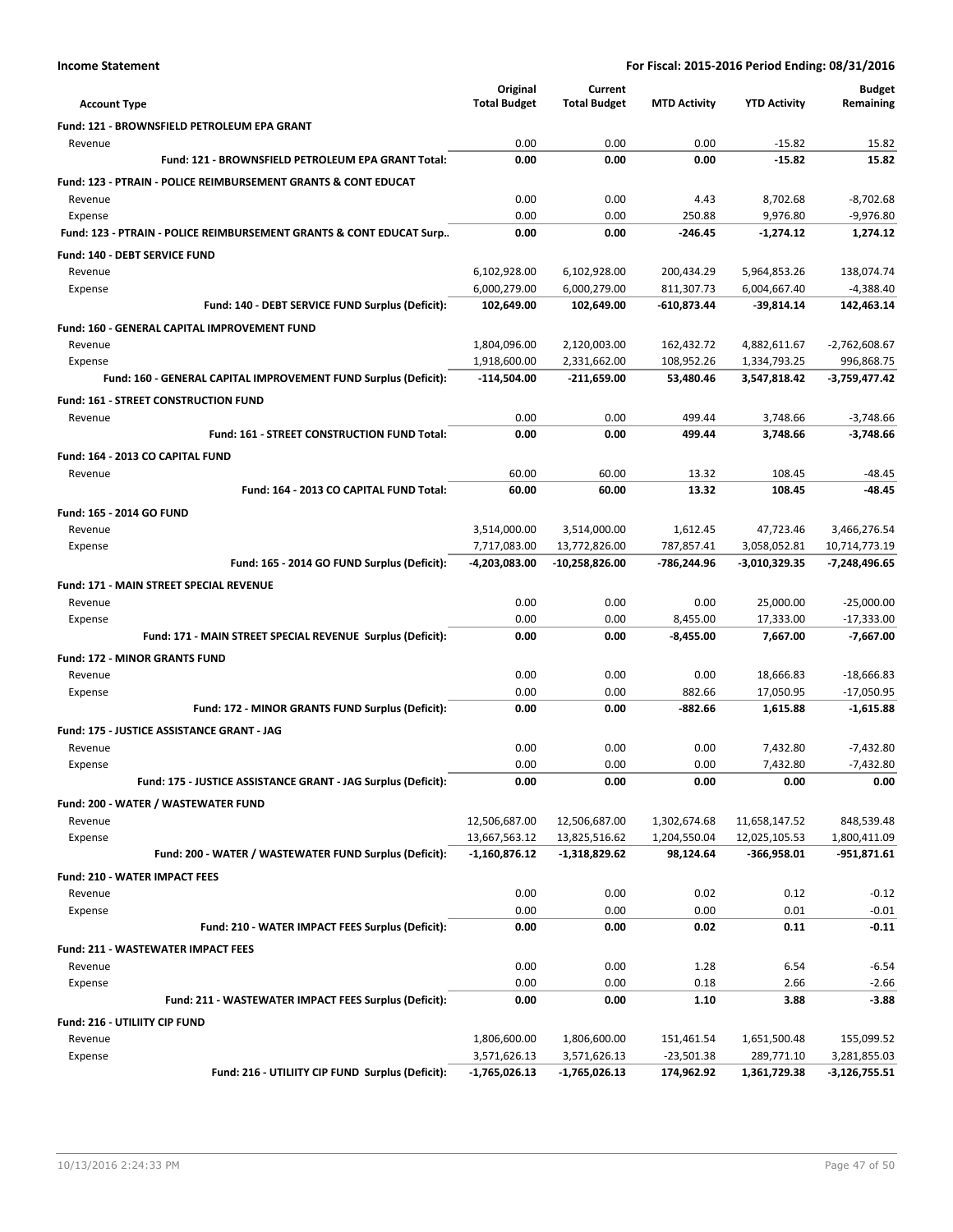|                                                         | Original            | Current             |                     |                     | <b>Budget</b>   |
|---------------------------------------------------------|---------------------|---------------------|---------------------|---------------------|-----------------|
| <b>Account Type</b>                                     | <b>Total Budget</b> | <b>Total Budget</b> | <b>MTD Activity</b> | <b>YTD Activity</b> | Remaining       |
| <b>Fund: 217 - WASTEWATER RECLAMATION FUND</b>          |                     |                     |                     |                     |                 |
| Revenue                                                 | 0.00                | 0.00                | 292.58              | 2,383.12            | $-2,383.12$     |
| Fund: 217 - WASTEWATER RECLAMATION FUND Total:          | 0.00                | 0.00                | 292.58              | 2,383.12            | $-2,383.12$     |
| Fund: 300 - AIRPORT FUND                                |                     |                     |                     |                     |                 |
| Revenue                                                 | 652,769.00          | 654,029.00          | 65,924.13           | 689,166.99          | $-35,137.99$    |
| Expense                                                 | 179,014.00          | 179,014.00          | 12,109.71           | 181,717.62          | $-2,703.62$     |
| Fund: 300 - AIRPORT FUND Surplus (Deficit):             | 473,755.00          | 475,015.00          | 53,814.42           | 507,449.37          | -32,434.37      |
| Fund: 320 - AIRPORT TXDOT GRANT                         |                     |                     |                     |                     |                 |
| Revenue                                                 | 0.00                | 0.00                | 0.00                | 436,366.44          | -436,366.44     |
| Expense                                                 | 0.00                | 0.00                | $-14,975.84$        | 491,037.16          | -491,037.16     |
| Fund: 320 - AIRPORT TXDOT GRANT Surplus (Deficit):      | 0.00                | 0.00                | 14,975.84           | $-54,670.72$        | 54,670.72       |
| <b>Fund: 360 - AIRPORT CAPITAL FUND</b>                 |                     |                     |                     |                     |                 |
| Revenue                                                 | 16,000.00           | 16,000.00           | 7,968.19            | 154,109.17          | $-138,109.17$   |
| Expense                                                 | 460,500.00          | 460,500.00          | 103.91              | 24,110.63           | 436,389.37      |
| Fund: 360 - AIRPORT CAPITAL FUND Surplus (Deficit):     | -444,500.00         | -444,500.00         | 7,864.28            | 129,998.54          | -574,498.54     |
| Fund: 362 - AIRPORT FBO FUEL                            |                     |                     |                     |                     |                 |
| Revenue                                                 | 0.00                | 0.00                | 40,833.32           | 134,476.43          | $-134,476.43$   |
| Expense                                                 | 0.00                | 0.00                | 1,166.42            | 63,766.14           | $-63,766.14$    |
| Fund: 362 - AIRPORT FBO FUEL Surplus (Deficit):         | 0.00                | 0.00                | 39,666.90           | 70,710.29           | -70,710.29      |
| Fund: 400 - GOLF FUND                                   |                     |                     |                     |                     |                 |
| Revenue                                                 | 232,633.00          | 232,633.00          | 19,263.48           | 199,380.75          | 33,252.25       |
| Expense                                                 | 215,608.00          | 215,608.00          | 18,772.90           | 204,179.50          | 11,428.50       |
| Fund: 400 - GOLF FUND Surplus (Deficit):                | 17,025.00           | 17,025.00           | 490.58              | $-4,798.75$         | 21,823.75       |
| <b>Fund: 500 - SANITATION FUND</b>                      |                     |                     |                     |                     |                 |
| Revenue                                                 | 3,674,736.00        | 3,674,736.00        | 352,507.92          | 3,578,822.16        | 95,913.84       |
| Expense                                                 | 3,422,627.00        | 3,422,627.00        | 300,675.17          | 3,086,022.10        | 336,604.90      |
| Fund: 500 - SANITATION FUND Surplus (Deficit):          | 252,109.00          | 252,109.00          | 51,832.75           | 492,800.06          | -240,691.06     |
| <b>Fund: 601 - CENTRAL SERVICE FUND</b>                 |                     |                     |                     |                     |                 |
| Revenue                                                 | 841,876.00          | 841,876.00          | 91,664.33           | 793,227.63          | 48,648.37       |
| Expense                                                 | 972,558.40          | 972,558.40          | 90,703.56           | 779,246.05          | 193,312.35      |
| Fund: 601 - CENTRAL SERVICE FUND Surplus (Deficit):     | $-130,682.40$       | -130,682.40         | 960.77              | 13,981.58           | $-144,663.98$   |
| <b>Fund: 602 - INSURANCE FUND</b>                       |                     |                     |                     |                     |                 |
| Revenue                                                 | 4,876,292.00        | 4,876,292.00        | 407,865.92          | 4,475,470.32        | 400,821.68      |
| Expense                                                 | 5,838,956.00        | 5,838,956.00        | 424,134.38          | 5,535,779.64        | 303,176.36      |
| Fund: 602 - INSURANCE FUND Surplus (Deficit):           | $-962,664.00$       | $-962,664.00$       | $-16,268.46$        | $-1,060,309.32$     | 97,645.32       |
| Fund: 604 - MIS FUND                                    |                     |                     |                     |                     |                 |
| Revenue                                                 | 911,587.00          | 911,587.00          | 75,965.57           | 835,621.27          | 75,965.73       |
| Expense                                                 | 910,536.00          | 910,536.00          | 34,645.51           | 702,826.43          | 207,709.57      |
| Fund: 604 - MIS FUND Surplus (Deficit):                 | 1,051.00            | 1,051.00            | 41,320.06           | 132,794.84          | $-131,743.84$   |
| Fund: 660 - VEHICLE REPLACEMENT FUND                    |                     |                     |                     |                     |                 |
| Revenue                                                 | 453,418.00          | 550,573.00          | 74,765.06           | 1,138,265.14        | -587,692.14     |
| Expense                                                 | 303,368.00          | 400,523.00          | 5,590.67            | 976,936.52          | -576,413.52     |
| Fund: 660 - VEHICLE REPLACEMENT FUND Surplus (Deficit): | 150,050.00          | 150,050.00          | 69,174.39           | 161,328.62          | $-11,278.62$    |
| Fund: 800 - SPENCE FUND                                 |                     |                     |                     |                     |                 |
| Revenue                                                 | 4,952.00            | 4,952.00            | 28.38               | 3,441.24            | 1,510.76        |
| Expense                                                 | 1,567.00            | 1,567.00            | 50.01               | 550.34              | 1,016.66        |
| Fund: 800 - SPENCE FUND Surplus (Deficit):              | 3,385.00            | 3,385.00            | -21.63              | 2,890.90            | 494.10          |
| Fund: 801 - JONES LIBRARY TRUST                         |                     |                     |                     |                     |                 |
| Revenue                                                 | 78.00               | 78.00               | 9.91                | 50.38               | 27.62           |
| Expense                                                 | 9.05                | 9.05                | 1.94                | 21.15               | $-12.10$        |
| Fund: 801 - JONES LIBRARY TRUST Surplus (Deficit):      | 68.95               | 68.95               | 7.97                | 29.23               | 39.72           |
| Fund: 809 - GREENVILLE IDC (L-3)                        |                     |                     |                     |                     |                 |
| Revenue                                                 | 0.00                | 0.00                | 197,127.58          | 2,698,209.55        | $-2,698,209.55$ |
| Expense                                                 | 0.00                | 0.00                | 197,127.58          | 2,698,209.55        | $-2,698,209.55$ |
| Fund: 809 - GREENVILLE IDC (L-3) Surplus (Deficit):     | 0.00                | 0.00                | 0.00                | 0.00                | 0.00            |
|                                                         |                     |                     |                     |                     |                 |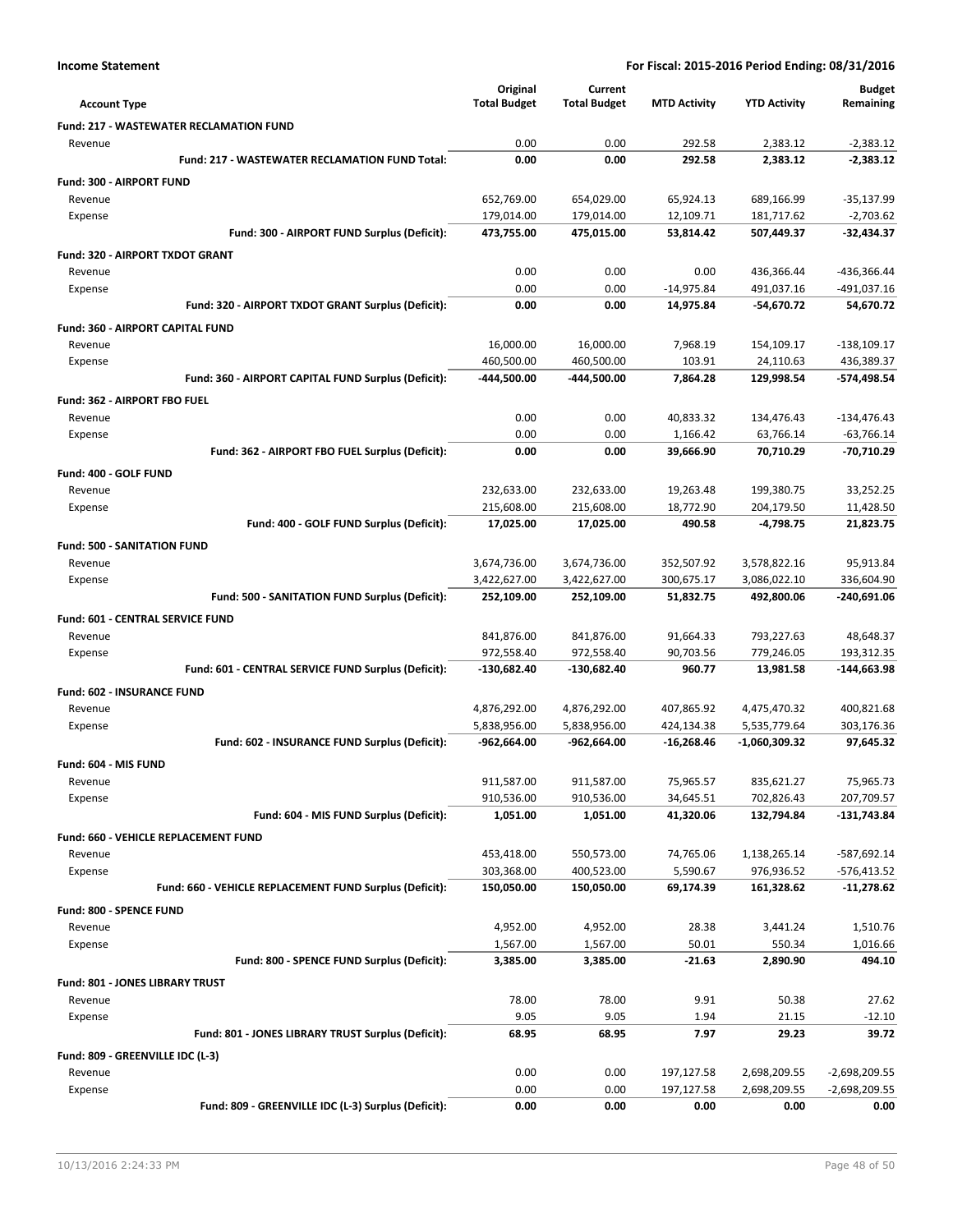| <b>Income Statement</b> |
|-------------------------|
|-------------------------|

| <b>Account Type</b>                                                        | Original<br><b>Total Budget</b> | Current<br><b>Total Budget</b> | <b>MTD Activity</b> | <b>YTD Activity</b> | <b>Budget</b><br>Remaining |
|----------------------------------------------------------------------------|---------------------------------|--------------------------------|---------------------|---------------------|----------------------------|
| <b>Fund: 810 - SEIZURE FUNDS - STATE RULES</b>                             |                                 |                                |                     |                     |                            |
| Revenue                                                                    | 806.00                          | 806.00                         | 7,872.40            | 8,716.43            | $-7,910.43$                |
| Expense                                                                    | 93.00                           | 93.00                          | 144.49              | 571.72              | $-478.72$                  |
| Fund: 810 - SEIZURE FUNDS - STATE RULES Surplus (Deficit):                 | 713.00                          | 713.00                         | 7,727.91            | 8,144.71            | $-7.431.71$                |
| Fund: 811 - SEIZURE FUNDS - FED RULES                                      |                                 |                                |                     |                     |                            |
| Revenue                                                                    | 709.00                          | 709.00                         | 680.98              | 30,103.45           | $-29,394.45$               |
| Expense                                                                    | 3,102.61                        | 3,102.61                       | 17.49               | 1,722.87            | 1,379.74                   |
| Fund: 811 - SEIZURE FUNDS - FED RULES Surplus (Deficit):                   | $-2,393.61$                     | $-2,393.61$                    | 663.49              | 28,380.58           | $-30,774.19$               |
| Fund: 820 - TIRZ FUND (Tax Increment Reinvestment Zone)                    |                                 |                                |                     |                     |                            |
| Revenue                                                                    | 372,051.00                      | 372,051.00                     | 645.59              | 358,721.93          | 13,329.07                  |
| Expense                                                                    | 6,225.00                        | 6,225.00                       | 117.41              | 2,905.68            | 3,319.32                   |
| Fund: 820 - TIRZ FUND (Tax Increment Reinvestment Zone) Surplus (Deficit): | 365,826.00                      | 365,826.00                     | 528.18              | 355,816.25          | 10,009.75                  |
| Fund: 899 - POOLED CASH                                                    |                                 |                                |                     |                     |                            |
| Revenue                                                                    | 0.00                            | 0.00                           | 0.00                | $-0.05$             | 0.05                       |
| Fund: 899 - POOLED CASH Total:                                             | 0.00                            | 0.00                           | 0.00                | $-0.05$             | 0.05                       |
| <b>Fund: 910 - ELECTRIC OPERATING FUND</b>                                 |                                 |                                |                     |                     |                            |
| Revenue                                                                    | 64,229,739.00                   | 64,229,739.00                  | 5,305,725.05        | 45,745,694.43       | 18,484,044.57              |
| Expense                                                                    | 64,220,312.00                   | 64,220,312.00                  | 5,179,265.03        | 46,297,097.15       | 17,923,214.85              |
| Fund: 910 - ELECTRIC OPERATING FUND Surplus (Deficit):                     | 9,427.00                        | 9,427.00                       | 126,460.02          | $-551,402.72$       | 560,829.72                 |
| <b>Fund: 911 - ELECTRIC DEBT REDUCTION</b>                                 |                                 |                                |                     |                     |                            |
| Revenue                                                                    | 1,000.00                        | 1,000.00                       | 1,564.92            | 2,802,491.30        | $-2,801,491.30$            |
| <b>Fund: 911 - ELECTRIC DEBT REDUCTION Total:</b>                          | 1,000.00                        | 1,000.00                       | 1,564.92            | 2,802,491.30        | -2,801,491.30              |
| <b>Fund: 912 - ELECTRIC DEBT SERVICE</b>                                   |                                 |                                |                     |                     |                            |
| Revenue                                                                    | 3,840,000.00                    | 3,840,000.00                   | 320,000.00          | 3,520,000.00        | 320,000.00                 |
| Expense                                                                    | 3,800,338.00                    | 3,800,338.00                   | 1,673,339.50        | 3,808,834.90        | $-8,496.90$                |
| Fund: 912 - ELECTRIC DEBT SERVICE Surplus (Deficit):                       | 39,662.00                       | 39,662.00                      | -1,353,339.50       | -288,834.90         | 328,496.90                 |
| <b>Fund: 913 - ELECTRIC CONSTRUCTION FUND</b>                              |                                 |                                |                     |                     |                            |
| Revenue                                                                    | 400.00                          | 400.00                         | 52.22               | 191.80              | 208.20                     |
| <b>Fund: 913 - ELECTRIC CONSTRUCTION FUND Total:</b>                       | 400.00                          | 400.00                         | 52.22               | 191.80              | 208.20                     |
| Fund: 950 - CABLE / INTERNET                                               |                                 |                                |                     |                     |                            |
| Revenue                                                                    | 6,478,617.00                    | 6,478,617.00                   | 620,680.11          | 5,886,666.42        | 591,950.58                 |
| Expense                                                                    | 7,258,250.00                    | 7,258,250.00                   | 540,387.37          | 5,380,168.62        | 1,878,081.38               |
| Fund: 950 - CABLE / INTERNET Surplus (Deficit):                            | -779,633.00                     | -779,633.00                    | 80,292.74           | 506,497.80          | -1,286,130.80              |
| <b>Total Surplus (Deficit):</b>                                            | $-8,731,138.62$                 | -15,193,383.62                 | $-2,576,668.64$     | 4,272,832.46        | $-19,466,216.08$           |